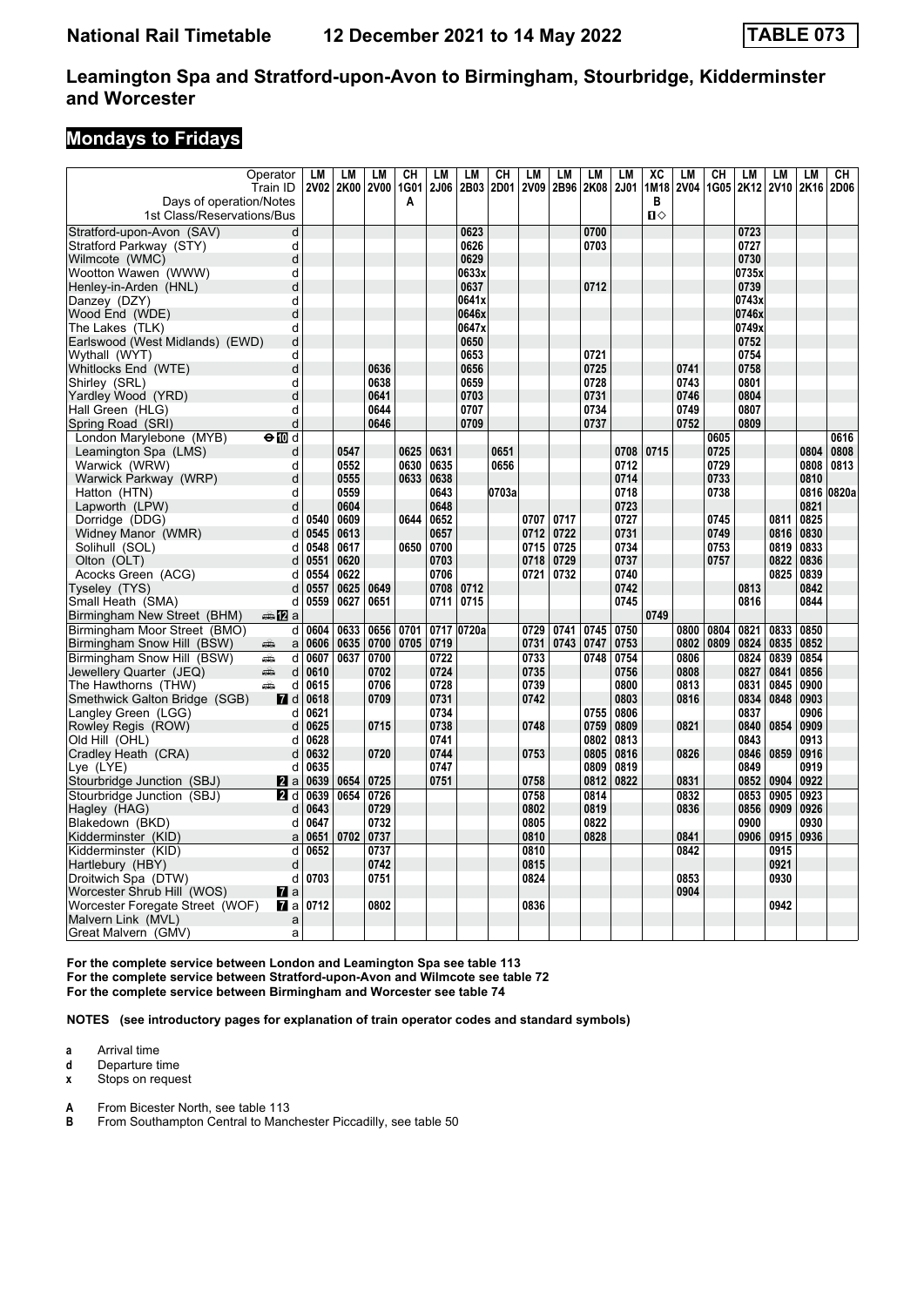# **Mondays to Fridays**

| Days of operation/Notes<br>1st Class/Reservations/Bus<br>Catering facilities | Operator<br>Train ID   | XC<br>1M22<br>C<br>Ⅱ◇<br>ᠼ | CН<br>1G10 | LМ<br><b>2V05</b> | CН<br>2R11 | LM<br>2K19 | LМ<br><b>2V08</b> | CН<br>1R12 | XC<br>1M26<br>D<br>п⇔<br>ᠼ | LM<br>2K22 | CН<br>1G14 2D14 | CН    | XC<br>1M30<br>D<br>Ω⇔<br>ᠼ | LM<br><b>2V11</b> | LM<br>2K25 | LM<br><b>2V14</b> | LM<br><b>2W72</b> | CН<br>1R17 | LM<br><b>2V17</b> |
|------------------------------------------------------------------------------|------------------------|----------------------------|------------|-------------------|------------|------------|-------------------|------------|----------------------------|------------|-----------------|-------|----------------------------|-------------------|------------|-------------------|-------------------|------------|-------------------|
|                                                                              | d                      |                            |            |                   |            | 0826       | 0852              |            |                            |            |                 |       |                            |                   | 0926       |                   | 1001              |            |                   |
| Stratford-upon-Avon (SAV)                                                    |                        |                            |            |                   |            |            |                   |            |                            |            |                 |       |                            |                   | 0929       |                   | 1005              |            |                   |
| Stratford Parkway (STY)                                                      | d                      |                            |            |                   |            | 0830       |                   |            |                            |            |                 |       |                            |                   |            |                   |                   |            |                   |
| Wilmcote (WMC)                                                               | d                      |                            |            |                   |            | 0833       |                   |            |                            |            |                 |       |                            |                   | 0932       |                   | 1008              |            |                   |
| Wootton Wawen (WWW)                                                          | d                      |                            |            |                   |            | 0837x      |                   |            |                            |            |                 |       |                            |                   | 0937x      |                   |                   |            |                   |
| Henley-in-Arden (HNL)                                                        | d                      |                            |            |                   |            | 0841       |                   |            |                            |            |                 |       |                            |                   | 0941       |                   |                   |            |                   |
| Danzey (DZY)                                                                 | d                      |                            |            |                   |            | 0845x      |                   |            |                            |            |                 |       |                            |                   | 0944x      |                   |                   |            |                   |
| Wood End (WDE)                                                               | d                      |                            |            |                   |            | 0849x      |                   |            |                            |            |                 |       |                            |                   | 0948x      |                   |                   |            |                   |
| The Lakes (TLK)                                                              | d                      |                            |            |                   |            | 0851x      |                   |            |                            |            |                 |       |                            |                   | 0950x      |                   |                   |            |                   |
| Earlswood (West Midlands) (EWD)                                              | d                      |                            |            |                   |            | 0854       |                   |            |                            |            |                 |       |                            |                   | 0953       |                   |                   |            |                   |
| Wythall (WYT)                                                                | d                      |                            |            |                   |            | 0857       |                   |            |                            |            |                 |       |                            |                   | 0956       |                   |                   |            |                   |
| Whitlocks End (WTE)                                                          | d                      |                            |            | 0840              |            | 0901       |                   |            |                            |            |                 |       |                            | 0940              | 1000       |                   |                   |            | 1040              |
| Shirley (SRL)                                                                | d                      |                            |            | 0843              |            | 0904       |                   |            |                            |            |                 |       |                            | 0942              | 1002       |                   |                   |            | 1042              |
| Yardley Wood (YRD)                                                           | d                      |                            |            | 0845              |            | 0906       |                   |            |                            |            |                 |       |                            | 0945              | 1005       |                   |                   |            | 1045              |
| Hall Green (HLG)                                                             | d                      |                            |            | 0848              |            | 0910       |                   |            |                            |            |                 |       |                            | 0948              | 1008       |                   |                   |            | 1048              |
| Spring Road (SRI)                                                            | d                      |                            |            | 0850              |            | 0912       |                   |            |                            |            |                 |       |                            | 0951              | 1010       |                   |                   |            | 1051              |
| London Marylebone (MYB)                                                      | $\Theta$ M d           |                            | 0711       |                   |            |            |                   | 0744       |                            |            | 0811            |       |                            |                   |            |                   |                   | 0910       |                   |
| Leamington Spa (LMS)                                                         | d                      | 0815                       | 0825       |                   | 0832       |            |                   | 0908       | 0915                       |            | 0926            | 0941  | 1015                       |                   |            |                   |                   | 1026       |                   |
| Warwick (WRW)                                                                | d                      |                            | 0829       |                   | 0838       |            |                   | 0912       |                            |            | 0930            | 0946  |                            |                   |            |                   |                   |            |                   |
| Warwick Parkway (WRP)                                                        | d                      |                            | 0833       |                   |            |            |                   | 0916       |                            |            | 0934            |       |                            |                   |            |                   |                   | 1033       |                   |
| Hatton (HTN)                                                                 | d                      |                            |            |                   | 0844       |            |                   |            |                            |            |                 | 0953a |                            |                   |            |                   |                   |            |                   |
| Lapworth (LPW)                                                               | d                      |                            |            |                   | 0850       |            |                   |            |                            |            |                 |       |                            |                   |            |                   |                   |            |                   |
| Dorridge (DDG)                                                               | d                      |                            |            |                   | 0855       |            | 0910              | 0927       |                            | 0930       |                 |       |                            |                   |            | 1009              | 1026              |            |                   |
| Widney Manor (WMR)                                                           | d                      |                            |            |                   |            |            | 0914              |            |                            | 0934       |                 |       |                            |                   |            | 1014              | 1031              |            |                   |
| Solihull (SOL)                                                               | d                      |                            | 0845       |                   | 0901       |            | 0917              | 0933       |                            | 0938       | 0946            |       |                            |                   |            | 1017              | 1035              | 1045       |                   |
| Olton (OLT)                                                                  | d                      |                            |            |                   |            |            | 0920              |            |                            | 0941       |                 |       |                            |                   |            | 1020              | 1038              |            |                   |
| Acocks Green (ACG)                                                           | d                      |                            |            |                   |            |            | 0923              |            |                            | 0943       |                 |       |                            |                   |            | 1023              | 1040              |            |                   |
| Tyseley (TYS)                                                                | d                      |                            |            | 0854              |            |            | 0926              |            |                            |            |                 |       |                            | 0954              | 1013       |                   | 1043              |            |                   |
| Small Heath (SMA)                                                            | d                      |                            |            | 0855              |            |            | 0928              |            |                            |            |                 |       |                            | 0956              | 1015       |                   | 1045              |            |                   |
| Birmingham New Street (BHM)                                                  | dan <mark>ma</mark> Ωa | 0849                       |            |                   |            |            |                   |            | 0949                       |            |                 |       | 1048                       |                   |            |                   |                   |            |                   |
| Birmingham Moor Street (BMO)                                                 | d                      |                            | 0854       | 0902              | 0914a      | 0920       |                   | 0934 0945a |                            | 0950       | 0955            |       |                            | 1002              | 1021       | 1031              | 1051              | 1056a      | 1100              |
| Birmingham Snow Hill (BSW)                                                   | æ<br>a                 |                            | 0859       | 0904              |            | 0922       | 0936              |            |                            | 0952       | 0959            |       |                            | 1004              | 1023       | 1033              | 1053              |            | 1102              |
| Birmingham Snow Hill (BSW)                                                   | dia.<br>d              |                            |            | 0906              |            | 0923       | 0939              |            |                            | 0954       |                 |       |                            | 1006              | 1024       | 1039              | 1054              |            | 1106              |
| Jewellery Quarter (JEQ)                                                      | پیش<br>d               |                            |            | 0908              |            | 0925       | 0941              |            |                            | 0956       |                 |       |                            | 1008              | 1026       | 1041              | 1056              |            | 1108              |
| The Hawthorns (THW)                                                          | æ<br>d                 |                            |            | 0912              |            | 0929       | 0945              |            |                            | 1000       |                 |       |                            | 1012              | 1030       | 1045              | 1100              |            | 1112              |
| Smethwick Galton Bridge (SGB)                                                | <b>7</b> d             |                            |            | 0915              |            | 0932       | 0948              |            |                            | 1003       |                 |       |                            | 1015              | 1033       | 1048              | 1103              |            | 1115              |
| Langley Green (LGG)                                                          | d                      |                            |            |                   |            | 0935       |                   |            |                            | 1006       |                 |       |                            |                   | 1036       |                   | 1106              |            |                   |
| Rowley Regis (ROW)                                                           | d                      |                            |            | 0921              |            | 0938       | 0953              |            |                            | 1009       |                 |       |                            | 1021              | 1039       | 1054              | 1109              |            | 1121              |
| Old Hill (OHL)                                                               | d                      |                            |            |                   |            | 0942       |                   |            |                            | 1013       |                 |       |                            |                   | 1043       |                   | 1113              |            |                   |
| Cradley Heath (CRA)                                                          | d                      |                            |            | 0926              |            | 0945       | 0958              |            |                            | 1016       |                 |       |                            | 1026              | 1046       | 1059              | 1116              |            | 1126              |
| Lye (LYE)                                                                    | d                      |                            |            |                   |            | 0948       |                   |            |                            | 1019       |                 |       |                            |                   | 1049       |                   | 1119              |            |                   |
|                                                                              |                        |                            |            | 0931              |            | 0951       | 1003              |            |                            | 1022       |                 |       |                            | 1031              | 1052       | 1104              | 1122              |            | 1131              |
| Stourbridge Junction (SBJ)                                                   | <b>Z</b> a             |                            |            |                   |            |            |                   |            |                            | 1023       |                 |       |                            |                   |            |                   |                   |            |                   |
| Stourbridge Junction (SBJ)                                                   | 21 d                   |                            |            | 0932              |            | 0952       | 1004              |            |                            |            |                 |       |                            | 1032              | 1053       | 1105              | 1123              |            | 1132              |
| Hagley (HAG)                                                                 | d                      |                            |            |                   |            | 0955       | 1008              |            |                            | 1026       |                 |       |                            |                   | 1056       | 1109              | 1126              |            |                   |
| Blakedown (BKD)                                                              | d                      |                            |            |                   |            | 0959       |                   |            |                            | 1030       |                 |       |                            |                   | 1100       |                   | 1130              |            |                   |
| Kidderminster (KID)                                                          | a                      |                            |            | 0939              |            | 1005       | 1013              |            |                            | 1036       |                 |       |                            | 1039              | 1106       | 1114              | 1136              |            | 1139              |
| Kidderminster (KID)                                                          | d                      |                            |            | 0940              |            |            | 1015              |            |                            |            |                 |       |                            | 1040              |            | 1115              |                   |            | 1140              |
| Hartlebury (HBY)                                                             | d                      |                            |            |                   |            |            | 1020              |            |                            |            |                 |       |                            |                   |            | 1120              |                   |            |                   |
| Droitwich Spa (DTW)                                                          | d                      |                            |            | 0952              |            |            | 1028              |            |                            |            |                 |       |                            | 1051              |            | 1128              |                   |            | 1151              |
| Worcester Shrub Hill (WOS)                                                   | $\mathbf{z}$ a         |                            |            |                   |            |            |                   |            |                            |            |                 |       |                            |                   |            |                   |                   |            |                   |
| Worcester Foregate Street (WOF)                                              | $\mathbf{z}$ a         |                            |            | 1003              |            |            | 1039              |            |                            |            |                 |       |                            | 1102              |            | 1139              |                   |            | 1200              |
| Malvern Link (MVL)                                                           | a                      |                            |            |                   |            |            |                   |            |                            |            |                 |       |                            |                   |            |                   |                   |            |                   |
| Great Malvern (GMV)                                                          | a                      |                            |            |                   |            |            |                   |            |                            |            |                 |       |                            |                   |            |                   |                   |            |                   |

**NOTES (see introductory pages for explanation of train operator codes and standard symbols)**

**a** Arrival time

**d** Departure time<br>**x** Stops on reque

**Stops on request** 

**C** From Reading to Manchester Piccadilly, see table 50

**D** From Bournemouth to Manchester Piccadilly, see table 50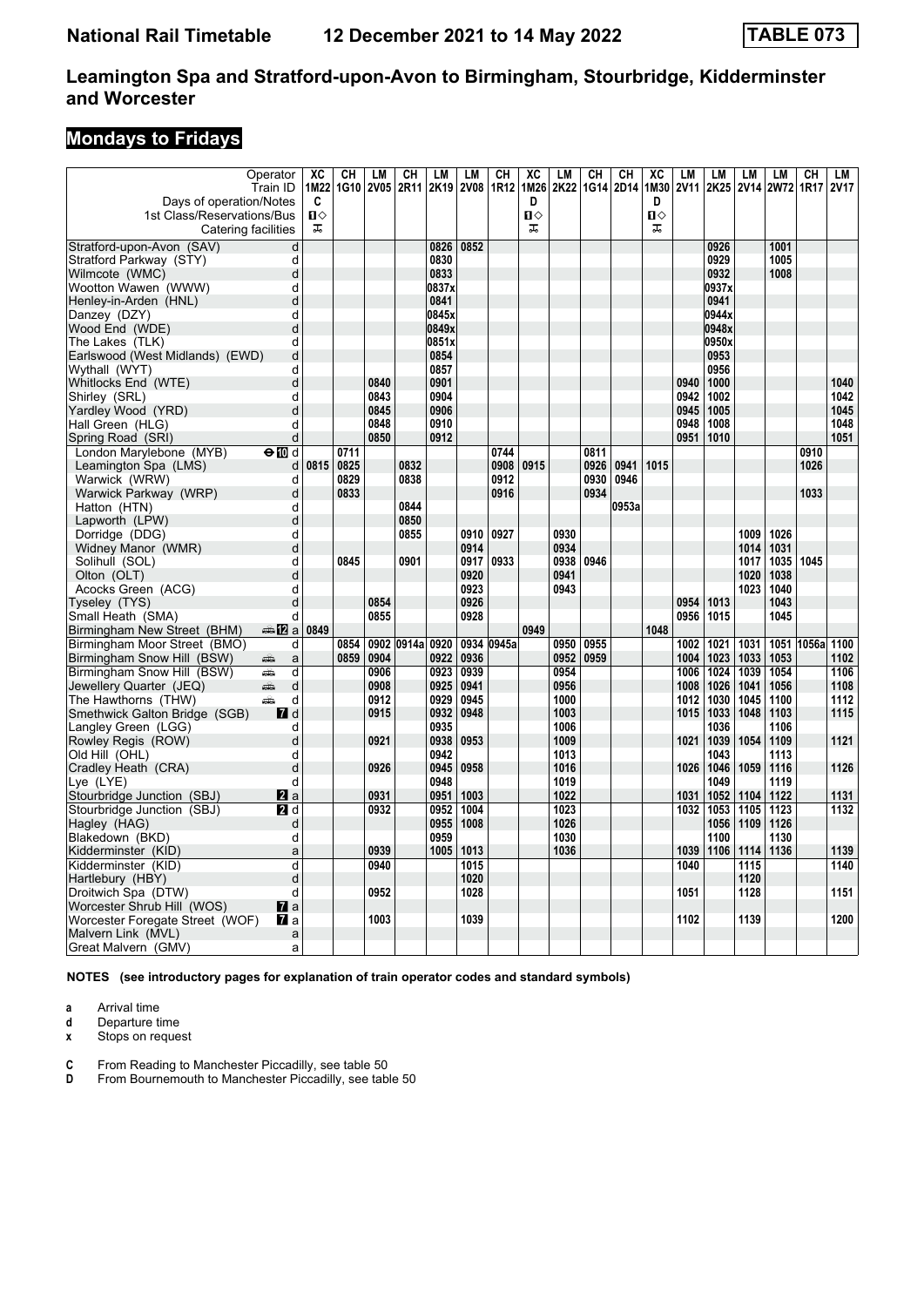# **Mondays to Fridays**

|                                                       | Operator<br>Train ID | СH<br>2R17 | XC<br>1M34 | LM<br>2K31   | <b>LM</b><br><b>2V20</b> | LM           | CH<br>2W74 1R21 | CН<br>2D21 | LM<br><b>2V23</b> | LM<br>2K37   | LM<br><b>2V27</b> | <b>CH</b><br>1G23 | $\overline{AC}$<br>1M38 | LM<br>2W76   | CН<br>1R25 | LM<br>2V41 | CН<br>2R25 | XC<br>1E40 | LM<br>2K43   |
|-------------------------------------------------------|----------------------|------------|------------|--------------|--------------------------|--------------|-----------------|------------|-------------------|--------------|-------------------|-------------------|-------------------------|--------------|------------|------------|------------|------------|--------------|
| Days of operation/Notes<br>1st Class/Reservations/Bus |                      |            | C<br>Ⅱ◇    |              |                          | Е            |                 |            |                   |              |                   |                   | D<br>п⇔                 |              |            |            |            | F<br>п⇔    |              |
|                                                       | Catering facilities  |            | ᠼ          |              |                          |              |                 |            |                   |              |                   |                   | ᠼ                       |              |            |            |            | ᠼ          |              |
| Stratford-upon-Avon (SAV)                             | d                    |            |            | 1026         |                          | 1103         |                 |            |                   | 1126<br>1129 |                   |                   |                         | 1203         |            |            |            |            | 1226         |
| Stratford Parkway (STY)<br>Wilmcote (WMC)             | d<br>$\mathbf d$     |            |            | 1029<br>1032 |                          | 1106         |                 |            |                   | 1132         |                   |                   |                         | 1206         |            |            |            |            | 1229<br>1232 |
| Wootton Wawen (WWW)                                   | d                    |            |            | 1037x        |                          |              |                 |            |                   | 1137x        |                   |                   |                         |              |            |            |            |            | 1237x        |
| Henley-in-Arden (HNL)                                 | $\mathbf d$          |            |            | 1041         |                          |              |                 |            |                   | 1141         |                   |                   |                         |              |            |            |            |            | 1241         |
| Danzey (DZY)                                          | d                    |            |            | 1044x        |                          |              |                 |            |                   | 1144x        |                   |                   |                         |              |            |            |            |            | 1244x        |
| Wood End (WDE)                                        | d                    |            |            | 1048x        |                          |              |                 |            |                   | 1148x        |                   |                   |                         |              |            |            |            |            | 1248x        |
| The Lakes (TLK)                                       | d                    |            |            | 1050x        |                          |              |                 |            |                   | 1150x        |                   |                   |                         |              |            |            |            |            | 1250x        |
| Earlswood (West Midlands) (EWD)                       | d                    |            |            | 1053         |                          |              |                 |            |                   | 1153         |                   |                   |                         |              |            |            |            |            | 1253         |
| Wythall (WYT)                                         | d                    |            |            | 1056         |                          |              |                 |            |                   | 1156         |                   |                   |                         |              |            |            |            |            | 1256         |
| Whitlocks End (WTE)                                   | d                    |            |            | 1100         |                          |              |                 |            | 1140              | 1200         |                   |                   |                         |              |            | 1240       |            |            | 1300         |
| Shirley (SRL)                                         | d                    |            |            | 1102         |                          |              |                 |            | 1142              | 1202         |                   |                   |                         |              |            | 1242       |            |            | 1302         |
| Yardley Wood (YRD)                                    | d                    |            |            | 1105         |                          |              |                 |            | 1145              | 1205         |                   |                   |                         |              |            | 1245       |            |            | 1305         |
| Hall Green (HLG)                                      | d                    |            |            | 1108         |                          |              |                 |            | 1148              | 1208         |                   |                   |                         |              |            | 1248       |            |            | 1308         |
| Spring Road (SRI)                                     | d                    |            |            | 1110         |                          |              |                 |            | 1151              | 1210         |                   |                   |                         |              |            | 1251       |            |            | 1310         |
| London Marylebone (MYB)                               | $\Theta$ 10 d        |            |            |              |                          |              | 1010            |            |                   |              |                   | 1037              |                         |              | 1110       |            |            |            |              |
| Leamington Spa (LMS)                                  | d                    | 1032       | 1115       |              |                          |              | 1126            | 1132       |                   |              |                   | 1200              | 1215                    |              | 1226       |            | 1232       | 1249       |              |
| Warwick (WRW)                                         | d                    | 1038       |            |              |                          |              |                 | 1137       |                   |              |                   | 1204              |                         |              |            |            | 1238       |            |              |
| Warwick Parkway (WRP)                                 | d                    |            |            |              |                          |              | 1133            |            |                   |              |                   | 1208              |                         |              | 1233       |            |            |            |              |
| Hatton (HTN)                                          | d                    | 1044       |            |              |                          |              |                 | 1144a      |                   |              |                   |                   |                         |              |            |            | 1244       |            |              |
| Lapworth (LPW)                                        | d                    | 1050       |            |              |                          |              |                 |            |                   |              |                   |                   |                         |              |            |            | 1250       |            |              |
| Dorridge (DDG)                                        | d                    | 1055       |            |              | 1109                     | 1127         |                 |            |                   |              | 1209              | 1218              |                         | 1228         |            |            | 1255       |            |              |
| Widney Manor (WMR)                                    | d                    |            |            |              | 1114                     | 1131         |                 |            |                   |              | 1214              |                   |                         | 1232         |            |            |            |            |              |
| Solihull (SOL)                                        | d                    | 1101       |            |              | 1117                     | 1135         | 1145            |            |                   |              | 1217              | 1223              |                         | 1236         | 1245       |            | 1301       |            |              |
| Olton (OLT)                                           | d                    |            |            |              | 1120                     | 1138         |                 |            |                   |              | 1220              |                   |                         | 1239         |            |            |            |            |              |
| Acocks Green (ACG)                                    | d                    |            |            |              | 1123                     | 1140         |                 |            |                   |              | 1223              |                   |                         | 1241         |            |            |            |            |              |
| Tyseley (TYS)                                         | d                    |            |            | 1113         |                          | 1143         |                 |            |                   | 1213         |                   |                   |                         | 1244         |            |            |            |            | 1313         |
| Small Heath (SMA)                                     | d                    |            |            | 1115         |                          | 1145         |                 |            |                   | 1215         |                   |                   |                         | 1246         |            |            |            |            | 1315         |
| Birmingham New Street (BHM)                           | a‱ ¶Zia              |            | 1149       |              |                          |              |                 |            |                   |              |                   |                   | 1248                    |              |            |            |            | 1318       |              |
| Birmingham Moor Street (BMO)                          |                      | d 1114a    |            | 1121         | 1131                     |              | 1151 1156a      |            | 1200              | 1221         | 1230              | 1236              |                         | 1252         | 1256a      |            | 1300 1314a |            | 1321         |
| Birmingham Snow Hill (BSW)                            | æ<br>a               |            |            | 1123         | 1135                     | 1153         |                 |            | 1202              | 1223         | 1233              | 1240              |                         | 1254         |            | 1302       |            |            | 1323         |
| Birmingham Snow Hill (BSW)                            | aîn<br>d             |            |            | 1124         | 1139                     | 1154         |                 |            | 1206              | 1224         | 1239              |                   |                         | 1255         |            | 1306       |            |            | 1324         |
| Jewellery Quarter (JEQ)                               | پیش<br>d             |            |            | 1126         | 1141                     | 1156         |                 |            | 1208              | 1226         | 1241              |                   |                         | 1257         |            | 1308       |            |            | 1326         |
| The Hawthorns (THW)                                   | æ<br>d               |            |            | 1130         | 1145                     | 1200         |                 |            | 1212              | 1230         | 1245              |                   |                         | 1301         |            | 1312       |            |            | 1330         |
| Smethwick Galton Bridge (SGB)                         | <b>7</b> d           |            |            | 1133         | 1148                     | 1203         |                 |            | 1215              | 1233         | 1248              |                   |                         | 1304         |            | 1315       |            |            | 1333         |
| Langley Green (LGG)                                   | d                    |            |            | 1136         |                          | 1206         |                 |            |                   | 1236         |                   |                   |                         | 1307         |            |            |            |            | 1336         |
| Rowley Regis (ROW)                                    | d                    |            |            | 1139         | 1154                     | 1209         |                 |            | 1221              | 1239         | 1254              |                   |                         | 1310         |            | 1321       |            |            | 1339         |
| Old Hill (OHL)                                        | d                    |            |            | 1143         |                          | 1213         |                 |            |                   | 1243         |                   |                   |                         | 1313         |            |            |            |            | 1343         |
| Cradley Heath (CRA)                                   | d                    |            |            | 1146         | 1159                     | 1216         |                 |            | 1226              | 1246         | 1259              |                   |                         | 1316         |            | 1326       |            |            | 1346         |
| Lye (LYE)                                             | d                    |            |            | 1149         |                          | 1219         |                 |            |                   | 1249         |                   |                   |                         | 1319         |            |            |            |            | 1349         |
| Stourbridge Junction (SBJ)                            | <b>Z</b> a           |            |            | 1152         | 1204                     | 1222         |                 |            | 1231              | 1252         | 1304              |                   |                         | 1322         |            | 1331       |            |            | 1352         |
| Stourbridge Junction (SBJ)                            | <b>2</b> d           |            |            | 1153<br>1156 | 1205                     | 1223<br>1226 |                 |            | 1232              | 1253         | 1305              |                   |                         | 1323<br>1326 |            | 1332       |            |            | 1353         |
| Hagley (HAG)<br>Blakedown (BKD)                       | d<br>d               |            |            | 1200         | 1209                     | 1230         |                 |            |                   | 1256<br>1300 | 1309              |                   |                         | 1330         |            |            |            |            | 1356<br>1400 |
|                                                       | a                    |            |            | 1206         | 1214                     | 1236         |                 |            | 1239              | 1306         | 1314              |                   |                         | 1336         |            | 1339       |            |            | 1406         |
| Kidderminster (KID)                                   | d                    |            |            |              |                          |              |                 |            |                   |              |                   |                   |                         |              |            |            |            |            |              |
| Kidderminster (KID)                                   | d                    |            |            |              | 1215<br>1220             |              |                 |            | 1240              |              | 1315<br>1320      |                   |                         |              |            | 1340       |            |            |              |
| Hartlebury (HBY)<br>Droitwich Spa (DTW)               | d                    |            |            |              | 1228                     |              |                 |            | 1251              |              | 1328              |                   |                         |              |            | 1351       |            |            |              |
| Worcester Shrub Hill (WOS)                            | $\mathbf{z}$ a       |            |            |              |                          |              |                 |            | 1259              |              |                   |                   |                         |              |            |            |            |            |              |
| Worcester Foregate Street (WOF)                       | <b>77</b> а          |            |            |              | 1239                     |              |                 |            |                   |              | 1339              |                   |                         |              |            | 1400       |            |            |              |
| Malvern Link (MVL)                                    | a                    |            |            |              |                          |              |                 |            |                   |              |                   |                   |                         |              |            |            |            |            |              |
| Great Malvern (GMV)                                   | a                    |            |            |              |                          |              |                 |            |                   |              |                   |                   |                         |              |            |            |            |            |              |
|                                                       |                      |            |            |              |                          |              |                 |            |                   |              |                   |                   |                         |              |            |            |            |            |              |

**NOTES (see introductory pages for explanation of train operator codes and standard symbols)**

**a** Arrival time

**d** Departure time<br>**x** Stops on reque

**Stops on request** 

**C** From Reading to Manchester Piccadilly, see table 50<br>**D** From Bournemouth to Manchester Piccadilly, see table

**D** From Bournemouth to Manchester Piccadilly, see table 50<br>**E** Also calls at Bearley 1111 and Claverdon 1117

**E** Also calls at Bearley 1111 and Claverdon 1117<br>**F** From Banbury to Newcastle, see table 50

**F** From Banbury to Newcastle, see table 50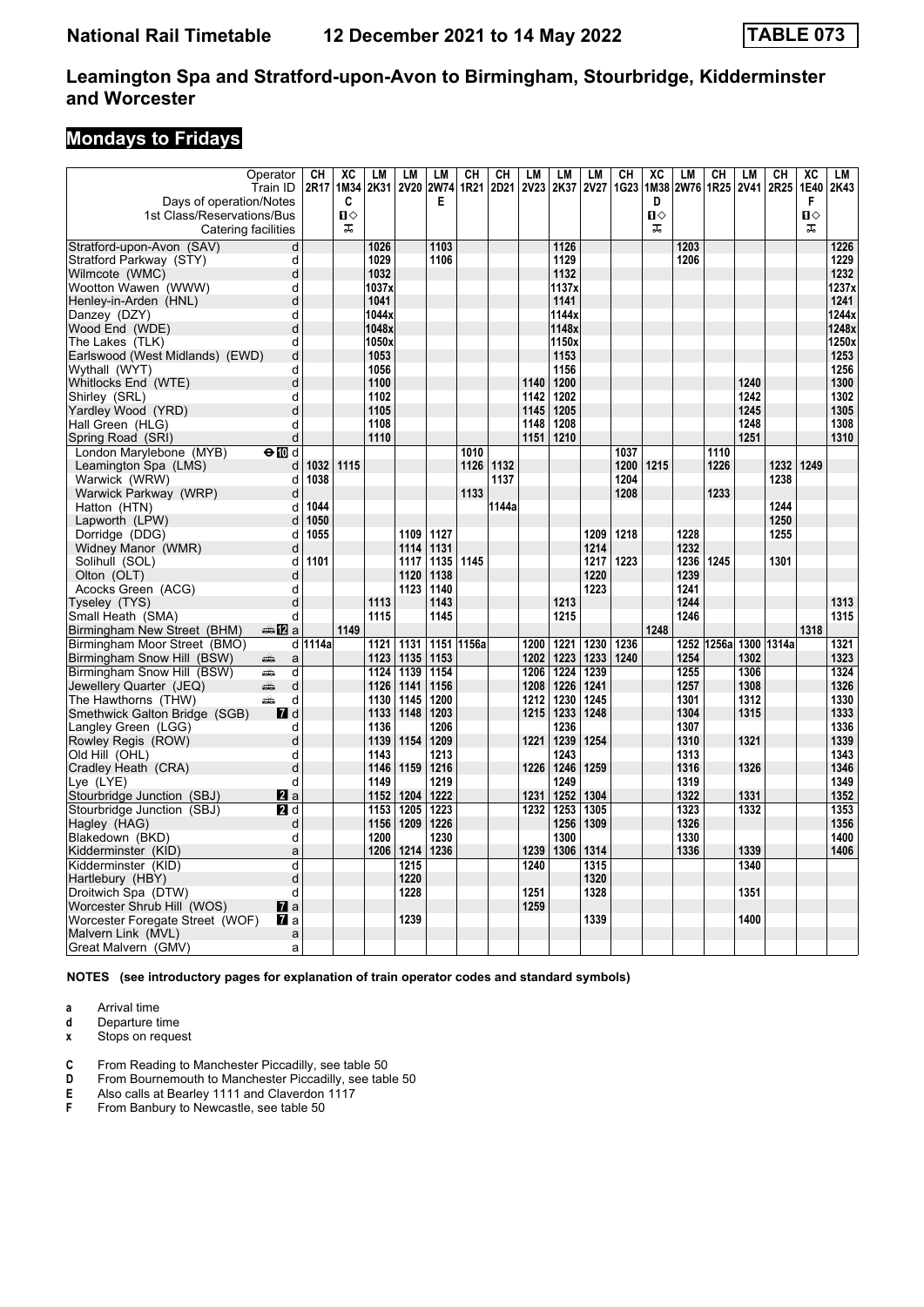# **Mondays to Fridays**

| Days of operation/Notes              | Operator<br>Train ID   | <b>LM</b><br><b>2V33</b> | CH<br>1G27 | XC<br>1M42<br>C | <b>LM</b><br>2W78 1R29 | CH         | CН<br>2D29 | LM<br><b>2V36</b> | LM<br>2K49   | LM<br>2V39 | CH<br>1G31 | XC<br>1M46<br>D | LM<br>2W80   | LM<br><b>2V42</b> | CН<br>2R33 | XC<br>1E48<br>G | LM<br>2K55   | <b>LM</b><br><b>2V45</b> | CН<br>1G35 |
|--------------------------------------|------------------------|--------------------------|------------|-----------------|------------------------|------------|------------|-------------------|--------------|------------|------------|-----------------|--------------|-------------------|------------|-----------------|--------------|--------------------------|------------|
| 1st Class/Reservations/Bus           | Catering facilities    |                          |            | Ⅱ♦<br>ᠼ         |                        |            |            |                   |              |            |            | 0<br>盂          |              |                   |            | П⇔<br>ᠼ         |              |                          |            |
| Stratford-upon-Avon (SAV)            | d                      |                          |            |                 | 1303                   |            |            |                   | 1326         |            |            |                 | 1403         |                   |            |                 | 1426         |                          |            |
| Stratford Parkway (STY)              | d                      |                          |            |                 | 1306                   |            |            |                   | 1329         |            |            |                 | 1406         |                   |            |                 | 1429         |                          |            |
| Wilmcote (WMC)                       | d                      |                          |            |                 |                        |            |            |                   | 1332         |            |            |                 |              |                   |            |                 | 1432         |                          |            |
| Wootton Wawen (WWW)                  | d                      |                          |            |                 |                        |            |            |                   | 1337x        |            |            |                 |              |                   |            |                 | 1437x        |                          |            |
| Henley-in-Arden (HNL)                | d                      |                          |            |                 |                        |            |            |                   | 1341         |            |            |                 |              |                   |            |                 | 1441         |                          |            |
| Danzey (DZY)                         | d                      |                          |            |                 |                        |            |            |                   | 1344x        |            |            |                 |              |                   |            |                 | 1444x        |                          |            |
| Wood End (WDE)                       | d                      |                          |            |                 |                        |            |            |                   | 1348x        |            |            |                 |              |                   |            |                 | 1448x        |                          |            |
| The Lakes (TLK)                      | d                      |                          |            |                 |                        |            |            |                   | 1350x        |            |            |                 |              |                   |            |                 | 1450x        |                          |            |
| Earlswood (West Midlands) (EWD)      | d                      |                          |            |                 |                        |            |            |                   | 1353<br>1356 |            |            |                 |              |                   |            |                 | 1453<br>1456 |                          |            |
| Wythall (WYT)                        | d<br>d                 |                          |            |                 |                        |            |            | 1340              | 1400         |            |            |                 |              | 1440              |            |                 | 1500         |                          |            |
| Whitlocks End (WTE)<br>Shirley (SRL) | d                      |                          |            |                 |                        |            |            | 1342              | 1402         |            |            |                 |              | 1442              |            |                 | 1502         |                          |            |
| Yardley Wood (YRD)                   | d                      |                          |            |                 |                        |            |            | 1345              | 1405         |            |            |                 |              | 1445              |            |                 | 1505         |                          |            |
| Hall Green (HLG)                     | d                      |                          |            |                 |                        |            |            | 1348              | 1408         |            |            |                 |              | 1448              |            |                 | 1508         |                          |            |
| Spring Road (SRI)                    | d                      |                          |            |                 |                        |            |            | 1351              | 1410         |            |            |                 |              | 1451              |            |                 | 1510         |                          |            |
| London Marylebone (MYB)              | $\Theta$ M d           |                          | 1137       |                 |                        | 1210       |            |                   |              |            | 1234       |                 |              |                   |            |                 |              |                          | 1337       |
| Leamington Spa (LMS)                 | d                      |                          | 1258       | 1315            |                        | 1326       | 1332       |                   |              |            | 1358       | 1415            |              |                   | 1432       | 1449            |              |                          | 1458       |
| Warwick (WRW)                        | d                      |                          | 1302       |                 |                        |            | 1337       |                   |              |            | 1402       |                 |              |                   | 1438       |                 |              |                          | 1502       |
| Warwick Parkway (WRP)                | d                      |                          | 1306       |                 |                        | 1333       |            |                   |              |            | 1406       |                 |              |                   |            |                 |              |                          | 1506       |
| Hatton (HTN)                         | d                      |                          |            |                 |                        |            | 1344a      |                   |              |            |            |                 |              |                   | 1444       |                 |              |                          |            |
| Lapworth (LPW)                       | d                      |                          |            |                 |                        |            |            |                   |              |            |            |                 |              |                   | 1450       |                 |              |                          |            |
| Dorridge (DDG)                       | d                      | 1309                     | 1316       |                 | 1326                   |            |            |                   |              | 1409       | 1416       |                 | 1426         |                   | 1455       |                 |              | 1509                     | 1516       |
| Widney Manor (WMR)                   | d                      | 1314                     |            |                 | 1331                   |            |            |                   |              | 1414       |            |                 | 1430         |                   |            |                 |              | 1514                     |            |
| Solihull (SOL)                       | d                      | 1317                     | 1322       |                 | 1334                   | 1345       |            |                   |              | 1417       | 1422       |                 | 1434         |                   | 1501       |                 |              | 1517                     | 1522       |
| Olton (OLT)                          | d                      | 1320                     |            |                 | 1337                   |            |            |                   |              | 1420       |            |                 | 1437         |                   |            |                 |              | 1520                     |            |
| Acocks Green (ACG)                   | d                      | 1323                     |            |                 | 1340                   |            |            |                   |              | 1423       |            |                 | 1439         |                   |            |                 |              | 1523                     |            |
| Tyseley (TYS)                        | d                      |                          |            |                 | 1342                   |            |            |                   | 1413         |            |            |                 | 1442         |                   |            |                 | 1513         |                          |            |
| Small Heath (SMA)                    | d                      |                          |            |                 | 1345                   |            |            |                   | 1415         |            |            |                 | 1444         |                   |            |                 | 1515         |                          |            |
| Birmingham New Street (BHM)          | den <mark>n</mark> 2 a |                          |            | 1349            |                        |            |            |                   |              |            |            | 1448            |              |                   |            | 1518            |              |                          |            |
| Birmingham Moor Street (BMO)         | d l                    | 1331                     | 1336       |                 |                        | 1350 1356a |            | 1400              | 1421         | 1431       | 1436       |                 | 1450         | 1500              | 1514a      |                 | 1521         | 1531                     | 1536       |
| Birmingham Snow Hill (BSW)           | ∰<br>a                 | 1333                     | 1340       |                 | 1353                   |            |            | 1402              | 1423         | 1433       | 1440       |                 | 1452         | 1502              |            |                 | 1523         | 1533                     | 1540       |
| Birmingham Snow Hill (BSW)           | پیش<br>d               | 1339                     |            |                 | 1354                   |            |            | 1406              | 1424         | 1439       |            |                 | 1453         | 1503              |            |                 | 1524         | 1539                     |            |
| Jewellery Quarter (JEQ)              | æ<br>d                 | 1341                     |            |                 | 1356                   |            |            | 1408              | 1426         | 1441       |            |                 | 1455         | 1505              |            |                 | 1526         | 1541                     |            |
| The Hawthorns (THW)                  | æ<br>d                 | 1345                     |            |                 | 1400                   |            |            | 1412              | 1430         | 1445       |            |                 | 1459         | 1509              |            |                 | 1530         | 1545                     |            |
| Smethwick Galton Bridge (SGB)        | <b>7</b> d             | 1348                     |            |                 | 1403                   |            |            | 1415              | 1433         | 1448       |            |                 | 1502         | 1512              |            |                 | 1533         | 1548                     |            |
| Langley Green (LGG)                  | d                      |                          |            |                 | 1406                   |            |            |                   | 1436         |            |            |                 | 1505         |                   |            |                 | 1536         |                          |            |
| Rowley Regis (ROW)<br>Old Hill (OHL) | d<br>d                 | 1354                     |            |                 | 1409<br>1413           |            |            | 1421              | 1439<br>1443 | 1454       |            |                 | 1508<br>1511 | 1517              |            |                 | 1539<br>1543 | 1554                     |            |
| Cradley Heath (CRA)                  | d                      | 1359                     |            |                 | 1416                   |            |            | 1426              | 1446         | 1459       |            |                 | 1514         | 1522              |            |                 | 1546         | 1559                     |            |
| Lye (LYE)                            | d                      |                          |            |                 | 1419                   |            |            |                   | 1449         |            |            |                 | 1517         |                   |            |                 | 1549         |                          |            |
| Stourbridge Junction (SBJ)           | <b>Z</b> a             | 1404                     |            |                 | 1422                   |            |            | 1431              | 1452         | 1504       |            |                 | 1521         | 1527              |            |                 | 1552         | 1604                     |            |
| Stourbridge Junction (SBJ)           | 21 d                   | 1405                     |            |                 | 1423                   |            |            |                   | 1432 1453    | 1505       |            |                 | 1521         | 1528              |            |                 | 1553         | 1605                     |            |
| Hagley (HAG)                         | d                      | 1409                     |            |                 | 1426                   |            |            |                   | 1456         | 1509       |            |                 | 1526         | 1533              |            |                 | 1556         | 1609                     |            |
| Blakedown (BKD)                      | d                      |                          |            |                 | 1430                   |            |            |                   | 1500         |            |            |                 | 1529         | 1536              |            |                 | 1600         |                          |            |
| Kidderminster (KID)                  | a                      | 1414                     |            |                 | 1436                   |            |            | 1439              | 1506         | 1514       |            |                 | 1536         | 1540              |            |                 | 1606         | 1614                     |            |
| Kidderminster (KID)                  | d                      | 1415                     |            |                 |                        |            |            | 1440              |              | 1515       |            |                 |              | 1541              |            |                 |              | 1615                     |            |
| Hartlebury (HBY)                     | d                      | 1420                     |            |                 |                        |            |            |                   |              | 1520       |            |                 |              | 1546              |            |                 |              | 1620                     |            |
| Droitwich Spa (DTW)                  | d                      | 1428                     |            |                 |                        |            |            | 1451              |              | 1528       |            |                 |              | 1554              |            |                 |              | 1628                     |            |
| Worcester Shrub Hill (WOS)           | $\mathbf{z}$ a         |                          |            |                 |                        |            |            | 1500              |              |            |            |                 |              |                   |            |                 |              |                          |            |
| Worcester Foregate Street (WOF)      | 77 a                   | 1439                     |            |                 |                        |            |            |                   |              | 1539       |            |                 |              | 1605              |            |                 |              | 1639                     |            |
| Malvern Link (MVL)                   | a                      |                          |            |                 |                        |            |            |                   |              |            |            |                 |              |                   |            |                 |              |                          |            |
| Great Malvern (GMV)                  | a                      |                          |            |                 |                        |            |            |                   |              |            |            |                 |              |                   |            |                 |              |                          |            |

**NOTES (see introductory pages for explanation of train operator codes and standard symbols)**

**a** Arrival time

**d** Departure time<br>**x** Stops on reque

**Stops on request** 

**C** From Reading to Manchester Piccadilly, see table 50<br>**D** From Bournemouth to Manchester Piccadilly, see table

**D** From Bournemouth to Manchester Piccadilly, see table 50<br>**G** From Banbury, see table 113

From Banbury, see table 113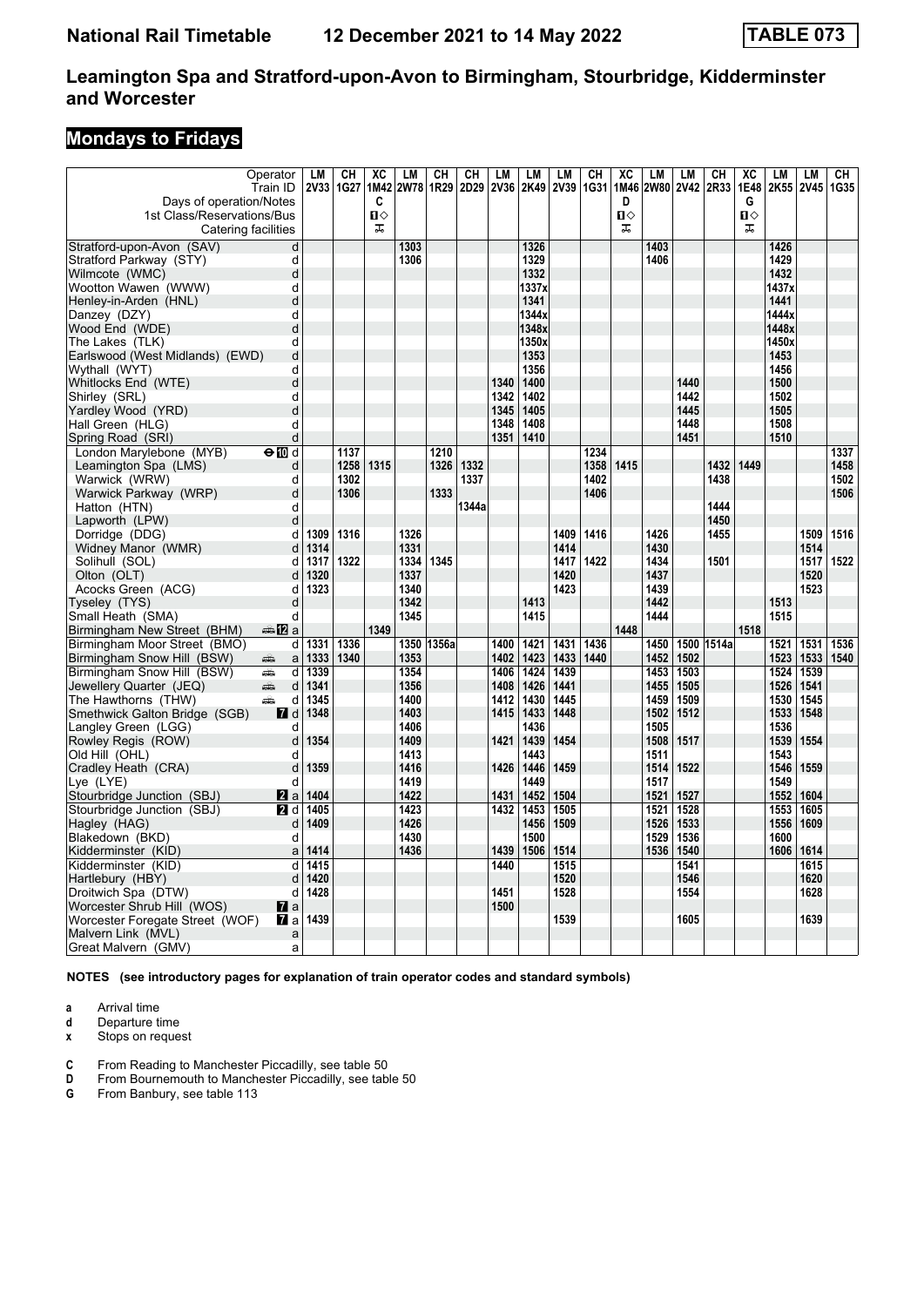# **Mondays to Fridays**

| Days of operation/Notes<br>1st Class/Reservations/Bus<br>Catering facilities | Operator<br>Train ID    | XC<br>1M50<br>C<br>$\mathbf{u}$<br>ᠼ | <b>LM</b><br><b>2W82</b> | CН<br>1R37 | CН<br>2D37 | LM<br><b>2V48</b> | LM<br>2K61 2V51 | <b>LM</b>   | CН<br>1G39 | XC<br>1M54<br>D<br>$\mathbf{u}$<br>盂 | LM<br>2W84 1G41 2V55 | CН   | LM   | CН<br>2R41 | LM<br>2K67 | <b>LM</b><br>2V46 | CН<br>1G43 | XC<br>1M58<br>C<br>$\mathbf{u}$<br>ᠼ | LM<br><b>2W48</b> |
|------------------------------------------------------------------------------|-------------------------|--------------------------------------|--------------------------|------------|------------|-------------------|-----------------|-------------|------------|--------------------------------------|----------------------|------|------|------------|------------|-------------------|------------|--------------------------------------|-------------------|
| Stratford-upon-Avon (SAV)                                                    | d                       |                                      | 1503                     |            |            |                   | 1526            |             |            |                                      | 1603                 |      |      |            | 1626       |                   |            |                                      | 1703              |
| Stratford Parkway (STY)                                                      | d                       |                                      | 1506                     |            |            |                   | 1529            |             |            |                                      | 1606                 |      |      |            | 1629       |                   |            |                                      | 1706              |
| Wilmcote (WMC)                                                               | d                       |                                      |                          |            |            |                   | 1532            |             |            |                                      |                      |      |      |            | 1632       |                   |            |                                      |                   |
| Wootton Wawen (WWW)                                                          | d                       |                                      |                          |            |            |                   | 1537x           |             |            |                                      |                      |      |      |            | 1637x      |                   |            |                                      |                   |
| Henley-in-Arden (HNL)                                                        | d                       |                                      |                          |            |            |                   | 1541            |             |            |                                      |                      |      |      |            | 1641       |                   |            |                                      |                   |
| Danzey (DZY)                                                                 | d                       |                                      |                          |            |            |                   | 1544x           |             |            |                                      |                      |      |      |            | 1644x      |                   |            |                                      |                   |
| Wood End (WDE)                                                               | d                       |                                      |                          |            |            |                   | 1548x           |             |            |                                      |                      |      |      |            | 1648x      |                   |            |                                      |                   |
| The Lakes (TLK)                                                              | d                       |                                      |                          |            |            |                   | 1550x           |             |            |                                      |                      |      |      |            | 1650x      |                   |            |                                      |                   |
| Earlswood (West Midlands) (EWD)                                              | d                       |                                      |                          |            |            |                   | 1553            |             |            |                                      |                      |      |      |            | 1653       |                   |            |                                      |                   |
| Wythall (WYT)                                                                | d                       |                                      |                          |            |            |                   | 1556            |             |            |                                      |                      |      |      |            | 1656       |                   |            |                                      |                   |
| Whitlocks End (WTE)                                                          | d                       |                                      |                          |            |            | 1540              | 1600            |             |            |                                      |                      |      | 1640 |            | 1700       |                   |            |                                      |                   |
| Shirley (SRL)                                                                | d                       |                                      |                          |            |            | 1542              | 1602            |             |            |                                      |                      |      | 1642 |            | 1702       |                   |            |                                      |                   |
| Yardley Wood (YRD)                                                           | d                       |                                      |                          |            |            | 1545              | 1605            |             |            |                                      |                      |      | 1645 |            | 1705       |                   |            |                                      |                   |
| Hall Green (HLG)                                                             | d                       |                                      |                          |            |            | 1548              | 1608            |             |            |                                      |                      |      | 1648 |            | 1708       |                   |            |                                      |                   |
| Spring Road (SRI)                                                            | d                       |                                      |                          |            |            | 1551              | 1610            |             |            |                                      |                      |      | 1651 |            | 1710       |                   |            |                                      |                   |
| London Marylebone (MYB)                                                      | $\Theta$ M d            |                                      |                          | 1410       |            |                   |                 |             | 1437       |                                      |                      | 1510 |      |            |            |                   | 1537       |                                      |                   |
| Leamington Spa (LMS)                                                         | d                       | 1515                                 |                          | 1525       | 1532       |                   |                 |             | 1601       | 1615                                 |                      | 1625 |      | 1632       |            |                   | 1658       | 1715                                 |                   |
| Warwick (WRW)                                                                | d                       |                                      |                          |            | 1537       |                   |                 |             | 1605       |                                      |                      | 1630 |      | 1638       |            |                   | 1702       |                                      |                   |
| Warwick Parkway (WRP)                                                        | d                       |                                      |                          | 1530       |            |                   |                 |             | 1609       |                                      |                      | 1633 |      |            |            |                   | 1706       |                                      |                   |
| Hatton (HTN)                                                                 | d                       |                                      |                          |            | 1544a      |                   |                 |             |            |                                      |                      |      |      | 1644       |            |                   |            |                                      |                   |
| Lapworth (LPW)                                                               | d                       |                                      |                          |            |            |                   |                 |             |            |                                      | 1622                 |      |      | 1650       |            |                   |            |                                      |                   |
| Dorridge (DDG)                                                               | d                       |                                      | 1526                     |            |            |                   |                 | 1609        | 1619       |                                      | 1626                 |      |      | 1655       |            | 1709              | 1716       |                                      | 1727              |
| Widney Manor (WMR)                                                           | d                       |                                      | 1531                     |            |            |                   |                 | 1614        |            |                                      | 1630                 |      |      |            |            | 1714              |            |                                      | 1731              |
| Solihull (SOL)                                                               | d                       |                                      | 1534                     | 1545       |            |                   |                 | 1617        | 1625       |                                      | 1634                 | 1645 |      | 1701       |            | 1717              | 1722       |                                      | 1735              |
| Olton (OLT)                                                                  | d                       |                                      | 1537                     |            |            |                   |                 | 1620        |            |                                      | 1637                 |      |      |            |            | 1720              |            |                                      | 1738              |
| Acocks Green (ACG)                                                           | d                       |                                      | 1540                     |            |            |                   |                 | 1623        |            |                                      | 1639                 |      |      |            |            | 1723              |            |                                      | 1740              |
| Tyseley (TYS)                                                                | d                       |                                      | 1543                     |            |            |                   | 1613            |             |            |                                      | 1642                 |      |      |            | 1713       |                   |            |                                      | 1743              |
| Small Heath (SMA)                                                            | d                       |                                      | 1545                     |            |            |                   | 1615            |             |            |                                      | 1644                 |      |      |            | 1715       |                   |            |                                      | 1745              |
| Birmingham New Street (BHM)                                                  | dan <mark>n</mark> 2 al | 1548                                 |                          |            |            |                   |                 |             |            | 1648                                 |                      |      |      |            |            |                   |            | 1748                                 |                   |
| Birmingham Moor Street (BMO)                                                 | d                       |                                      | 1551                     | 1556a      |            | 1600              | 1621            | 1631        | 1636       |                                      | 1650                 | 1656 |      | 1700 1714a | 1721       | 1731              | 1737       |                                      | 1751              |
| Birmingham Snow Hill (BSW)                                                   | پېښ<br>a                |                                      | 1553                     |            |            | 1602              | 1623            | 1633        | 1640       |                                      | 1652                 | 1700 | 1702 |            | 1723       | 1734              | 1741       |                                      | 1753              |
| Birmingham Snow Hill (BSW)                                                   | æ<br>d                  |                                      | 1554                     |            |            | 1606              | 1624            | 1639        |            |                                      | 1654                 |      | 1706 |            | 1724       | 1739              |            |                                      | 1754              |
| Jewellery Quarter (JEQ)                                                      | d<br>پیش                |                                      | 1556                     |            |            | 1608              | 1626            | 1641        |            |                                      | 1656                 |      | 1708 |            | 1726       | 1741              |            |                                      | 1756              |
| The Hawthorns (THW)                                                          | پیشته<br>d              |                                      | 1600                     |            |            | 1612              | 1630            | 1645        |            |                                      | 1700                 |      | 1712 |            | 1730       | 1745              |            |                                      | 1800              |
| Smethwick Galton Bridge (SGB)                                                | <b>7</b> d              |                                      | 1603                     |            |            | 1615              | 1633            | 1648        |            |                                      | 1703                 |      | 1715 |            | 1733       | 1748              |            |                                      | 1803              |
| Langley Green (LGG)                                                          | d                       |                                      | 1606                     |            |            |                   | 1636            |             |            |                                      | 1706                 |      |      |            | 1736       |                   |            |                                      | 1806              |
| Rowley Regis (ROW)                                                           | d                       |                                      | 1609                     |            |            | 1621              | 1639            | 1654        |            |                                      | 1709                 |      | 1721 |            | 1739       | 1754              |            |                                      | 1809              |
| Old Hill (OHL)                                                               | d                       |                                      | 1613                     |            |            |                   | 1643            |             |            |                                      | 1713                 |      |      |            | 1743       |                   |            |                                      | 1813              |
| Cradley Heath (CRA)                                                          | d                       |                                      | 1616                     |            |            | 1626              | 1646            | 1659        |            |                                      | 1716                 |      | 1726 |            | 1746       | 1759              |            |                                      | 1816              |
| Lye (LYE)                                                                    | d                       |                                      | 1619                     |            |            |                   | 1649            |             |            |                                      | 1719                 |      |      |            | 1749       |                   |            |                                      | 1819              |
| Stourbridge Junction (SBJ)                                                   | 2a                      |                                      | 1622                     |            |            | 1631              | 1652            | 1704        |            |                                      | 1722                 |      | 1731 |            | 1752       | 1804              |            |                                      | 1822              |
| Stourbridge Junction (SBJ)                                                   | <b>2</b> d              |                                      | 1623                     |            |            | 1632              | 1653            | 1705        |            |                                      | 1723                 |      | 1732 |            | 1753       | 1805              |            |                                      | 1823              |
| Hagley (HAG)                                                                 | d                       |                                      | 1626                     |            |            |                   |                 | 1656   1709 |            |                                      | 1726                 |      |      |            | 1756       | 1809              |            |                                      | 1826              |
| Blakedown (BKD)                                                              | d                       |                                      | 1630                     |            |            |                   | 1700            |             |            |                                      | 1730                 |      |      |            | 1800       |                   |            |                                      | 1830              |
| Kidderminster (KID)                                                          | a                       |                                      | 1636                     |            |            | 1639              | 1706            | 1714        |            |                                      | 1736                 |      | 1739 |            | 1806       | 1814              |            |                                      | 1836              |
| Kidderminster (KID)                                                          | d                       |                                      |                          |            |            | 1640              |                 | 1715        |            |                                      |                      |      | 1740 |            |            | 1815              |            |                                      |                   |
| Hartlebury (HBY)                                                             | d                       |                                      |                          |            |            |                   |                 | 1720        |            |                                      |                      |      |      |            |            | 1820              |            |                                      |                   |
| Droitwich Spa (DTW)                                                          | d                       |                                      |                          |            |            | 1651              |                 | 1728        |            |                                      |                      |      | 1751 |            |            | 1828              |            |                                      |                   |
| Worcester Shrub Hill (WOS)                                                   | $\mathbf{z}$ a          |                                      |                          |            |            |                   |                 | 1739        |            |                                      |                      |      | 1759 |            |            |                   |            |                                      |                   |
| Worcester Foregate Street (WOF)                                              | $\mathbf{z}$ a          |                                      |                          |            |            | 1700              |                 |             |            |                                      |                      |      |      |            |            | 1839              |            |                                      |                   |
| Malvern Link (MVL)<br>Great Malvern (GMV)                                    | a                       |                                      |                          |            |            |                   |                 |             |            |                                      |                      |      |      |            |            |                   |            |                                      |                   |
|                                                                              | a                       |                                      |                          |            |            |                   |                 |             |            |                                      |                      |      |      |            |            |                   |            |                                      |                   |

**NOTES (see introductory pages for explanation of train operator codes and standard symbols)**

**a** Arrival time

**d** Departure time<br>**x** Stops on reque

**Stops on request** 

**C** From Reading to Manchester Piccadilly, see table 50

**D** From Bournemouth to Manchester Piccadilly, see table 50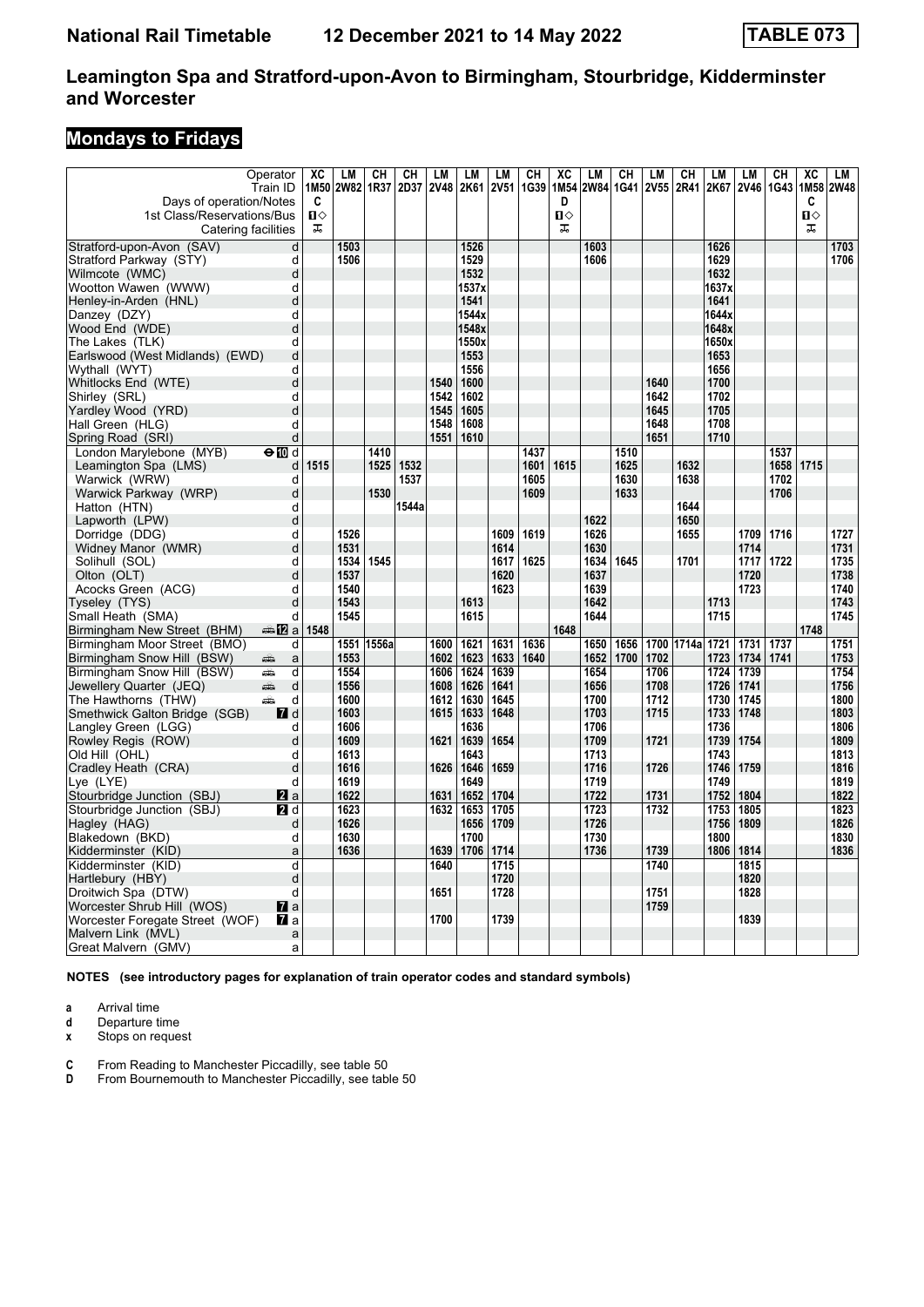# **Mondays to Fridays**

|                                                    | Operator<br>Train ID | LM<br><b>2V50</b> | CН<br>1G46 | LM<br>2K62 2V03 | LM           | CH<br>1R48      | <b>LM</b><br><b>2W71</b> | LM<br><b>2V65</b> | CН<br>2D48 | XC<br>1M62 | CН<br>2R46    | CH<br>1K50 | CН<br>2R46               | LM<br>2K69    | CH<br>1G52 | XC             | LM<br>1M66 2W86 | CН<br>1K54   | LM<br>2B71 |
|----------------------------------------------------|----------------------|-------------------|------------|-----------------|--------------|-----------------|--------------------------|-------------------|------------|------------|---------------|------------|--------------------------|---------------|------------|----------------|-----------------|--------------|------------|
| Days of operation/Notes                            |                      |                   |            |                 |              |                 | н                        |                   |            | D          |               |            |                          |               |            | D              |                 |              |            |
| 1st Class/Reservations/Bus                         |                      |                   |            |                 |              |                 |                          |                   |            | п⇔         |               |            |                          |               |            | $\blacksquare$ |                 |              |            |
|                                                    | Catering facilities  |                   |            |                 |              |                 |                          |                   |            | ᠼ          |               |            |                          |               |            | ᠼ              |                 |              |            |
| Stratford-upon-Avon (SAV)                          | d                    |                   |            | 1726            |              |                 | 1803                     |                   |            |            |               |            |                          | 1827          |            |                | 1903            |              |            |
| Stratford Parkway (STY)                            | d                    |                   |            | 1729            |              |                 | 1807                     |                   |            |            |               |            |                          | 1830          |            |                | 1907            |              |            |
| Wilmcote (WMC)                                     | d                    |                   |            | 1732            |              |                 |                          |                   |            |            |               |            |                          | 1833          |            |                |                 |              |            |
| Wootton Wawen (WWW)                                | d                    |                   |            | 1737x           |              |                 |                          |                   |            |            |               |            |                          | 1838x         |            |                |                 |              |            |
| Henley-in-Arden (HNL)                              | d                    |                   |            | 1741            |              |                 |                          |                   |            |            |               |            |                          | 1842          |            |                |                 |              |            |
| Danzey (DZY)                                       | d                    |                   |            | 1744x           |              |                 |                          |                   |            |            |               |            |                          | 1846x         |            |                |                 |              |            |
| Wood End (WDE)                                     | d                    |                   |            | 1748x<br>1750x  |              |                 |                          |                   |            |            |               |            |                          | 1850x         |            |                |                 |              |            |
| The Lakes (TLK)<br>Earlswood (West Midlands) (EWD) | d<br>d               |                   |            | 1753            |              |                 |                          |                   |            |            |               |            |                          | 1852x<br>1855 |            |                |                 |              |            |
| Wythall (WYT)                                      | d                    |                   |            | 1756            |              |                 |                          |                   |            |            |               |            |                          | 1858          |            |                |                 |              |            |
| Whitlocks End (WTE)                                | d                    | 1742              |            | 1800            |              |                 |                          | 1842              |            |            |               |            |                          | 1902          |            |                |                 |              | 1944       |
| Shirley (SRL)                                      | d                    | 1744              |            | 1802            |              |                 |                          | 1843              |            |            |               |            |                          | 1904          |            |                |                 |              | 1948       |
| Yardley Wood (YRD)                                 | d                    | 1747              |            | 1805            |              |                 |                          | 1847              |            |            |               |            |                          | 1907          |            |                |                 |              | 1950       |
| Hall Green (HLG)                                   | d                    | 1750              |            | 1808            |              |                 |                          | 1850              |            |            |               |            |                          | 1910          |            |                |                 |              | 1954       |
| Spring Road (SRI)                                  | d                    | 1752              |            | 1810            |              |                 |                          | 1853              |            |            |               |            |                          | 1912          |            |                |                 |              | 1956       |
| London Marylebone (MYB)                            | $\Theta$ M d         |                   | 1618       |                 |              | 1647            |                          |                   |            |            | 1621          | 1714       |                          |               | 1747       |                |                 | 1815         |            |
| Leamington Spa (LMS)                               | d                    |                   | 1741       |                 |              | 1804            |                          |                   | 1811       | 1815       | 1822          | 1827       |                          |               | 1905       | 1916           |                 | 1928         |            |
| Warwick (WRW)                                      | d                    |                   |            |                 |              | 1808            |                          |                   | 1816       |            | 1826          |            |                          |               | 1909       |                |                 |              |            |
| Warwick Parkway (WRP)                              | d                    |                   | 1747       |                 |              | 1812            |                          |                   |            |            |               | 1834       | $\overline{\phantom{0}}$ |               | 1913       |                |                 | 1935         |            |
| Hatton (HTN)                                       | d                    |                   |            |                 |              |                 |                          |                   | 1823a      |            | 1839f         |            | 1839f                    |               |            |                |                 |              |            |
| Lapworth (LPW)                                     | d                    |                   |            |                 |              |                 |                          |                   |            |            | $\rightarrow$ |            | 1846                     |               |            |                |                 |              |            |
| Dorridge (DDG)                                     | d                    |                   | 1757       |                 | 1809         | 1822            | 1826                     |                   |            |            |               | 1844       | 1851                     |               | 1923       |                | 1927            | 1945         |            |
| Widney Manor (WMR)                                 | d                    |                   |            |                 | 1814         |                 | 1830                     |                   |            |            |               |            |                          |               |            |                | 1931            |              |            |
| Solihull (SOL)                                     | d                    |                   | 1802       |                 | 1817         | 1827            | 1834                     |                   |            |            |               | 1849       | 1857                     |               | 1928       |                | 1934            | 1951         |            |
| Olton (OLT)                                        | d                    |                   |            |                 | 1820         |                 | 1837                     |                   |            |            |               |            |                          |               |            |                | 1938            |              |            |
| Acocks Green (ACG)                                 | d                    |                   |            |                 | 1823         |                 | 1839                     |                   |            |            |               |            |                          |               |            |                | 1940            |              |            |
| Tyseley (TYS)                                      | d                    | 1756              |            | 1813            |              |                 | 1842                     | 1857              |            |            |               |            |                          | 1915          |            |                | 1943            |              | 1959       |
| Small Heath (SMA)                                  | d                    | 1758              |            | 1815            |              |                 | 1844                     | 1900              |            |            |               |            |                          | 1917          |            |                | 1946            |              | 2000       |
| Birmingham New Street (BHM)                        | anna nDian           |                   |            |                 |              |                 |                          |                   |            | 1848       |               |            |                          |               |            | 1949           |                 |              |            |
| Birmingham Moor Street (BMO)                       |                      | $d$ 1804          | 1814       | 1821            |              | 1831 1838a 1850 |                          | 1905              |            |            |               | 1900       | 1911a                    | 1922          | 1941c      |                | 1952            | 2002         | 2007       |
| Birmingham Snow Hill (BSW)                         | پېښ<br>$\mathsf{a}$  | 1806              | 1818       | 1823<br>1825    | 1833         |                 | 1852                     | 1908<br>1910      |            |            |               | 1902       |                          | 1924          | 1945       |                | 1954            | 2004<br>2006 | 2011       |
| Birmingham Snow Hill (BSW)                         | پیشته<br>d<br>پیش    | 1809<br>1811      |            | 1827            | 1839<br>1841 |                 | 1853<br>1855             | 1912              |            |            |               | 1904       |                          | 1925<br>1927  |            |                | 1957<br>1959    |              |            |
| Jewellery Quarter (JEQ)<br>The Hawthorns (THW)     | d<br>پیشته<br>d      | 1815              |            | 1831            | 1845         |                 | 1859                     | 1916              |            |            |               |            |                          | 1931          |            |                | 2003            | 2013         |            |
| Smethwick Galton Bridge (SGB)                      | <b>7</b> d           | 1818              |            | 1834            | 1848         |                 | 1902                     | 1919              |            |            |               |            |                          | 1934          |            |                | 2006            | 2017         |            |
| Langley Green (LGG)                                | d                    |                   |            | 1837            |              |                 | 1905                     |                   |            |            |               |            |                          | 1937          |            |                | 2009            |              |            |
| Rowley Regis (ROW)                                 | d                    | 1824              |            | 1840            | 1854         |                 | 1908                     | 1925              |            |            |               | 1917       |                          | 1941          |            |                | 2013            | 2023         |            |
| Old Hill (OHL)                                     | d                    |                   |            | 1843            |              |                 | 1911                     |                   |            |            |               |            |                          | 1944          |            |                | 2016            |              |            |
| Cradley Heath (CRA)                                | d                    | 1829              |            | 1846            | 1859         |                 | 1915                     | 1930              |            |            |               |            |                          | 1947          |            |                | 2019            |              |            |
| Lye (LYE)                                          | d                    |                   |            | 1849            |              |                 | 1918                     |                   |            |            |               |            |                          | 1950          |            |                | 2022            |              |            |
| Stourbridge Junction (SBJ)                         | <b>Z</b> a           | 1834              |            | 1853            | 1904         |                 | 1921                     | 1935              |            |            |               | 1926       |                          | 1954          |            |                | 2026            | 2033         |            |
| Stourbridge Junction (SBJ)                         | 21 d                 | 1835              |            | 1853            | 1905         |                 | 1922                     | 1936              |            |            |               | 1928       |                          | 1954          |            |                | 2026            | 2034         |            |
| Hagley (HAG)                                       | d                    | 1839              |            | 1857            | 1909         |                 | 1925                     | 1939              |            |            |               |            |                          | 1958          |            |                | 2030            |              |            |
| Blakedown (BKD)                                    | d                    |                   |            | 1900            |              |                 | 1929                     | 1942              |            |            |               |            |                          | 2001          |            |                | 2033            |              |            |
| Kidderminster (KID)                                | a                    | 1844              |            | 1906            | 1914         |                 | 1935                     | 1947              |            |            |               | 1940       |                          | 2005          |            |                | 2037            | 2045         |            |
| Kidderminster (KID)                                | d                    | 1845              |            |                 | 1915         |                 |                          | 1948              |            |            |               |            |                          |               |            |                | 2038            |              |            |
| Hartlebury (HBY)                                   | d                    |                   |            |                 | 1920         |                 |                          | 1953              |            |            |               |            |                          |               |            |                | 2043            |              |            |
| Droitwich Spa (DTW)                                | d                    | 1857              |            |                 | 1928         |                 |                          | 2000              |            |            |               |            |                          |               |            |                | 2051            |              |            |
| Worcester Shrub Hill (WOS)                         | $\mathbf{z}$ a       | 1905              |            |                 |              |                 |                          |                   |            |            |               |            |                          |               |            |                |                 |              |            |
| Worcester Foregate Street (WOF)                    | <b>7</b> a           |                   |            |                 | 1939         |                 |                          | 2011              |            |            |               |            |                          |               |            |                | 2102            |              |            |
| Malvern Link (MVL)                                 | a                    |                   |            |                 |              |                 |                          |                   |            |            |               |            |                          |               |            |                |                 |              |            |
| Great Malvern (GMV)                                | a                    |                   |            |                 |              |                 |                          |                   |            |            |               |            |                          |               |            |                |                 |              |            |

**NOTES (see introductory pages for explanation of train operator codes and standard symbols)**

- **a** Arrival time
- **d** Departure time<br>**x** Stops on reque
- **Stops on request**
- **c** Arrives 3 minutes earlier<br>**f** Arrives 6 minutes earlier
- **f** Arrives 6 minutes earlier
- **D** From Bournemouth to Manchester Piccadilly, see table 50 **H** Also calls at Bearley 1811 and Claverdon 1816
- **H** Also calls at Bearley 1811 and Claverdon 1816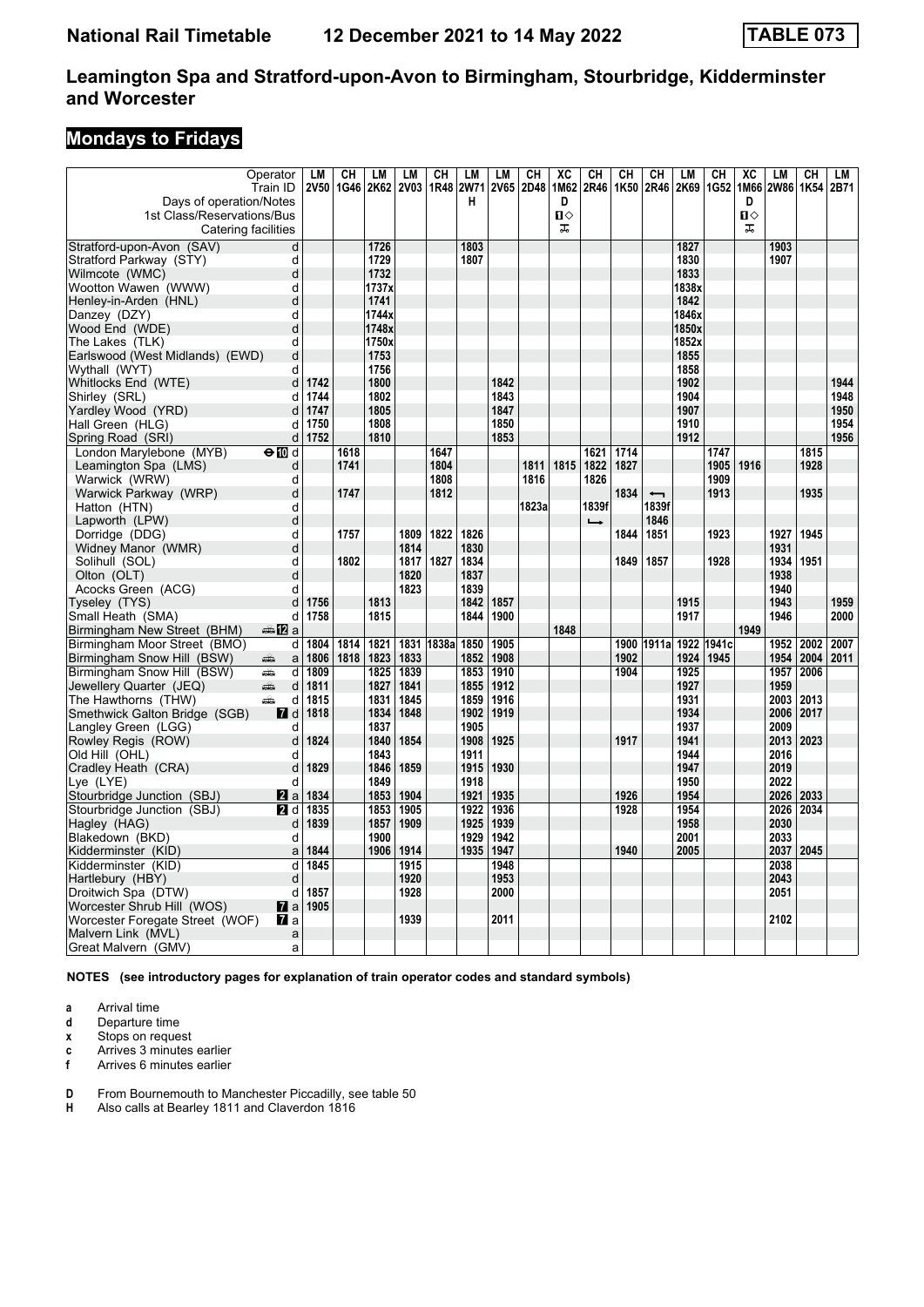# **Mondays to Fridays**

| Days of operation/Notes<br>1st Class/Reservations/Bus | Operator<br>Train ID             | LM       | LM<br>2B16 2K73 | LM   | CН<br>2B18 2D54 1G55 | CН   | XC<br>1M70<br>C<br>Ω<br>ᠼ | LM<br><b>2V75</b> | CН              | LM<br>1R58 2K77 | LM<br>2B20 | CН<br>1G59 | XC<br>1M74<br>D<br>п⇔<br>ᠼ | LM<br>2V79   | CН<br>1R61 | LM<br>2J81    | CН<br>1G63 | $\overline{AC}$<br>1M78<br>J<br>п⇔ | CН<br>1D63 |
|-------------------------------------------------------|----------------------------------|----------|-----------------|------|----------------------|------|---------------------------|-------------------|-----------------|-----------------|------------|------------|----------------------------|--------------|------------|---------------|------------|------------------------------------|------------|
|                                                       | Catering facilities              |          |                 |      |                      |      |                           |                   |                 |                 |            |            |                            |              |            |               |            |                                    |            |
| Stratford-upon-Avon (SAV)                             | d                                |          | 1927            |      |                      |      |                           |                   |                 | 2027            |            |            |                            |              |            | 2127          |            |                                    |            |
| Stratford Parkway (STY)                               | d                                |          | 1930            |      |                      |      |                           |                   |                 | 2030            |            |            |                            |              |            | 2130          |            |                                    |            |
| Wilmcote (WMC)                                        | d                                |          | 1933            |      |                      |      |                           |                   |                 | 2033            |            |            |                            |              |            | 2133          |            |                                    |            |
| Wootton Wawen (WWW)                                   | d<br>$\mathbf d$                 |          | 1938x           |      |                      |      |                           |                   |                 | 2038x<br>2042   |            |            |                            |              |            | 2138x         |            |                                    |            |
| Henley-in-Arden (HNL)                                 | d                                |          | 1942<br>1946x   |      |                      |      |                           |                   |                 | 2046x           |            |            |                            |              |            | 2142<br>2146x |            |                                    |            |
| Danzey (DZY)                                          | d                                |          | 1950x           |      |                      |      |                           |                   |                 | 2050x           |            |            |                            |              |            | 2150x         |            |                                    |            |
| Wood End (WDE)<br>The Lakes (TLK)                     | d                                |          | 1952x           |      |                      |      |                           |                   |                 | 2052x           |            |            |                            |              |            | 2153x         |            |                                    |            |
| Earlswood (West Midlands) (EWD)                       | d                                |          | 1955            |      |                      |      |                           |                   |                 | 2055            |            |            |                            |              |            | 2156          |            |                                    |            |
| Wythall (WYT)                                         | d                                |          | 1958            |      |                      |      |                           |                   |                 | 2058            |            |            |                            |              |            | 2158          |            |                                    |            |
| Whitlocks End (WTE)                                   | d                                |          | 2001            |      |                      |      |                           |                   |                 | 2102            |            |            |                            |              |            | 2202          |            |                                    |            |
| Shirley (SRL)                                         | d                                |          | 2004            |      |                      |      |                           |                   |                 | 2104            |            |            |                            |              |            | 2205          |            |                                    |            |
| Yardley Wood (YRD)                                    | d                                |          | 2006            |      |                      |      |                           |                   |                 | 2107            |            |            |                            |              |            | 2207          |            |                                    |            |
| Hall Green (HLG)                                      | d                                |          | 2010            |      |                      |      |                           |                   |                 | 2110            |            |            |                            |              |            | 2211          |            |                                    |            |
| Spring Road (SRI)                                     | d                                |          | 2012            |      |                      |      |                           |                   |                 | 2112            |            |            |                            |              |            | 2213          |            |                                    |            |
| London Marylebone (MYB)                               | $\Theta$ M d                     |          |                 |      |                      | 1847 |                           |                   | 1915            |                 |            | 1947       |                            |              | 2010       |               | 2037       |                                    |            |
| Leamington Spa (LMS)                                  | d                                |          |                 |      | 1932                 | 2009 | 2015                      |                   | 2034            |                 |            | 2105       | 2115                       |              | 2130       |               | 2157       | 2215                               | 2226       |
| Warwick (WRW)                                         | d                                |          |                 |      | 1937                 | 2013 |                           |                   |                 |                 |            | 2108       |                            |              |            |               | 2201       |                                    | 2231       |
| Warwick Parkway (WRP)                                 | d                                |          |                 |      |                      | 2017 |                           |                   | 2040            |                 |            | 2112       |                            |              | 2136       |               | 2205       |                                    |            |
| Hatton (HTN)                                          | d                                |          |                 |      | 1944a                |      |                           |                   |                 |                 |            | 2117       |                            |              |            |               |            |                                    | 2238a      |
| Lapworth (LPW)                                        | d                                |          |                 |      |                      |      |                           |                   |                 |                 |            | 2123       |                            |              |            |               |            |                                    |            |
| Dorridge (DDG)                                        | d                                | 1952     |                 | 2017 |                      | 2027 |                           | 2030              | 2050            |                 | 2110       | 2128       |                            | 2131         |            |               | 2215       |                                    |            |
| Widney Manor (WMR)                                    | d                                | 1957     |                 | 2022 |                      |      |                           | 2035              |                 |                 | 2115       |            |                            | 2136         |            |               |            |                                    |            |
| Solihull (SOL)                                        | d                                | 2000     |                 | 2025 |                      | 2033 |                           |                   | 2038 2055       |                 | 2118       | 2134       |                            | 2139         | 2149       |               | 2221       |                                    |            |
| Olton (OLT)                                           | d                                | 2003     |                 | 2028 |                      |      |                           | 2041              |                 |                 | 2121       |            |                            | 2142         |            |               |            |                                    |            |
| Acocks Green (ACG)                                    | d                                | 2005     |                 | 2030 |                      |      |                           | 2043              |                 |                 | 2123       |            |                            | 2144         |            |               |            |                                    |            |
| Tyseley (TYS)                                         | d                                |          | 2015            |      |                      |      |                           | 2046              |                 | 2115            |            |            |                            | 2147         |            | 2217          |            |                                    |            |
| Small Heath (SMA)                                     | d                                |          | 2017            |      |                      |      |                           | 2048              |                 | 2117            |            |            |                            | 2150         |            | 2219          |            |                                    |            |
| Birmingham New Street (BHM)                           | anna nDian                       |          |                 |      |                      |      | 2048                      |                   |                 |                 |            |            | 2150                       |              |            |               |            | 2248                               |            |
| Birmingham Moor Street (BMO)                          |                                  | d 2016el | 2023            | 2038 |                      | 2043 |                           |                   | 2054 2107a 2122 |                 | 2131       | 2144       |                            |              | 2156 2200a | 2225          | 2234       |                                    |            |
| Birmingham Snow Hill (BSW)                            | پېښ<br>a                         | 2020     | 2025            | 2040 |                      | 2047 |                           | 2056              |                 | 2124            | 2133 2148  |            |                            | 2158         |            | 2227          | 2238       |                                    |            |
| Birmingham Snow Hill (BSW)                            | پیشته<br>d                       |          | 2026            |      |                      |      |                           | 2057              |                 | 2125            |            |            |                            | 2159         |            | 2228          |            |                                    |            |
| Jewellery Quarter (JEQ)                               | d<br>پیش                         |          | 2028            |      |                      |      |                           | 2100              |                 | 2127            |            |            |                            | 2202         |            | 2230          |            |                                    |            |
| The Hawthorns (THW)                                   | پیشته<br>d                       |          | 2032            |      |                      |      |                           | 2104              |                 | 2131            |            |            |                            | 2206         |            | 2234          |            |                                    |            |
| Smethwick Galton Bridge (SGB)                         | <b>7</b> d                       |          | 2035            |      |                      |      |                           | 2107              |                 | 2134            |            |            |                            | 2209         |            | 2237          |            |                                    |            |
| Langley Green (LGG)                                   | d                                |          | 2038            |      |                      |      |                           | 2110              |                 | 2137            |            |            |                            | 2212         |            | 2240          |            |                                    |            |
| Rowley Regis (ROW)                                    | d                                |          | 2042            |      |                      |      |                           | 2113              |                 | 2141            |            |            |                            | 2215         |            | 2243          |            |                                    |            |
| Old Hill (OHL)                                        | d                                |          | 2045            |      |                      |      |                           | 2116              |                 | 2144            |            |            |                            | 2218         |            | 2246          |            |                                    |            |
| Cradley Heath (CRA)                                   | d                                |          | 2048            |      |                      |      |                           | 2120              |                 | 2147            |            |            |                            | 2221         |            | 2249          |            |                                    |            |
| Lye (LYE)                                             | d                                |          | 2051            |      |                      |      |                           | 2123              |                 | 2150            |            |            |                            | 2224         |            | 2252          |            |                                    |            |
| Stourbridge Junction (SBJ)                            | <b>Z</b> a                       |          | 2055            |      |                      |      |                           | 2126              |                 | 2154            |            |            |                            | 2228         |            | 2257          |            |                                    |            |
| Stourbridge Junction (SBJ)                            | <b>2</b> d                       |          | 2055            |      |                      |      |                           | 2127              |                 | 2154            |            |            |                            | 2228         |            |               |            |                                    |            |
| Hagley (HAG)                                          | d                                |          | 2059            |      |                      |      |                           | 2131              |                 | 2158            |            |            |                            | 2232         |            |               |            |                                    |            |
| Blakedown (BKD)                                       | d                                |          | 2102            |      |                      |      |                           | 2134<br>2138      |                 | 2201<br>2207    |            |            |                            | 2235         |            |               |            |                                    |            |
| Kidderminster (KID)                                   | a                                |          | 2107            |      |                      |      |                           |                   |                 |                 |            |            |                            | 2239         |            |               |            |                                    |            |
| Kidderminster (KID)                                   | d                                |          |                 |      |                      |      |                           | 2139<br>2144      |                 |                 |            |            |                            | 2240<br>2245 |            |               |            |                                    |            |
| Hartlebury (HBY)                                      | d                                |          |                 |      |                      |      |                           |                   |                 |                 |            |            |                            |              |            |               |            |                                    |            |
| Droitwich Spa (DTW)                                   | d                                |          |                 |      |                      |      |                           | 2152              |                 |                 |            |            |                            | 2253         |            |               |            |                                    |            |
| Worcester Shrub Hill (WOS)                            | $\mathbf{z}$ a<br>$\mathbf{z}$ a |          |                 |      |                      |      |                           | 2200<br>2208      |                 |                 |            |            |                            | 2305         |            |               |            |                                    |            |
| Worcester Foregate Street (WOF)<br>Malvern Link (MVL) |                                  |          |                 |      |                      |      |                           |                   |                 |                 |            |            |                            |              |            |               |            |                                    |            |
|                                                       | a                                |          |                 |      |                      |      |                           |                   |                 |                 |            |            |                            |              |            |               |            |                                    |            |
| Great Malvern (GMV)                                   | a                                |          |                 |      |                      |      |                           |                   |                 |                 |            |            |                            |              |            |               |            |                                    |            |

**NOTES (see introductory pages for explanation of train operator codes and standard symbols)**

**a** Arrival time

**d** Departure time<br>**x** Stops on reque

**Stops on request** 

**e** Arrives 4 minutes earlier

**C** From Reading to Manchester Piccadilly, see table 50<br>**D** From Bournemouth to Manchester Piccadilly, see table

**D** From Bournemouth to Manchester Piccadilly, see table 50<br>**J** From Bournemouth, see table 50

**J** From Bournemouth, see table 50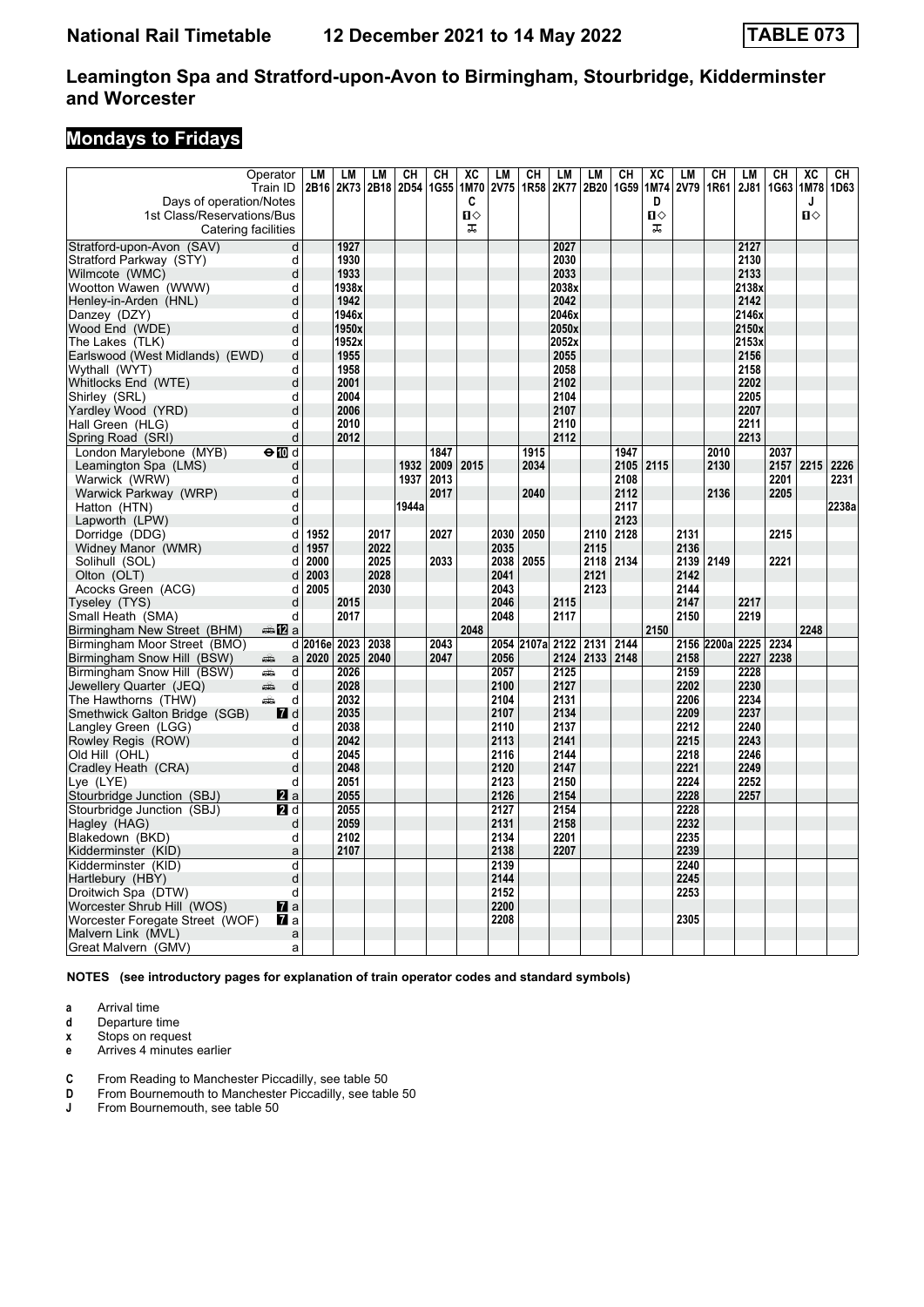# **Mondays to Fridays**

| Operator                             |                         | LM        | LM        | CН          | LM          | LM   | CН   | CН                     | CН   |
|--------------------------------------|-------------------------|-----------|-----------|-------------|-------------|------|------|------------------------|------|
| Train ID                             |                         | 1V98 2V60 |           | 1J65        | 2B24 2B99   |      | 1R69 | 1R71                   | 1R73 |
| 1st Class/Reservations/Bus           |                         | п         |           |             |             |      |      |                        |      |
| Stratford-upon-Avon (SAV)            | d                       |           |           |             | 2230        |      |      |                        |      |
| Stratford Parkway (STY)              | d                       |           |           |             | 2233        |      |      |                        |      |
| Wilmcote (WMC)                       | d                       |           |           |             | 2236        |      |      |                        |      |
| Wootton Wawen (WWW)                  | d                       |           |           |             |             |      |      |                        |      |
| Henley-in-Arden (HNL)                | d                       |           |           |             | 2243        |      |      |                        |      |
| Danzey (DZY)                         | d                       |           |           |             |             |      |      |                        |      |
| Wood End (WDE)                       | d                       |           |           |             |             |      |      |                        |      |
| The Lakes  (TLK)                     | d                       |           |           |             |             |      |      |                        |      |
| Earlswood (West Midlands) (EWD)      | d                       |           |           |             | 2251        |      |      |                        |      |
| Wythall (WYT)                        | d                       |           |           |             | 2254        |      |      |                        |      |
| Whitlocks End (WTE)                  | d                       |           |           |             | 2257        |      |      |                        |      |
| Shirley (SRL)                        | d                       |           |           |             | 2300        |      |      |                        |      |
| Yardley Wood (YRD)                   | d                       |           |           |             | 2302        |      |      |                        |      |
| Hall Green (HLG)                     | d                       |           |           |             | 2306        |      |      |                        |      |
| Spring Road  (SRI)                   | d                       |           |           |             | 2308        |      |      |                        |      |
| London Marylebone (MYB)              | ⊖n d                    |           |           | 2110        |             |      | 2210 | 2233                   | 2307 |
| Leamington Spa (LMS)                 | d                       |           |           | 2231        |             |      | 2331 | 2359                   | 0022 |
| Warwick (WRW)                        | d                       |           |           | 2235        |             |      |      | 0004                   | 0026 |
| Warwick Parkway (WRP)                | d                       |           |           | 2239        |             |      | 2337 | 0008                   | 0030 |
| Hatton (HTN)                         | d                       |           |           | 2244        |             |      |      |                        |      |
| Lapworth (LPW)                       | d                       |           |           | 2249        |             |      |      |                        |      |
| Dorridge (DDG)                       | d                       |           | 2231      | 2254        |             | 2330 |      | 0018                   |      |
| Widney Manor (WMR)                   | d                       |           | 2236 2258 |             |             | 2335 |      |                        |      |
| Solihull (SOL)                       | d                       |           | 2239      | 2301        |             | 2338 | 2349 | 0024                   | 0042 |
| Olton (OLT)                          | d                       |           | 2242      |             |             | 2341 |      |                        |      |
| Acocks Green (ACG)                   | d                       |           | 2245      |             |             | 2344 |      |                        |      |
| Tyseley (TYS)                        | d                       |           | 2248      |             | 2311        | 2347 |      |                        |      |
| Small Heath  (SMA)                   | d                       |           | 2252      |             | 2313        | 2349 |      |                        |      |
| Birmingham New Street (BHM)          | dan <mark>ma</mark> n⊡a |           |           |             |             |      |      |                        |      |
| Birmingham Moor Street (BMO)         | d                       |           | 2258      |             | 2310   2319 |      |      | 2355 0001a 0036a 0054a |      |
| Birmingham Snow Hill (BSW)<br>منتقبه | a                       |           |           | 2300   2312 | 2321        | 2359 |      |                        |      |
| Birmingham Snow Hill (BSW)<br>پیش    | d                       |           | 2301      | 2315        |             |      |      |                        |      |
| Jewellery Quarter (JEQ)<br>پېښې      | d                       |           |           | 2303 2318   |             |      |      |                        |      |
| The Hawthorns (THW)<br>پیش           | d                       |           | 2307      | 2322        |             |      |      |                        |      |
| Smethwick Galton Bridge (SGB)        | <b>7</b> d              |           | 2310 2325 |             |             |      |      |                        |      |
| Langley Green (LGG)                  | d                       |           | 2313      | 2329        |             |      |      |                        |      |
| Rowley Regis (ROW)                   | d                       |           | 2317      | 2333        |             |      |      |                        |      |
| Old Hill (OHL)                       | d                       |           | 2320      | 2336        |             |      |      |                        |      |
| Cradley Heath (CRA)                  | d                       |           | 2323 2340 |             |             |      |      |                        |      |
| Lye (LYE)                            | d                       |           | 2326      | 2343        |             |      |      |                        |      |
| Stourbridge Junction (SBJ)           | <b>Z</b> a              |           | 2330      | 2349        |             |      |      |                        |      |
| Stourbridge Junction (SBJ)           | <b>2</b> d              |           | 2330      |             |             |      |      |                        |      |
| Haglev (HAG)                         | d                       |           | 2334      |             |             |      |      |                        |      |
| Blakedown (BKD)                      | d                       |           | 2337      |             |             |      |      |                        |      |
| Kidderminster (KID)                  | a                       |           | 2341      |             |             |      |      |                        |      |
| Kidderminster (KID)                  | d                       |           | 2342      |             |             |      |      |                        |      |
| Hartlebury (HBY)                     | d                       |           | 2347      |             |             |      |      |                        |      |
| Droitwich Spa (DTW)                  | d                       | 2336      | 2355      |             |             |      |      |                        |      |
| Worcester Shrub Hill (WOS)           | Ma                      |           | 0005      |             |             |      |      |                        |      |
| Worcester Foregate Street (WOF)      | Ma                      | 2347      |           |             |             |      |      |                        |      |
| Malvern Link (MVL)                   | a                       |           |           |             |             |      |      |                        |      |
| Great Malvern (GMV)                  | a                       |           |           |             |             |      |      |                        |      |

**NOTES (see introductory pages for explanation of train operator codes and standard symbols)**

**a** Arrival time<br>**d** Departure t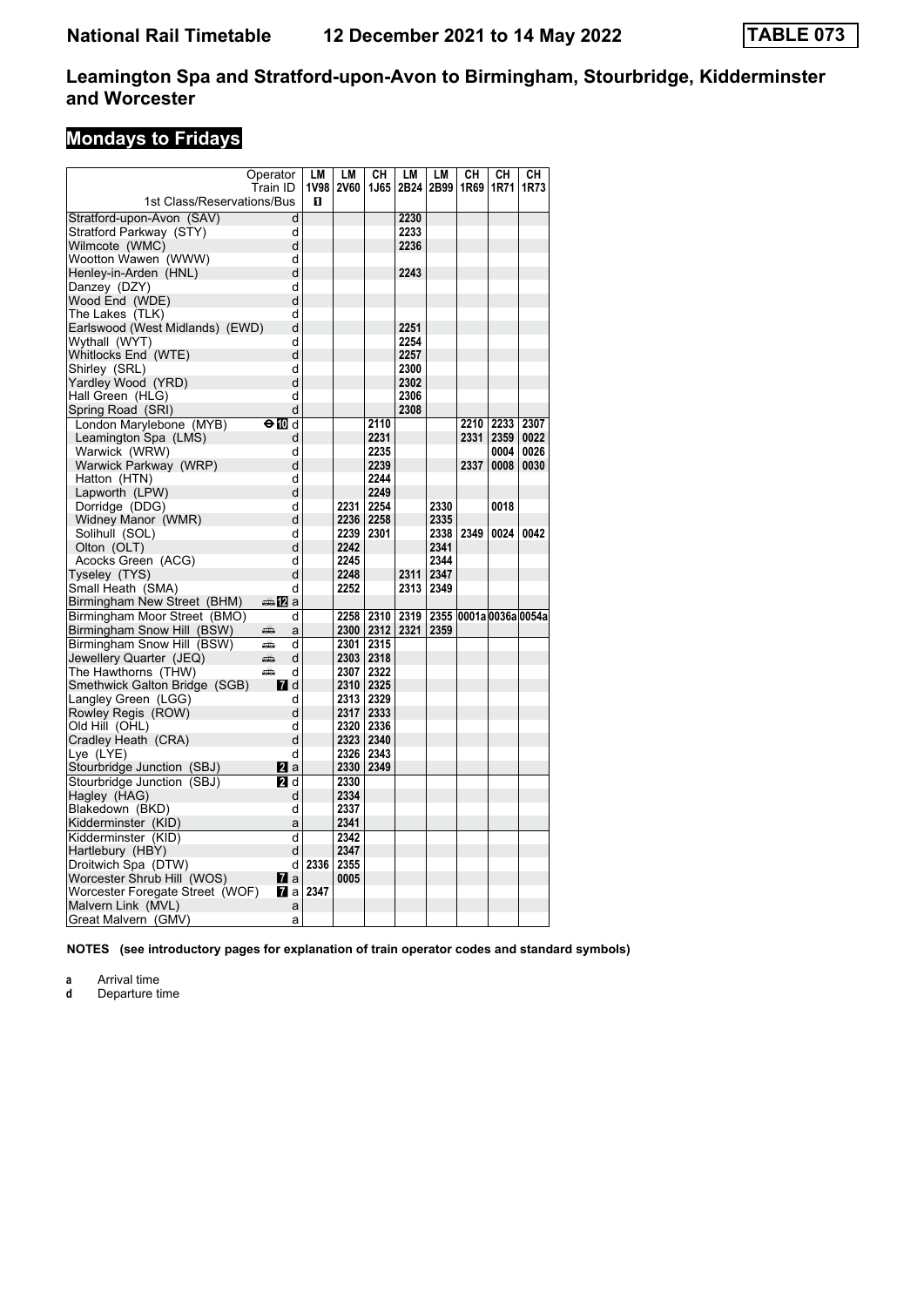# **Saturdays**

| Days of operation/Notes                | Operator<br>Train ID | <b>LM</b><br><b>2V01</b> | CH<br>2R00<br>A | LМ<br>2V04 | LM<br>2B00 | <b>LM</b><br><b>2J06</b> | LM<br><b>2V75</b> | <b>LM</b><br>2K05 | XC<br>1M18<br>в   | LM<br><b>2V02</b> | <b>CH</b><br>2R02<br>C | LM<br>2K13   | <b>LM</b><br><b>2V06</b> | LM<br>2K07 | $\overline{\text{XC}}$<br>1M22<br>D | CH<br>1R08 | <b>CH</b><br>2D08 | <b>LM</b><br><b>2V07</b> | LM<br>2K19   |
|----------------------------------------|----------------------|--------------------------|-----------------|------------|------------|--------------------------|-------------------|-------------------|-------------------|-------------------|------------------------|--------------|--------------------------|------------|-------------------------------------|------------|-------------------|--------------------------|--------------|
| 1st Class/Reservations/Bus             | Catering facilities  |                          |                 |            |            |                          |                   |                   | $\mathbf{u}$<br>ᠼ |                   |                        |              |                          |            | $\mathbf{u}$                        |            |                   |                          |              |
| Stratford-upon-Avon (SAV)              | d                    |                          |                 |            |            |                          |                   |                   |                   | 0700              |                        | 0726         |                          |            |                                     |            |                   |                          | 0826         |
| Stratford Parkway (STY)                | d                    |                          |                 |            |            |                          |                   |                   |                   | 0704              |                        | 0729         |                          |            |                                     |            |                   |                          | 0829         |
| Wilmcote (WMC)                         | d                    |                          |                 |            |            |                          |                   |                   |                   | 0707              |                        | 0732         |                          |            |                                     |            |                   |                          | 0832         |
| Wootton Wawen (WWW)                    | d                    |                          |                 |            |            |                          |                   |                   |                   | 0712x             |                        | 0737x        |                          |            |                                     |            |                   |                          | 0837x        |
| Henley-in-Arden (HNL)                  | d                    |                          |                 |            |            |                          |                   |                   |                   | 0716              |                        | 0741         |                          |            |                                     |            |                   |                          | 0841         |
| Danzey (DZY)                           | d                    |                          |                 |            |            |                          |                   |                   |                   | 0720x             |                        | 0744x        |                          |            |                                     |            |                   |                          | 0844x        |
| Wood End (WDE)                         | d                    |                          |                 |            |            |                          |                   |                   |                   | 0723x             |                        | 0748x        |                          |            |                                     |            |                   |                          | 0848x        |
| The Lakes (TLK)                        | d                    |                          |                 |            |            |                          |                   |                   |                   | 0726x             |                        | 0750x        |                          |            |                                     |            |                   |                          | 0850x        |
| Earlswood (West Midlands) (EWD)        | d                    |                          |                 |            |            |                          |                   |                   |                   | 0729              |                        | 0753         |                          |            |                                     |            |                   |                          | 0853         |
| Wythall (WYT)                          | d                    |                          |                 |            |            |                          |                   |                   |                   | 0731              |                        | 0756         |                          |            |                                     |            |                   |                          | 0856         |
| Whitlocks End (WTE)                    | d                    |                          |                 |            |            | 0703                     |                   |                   |                   | 0735              |                        | 0800         |                          |            |                                     |            |                   | 0842                     | 0900         |
| Shirley (SRL)                          | d                    |                          |                 |            |            | 0705                     |                   |                   |                   | 0738              |                        | 0802         |                          |            |                                     |            |                   | 0844                     | 0902         |
| Yardley Wood (YRD)<br>Hall Green (HLG) | d<br>d               |                          |                 |            |            | 0708<br>0711             |                   |                   |                   | 0741<br>0744      |                        | 0805<br>0808 |                          |            |                                     |            |                   | 0847<br>0850             | 0905<br>0908 |
|                                        | d                    |                          |                 |            |            | 0714                     |                   |                   |                   | 0747              |                        | 0810         |                          |            |                                     |            |                   | 0853                     | 0910         |
| Spring Road (SRI)                      |                      |                          |                 |            |            |                          |                   |                   |                   |                   |                        |              |                          |            |                                     | 0700       |                   |                          |              |
| London Marylebone (MYB)                | $\Theta$ M d         |                          | 0621            |            | 0629       |                          |                   |                   | 0715              |                   | 0721                   |              |                          | 0758       | 0815                                | 0825       | 0840              |                          |              |
| Leamington Spa (LMS)<br>Warwick (WRW)  | d<br>d               |                          | 0625            |            | 0633       |                          |                   |                   |                   |                   | 0725                   |              |                          | 0803       |                                     | 0829       | 0845              |                          |              |
| Warwick Parkway (WRP)                  | d                    |                          | 0629            |            | 0636       |                          |                   |                   |                   |                   | 0729                   |              |                          | 0806       |                                     | 0833       |                   |                          |              |
| Hatton (HTN)                           | d                    |                          |                 |            | 0640       |                          |                   |                   |                   |                   | 0734                   |              |                          | 0810       |                                     |            | 0852a             |                          |              |
| Lapworth (LPW)                         | d                    |                          |                 |            | 0646       |                          |                   |                   |                   |                   | 0740                   |              |                          | 0815       |                                     |            |                   |                          |              |
| Dorridge (DDG)                         | d                    |                          | 0641            |            | 0650       |                          |                   | 0726              |                   |                   | 0745                   |              | 0807                     | 0819       |                                     | 0843       |                   |                          |              |
| Widney Manor (WMR)                     | d                    |                          |                 |            | 0654       |                          |                   | 0731              |                   |                   |                        |              | 0812                     | 0824       |                                     |            |                   |                          |              |
| Solihull (SOL)                         | d                    |                          | 0647            |            | 0658       |                          |                   | 0734              |                   |                   | 0750                   |              | 0815                     | 0827       |                                     | 0849       |                   |                          |              |
| Olton (OLT)                            | d                    |                          |                 |            | 0701       |                          |                   | 0737              |                   |                   |                        |              | 0818                     | 0831       |                                     |            |                   |                          |              |
| Acocks Green (ACG)                     | d                    |                          |                 |            | 0704       |                          |                   | 0740              |                   |                   |                        |              | 0821                     | 0834       |                                     |            |                   |                          |              |
| Tyseley (TYS)                          | d                    |                          |                 |            | 0706       | 0717                     |                   | 0742              |                   |                   |                        | 0813         | 0824                     | 0837       |                                     |            |                   | 0856                     | 0913         |
| Small Heath (SMA)                      | d                    |                          |                 |            | 0709       | 0719                     |                   | 0745              |                   |                   |                        | 0815         |                          | 0839       |                                     |            |                   | 0858                     | 0915         |
| Birmingham New Street (BHM)            | <b>▲12</b> a         |                          |                 |            |            |                          |                   |                   | 0748              |                   |                        |              |                          |            | 0849                                |            |                   |                          |              |
| Birmingham Moor Street (BMO)           | d                    |                          | 0658a           |            | 0715       | 0725                     |                   | 0751              |                   |                   | 0800c 0802a 0821       |              | 0830                     | 0846       |                                     | 0900a      |                   | 0904                     | 0921         |
| Birmingham Snow Hill (BSW)             | $\mathsf{a}$<br>پیش  |                          |                 |            | 0718       | 0727                     |                   | 0753              |                   | 0802              |                        | 0823         | 0832                     | 0848       |                                     |            |                   | 0906                     | 0923         |
| Birmingham Snow Hill (BSW)             | dia.<br>d            | 0612                     |                 | 0701       |            | 0728                     | 0736              | 0754              |                   | 0806              |                        | 0824         | 0839                     | 0854       |                                     |            |                   | 0907                     | 0924         |
| Jewellery Quarter (JEQ)                | ain<br>d             | 0614                     |                 | 0703       |            | 0730                     | 0738              | 0756              |                   | 0808              |                        | 0826         | 0841                     | 0856       |                                     |            |                   | 0909                     | 0926         |
| The Hawthorns (THW)                    | پیشته<br>d           | 0618                     |                 | 0707       |            | 0734                     | 0742              | 0800              |                   | 0812              |                        | 0830         | 0845                     | 0900       |                                     |            |                   | 0913                     | 0930         |
| Smethwick Galton Bridge (SGB)          | <b>7</b> d           | 0621                     |                 | 0710       |            | 0737                     | 0745              | 0803              |                   | 0815              |                        | 0833         | 0848                     | 0903       |                                     |            |                   | 0916                     | 0933         |
| Langley Green (LGG)                    | d                    | 0624                     |                 | 0713       |            | 0740                     |                   | 0806              |                   |                   |                        | 0836         |                          | 0906       |                                     |            |                   |                          | 0936         |
| Rowley Regis (ROW)                     | d                    | 0627                     |                 | 0716       |            | 0743                     | 0751              | 0810              |                   | 0821              |                        | 0839         | 0854                     | 0909       |                                     |            |                   | 0921                     | 0939         |
| Old Hill (OHL)                         | d                    | 0631                     |                 | 0719       |            | 0747                     |                   | 0813              |                   |                   |                        | 0843         |                          | 0913       |                                     |            |                   |                          | 0943         |
| Cradley Heath (CRA)                    | d                    | 0634                     |                 | 0722       |            | 0750                     | 0756              | 0816              |                   | 0826              |                        | 0846         | 0859                     | 0916       |                                     |            |                   | 0926                     | 0946         |
| Lye (LYE)                              | d                    | 0637                     |                 | 0725       |            | 0753                     |                   | 0819              |                   |                   |                        | 0849         |                          | 0919       |                                     |            |                   |                          | 0949         |
| Stourbridge Junction (SBJ)             | 2a                   | 0640                     |                 | 0729       |            | 0758                     | 0801              | 0823              |                   | 0831              |                        | 0852         | 0904                     | 0923       |                                     |            |                   | 0931                     | 0952         |
| Stourbridge Junction (SBJ)             | 21 d                 | 0641                     |                 | 0729       |            |                          | 0802              | 0823              |                   | 0832              |                        | 0853         | 0905                     | 0923       |                                     |            |                   | 0932                     | 0953         |
| Hagley (HAG)                           | d                    | 0644                     |                 | 0733       |            |                          | 0806              | 0827              |                   |                   |                        | 0856         | 0909                     | 0927       |                                     |            |                   |                          | 0956         |
| Blakedown (BKD)                        | d                    | 0647                     |                 | 0736       |            |                          |                   | 0830              |                   |                   |                        | 0900         |                          | 0930       |                                     |            |                   |                          | 1000         |
| Kidderminster (KID)                    | a                    | 0652                     |                 | 0740       |            |                          | 0811              | 0835              |                   | 0839              |                        | 0905         | 0914                     | 0935       |                                     |            |                   | 0939                     | 1006         |
| Kidderminster (KID)                    | d                    | 0652                     |                 | 0741       |            |                          | 0812              |                   |                   | 0840              |                        |              | 0915                     |            |                                     |            |                   | 0940                     |              |
| Hartlebury (HBY)                       | d                    | 0657                     |                 | 0746       |            |                          | 0817              |                   |                   |                   |                        |              | 0920                     |            |                                     |            |                   |                          |              |
| Droitwich Spa (DTW)                    | d                    | 0706                     |                 | 0754       |            |                          | 0826              |                   |                   | 0851              |                        |              | 0928                     |            |                                     |            |                   | 0951                     |              |
| Worcester Shrub Hill (WOS)             | <b>7</b> a           |                          |                 |            |            |                          |                   |                   |                   |                   |                        |              |                          |            |                                     |            |                   |                          |              |
| Worcester Foregate Street (WOF)        | 7 a                  | 0715                     |                 | 0803       |            |                          | 0836              |                   |                   | 0902              |                        |              | 0939                     |            |                                     |            |                   | 1002                     |              |
| Malvern Link (MVL)                     | a                    |                          |                 |            |            |                          |                   |                   |                   |                   |                        |              |                          |            |                                     |            |                   |                          |              |
| Great Malvern (GMV)                    | a                    |                          |                 |            |            |                          |                   |                   |                   |                   |                        |              |                          |            |                                     |            |                   |                          |              |

**NOTES (see introductory pages for explanation of train operator codes and standard symbols)**

- **a** Arrival time
- **d** Departure time<br>**x** Stops on reque
- **Stops on request**
- **c** Arrives 6 minutes earlier
- **A** From Banbury, see table 113<br>**B** From Reading to Manchester
- **B** From Reading to Manchester Piccadilly, see table 50<br> **C** From High Wycombe, see table 113<br> **D** From Southampton Central to Manchester Piccadilly,
- **C** From High Wycombe, see table 113
- From Southampton Central to Manchester Piccadilly, see table 50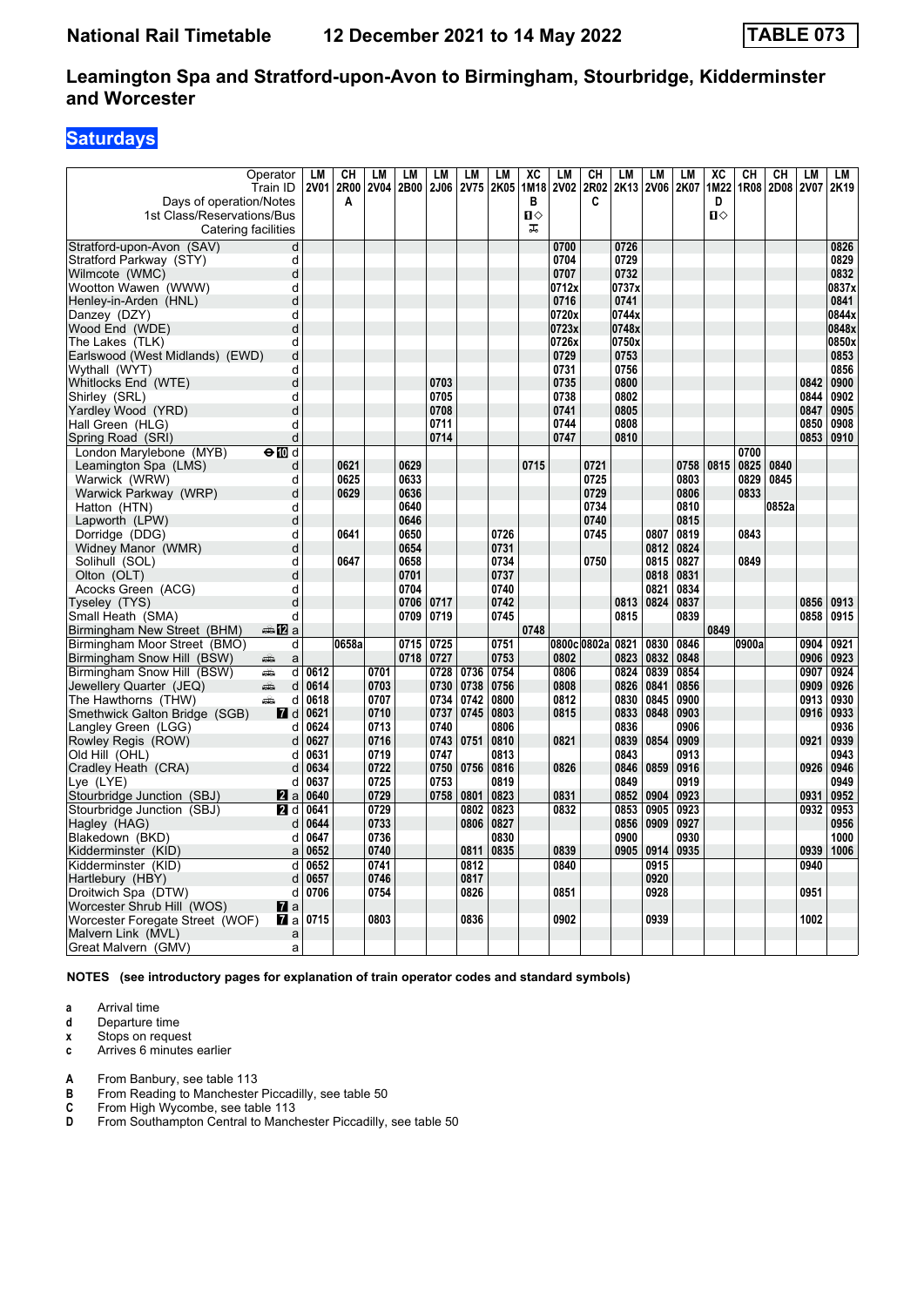# **Saturdays**

| Days of operation/Notes         | Operator<br>Train ID   | LM<br><b>2V08</b> | XC<br>1M26<br>B | LМ<br><b>2W70</b> | LM<br>2V11 | CH              | <b>LM</b><br>1R12 2K25 2V14 | LM          | XC<br>1M30<br>Е | LM<br><b>2W72</b><br>F | LM<br><b>2V17</b> | CН<br>1R16 | LM<br>2K31 | LM<br><b>2V20</b> | XC<br>1M34<br>в | LM<br>2W74<br>G | <b>LM</b><br><b>2V23</b> | CН<br>1R20 | CН<br>2D20 |
|---------------------------------|------------------------|-------------------|-----------------|-------------------|------------|-----------------|-----------------------------|-------------|-----------------|------------------------|-------------------|------------|------------|-------------------|-----------------|-----------------|--------------------------|------------|------------|
| 1st Class/Reservations/Bus      | Catering facilities    |                   | п⇔<br>ᠼ         |                   |            |                 |                             |             | Ⅱ♦<br>ᠼ         |                        |                   |            |            |                   | Ω⇔<br>ᠼ         |                 |                          |            |            |
| Stratford-upon-Avon (SAV)       | d                      |                   |                 | 0903              |            |                 | 0926                        |             |                 | 1003                   |                   |            | 1026       |                   |                 | 1103            |                          |            |            |
| Stratford Parkway (STY)         | d                      |                   |                 | 0906              |            |                 | 0929                        |             |                 | 1006                   |                   |            | 1029       |                   |                 | 1106            |                          |            |            |
| Wilmcote (WMC)                  | d                      |                   |                 |                   |            |                 | 0932                        |             |                 |                        |                   |            | 1032       |                   |                 |                 |                          |            |            |
| Wootton Wawen (WWW)             | d                      |                   |                 |                   |            |                 | 0937x                       |             |                 |                        |                   |            | 1037x      |                   |                 |                 |                          |            |            |
| Henley-in-Arden (HNL)           | d                      |                   |                 |                   |            |                 | 0941                        |             |                 |                        |                   |            | 1041       |                   |                 |                 |                          |            |            |
| Danzey (DZY)                    | d                      |                   |                 |                   |            |                 | 0944x                       |             |                 |                        |                   |            | 1044x      |                   |                 |                 |                          |            |            |
| Wood End (WDE)                  | d                      |                   |                 |                   |            |                 | 0948x                       |             |                 |                        |                   |            | 1048x      |                   |                 |                 |                          |            |            |
| The Lakes (TLK)                 | d                      |                   |                 |                   |            |                 | 0950x                       |             |                 |                        |                   |            | 1050x      |                   |                 |                 |                          |            |            |
| Earlswood (West Midlands) (EWD) | d                      |                   |                 |                   |            |                 | 0953                        |             |                 |                        |                   |            | 1053       |                   |                 |                 |                          |            |            |
| Wythall (WYT)                   | d                      |                   |                 |                   |            |                 | 0956                        |             |                 |                        |                   |            | 1056       |                   |                 |                 |                          |            |            |
| Whitlocks End (WTE)             | d                      |                   |                 |                   | 0940       |                 | 1000                        |             |                 |                        | 1040              |            | 1100       |                   |                 |                 | 1140                     |            |            |
| Shirley (SRL)                   | d                      |                   |                 |                   | 0942       |                 | 1002                        |             |                 |                        | 1042              |            | 1102       |                   |                 |                 | 1142                     |            |            |
| Yardley Wood (YRD)              | d                      |                   |                 |                   | 0945       |                 | 1005                        |             |                 |                        | 1045              |            | 1105       |                   |                 |                 | 1145                     |            |            |
| Hall Green (HLG)                | d                      |                   |                 |                   | 0948       |                 | 1008                        |             |                 |                        | 1048              |            | 1108       |                   |                 |                 | 1148                     |            |            |
| Spring Road (SRI)               | d                      |                   |                 |                   | 0951       |                 | 1010                        |             |                 |                        | 1051              |            | 1110       |                   |                 |                 | 1151                     |            |            |
| London Marylebone (MYB)         | ⊖n∏d                   |                   |                 |                   |            | 0800            |                             |             |                 |                        |                   | 0900       |            |                   |                 |                 |                          | 1000       |            |
| Leamington Spa (LMS)            | d                      |                   | 0915            |                   |            | 0932            |                             |             | 1015            |                        |                   | 1031       |            |                   | 1115            |                 |                          | 1127       | 1132       |
| Warwick (WRW)                   | d                      |                   |                 |                   |            | 0936            |                             |             |                 |                        |                   | 1037       |            |                   |                 |                 |                          | 1131       | 1137       |
| Warwick Parkway (WRP)           | d                      |                   |                 |                   |            | 0940            |                             |             |                 |                        |                   | 1043       |            |                   |                 |                 |                          | 1135       |            |
| Hatton (HTN)                    | d                      |                   |                 |                   |            | 0945            |                             |             |                 |                        |                   |            |            |                   |                 |                 |                          | 1141       | 1144a      |
| Lapworth (LPW)                  | d                      |                   |                 |                   |            | 0951            |                             |             |                 |                        |                   |            |            |                   |                 |                 |                          | 1147       |            |
| Dorridge (DDG)                  | d                      | 0909              |                 | 0926              |            | 0956            |                             | 1010        |                 | 1026                   |                   | 1055       |            | 1109              |                 | 1126            |                          | 1153       |            |
| Widney Manor (WMR)              | d                      | 0914              |                 | 0931              |            |                 |                             | 1015        |                 | 1031                   |                   |            |            | 1114              |                 | 1131            |                          |            |            |
| Solihull (SOL)                  | d                      | 0917              |                 | 0934              |            | 1001            |                             | 1018        |                 | 1034                   |                   | 1101       |            | 1117              |                 | 1134            |                          | 1158       |            |
| Olton (OLT)                     | d                      | 0920              |                 | 0937              |            |                 |                             | 1021        |                 | 1037                   |                   |            |            | 1120              |                 | 1137            |                          |            |            |
| Acocks Green (ACG)              | d                      | 0922              |                 | 0939              |            |                 |                             | 1023        |                 | 1039                   |                   |            |            | 1122              |                 | 1139            |                          |            |            |
| Tyseley (TYS)                   | d                      |                   |                 | 0942              |            |                 | 1013                        |             |                 | 1042                   |                   |            | 1113       |                   |                 | 1142            |                          |            |            |
| Small Heath  (SMA)              | d                      |                   |                 | 0944              |            |                 | 1015                        |             |                 | 1044                   |                   |            | 1115       |                   |                 | 1144            |                          |            |            |
| Birmingham New Street (BHM)     | ana <mark>na</mark> na |                   | 0948            |                   |            |                 |                             |             | 1048            |                        |                   |            |            |                   | 1148            |                 |                          |            |            |
| Birmingham Moor Street (BMO)    | d                      | 0930              |                 | 0950              |            | 0959 1012a 1021 |                             | 1031        |                 | 1050                   |                   | 1100 1112a | 1121       | 1130              |                 |                 | 1150 1200 1209a          |            |            |
| Birmingham Snow Hill (BSW)      | æ<br>a                 | 0932              |                 | 0952              | 1001       |                 | 1023                        | 1033        |                 | 1052                   | 1102              |            | 1123       | 1132              |                 | 1152            | 1202                     |            |            |
| Birmingham Snow Hill (BSW)      | d<br>æ                 | 0939              |                 | 0954              | 1006       |                 | 1024                        | 1039        |                 | 1054                   | 1106              |            | 1124       | 1139              |                 | 1154            | 1206                     |            |            |
| Jewellery Quarter (JEQ)         | پېښته<br>d             | 0941              |                 | 0956              | 1008       |                 | 1026                        | 1041        |                 | 1056                   | 1108              |            | 1126       | 1141              |                 | 1156            | 1208                     |            |            |
| The Hawthorns (THW)             | æ<br>d                 | 0945              |                 | 1000              | 1012       |                 | 1030                        | 1045        |                 | 1100                   | 1112              |            | 1130       | 1145              |                 | 1200            | 1212                     |            |            |
| Smethwick Galton Bridge (SGB)   | <b>7</b> d             | 0948              |                 | 1003              | 1015       |                 | 1033                        | 1048        |                 | 1103                   | 1115              |            | 1133       | 1148              |                 | 1203 1215       |                          |            |            |
| Langley Green (LGG)             | d                      |                   |                 | 1006              |            |                 | 1036                        |             |                 | 1106                   |                   |            | 1136       |                   |                 | 1206            |                          |            |            |
| Rowley Regis (ROW)              | d                      | 0954              |                 | 1009              | 1021       |                 | 1039                        | 1054        |                 | 1109                   | 1121              |            | 1139       | 1154              |                 | 1209            | 1221                     |            |            |
| Old Hill (OHL)                  | d                      |                   |                 | 1013              |            |                 | 1043                        |             |                 | 1113                   |                   |            | 1143       |                   |                 | 1213            |                          |            |            |
| Cradley Heath (CRA)             | d                      | 0959              |                 | 1016              | 1026       |                 |                             | 1046   1059 |                 | 1116                   | 1126              |            | 1146       | 1159              |                 | 1216            | 1226                     |            |            |
| Lye (LYE)                       | d                      |                   |                 | 1019              |            |                 | 1049                        |             |                 | 1119                   |                   |            | 1149       |                   |                 | 1219            |                          |            |            |
| Stourbridge Junction (SBJ)      | <b>Z</b> a             | 1004              |                 | 1022              | 1031       |                 | 1052                        | 1104        |                 | 1122                   | 1131              |            | 1152       | 1204              |                 | 1222            | 1231                     |            |            |
| Stourbridge Junction (SBJ)      | <b>2</b> d             | 1005              |                 | 1023              | 1032       |                 | 1053                        | 1105        |                 | 1123                   | 1132              |            | 1153       | 1205              |                 | 1223            | 1232                     |            |            |
| Hagley (HAG)                    | d                      | 1009              |                 | 1026              |            |                 |                             | 1056   1109 |                 | 1126                   |                   |            | 1156       | 1209              |                 | 1226            |                          |            |            |
| Blakedown (BKD)                 | d                      |                   |                 | 1030              |            |                 | 1100                        |             |                 | 1130                   |                   |            | 1200       |                   |                 | 1230            |                          |            |            |
| Kidderminster (KID)             | a                      | 1014              |                 | 1035              | 1039       |                 |                             | 1105 1114   |                 | 1135                   | 1139              |            | 1205       | 1214              |                 | 1235            | 1239                     |            |            |
| Kidderminster (KID)             | d                      | 1015              |                 |                   | 1040       |                 |                             | 1115        |                 |                        | 1140              |            |            | 1215              |                 |                 | 1240                     |            |            |
| Hartlebury (HBY)                | d                      | 1020              |                 |                   |            |                 |                             | 1120        |                 |                        |                   |            |            | 1220              |                 |                 |                          |            |            |
| Droitwich Spa (DTW)             | d                      | 1028              |                 |                   | 1051       |                 |                             | 1128        |                 |                        | 1151              |            |            | 1228              |                 |                 | 1251                     |            |            |
| Worcester Shrub Hill (WOS)      | $\mathbf{z}$ a         |                   |                 |                   |            |                 |                             |             |                 |                        |                   |            |            |                   |                 |                 |                          |            |            |
| Worcester Foregate Street (WOF) | 77 a                   | 1039              |                 |                   | 1102       |                 |                             | 1139        |                 |                        | 1202              |            |            | 1239              |                 |                 | 1302                     |            |            |
| Malvern Link (MVL)              | a                      |                   |                 |                   |            |                 |                             |             |                 |                        |                   |            |            |                   |                 |                 |                          |            |            |
| Great Malvern (GMV)             | a                      |                   |                 |                   |            |                 |                             |             |                 |                        |                   |            |            |                   |                 |                 |                          |            |            |

**NOTES (see introductory pages for explanation of train operator codes and standard symbols)**

**a** Arrival time

**d** Departure time<br>**x** Stops on reque

**Stops on request** 

**B** From Reading to Manchester Piccadilly, see table 50 **E** From Bournemouth to Manchester Piccadilly, see table

- **E** From Bournemouth to Manchester Piccadilly, see table 50
- **F** Also calls at Bearley 1011 and Claverdon 1016<br>**G** Also calls at Bearley 1111 and Claverdon 1116
- **G** Also calls at Bearley 1111 and Claverdon 1116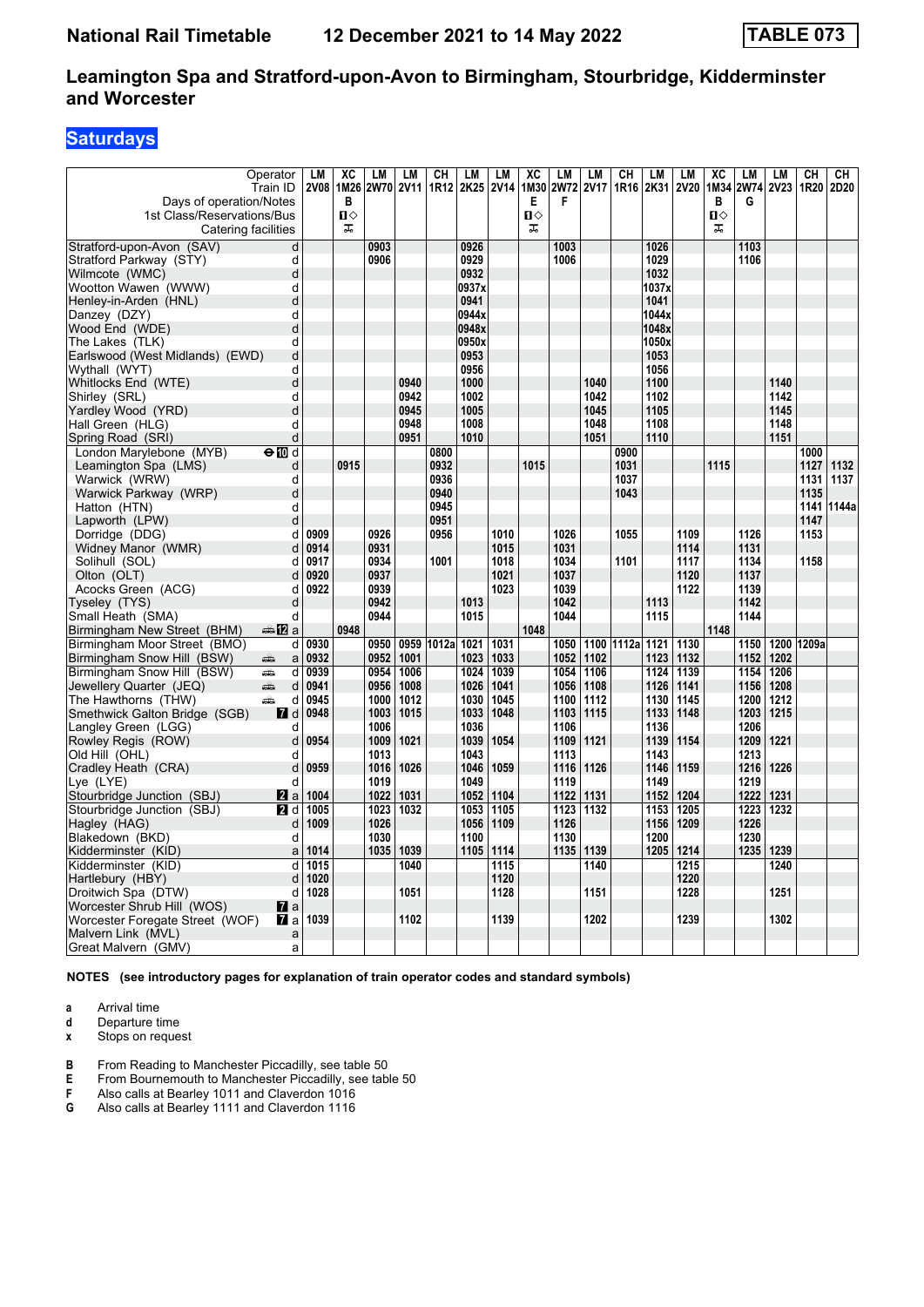# **Saturdays**

|                                      | Operator            | LM           | <b>LM</b>   | XC<br>1M38   | LM        | LM   | CН              | <b>LM</b>    | LM          | XC           | LM          | LM        | CH    | CН    | LM           | LM   | <b>CH</b>  | $\overline{\text{xc}}$ | LM<br>2W80 |
|--------------------------------------|---------------------|--------------|-------------|--------------|-----------|------|-----------------|--------------|-------------|--------------|-------------|-----------|-------|-------|--------------|------|------------|------------------------|------------|
| Days of operation/Notes              | Train ID            | 2K37         | <b>2V27</b> | Е            | 2W76 2V29 |      | 1R24            | 2K43         | <b>2V33</b> | 1M42<br>в    | <b>2W78</b> | 2V35<br>н | 1R28  | 2D28  | 2K49         | 2V39 | 1R30       | 1M46<br>Е              |            |
| 1st Class/Reservations/Bus           |                     |              |             | $\mathbf{u}$ |           |      |                 |              |             | $\mathbf{u}$ |             |           |       |       |              |      |            | п⇔                     |            |
|                                      | Catering facilities |              |             | ᠼ            |           |      |                 |              |             | ᠼ            |             |           |       |       |              |      |            | ᠼ                      |            |
| Stratford-upon-Avon (SAV)            | d                   | 1126         |             |              | 1202      |      |                 | 1226         |             |              | 1302        |           |       |       | 1326         |      |            |                        | 1403       |
| Stratford Parkway (STY)              | d                   | 1129         |             |              | 1205      |      |                 | 1229         |             |              | 1306        |           |       |       | 1329         |      |            |                        | 1406       |
| Wilmcote (WMC)                       | d                   | 1132         |             |              |           |      |                 | 1232         |             |              |             |           |       |       | 1332         |      |            |                        |            |
| Wootton Wawen (WWW)                  | d                   | 1137x        |             |              |           |      |                 | 1237x        |             |              |             |           |       |       | 1337x        |      |            |                        |            |
| Henley-in-Arden (HNL)                | d                   | 1141         |             |              |           |      |                 | 1241         |             |              |             |           |       |       | 1341         |      |            |                        |            |
| Danzey (DZY)                         |                     | d 1144x      |             |              |           |      |                 | 1244x        |             |              |             |           |       |       | 1344x        |      |            |                        |            |
| Wood End (WDE)                       | d                   | 1148x        |             |              |           |      |                 | 1248x        |             |              |             |           |       |       | 1348x        |      |            |                        |            |
| The Lakes (TLK)                      | d                   | 1150x        |             |              |           |      |                 | 1250x        |             |              |             |           |       |       | 1350x        |      |            |                        |            |
| Earlswood (West Midlands) (EWD)      | $\mathsf{d}$        | 1153         |             |              |           |      |                 | 1253         |             |              |             |           |       |       | 1353         |      |            |                        |            |
| Wythall (WYT)                        | d<br>d              | 1156<br>1200 |             |              |           | 1240 |                 | 1256<br>1300 |             |              |             | 1340      |       |       | 1356<br>1400 |      |            |                        |            |
| Whitlocks End (WTE)<br>Shirley (SRL) | d                   | 1202         |             |              |           | 1242 |                 | 1302         |             |              |             | 1342      |       |       | 1402         |      |            |                        |            |
| Yardley Wood (YRD)                   | d                   | 1205         |             |              |           | 1245 |                 | 1305         |             |              |             | 1345      |       |       | 1405         |      |            |                        |            |
| Hall Green (HLG)                     | d                   | 1208         |             |              |           | 1248 |                 | 1308         |             |              |             | 1348      |       |       | 1408         |      |            |                        |            |
| Spring Road (SRI)                    | d                   | 1210         |             |              |           | 1251 |                 | 1310         |             |              |             | 1351      |       |       | 1410         |      |            |                        |            |
| London Marylebone (MYB)              | $\Theta$ M d        |              |             |              |           |      | 1100            |              |             |              |             |           | 1200  |       |              |      | 1237       |                        |            |
| Leamington Spa (LMS)                 | d                   |              |             | 1215         |           |      | 1229            |              |             | 1315         |             |           | 1327  | 1332  |              |      | 1357       | 1415                   |            |
| Warwick (WRW)                        | d                   |              |             |              |           |      | 1234            |              |             |              |             |           | 1331  | 1337  |              |      | 1402       |                        |            |
| Warwick Parkway (WRP)                | d                   |              |             |              |           |      | 1238            |              |             |              |             |           | 1335  |       |              |      | 1406       |                        |            |
| Hatton (HTN)                         | d                   |              |             |              |           |      |                 |              |             |              |             |           | 1341  | 1344a |              |      |            |                        |            |
| Lapworth (LPW)                       | d                   |              |             |              |           |      |                 |              |             |              |             |           | 1347  |       |              |      |            |                        |            |
| Dorridge (DDG)                       | d                   |              | 1209        |              | 1227      |      | 1249            |              | 1309        |              | 1328        |           | 1353  |       |              | 1409 | 1416       |                        | 1426       |
| Widney Manor (WMR)                   | d                   |              | 1214        |              | 1232      |      |                 |              | 1314        |              | 1331        |           |       |       |              | 1414 |            |                        | 1431       |
| Solihull (SOL)                       | d                   |              | 1217        |              | 1235      |      | 1255            |              | 1317        |              | 1334        |           | 1358  |       |              | 1417 | 1421       |                        | 1434       |
| Olton (OLT)                          | d                   |              | 1220        |              | 1238      |      |                 |              | 1320        |              | 1337        |           |       |       |              | 1420 |            |                        | 1437       |
| Acocks Green (ACG)                   | d                   |              | 1222        |              | 1240      |      |                 |              | 1322        |              | 1340        |           |       |       |              | 1422 |            |                        | 1439       |
| Tyseley (TYS)                        | d                   | 1213         |             |              | 1243      |      |                 | 1313         |             |              | 1343        |           |       |       | 1413         |      |            |                        | 1442       |
| Small Heath (SMA)                    | d                   | 1215         |             |              | 1245      |      |                 | 1315         |             |              | 1345        |           |       |       | 1415         |      |            |                        | 1444       |
| Birmingham New Street (BHM)          | <b>▲12</b> a        |              |             | 1248         |           |      |                 |              |             | 1348         |             |           |       |       |              |      |            | 1448                   |            |
| Birmingham Moor Street (BMO)         | d                   | 1221         | 1230        |              | 1251      |      | 1300 1306a 1321 |              | 1330        |              | 1351        | 1401      | 1409a |       | 1421         |      | 1430 1436a |                        | 1450       |
| Birmingham Snow Hill (BSW)           | $\mathsf{a}$<br>پیش | 1223         | 1232        |              | 1253      | 1302 |                 | 1323         | 1332        |              | 1353        | 1403      |       |       | 1423         | 1432 |            |                        | 1452       |
| Birmingham Snow Hill (BSW)           | d<br>پیش            | 1224         | 1239        |              | 1254      | 1306 |                 | 1324         | 1339        |              | 1354        | 1406      |       |       | 1424         | 1439 |            |                        | 1454       |
| Jewellery Quarter (JEQ)              | ain<br>d            | 1226         | 1241        |              | 1257      | 1308 |                 | 1326         | 1341        |              | 1356        | 1408      |       |       | 1426         | 1441 |            |                        | 1456       |
| The Hawthorns (THW)                  | پیش<br>d            | 1230         | 1245        |              | 1301      | 1312 |                 | 1330         | 1345        |              | 1400        | 1412      |       |       | 1430         | 1445 |            |                        | 1500       |
| Smethwick Galton Bridge (SGB)        | 7d                  | 1233         | 1248        |              | 1303      | 1315 |                 | 1333         | 1348        |              | 1403        | 1415      |       |       | 1433         | 1448 |            |                        | 1503       |
| Langley Green (LGG)                  | d                   | 1236         |             |              | 1306      |      |                 | 1336         |             |              | 1406        |           |       |       | 1436         |      |            |                        | 1506       |
| Rowley Regis (ROW)                   | d                   | 1239         | 1254        |              | 1309      | 1321 |                 | 1339         | 1354        |              | 1409        | 1421      |       |       | 1439         | 1454 |            |                        | 1509       |
| Old Hill (OHL)                       | d                   | 1243         |             |              | 1313      |      |                 | 1343         |             |              | 1413        |           |       |       | 1443         |      |            |                        | 1513       |
| Cradley Heath (CRA)                  | d                   | 1246         | 1259        |              | 1316      | 1326 |                 | 1346         | 1359        |              | 1416        | 1426      |       |       | 1446         | 1459 |            |                        | 1516       |
| Lye (LYE)                            | d                   | 1249         |             |              | 1319      |      |                 | 1349         |             |              | 1419        |           |       |       | 1449         |      |            |                        | 1519       |
| Stourbridge Junction (SBJ)           | 2a                  | 1252         | 1304        |              | 1322      | 1331 |                 | 1352         | 1404        |              | 1422        | 1431      |       |       | 1452         | 1504 |            |                        | 1522       |
| Stourbridge Junction (SBJ)           | 2 d                 | 1253         | 1305        |              | 1323      | 1332 |                 | 1353         | 1405        |              | 1423        | 1432      |       |       | 1453         | 1505 |            |                        | 1523       |
| Hagley (HAG)                         | d                   | 1256         | 1309        |              | 1326      |      |                 | 1356         | 1409        |              | 1426        |           |       |       | 1456         | 1509 |            |                        | 1526       |
| Blakedown (BKD)                      | d                   | 1300         |             |              | 1330      |      |                 | 1400         |             |              | 1430        |           |       |       | 1500         |      |            |                        | 1530       |
| Kidderminster (KID)                  | $\mathsf{a}$        | 1305         | 1314        |              | 1336      | 1339 |                 | 1405         | 1414        |              | 1436        | 1439      |       |       | 1505         | 1514 |            |                        | 1535       |
| Kidderminster (KID)                  | d                   |              | 1315        |              |           | 1340 |                 |              | 1415        |              |             | 1440      |       |       |              | 1515 |            |                        |            |
| Hartlebury (HBY)                     | d                   |              | 1320        |              |           |      |                 |              | 1420        |              |             |           |       |       |              | 1520 |            |                        |            |
| Droitwich Spa (DTW)                  | d                   |              | 1328        |              |           | 1351 |                 |              | 1428        |              |             | 1451      |       |       |              | 1528 |            |                        |            |
| Worcester Shrub Hill (WOS)           | $\mathbf{z}$ a      |              |             |              |           |      |                 |              |             |              |             |           |       |       |              |      |            |                        |            |
| Worcester Foregate Street (WOF)      | <b>7</b> a          |              | 1339        |              |           | 1402 |                 |              | 1439        |              |             | 1502      |       |       |              | 1539 |            |                        |            |
| Malvern Link (MVL)                   | a                   |              |             |              |           |      |                 |              |             |              |             |           |       |       |              |      |            |                        |            |
| Great Malvern (GMV)                  | a                   |              |             |              |           |      |                 |              |             |              |             |           |       |       |              |      |            |                        |            |

**NOTES (see introductory pages for explanation of train operator codes and standard symbols)**

**a** Arrival time

**d** Departure time<br>**x** Stops on reque

**Stops on request** 

**B** From Reading to Manchester Piccadilly, see table 50 **E** From Bournemouth to Manchester Piccadilly, see table

**E** From Bournemouth to Manchester Piccadilly, see table 50

**H** Also calls at Bordesley 1356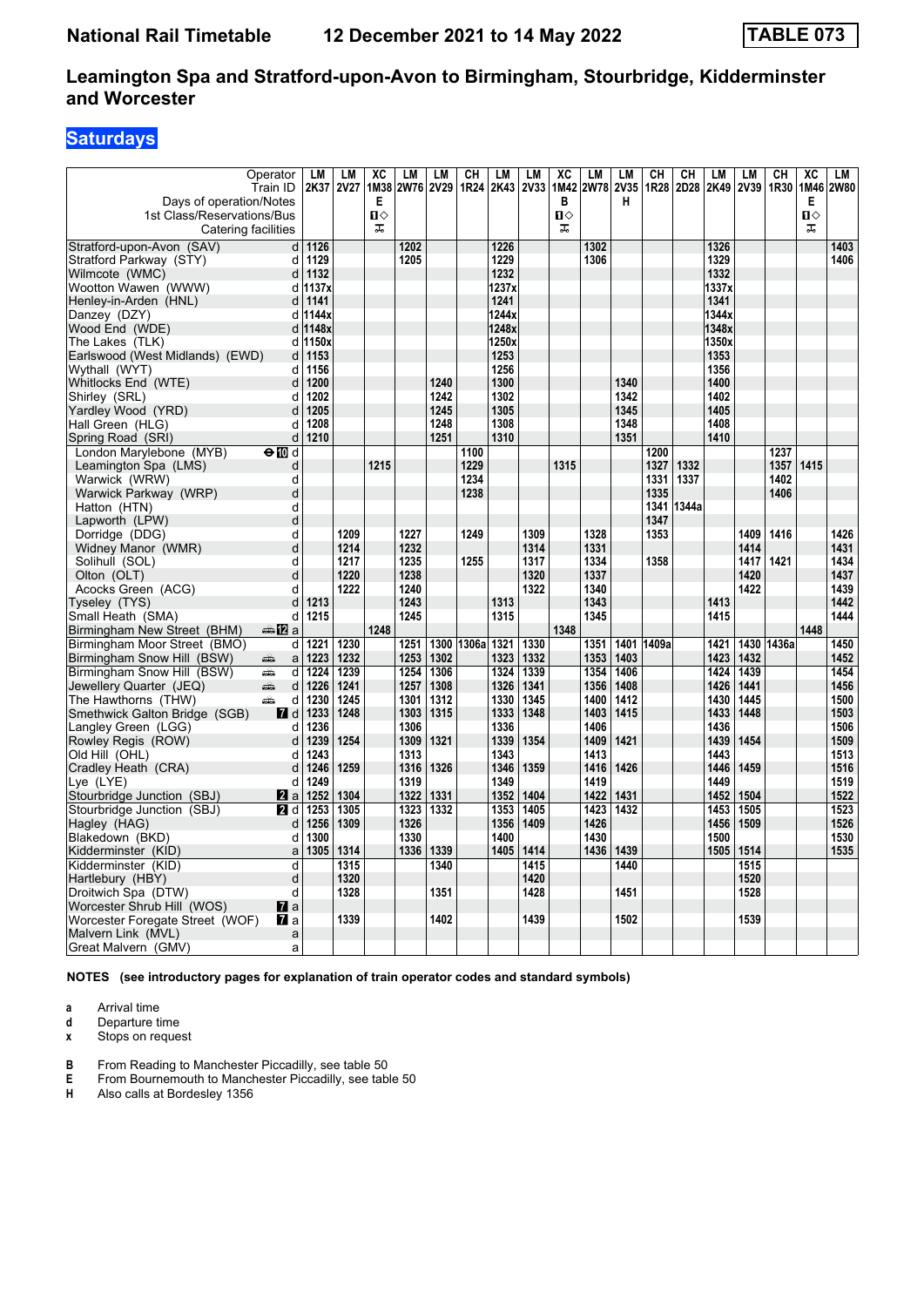# **Saturdays**

|                                           | Operator            | LM   | СH         | LМ           | LM   | XC           | LM             | <b>LM</b> | CН         | <b>CH</b>      | LM            | <b>LM</b> | XC   | LM   | LM        | CH              | <b>LM</b>     | <b>LM</b>   | XC               |
|-------------------------------------------|---------------------|------|------------|--------------|------|--------------|----------------|-----------|------------|----------------|---------------|-----------|------|------|-----------|-----------------|---------------|-------------|------------------|
|                                           | Train ID            |      | 2V41 1R32  | 2K55 2V45    |      |              | 1M50 2W82 2V47 |           | 1R36       | 2D36 2K61 2V51 |               |           | 1M54 |      | 2W84 2V53 | 1R40            | 2K67          | <b>2V57</b> | 1M <sub>58</sub> |
| Days of operation/Notes                   |                     |      |            |              |      | в            |                |           |            |                |               |           | Е    |      |           |                 |               |             | В                |
| 1st Class/Reservations/Bus                |                     |      |            |              |      | $\mathbf{u}$ |                |           |            |                |               |           | п⇔   |      |           |                 |               |             | $\mathbf{u}$     |
|                                           | Catering facilities |      |            |              |      | ᠼ            |                |           |            |                |               |           | ᠼ    |      |           |                 |               |             | ᠼ                |
| Stratford-upon-Avon (SAV)                 | d                   |      |            | 1426         |      |              | 1503           |           |            |                | 1526          |           |      | 1603 |           |                 | 1626          |             |                  |
| Stratford Parkway (STY)                   | d                   |      |            | 1429         |      |              | 1506           |           |            |                | 1529          |           |      | 1606 |           |                 | 1629          |             |                  |
| Wilmcote (WMC)                            | d                   |      |            | 1432         |      |              |                |           |            |                | 1532          |           |      |      |           |                 | 1632          |             |                  |
| Wootton Wawen (WWW)                       | d                   |      |            | 1437x        |      |              |                |           |            |                | 1537x         |           |      |      |           |                 | 1637x         |             |                  |
| Henley-in-Arden (HNL)                     | d                   |      |            | 1441         |      |              |                |           |            |                | 1541          |           |      |      |           |                 | 1641          |             |                  |
| Danzey (DZY)                              | d                   |      |            | 1444x        |      |              |                |           |            |                | 1544x         |           |      |      |           |                 | 1644x         |             |                  |
| Wood End (WDE)                            | d                   |      |            | 1448x        |      |              |                |           |            |                | 1548x         |           |      |      |           |                 | 1648x         |             |                  |
| The Lakes (TLK)                           | d                   |      |            | 1450x        |      |              |                |           |            |                | 1550x<br>1553 |           |      |      |           |                 | 1650x<br>1653 |             |                  |
| Earlswood (West Midlands) (EWD)           | d                   |      |            | 1453<br>1456 |      |              |                |           |            |                | 1556          |           |      |      |           |                 | 1656          |             |                  |
| Wythall (WYT)                             | d<br>d              | 1440 |            | 1500         |      |              |                | 1540      |            |                | 1600          |           |      |      | 1640      |                 | 1700          |             |                  |
| Whitlocks End (WTE)                       | d                   | 1442 |            | 1502         |      |              |                | 1542      |            |                | 1602          |           |      |      | 1642      |                 | 1702          |             |                  |
| Shirley (SRL)<br>Yardley Wood (YRD)       | d                   | 1445 |            | 1505         |      |              |                | 1545      |            |                | 1605          |           |      |      | 1645      |                 | 1705          |             |                  |
| Hall Green (HLG)                          | d                   | 1448 |            | 1508         |      |              |                | 1548      |            |                | 1608          |           |      |      | 1648      |                 | 1708          |             |                  |
| Spring Road (SRI)                         | d                   | 1451 |            | 1510         |      |              |                | 1551      |            |                | 1610          |           |      |      | 1651      |                 | 1710          |             |                  |
| London Marylebone (MYB)                   | ⊖n∏d                |      | 1300       |              |      |              |                |           | 1400       |                |               |           |      |      |           | 1500            |               |             |                  |
| Leamington Spa (LMS)                      | d                   |      | 1431       |              |      | 1515         |                |           | 1527       | 1532           |               |           | 1615 |      |           | 1631            |               |             | 1715             |
| Warwick (WRW)                             | d                   |      | 1437       |              |      |              |                |           | 1531       | 1537           |               |           |      |      |           | 1637            |               |             |                  |
| Warwick Parkway (WRP)                     | d                   |      | 1443       |              |      |              |                |           | 1535       |                |               |           |      |      |           | 1643            |               |             |                  |
| Hatton (HTN)                              | d                   |      |            |              |      |              |                |           | 1541       | 1544a          |               |           |      |      |           |                 |               |             |                  |
| Lapworth (LPW)                            | d                   |      |            |              |      |              |                |           | 1547       |                |               |           |      |      |           |                 |               |             |                  |
| Dorridge (DDG)                            | d                   |      | 1455       |              | 1509 |              | 1526           |           | 1553       |                |               | 1609      |      | 1626 |           | 1655            |               | 1709        |                  |
| Widney Manor (WMR)                        | d                   |      |            |              | 1514 |              | 1531           |           |            |                |               | 1614      |      | 1631 |           |                 |               | 1714        |                  |
| Solihull (SOL)                            | d                   |      | 1501       |              | 1517 |              | 1534           |           | 1558       |                |               | 1617      |      | 1634 |           | 1701            |               | 1717        |                  |
| Olton (OLT)                               | d                   |      |            |              | 1520 |              | 1537           |           |            |                |               | 1620      |      | 1637 |           |                 |               | 1720        |                  |
| Acocks Green (ACG)                        | d                   |      |            |              | 1522 |              | 1539           |           |            |                |               | 1622      |      | 1639 |           |                 |               | 1722        |                  |
| Tyseley (TYS)                             | d                   |      |            | 1513         |      |              | 1542           |           |            |                | 1613          |           |      | 1642 |           |                 | 1713          |             |                  |
| Small Heath (SMA)                         | d                   |      |            | 1515         |      |              | 1544           |           |            |                | 1615          |           |      | 1644 |           |                 | 1715          |             |                  |
| Birmingham New Street (BHM)               | ⊯a MZ a             |      |            |              |      | 1548         |                |           |            |                |               |           | 1649 |      |           |                 |               |             | 1748             |
| Birmingham Moor Street (BMO)              | d                   |      | 1500 1512a | 1521         | 1530 |              | 1550           |           | 1600 1609a |                | 1621          | 1630      |      | 1650 |           | 1700 1712a 1721 |               | 1730        |                  |
| Birmingham Snow Hill (BSW)                | پیش<br>a            | 1502 |            | 1523         | 1532 |              | 1552           | 1603      |            |                | 1623          | 1632      |      | 1652 | 1702      |                 | 1723          | 1732        |                  |
| Birmingham Snow Hill (BSW)                | aîn.<br>d           | 1506 |            | 1524         | 1539 |              | 1554           | 1606      |            |                | 1624          | 1639      |      | 1654 | 1706      |                 | 1724          | 1739        |                  |
| Jewellery Quarter (JEQ)                   | aîn<br>d            | 1508 |            | 1526         | 1541 |              | 1556           | 1608      |            |                | 1626          | 1641      |      | 1656 | 1708      |                 | 1726          | 1741        |                  |
| The Hawthorns (THW)                       | æ<br>d              | 1512 |            | 1530         | 1545 |              | 1600           | 1612      |            |                | 1630          | 1645      |      | 1700 | 1712      |                 | 1730          | 1745        |                  |
| Smethwick Galton Bridge (SGB)             | <b>7</b> d          | 1515 |            | 1533         | 1548 |              | 1603           | 1615      |            |                | 1633          | 1648      |      | 1703 | 1715      |                 | 1733          | 1748        |                  |
| Langley Green (LGG)                       | d                   |      |            | 1536         |      |              | 1606           |           |            |                | 1636          |           |      | 1706 |           |                 | 1736          |             |                  |
| Rowley Regis (ROW)                        | d                   | 1521 |            | 1539         | 1554 |              | 1609           | 1621      |            |                | 1639          | 1654      |      | 1709 | 1721      |                 | 1739          | 1754        |                  |
| Old Hill (OHL)                            | d                   |      |            | 1543         |      |              | 1613           |           |            |                | 1643          |           |      | 1713 |           |                 | 1743          |             |                  |
| Cradley Heath (CRA)                       | d                   | 1526 |            | 1546         | 1559 |              | 1616           | 1626      |            |                | 1646          | 1659      |      | 1716 | 1726      |                 | 1746          | 1759        |                  |
| Lye (LYE)                                 | d                   |      |            | 1549         |      |              | 1619           |           |            |                | 1649          |           |      | 1719 |           |                 | 1749          |             |                  |
| Stourbridge Junction (SBJ)                | <b>Z</b> a          | 1531 |            | 1552         | 1604 |              | 1622           | 1631      |            |                | 1652          | 1704      |      | 1722 | 1731      |                 | 1752          | 1804        |                  |
| Stourbridge Junction (SBJ)                | <b>2</b> d          | 1532 |            | 1553         | 1605 |              | 1623           | 1632      |            |                | 1653          | 1705      |      | 1723 | 1732      |                 | 1753          | 1805        |                  |
| Hagley (HAG)                              | d                   |      |            | 1556         | 1609 |              | 1626           |           |            |                | 1656          | 1709      |      | 1726 |           |                 | 1756          | 1809        |                  |
| Blakedown (BKD)                           | d                   |      |            | 1600         |      |              | 1630           |           |            |                | 1700          |           |      | 1730 |           |                 | 1800          |             |                  |
| Kidderminster (KID)                       | a                   | 1539 |            | 1606         | 1614 |              | 1635           | 1639      |            |                | 1706          | 1714      |      | 1735 | 1739      |                 | 1806          | 1814        |                  |
| Kidderminster (KID)                       | d                   | 1540 |            |              | 1615 |              |                | 1640      |            |                |               | 1715      |      |      | 1740      |                 |               | 1815        |                  |
| Hartlebury (HBY)                          | d                   |      |            |              | 1620 |              |                |           |            |                |               | 1720      |      |      |           |                 |               | 1820        |                  |
| Droitwich Spa (DTW)                       | d                   | 1551 |            |              | 1628 |              |                | 1651      |            |                |               | 1728      |      |      | 1750      |                 |               | 1828        |                  |
| Worcester Shrub Hill (WOS)                | <b>7</b> a          |      |            |              |      |              |                | 1701      |            |                |               |           |      |      | 1806      |                 |               |             |                  |
| Worcester Foregate Street (WOF)           | <b>7</b> ⊿a         | 1602 |            |              | 1639 |              |                |           |            |                |               | 1739      |      |      |           |                 |               | 1839        |                  |
| Malvern Link (MVL)<br>Great Malvern (GMV) | a                   |      |            |              |      |              |                |           |            |                |               |           |      |      |           |                 |               |             |                  |
|                                           | a                   |      |            |              |      |              |                |           |            |                |               |           |      |      |           |                 |               |             |                  |

**NOTES (see introductory pages for explanation of train operator codes and standard symbols)**

**a** Arrival time

**d** Departure time<br>**x** Stops on reque

**Stops on request** 

**B** From Reading to Manchester Piccadilly, see table 50

**E** From Bournemouth to Manchester Piccadilly, see table 50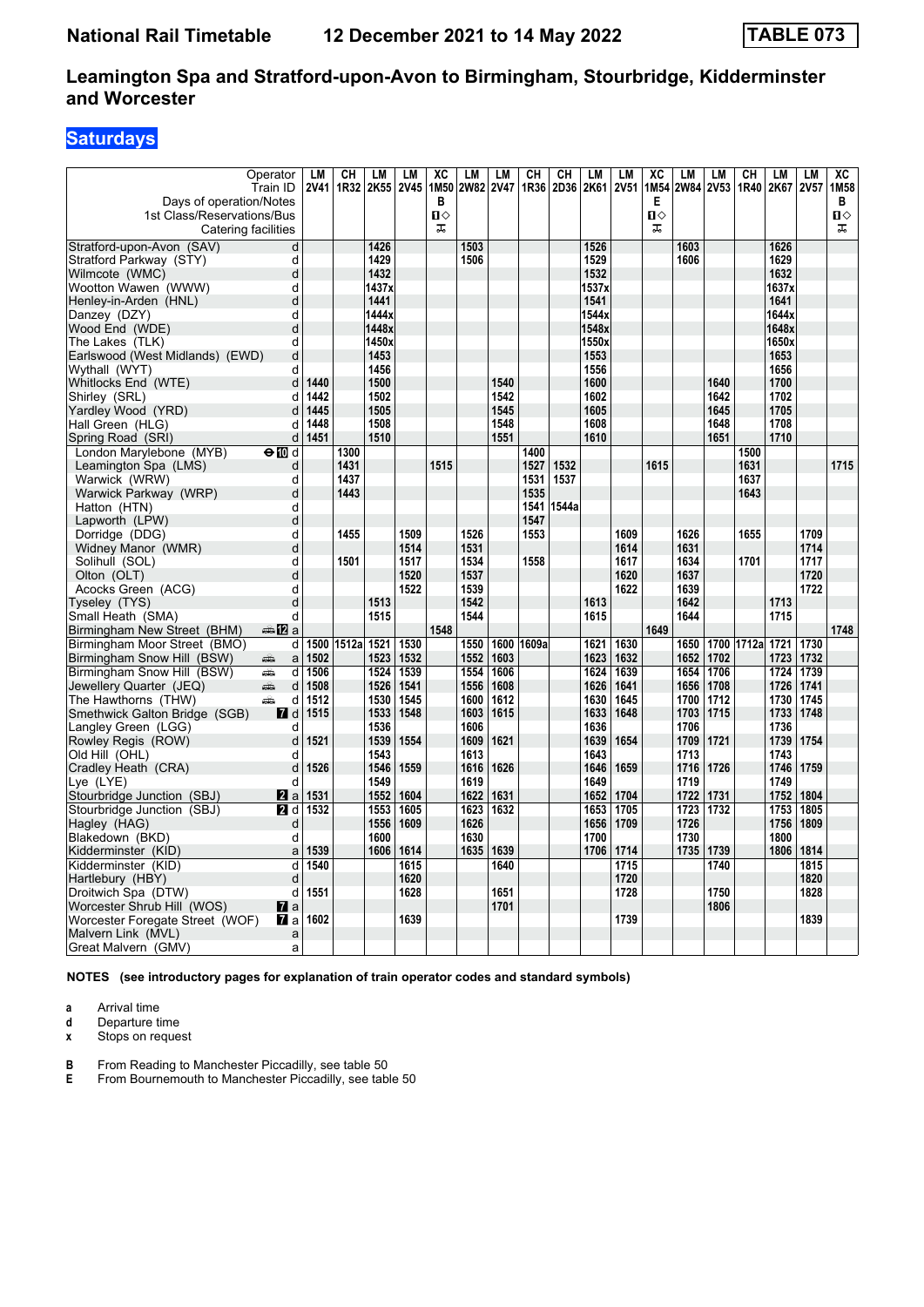# **Saturdays**

|                                                       | Operator            | LM       | <b>LM</b> | CН         | LM           | LM   | <b>LM</b>   | <b>CH</b> | XC           | CН   | XC           | LM   | <b>LM</b>    | LM   | LM        | LM          | CН         | CH    | LM   |
|-------------------------------------------------------|---------------------|----------|-----------|------------|--------------|------|-------------|-----------|--------------|------|--------------|------|--------------|------|-----------|-------------|------------|-------|------|
|                                                       | Train ID            |          | 2W86 2V59 | 1R44       | 2K73         |      | 2V64 2W71   | 2D44      | 1M62         | 1K48 | 1M66         | 2V65 | 2K79         |      | 2V67 2W90 | <b>2V54</b> | 1R52       | 2D52  | 2B68 |
| Days of operation/Notes                               |                     | J        |           |            |              |      | Κ           |           | Е            |      | в            |      |              |      |           |             |            |       |      |
| 1st Class/Reservations/Bus                            |                     |          |           |            |              |      |             |           | $\mathbf{u}$ |      | $\mathbf{u}$ |      |              |      |           |             |            |       |      |
|                                                       | Catering facilities |          |           |            |              |      |             |           | ᅚ            |      | ᠼ            |      |              |      |           |             |            |       |      |
| Stratford-upon-Avon (SAV)                             | d                   | 1703     |           |            | 1726         |      | 1802        |           |              |      |              |      | 1826         |      | 1908      |             |            |       |      |
| Stratford Parkway (STY)                               | d                   | 1706     |           |            | 1729         |      | 1806        |           |              |      |              |      | 1830         |      | 1912      |             |            |       |      |
| Wilmcote (WMC)                                        | d                   |          |           |            | 1732         |      |             |           |              |      |              |      | 1833         |      |           |             |            |       |      |
| Wootton Wawen (WWW)                                   | d                   |          |           |            | 1737x        |      |             |           |              |      |              |      | 1837x        |      |           |             |            |       |      |
| Henley-in-Arden (HNL)                                 | $\mathbf d$         |          |           |            | 1741         |      |             |           |              |      |              |      | 1841         |      |           |             |            |       |      |
| Danzey (DZY)                                          | d                   |          |           |            | 1744x        |      |             |           |              |      |              |      | 1845x        |      |           |             |            |       |      |
| Wood End (WDE)                                        | d                   |          |           |            | 1748x        |      |             |           |              |      |              |      | 1849x        |      |           |             |            |       |      |
| The Lakes (TLK)                                       | d                   |          |           |            | 1750x        |      |             |           |              |      |              |      | 1851x        |      |           |             |            |       |      |
| Earlswood (West Midlands) (EWD)                       | d                   |          |           |            | 1753         |      |             |           |              |      |              |      | 1854<br>1857 |      |           |             |            |       |      |
| Wythall (WYT)                                         | d<br>d              |          | 1740      |            | 1756<br>1800 |      |             |           |              |      |              | 1845 | 1900         |      |           | 1936        |            |       |      |
| Whitlocks End (WTE)<br>Shirley (SRL)                  | d                   |          | 1742      |            | 1802         |      |             |           |              |      |              | 1848 | 1902         |      |           | 1939        |            |       |      |
| Yardley Wood (YRD)                                    | d                   |          | 1745      |            | 1805         |      |             |           |              |      |              | 1850 | 1905         |      |           | 1941        |            |       |      |
| Hall Green (HLG)                                      | d                   |          | 1748      |            | 1808         |      |             |           |              |      |              | 1854 | 1908         |      |           | 1945        |            |       |      |
| Spring Road (SRI)                                     | d                   |          | 1751      |            | 1810         |      |             |           |              |      |              | 1856 | 1910         |      |           | 1947        |            |       |      |
| London Marylebone (MYB)                               | $\Theta$ M d        |          |           | 1600       |              |      |             |           |              | 1700 |              |      |              |      |           |             | 1800       |       |      |
| Leamington Spa (LMS)                                  | d                   |          |           | 1727       |              |      |             | 1732      | 1815         | 1825 | 1915         |      |              |      |           |             | 1924       | 1932  |      |
| Warwick (WRW)                                         | d                   |          |           | 1731       |              |      |             | 1737      |              | 1830 |              |      |              |      |           |             | 1928       | 1937  |      |
| Warwick Parkway (WRP)                                 | d                   |          |           | 1735       |              |      |             |           |              | 1835 |              |      |              |      |           |             | 1932       |       |      |
| Hatton (HTN)                                          | d                   |          |           | 1741       |              |      |             | 1744a     |              |      |              |      |              |      |           |             |            | 1944a |      |
| Lapworth (LPW)                                        | d                   |          |           | 1747       |              |      |             |           |              |      |              |      |              |      |           |             |            |       |      |
| Dorridge (DDG)                                        | d                   | 1726     |           | 1753       |              | 1809 | 1827        |           |              | 1846 |              |      |              | 1916 | 1929      |             | 1942       |       | 1947 |
| Widney Manor (WMR)                                    | d                   | 1731     |           |            |              | 1814 | 1830        |           |              |      |              |      |              | 1921 | 1934      |             |            |       | 1952 |
| Solihull (SOL)                                        | d                   | 1734     |           | 1758       |              | 1817 | 1834        |           |              | 1851 |              |      |              | 1924 | 1937      |             | 1948       |       | 1955 |
| Olton (OLT)                                           | d                   | 1737     |           |            |              |      | 1820   1837 |           |              |      |              |      |              | 1927 | 1940      |             |            |       | 1958 |
| Acocks Green (ACG)                                    | d                   | 1739     |           |            |              | 1823 | 1839        |           |              |      |              |      |              | 1929 | 1943      |             |            |       | 2000 |
| Tyseley (TYS)                                         | d                   | 1742     |           |            | 1813         |      | 1842        |           |              |      |              |      | 1913         | 1932 |           |             |            |       |      |
| Small Heath (SMA)                                     | d                   | 1744     |           |            | 1815         |      | 1844        |           |              |      |              |      | 1915         | 1934 |           |             |            |       |      |
| Birmingham New Street (BHM)                           | <b>▲12</b> a        |          |           |            |              |      |             |           | 1848         |      | 1948         |      |              |      |           |             |            |       |      |
| Birmingham Moor Street (BMO)                          |                     | d   1750 |           | 1800 1809a | 1821         | 1831 | 1850        |           |              | 1900 |              | 1905 | 1921         | 1940 | 1950      |             | 1955 2000a |       | 2008 |
| Birmingham Snow Hill (BSW)                            | $\mathsf{a}$<br>پیش | 1752     | 1803      |            | 1823         | 1833 | 1852        |           |              | 1902 |              | 1907 | 1923         | 1942 | 1953      | 1957        |            |       | 2010 |
| Birmingham Snow Hill (BSW)                            | پیشته<br>d          | 1754     | 1806      |            | 1824         | 1839 | 1853        |           |              | 1906 |              | 1912 | 1924         | 1945 | 1954      | 2004        |            |       |      |
| Jewellery Quarter (JEQ)                               | ain<br>d            | 1756     | 1808      |            | 1826         | 1841 | 1855        |           |              |      |              | 1915 | 1926         | 1947 | 1956      | 2006        |            |       |      |
| The Hawthorns (THW)                                   | پیش<br>d            | 1800     | 1812      |            | 1830         | 1845 | 1859        |           |              |      |              | 1919 | 1930         | 1951 | 2000      | 2010        |            |       |      |
| Smethwick Galton Bridge (SGB)                         | <b>7</b> d          | 1803     | 1815      |            | 1833         | 1848 | 1902        |           |              |      |              | 1922 | 1933         | 1954 | 2003      | 2013        |            |       |      |
| Langley Green (LGG)                                   | d                   | 1806     |           |            | 1836         |      | 1905        |           |              |      |              |      | 1936         |      | 2006      |             |            |       |      |
| Rowley Regis (ROW)                                    | d                   | 1809     | 1821      |            | 1839         | 1854 | 1909        |           |              | 1919 |              | 1928 | 1939         | 2000 | 2009      | 2018        |            |       |      |
| Old Hill (OHL)                                        | d                   | 1813     |           |            | 1843         |      | 1912        |           |              |      |              |      | 1942         |      | 2013      |             |            |       |      |
| Cradley Heath (CRA)                                   | d                   | 1816     | 1826      |            | 1846         | 1859 | 1915        |           |              |      |              | 1933 | 1945         | 2005 | 2016      | 2023        |            |       |      |
| Lye (LYE)                                             | d                   | 1819     |           |            | 1849         |      | 1918        |           |              |      |              |      | 1948         |      | 2019      |             |            |       |      |
| Stourbridge Junction (SBJ)                            | 2a                  | 1822     | 1831      |            | 1852         | 1904 | 1922        |           |              | 1928 |              | 1938 | 1952         | 2010 | 2022      | 2028        |            |       |      |
| Stourbridge Junction (SBJ)                            | 2 d                 | 1823     | 1832      |            | 1853         | 1905 | 1922        |           |              | 1930 |              | 1939 | 1952         | 2011 | 2023      | 2029        |            |       |      |
| Hagley (HAG)                                          | d                   | 1826     |           |            | 1856         | 1909 | 1926        |           |              |      |              |      | 1956         | 2015 | 2026      | 2033        |            |       |      |
| Blakedown (BKD)                                       | d                   | 1830     |           |            | 1900         |      | 1929        |           |              |      |              |      | 2000         | 2018 | 2030      |             |            |       |      |
| Kidderminster (KID)                                   | $\mathsf{a}$        | 1835     | 1839      |            | 1905         | 1914 | 1933        |           |              | 1941 |              | 1946 | 2006         | 2024 | 2036      | 2038        |            |       |      |
| Kidderminster (KID)                                   | d                   |          | 1840      |            |              | 1915 |             |           |              |      |              | 1947 |              | 2025 |           | 2039        |            |       |      |
| Hartlebury (HBY)                                      | d                   |          |           |            |              | 1920 |             |           |              |      |              |      |              | 2030 |           | 2044        |            |       |      |
| Droitwich Spa (DTW)                                   | d                   |          | 1851      |            |              | 1928 |             |           |              |      |              | 1958 |              | 2038 |           | 2052        |            |       |      |
| Worcester Shrub Hill (WOS)                            | $\mathbf{z}$ a      |          | 1901      |            |              |      |             |           |              |      |              |      |              |      |           |             |            |       |      |
| Worcester Foregate Street (WOF)<br>Malvern Link (MVL) | <b>7</b> a          |          |           |            |              | 1939 |             |           |              |      |              | 2008 |              | 2047 |           | 2101        |            |       |      |
| Great Malvern (GMV)                                   | a<br>a              |          |           |            |              |      |             |           |              |      |              |      |              |      |           |             |            |       |      |
|                                                       |                     |          |           |            |              |      |             |           |              |      |              |      |              |      |           |             |            |       |      |

**NOTES (see introductory pages for explanation of train operator codes and standard symbols)**

**a** Arrival time

**d** Departure time<br>**x** Stops on reque **Stops on request** 

**B** From Reading to Manchester Piccadilly, see table 50 **E** From Bournemouth to Manchester Piccadilly, see table

- **E** From Bournemouth to Manchester Piccadilly, see table 50<br>**J** Also calls at Bearley 1711 and Claverdon 1716
- **J** Also calls at Bearley 1711 and Claverdon 1716<br>**K** Also calls at Bearley 1811 and Claverdon 1816
- **.** Also calls at Bearley 1811 and Claverdon 1816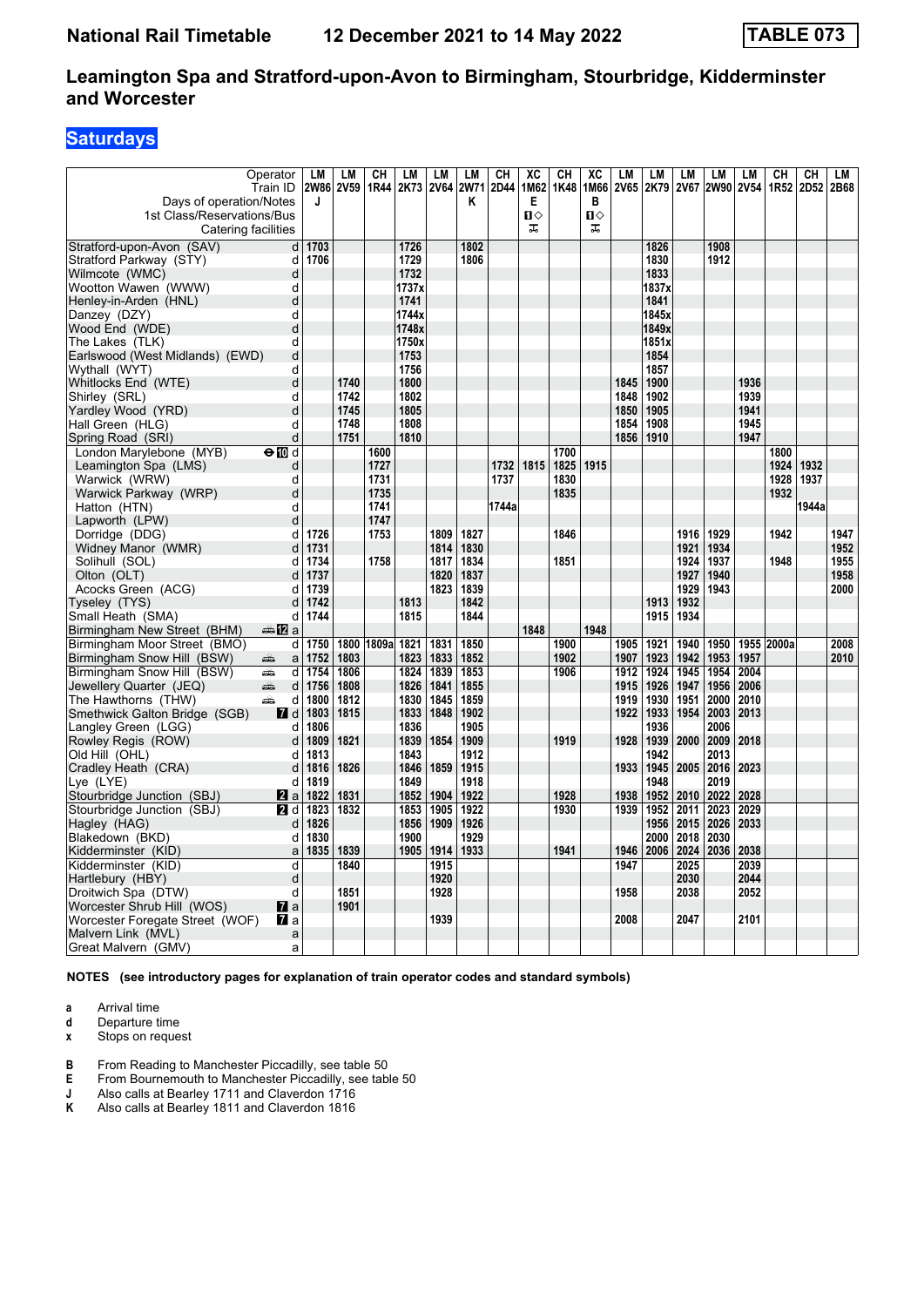# **Saturdays**

|                                                       | Operator<br>Train ID | LM<br>2K85              | <b>LM</b><br><b>2V75</b> | CН<br>1R54 | XC<br>1M70               | LM<br><b>2V56</b> | <b>CH</b><br>1R56 | LM<br>2B91   | LM<br><b>2J77</b> | CН<br>1K <sub>58</sub> | XC<br>1M74               | LM<br>2B79 | <b>LM</b><br>2V58 | LM<br>2B93   | CH<br>1R60 | CН<br>2D60 | LM<br>2J94 | CH<br>1R62 | XC<br>1M78        |
|-------------------------------------------------------|----------------------|-------------------------|--------------------------|------------|--------------------------|-------------------|-------------------|--------------|-------------------|------------------------|--------------------------|------------|-------------------|--------------|------------|------------|------------|------------|-------------------|
| Days of operation/Notes<br>1st Class/Reservations/Bus | Catering facilities  |                         |                          |            | Е<br>$\blacksquare$<br>ᠼ |                   |                   |              |                   |                        | в<br>$\blacksquare$<br>ᠼ |            |                   |              |            |            |            |            | L<br>$\mathbf{u}$ |
| Stratford-upon-Avon (SAV)                             | d                    | 1926                    |                          |            |                          |                   |                   |              | 2026              |                        |                          |            |                   |              |            |            | 2126       |            |                   |
| Stratford Parkway (STY)                               | d                    | 1929                    |                          |            |                          |                   |                   |              | 2030              |                        |                          |            |                   |              |            |            | 2130       |            |                   |
| Wilmcote (WMC)                                        | d                    | 1932                    |                          |            |                          |                   |                   |              | 2033              |                        |                          |            |                   |              |            |            | 2133       |            |                   |
| Wootton Wawen (WWW)                                   | d                    | 1937x                   |                          |            |                          |                   |                   |              | 2037x             |                        |                          |            |                   |              |            |            |            |            |                   |
| Henley-in-Arden (HNL)                                 | d                    | 1941                    |                          |            |                          |                   |                   |              | 2041              |                        |                          |            |                   |              |            |            | 2140       |            |                   |
| Danzey (DZY)                                          | d                    | 1944x                   |                          |            |                          |                   |                   |              | 2045x             |                        |                          |            |                   |              |            |            |            |            |                   |
| Wood End (WDE)                                        | d                    | 1948x                   |                          |            |                          |                   |                   |              | 2049x             |                        |                          |            |                   |              |            |            | 2146x      |            |                   |
| The Lakes (TLK)                                       | d                    | 1950x                   |                          |            |                          |                   |                   |              | 2051x             |                        |                          |            |                   |              |            |            | 2148x      |            |                   |
| Earlswood (West Midlands) (EWD)                       | d                    | 1953                    |                          |            |                          |                   |                   |              | 2054              |                        |                          |            |                   |              |            |            | 2151       |            |                   |
| Wythall (WYT)                                         | d                    | 1956                    |                          |            |                          |                   |                   |              | 2057              |                        |                          |            |                   |              |            |            | 2154       |            |                   |
| Whitlocks End (WTE)                                   | d                    | 2000                    |                          |            |                          | 2032              |                   |              | 2101              |                        |                          |            | 2140              |              |            |            | 2158       |            |                   |
| Shirley (SRL)                                         | d                    | 2002                    |                          |            |                          | 2035              |                   |              | 2103              |                        |                          |            | 2142              |              |            |            | 2200       |            |                   |
| Yardley Wood (YRD)                                    | d                    | 2005                    |                          |            |                          | 2037              |                   |              | 2106              |                        |                          |            | 2145              |              |            |            | 2203       |            |                   |
| Hall Green (HLG)                                      | d                    | 2008                    |                          |            |                          | 2041              |                   |              | 2109              |                        |                          |            | 2148              |              |            |            | 2206       |            |                   |
| Spring Road (SRI)                                     | d                    | 2010                    |                          |            |                          | 2043              |                   |              | 2111              |                        |                          |            | 2150              |              |            |            | 2208       |            |                   |
| London Marylebone (MYB)                               | $\Theta$ M d         |                         |                          | 1837       |                          |                   | 1900              |              |                   | 1937                   |                          |            |                   |              | 2000       |            |            | 2037       |                   |
| Leamington Spa (LMS)                                  | d                    |                         |                          | 2001       | 2015                     |                   | 2025              |              |                   | 2055                   | 2115                     |            |                   |              | 2127       | 2132       |            | 2157       | 2215              |
| Warwick (WRW)                                         | d                    |                         |                          | 2006       |                          |                   | 2030              |              |                   | 2059                   |                          |            |                   |              | 2131       | 2137       |            | 2202       |                   |
| Warwick Parkway (WRP)                                 | d                    |                         |                          | 2010       |                          |                   | 2033              |              |                   | 2103                   |                          |            |                   |              | 2135       |            |            | 2206       |                   |
| Hatton (HTN)                                          | d                    |                         |                          | 2016       |                          |                   |                   |              |                   |                        |                          |            |                   |              |            | 2141 2144a |            |            |                   |
| Lapworth (LPW)                                        | d                    |                         | 2017                     | 2022       |                          |                   |                   |              |                   |                        |                          | 2116       |                   |              | 2147       |            |            |            |                   |
| Dorridge (DDG)                                        | d<br>d               |                         | 2022                     | 2027       |                          |                   | 2043              | 2046<br>2051 |                   | 2114                   |                          | 2121       |                   | 2146<br>2151 | 2154       |            |            | 2216       |                   |
| Widney Manor (WMR)<br>Solihull (SOL)                  | d                    |                         | 2025                     | 2033       |                          |                   | 2049              | 2054         |                   | 2119                   |                          | 2124       |                   | 2154         | 2200       |            |            | 2221       |                   |
| Olton (OLT)                                           | d                    |                         | 2028                     |            |                          |                   |                   | 2057         |                   |                        |                          | 2127       |                   | 2157         |            |            |            |            |                   |
| Acocks Green (ACG)                                    | d                    |                         | 2031                     |            |                          |                   |                   | 2100         |                   |                        |                          | 2130       |                   | 2200         |            |            |            |            |                   |
| Tyseley (TYS)                                         | d                    | 2013                    |                          |            |                          | 2046              |                   | 2102         |                   |                        |                          |            |                   |              |            |            | 2211       |            |                   |
| Small Heath (SMA)                                     | d                    | 2015                    |                          |            |                          | 2049              |                   |              |                   |                        |                          |            |                   |              |            |            | 2213       |            |                   |
| Birmingham New Street (BHM)                           | <b>▲12</b> a         |                         |                          |            | 2048                     |                   |                   |              |                   |                        | 2149                     |            |                   |              |            |            |            |            | 2249              |
| Birmingham Moor Street (BMO)                          | d                    | 2021                    | 2038                     | 2045a      |                          |                   | 2055 2102a 2107   |              | 2118              | 2129                   |                          | 2138       | 2159              |              | 2208 2212a |            |            | 2219 2232a |                   |
| Birmingham Snow Hill (BSW)                            | $\mathsf{a}$<br>æ    | 2023                    | 2041                     |            |                          | 2057              |                   | 2110         | 2120              | 2131                   |                          | 2142       | 2201              | 2212         |            |            | 2221       |            |                   |
| Birmingham Snow Hill (BSW)                            | aîn.<br>d            | 2024                    | 2044                     |            |                          | 2104              |                   |              | 2122              | 2134                   |                          |            | 2203              |              |            |            | 2222       |            |                   |
| Jewellery Quarter (JEQ)                               | ain<br>d             | 2026                    | 2046                     |            |                          | 2106              |                   |              | 2124              |                        |                          |            | 2205              |              |            |            | 2224       |            |                   |
| The Hawthorns (THW)                                   | پیش<br>d             | 2030                    | 2050                     |            |                          | 2110              |                   |              | 2128              |                        |                          |            | 2209              |              |            |            | 2228       |            |                   |
| Smethwick Galton Bridge (SGB)                         |                      | $\blacksquare$ d   2033 | 2053                     |            |                          | 2113              |                   |              | 2131              |                        |                          |            | 2212              |              |            |            | 2231       |            |                   |
| Langley Green (LGG)                                   | d                    | 2036                    |                          |            |                          | 2116              |                   |              | 2134              |                        |                          |            | 2215              |              |            |            | 2234       |            |                   |
| Rowley Regis (ROW)                                    | d                    | 2039                    | 2059                     |            |                          | 2120              |                   |              | 2138              | 2147                   |                          |            | 2218              |              |            |            | 2238       |            |                   |
| Old Hill (OHL)                                        | d                    | 2042                    |                          |            |                          | 2123              |                   |              | 2141              |                        |                          |            | 2222              |              |            |            | 2241       |            |                   |
| Cradley Heath (CRA)                                   | d                    | 2045                    | 2104                     |            |                          | 2126              |                   |              | 2144              |                        |                          |            | 2225              |              |            |            | 2244       |            |                   |
| $Lve$ (LYE)                                           | d                    | 2049                    |                          |            |                          | 2129              |                   |              | 2147              |                        |                          |            | 2228              |              |            |            | 2247       |            |                   |
| Stourbridge Junction (SBJ)                            | <b>Z</b> a           | 2052                    | 2109                     |            |                          | 2133              |                   |              | 2151              | 2156                   |                          |            | 2231              |              |            |            | 2251       |            |                   |
| Stourbridge Junction (SBJ)                            | 21 d                 | 2053                    | 2110                     |            |                          | 2133              |                   |              |                   | 2158                   |                          |            | 2232              |              |            |            |            |            |                   |
| Hagley (HAG)                                          | d                    | 2057                    | 2114                     |            |                          | 2137              |                   |              |                   |                        |                          |            | 2235              |              |            |            |            |            |                   |
| Blakedown (BKD)                                       | d                    | 2100                    | 2117                     |            |                          | 2140              |                   |              |                   |                        |                          |            | 2238              |              |            |            |            |            |                   |
| Kidderminster (KID)                                   |                      | $a$ 2106                | 2121                     |            |                          | 2145              |                   |              |                   | 2209                   |                          |            | 2243              |              |            |            |            |            |                   |
| Kidderminster (KID)                                   | d                    |                         | 2122                     |            |                          | 2146              |                   |              |                   |                        |                          |            | 2243              |              |            |            |            |            |                   |
| Hartlebury (HBY)                                      | d                    |                         | 2127                     |            |                          | 2152              |                   |              |                   |                        |                          |            | 2248              |              |            |            |            |            |                   |
| Droitwich Spa (DTW)                                   | d                    |                         | 2135                     |            |                          | 2200              |                   |              |                   |                        |                          |            | 2259e             |              |            |            |            |            |                   |
| Worcester Shrub Hill (WOS)                            | $\mathbf{z}$ a       |                         |                          |            |                          | 2210              |                   |              |                   |                        |                          |            |                   |              |            |            |            |            |                   |
| Worcester Foregate Street (WOF)                       | $\mathbf{z}$ a       |                         | 2146                     |            |                          |                   |                   |              |                   |                        |                          |            | 2309              |              |            |            |            |            |                   |
| Malvern Link (MVL)                                    | a                    |                         |                          |            |                          |                   |                   |              |                   |                        |                          |            |                   |              |            |            |            |            |                   |
| Great Malvern (GMV)                                   | a                    |                         |                          |            |                          |                   |                   |              |                   |                        |                          |            |                   |              |            |            |            |            |                   |

**NOTES (see introductory pages for explanation of train operator codes and standard symbols)**

- **a** Arrival time
- **d** Departure time<br>**x** Stops on reque
- **Stops on request**
- **e** Arrives 3 minutes earlier
- **B** From Reading to Manchester Piccadilly, see table 50 **E** From Bournemouth to Manchester Piccadilly, see table
- **E** From Bournemouth to Manchester Piccadilly, see table 50
- **/** From Bournemouth, see table 50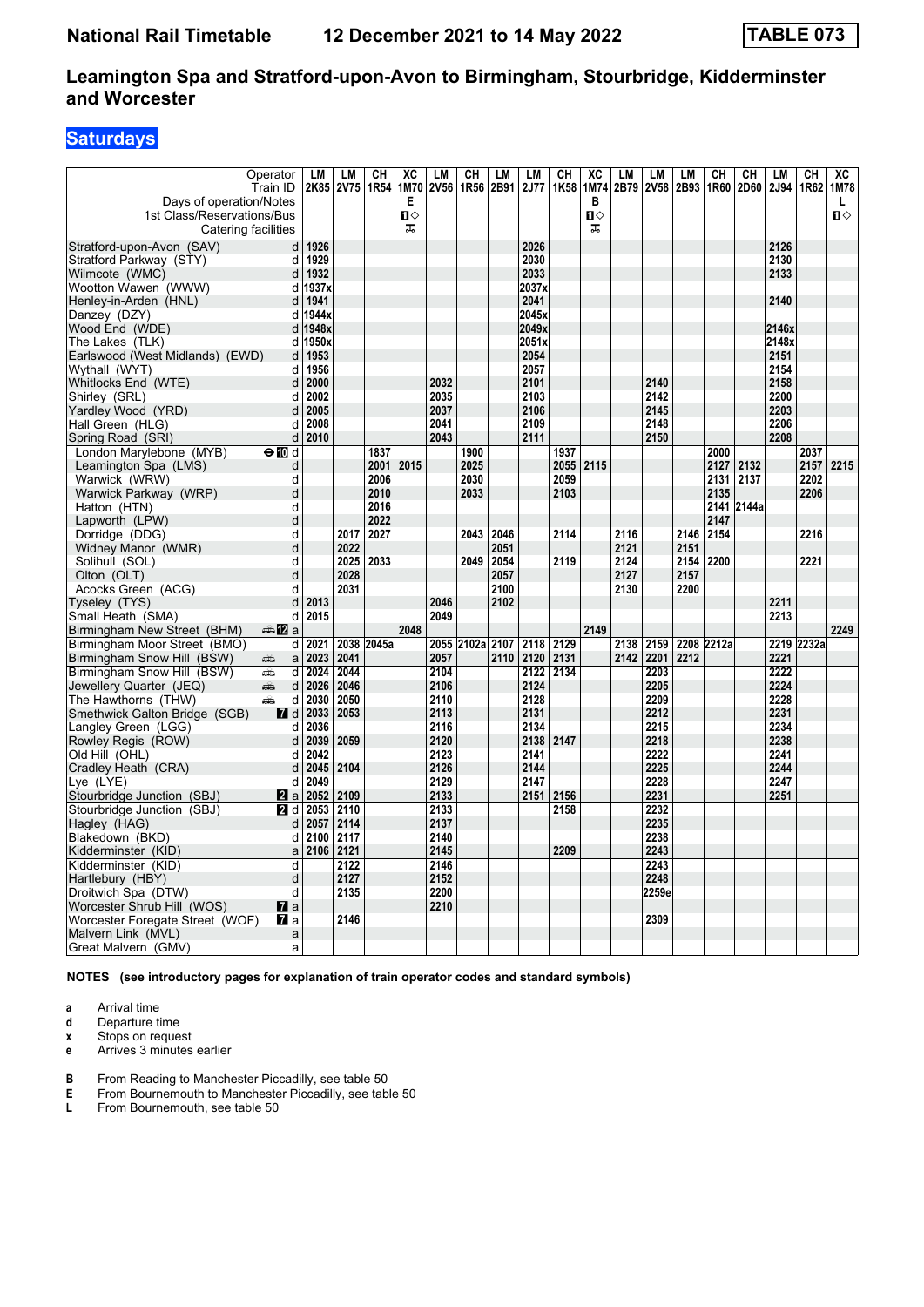# **Saturdays**

|                                 | Operator                | LM              | CН                     | LМ   | CН   |
|---------------------------------|-------------------------|-----------------|------------------------|------|------|
|                                 | Train ID                | <b>2V60</b>     | 1R64                   | 2J97 | 1R68 |
| Stratford-upon-Avon (SAV)       | d                       |                 |                        | 2231 |      |
| Stratford Parkway (STY)         | d                       |                 |                        | 2235 |      |
| Wilmcote (WMC)                  | d                       |                 |                        | 2238 |      |
| Wootton Wawen (WWW)             | d                       |                 |                        |      |      |
| Henley-in-Arden (HNL)           | d                       |                 |                        | 2245 |      |
| Danzey (DZY)                    | d                       |                 |                        |      |      |
| Wood End (WDE)                  | d                       |                 |                        |      |      |
| The Lakes (TLK)                 | d                       |                 |                        |      |      |
| Earlswood (West Midlands) (EWD) | d                       |                 |                        |      |      |
| Wythall (WYT)                   | d                       |                 |                        | 2254 |      |
| Whitlocks End (WTE)             | d                       |                 |                        | 2258 |      |
| Shirley (SRL)                   | d                       |                 |                        | 2300 |      |
| Yardley Wood (YRD)              | d                       |                 |                        | 2303 |      |
| Hall Green (HLG)                | d                       |                 |                        | 2306 |      |
| Spring Road (SRI)               | d                       |                 |                        | 2308 |      |
| London Marylebone (MYB)         | ⊖MDd                    |                 | 2100                   |      | 2208 |
| Leamington Spa (LMS)            | d                       |                 | 2231                   |      | 2328 |
| Warwick (WRW)                   | d                       |                 | 2237                   |      | 2332 |
| Warwick Parkway (WRP)           | d                       |                 | 2243                   |      | 2337 |
| Hatton (HTN)                    | d                       |                 |                        |      |      |
| Lapworth (LPW)                  | d                       |                 |                        |      |      |
| Dorridge (DDG)                  | d                       | 2232            | 2255                   |      | 2347 |
| Widney Manor (WMR)              | dl                      | 2237            |                        |      |      |
| Solihull (SOL)                  | d                       | 2240            | 2301                   |      | 2353 |
| Olton (OLT)                     | dl                      | 2243            |                        |      |      |
| Acocks Green (ACG)              | d                       | 2246            |                        |      |      |
| Tyseley (TYS)                   |                         | d 2249          |                        | 2311 |      |
| Small Heath (SMA)               | d                       | 2251            |                        | 2313 |      |
| Birmingham New Street (BHM)     | ana. <mark>n</mark> 2 a |                 |                        |      |      |
| Birmingham Moor Street (BMO)    | d١                      |                 | 2257 2312al 2319 0004a |      |      |
| Birmingham Snow Hill (BSW)      | æ                       | a   2259        |                        | 2321 |      |
| Birmingham Snow Hill (BSW)      | æ<br>d١                 | 2300            |                        | 2322 |      |
| Jewellery Quarter (JEQ)         | dl<br>پېښ               | 2303            |                        | 2324 |      |
| The Hawthorns (THW)             | æ<br>d                  | 2307            |                        | 2328 |      |
| Smethwick Galton Bridge (SGB)   | 7d                      | 2310            |                        | 2331 |      |
| Langley Green (LGG)             | d                       | 2313            |                        | 2334 |      |
| Rowley Regis (ROW)              | dl                      | 2316            |                        | 2337 |      |
| Old Hill (OHL)                  | d                       | 2319            |                        | 2341 |      |
| Cradley Heath (CRA)             |                         | d   2323        |                        | 2344 |      |
| Lye (LYE)                       | d                       | 2326            |                        | 2347 |      |
| Stourbridge Junction (SBJ)      |                         | <b>2</b> a 2329 |                        | 2351 |      |
| Stourbridge Junction (SBJ)      | 21 d                    | 2330            |                        |      |      |
| Hagley (HAG)                    | d l                     | 2333            |                        |      |      |
| Blakedown (BKD)                 | d                       | 2336            |                        |      |      |
| Kidderminster (KID)             | a∣                      | 2341            |                        |      |      |
| Kidderminster (KID)             | d                       | 2342            |                        |      |      |
| Hartlebury (HBY)                |                         | d 2347          |                        |      |      |
| Droitwich Spa (DTW)             | d                       | 2354            |                        |      |      |
| Worcester Shrub Hill (WOS)      | 7 a                     | 0005            |                        |      |      |
| Worcester Foregate Street (WOF) | l7l a                   |                 |                        |      |      |
| Malvern Link (MVL)              | a                       |                 |                        |      |      |
| Great Malvern (GMV)             | a                       |                 |                        |      |      |

**NOTES (see introductory pages for explanation of train operator codes and standard symbols)**

**a** Arrival time<br>**d** Departure ti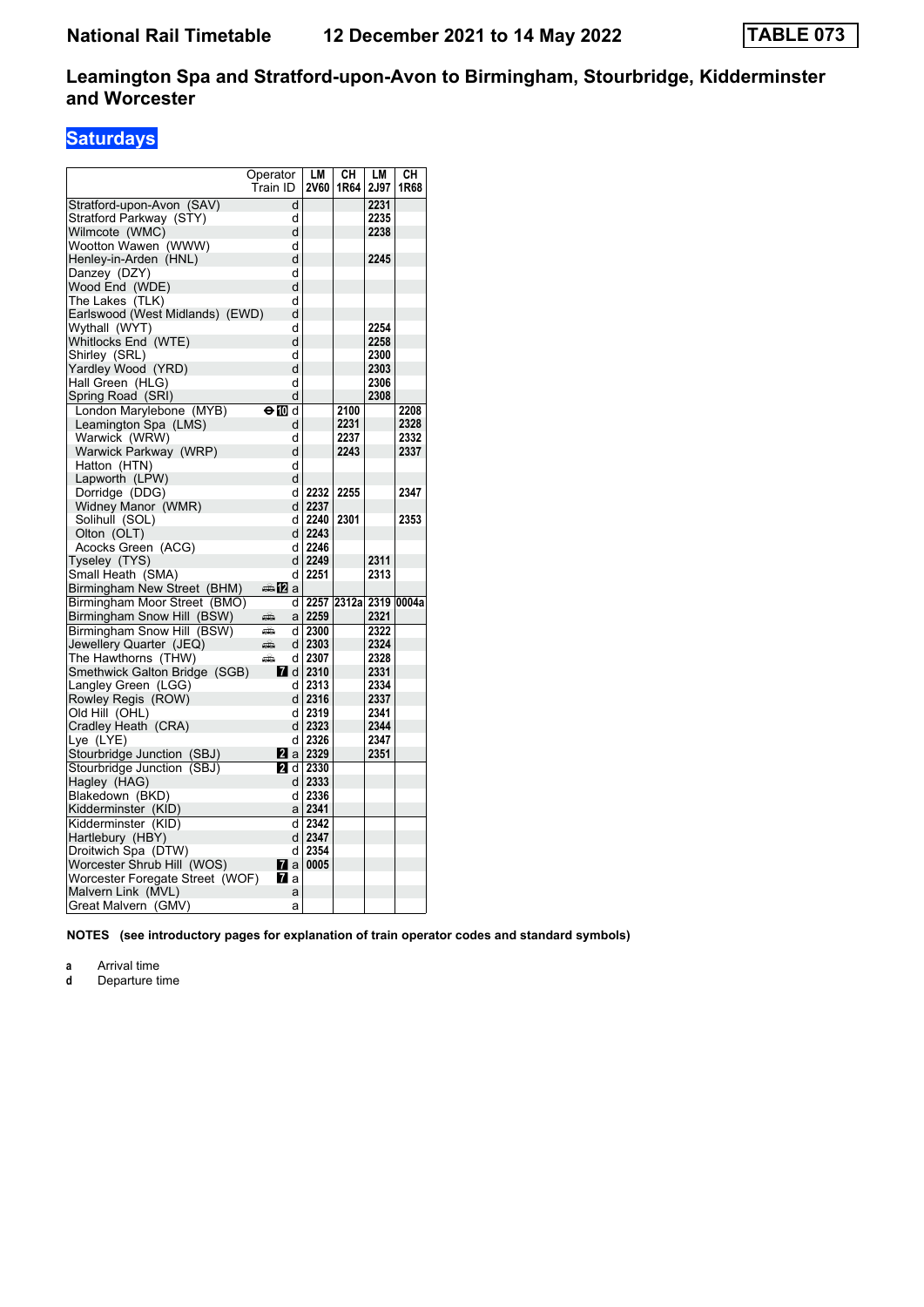# **Sundays**

|                                                   | Operator<br>Train ID             | LM<br>2B00 | <b>LM</b><br><b>2V00</b> | LМ<br>2B48 | <b>CH</b><br>1R12 | XC<br>1M30 | <b>LM</b><br><b>2V02</b> | <b>LM</b><br><b>2J50</b> | CН         | CH<br>1R16 2D20 | XC<br>1M34     | LM<br><b>2V04</b> | LM<br>2J52 | CH<br>1R20 | $\overline{\text{XC}}$<br>1M38 | <b>LM</b><br>2V06 | LM<br>2J54 | CH<br>1R24 | $\overline{AC}$<br>1M42 |
|---------------------------------------------------|----------------------------------|------------|--------------------------|------------|-------------------|------------|--------------------------|--------------------------|------------|-----------------|----------------|-------------------|------------|------------|--------------------------------|-------------------|------------|------------|-------------------------|
| Days of operation/Notes                           |                                  |            |                          |            |                   | Α          |                          |                          |            |                 | в              |                   |            |            | C                              |                   |            |            | A                       |
| 1st Class/Reservations/Bus                        |                                  |            |                          |            |                   | п⇔         |                          |                          |            |                 | $\blacksquare$ |                   |            |            | $\blacksquare$                 |                   |            |            | П⇔                      |
|                                                   | Catering facilities              |            |                          |            |                   | ᠼ          |                          |                          |            |                 | ᠼ              |                   |            |            | ᠼ                              |                   |            |            | ᠼ                       |
| Stratford-upon-Avon (SAV)                         | d                                |            |                          |            |                   |            | 0927                     |                          |            |                 |                | 1027              |            |            |                                | 1126              |            |            |                         |
| Stratford Parkway (STY)                           | d                                |            |                          |            |                   |            | 0931                     |                          |            |                 |                | 1031              |            |            |                                | 1130              |            |            |                         |
| Wilmcote (WMC)                                    | d                                |            |                          |            |                   |            | 0934                     |                          |            |                 |                | 1034              |            |            |                                | 1133              |            |            |                         |
| Wootton Wawen (WWW)                               | d                                |            |                          |            |                   |            | 0938x                    |                          |            |                 |                | 1038x             |            |            |                                | 1137x             |            |            |                         |
| Henley-in-Arden (HNL)                             | d                                |            |                          |            |                   |            | 0942                     |                          |            |                 |                | 1042              |            |            |                                | 1141              |            |            |                         |
| Danzey (DZY)                                      | d                                |            |                          |            |                   |            |                          |                          |            |                 |                |                   |            |            |                                |                   |            |            |                         |
| Wood End (WDE)                                    | d                                |            |                          |            |                   |            |                          |                          |            |                 |                |                   |            |            |                                |                   |            |            |                         |
| The Lakes (TLK)                                   | d                                |            |                          |            |                   |            | 0949x                    |                          |            |                 |                | 1049x             |            |            |                                | 1148x             |            |            |                         |
| Earlswood (West Midlands) (EWD)                   | d                                |            |                          |            |                   |            | 0952                     |                          |            |                 |                | 1052              |            |            |                                | 1151              |            |            |                         |
| Wythall (WYT)                                     | d<br>d                           |            | 0907                     |            |                   |            | 0954<br>0957             |                          |            |                 |                | 1054              |            |            |                                | 1153<br>1156      |            |            |                         |
| Whitlocks End (WTE)                               | d                                |            | 0910                     |            |                   |            | 1000                     |                          |            |                 |                | 1057<br>1100      |            |            |                                | 1159              |            |            |                         |
| Shirley (SRL)<br>Yardley Wood (YRD)               | d                                |            | 0912                     |            |                   |            | 1002                     |                          |            |                 |                | 1102              |            |            |                                | 1201              |            |            |                         |
| Hall Green (HLG)                                  | d                                |            | 0915                     |            |                   |            | 1006                     |                          |            |                 |                | 1106              |            |            |                                | 1205              |            |            |                         |
| Spring Road (SRI)                                 | d                                |            | 0917                     |            |                   |            | 1008                     |                          |            |                 |                | 1108              |            |            |                                | 1207              |            |            |                         |
| London Marylebone (MYB)                           | $\Theta$ M d                     |            |                          |            | 0800              |            |                          |                          | 0900       |                 |                |                   |            | 1000       |                                |                   |            | 1100       |                         |
| Leamington Spa (LMS)                              | d                                |            |                          |            | 0928              | 1015       |                          |                          | 1031       | 1040            | 1115           |                   |            | 1127       | 1215                           |                   |            | 1231       | 1315                    |
| Warwick (WRW)                                     | d                                |            |                          |            | 0933              |            |                          |                          | 1037       | 1045            |                |                   |            | 1131       |                                |                   |            | 1237       |                         |
| Warwick Parkway (WRP)                             | d                                |            |                          |            | 0938              |            |                          |                          | 1043       |                 |                |                   |            | 1135       |                                |                   |            | 1243       |                         |
| Hatton (HTN)                                      | d                                |            |                          |            | 0944              |            |                          |                          |            | 1052a           |                |                   |            | 1141       |                                |                   |            |            |                         |
| Lapworth (LPW)                                    | d                                |            |                          |            | 0950              |            |                          |                          |            |                 |                |                   |            | 1147       |                                |                   |            |            |                         |
| Dorridge (DDG)                                    | d                                | 0857       |                          | 0927       | 0956              |            |                          | 1027                     | 1055       |                 |                |                   | 1127       | 1153       |                                |                   | 1227       | 1255       |                         |
| Widney Manor (WMR)                                | d                                | 0902       |                          | 0932       |                   |            |                          | 1032                     |            |                 |                |                   | 1132       |            |                                |                   | 1232       |            |                         |
| Solihull (SOL)                                    | d                                | 0905       |                          | 0935       | 1001              |            |                          | 1035                     | 1101       |                 |                |                   | 1135       | 1158       |                                |                   | 1235       | 1301       |                         |
| Olton (OLT)                                       | d                                | 0908       |                          | 0938       |                   |            |                          | 1038                     |            |                 |                |                   | 1138       |            |                                |                   | 1238       |            |                         |
| Acocks Green (ACG)                                | d                                | 0911       |                          | 0941       |                   |            |                          | 1041                     |            |                 |                |                   | 1141       |            |                                |                   | 1241       |            |                         |
| Tyseley (TYS)                                     | d                                |            |                          |            |                   |            | 1011                     |                          |            |                 |                | 1111              |            |            |                                | 1210              |            |            |                         |
| Small Heath (SMA)                                 | d                                |            |                          |            |                   |            |                          |                          |            |                 |                |                   |            |            |                                |                   |            |            |                         |
| Birmingham New Street (BHM)                       | ana nZia                         |            |                          |            |                   | 1049       |                          |                          |            |                 | 1149           |                   |            |            | 1249                           |                   |            |            | 1348                    |
| Birmingham Moor Street (BMO)                      | d l                              | 0918       | 0924                     |            | 0950 1012a        |            | 1016                     |                          | 1048 1112a |                 |                | 1117              | 1148       | 1209a      |                                | 1216              |            | 1248 1312a |                         |
| Birmingham Snow Hill (BSW)                        | æ<br>$\mathsf{a}$                | 0920       | 0927                     | 0952       |                   |            | 1019                     | 1050                     |            |                 |                | 1119              | 1150       |            |                                | 1218              | 1250       |            |                         |
| Birmingham Snow Hill (BSW)                        | ain<br>d                         |            | 0929                     |            |                   |            | 1022                     | 1052                     |            |                 |                | 1122              | 1152       |            |                                | 1222              | 1252       |            |                         |
| Jewellery Quarter (JEQ)                           | ain<br>d                         |            | 0931                     |            |                   |            | 1024                     | 1054                     |            |                 |                | 1124              | 1154       |            |                                | 1224              | 1254       |            |                         |
| The Hawthorns (THW)                               | æ<br>d                           |            | 0935                     |            |                   |            | 1028                     | 1058                     |            |                 |                | 1128              | 1158       |            |                                | 1228              | 1258       |            |                         |
| Smethwick Galton Bridge (SGB)                     | <b>7</b> d                       |            | 0938                     |            |                   |            | 1031                     | 1101                     |            |                 |                | 1131              | 1201       |            |                                | 1231              | 1301       |            |                         |
| Langley Green (LGG)                               | d                                |            |                          |            |                   |            |                          | 1104                     |            |                 |                |                   | 1204       |            |                                |                   | 1304       |            |                         |
| Rowley Regis (ROW)                                | d                                |            | 0944                     |            |                   |            | 1037                     | 1107                     |            |                 |                | 1137              | 1207       |            |                                | 1237              | 1307       |            |                         |
| Old Hill (OHL)                                    | d                                |            |                          |            |                   |            |                          | 1110                     |            |                 |                |                   | 1210       |            |                                |                   | 1310       |            |                         |
| Cradley Heath (CRA)                               | d                                |            | 0949                     |            |                   |            | 1042                     | 1114                     |            |                 |                | 1142              | 1214       |            |                                | 1242              | 1314       |            |                         |
| $Lve$ (LYE)                                       | d                                |            |                          |            |                   |            |                          | 1117                     |            |                 |                |                   | 1217       |            |                                |                   | 1317       |            |                         |
| Stourbridge Junction (SBJ)                        | 2a                               |            | 0954                     |            |                   |            | 1047                     | 1121                     |            |                 |                | 1147              | 1221       |            |                                | 1247              | 1321       |            |                         |
| Stourbridge Junction (SBJ)                        | 21 d                             |            | 0955                     |            |                   |            | 1047                     |                          |            |                 |                | 1147              |            |            |                                | 1247              |            |            |                         |
| Hagley (HAG)                                      | d                                |            | 0958                     |            |                   |            | 1051                     |                          |            |                 |                | 1151              |            |            |                                | 1251              |            |            |                         |
| Blakedown (BKD)                                   | d                                |            |                          |            |                   |            | 1054                     |                          |            |                 |                | 1154              |            |            |                                | 1254              |            |            |                         |
| Kidderminster (KID)                               | $\mathsf{a}$                     |            | 1004                     |            |                   |            | 1059                     |                          |            |                 |                | 1159              |            |            |                                | 1259              |            |            |                         |
| Kidderminster (KID)                               | d                                |            | 1004                     |            |                   |            | 1059                     |                          |            |                 |                | 1159              |            |            |                                | 1259              |            |            |                         |
| Hartlebury (HBY)                                  | d                                |            | 1010                     |            |                   |            |                          |                          |            |                 |                |                   |            |            |                                |                   |            |            |                         |
| Droitwich Spa (DTW)<br>Worcester Shrub Hill (WOS) | d                                |            | 1018<br>1025             |            |                   |            | 1111<br>1119             |                          |            |                 |                | 1211              |            |            |                                | 1311              |            |            |                         |
| Worcester Foregate Street (WOF)                   | $\mathbf{z}$ a<br>$\mathbf{z}$ a |            | 1033                     |            |                   |            | 1135                     |                          |            |                 |                | 1220              |            |            |                                | 1320              |            |            |                         |
| Malvern Link (MVL)                                | a                                |            | 1042                     |            |                   |            | 1144                     |                          |            |                 |                |                   |            |            |                                |                   |            |            |                         |
| Great Malvern (GMV)                               | a                                |            | 1045                     |            |                   |            | 1147                     |                          |            |                 |                |                   |            |            |                                |                   |            |            |                         |
|                                                   |                                  |            |                          |            |                   |            |                          |                          |            |                 |                |                   |            |            |                                |                   |            |            |                         |

**NOTES (see introductory pages for explanation of train operator codes and standard symbols)**

**a** Arrival time

**d** Departure time<br>**x** Stops on reque

**Stops on request** 

**A** From Reading to Manchester Piccadilly, see table 50<br>**B** From Southampton Central to Manchester Piccadilly,

**B** From Southampton Central to Manchester Piccadilly, see table 50 C From Bournemouth to Manchester Piccadilly, see table 50

**C** From Bournemouth to Manchester Piccadilly, see table 50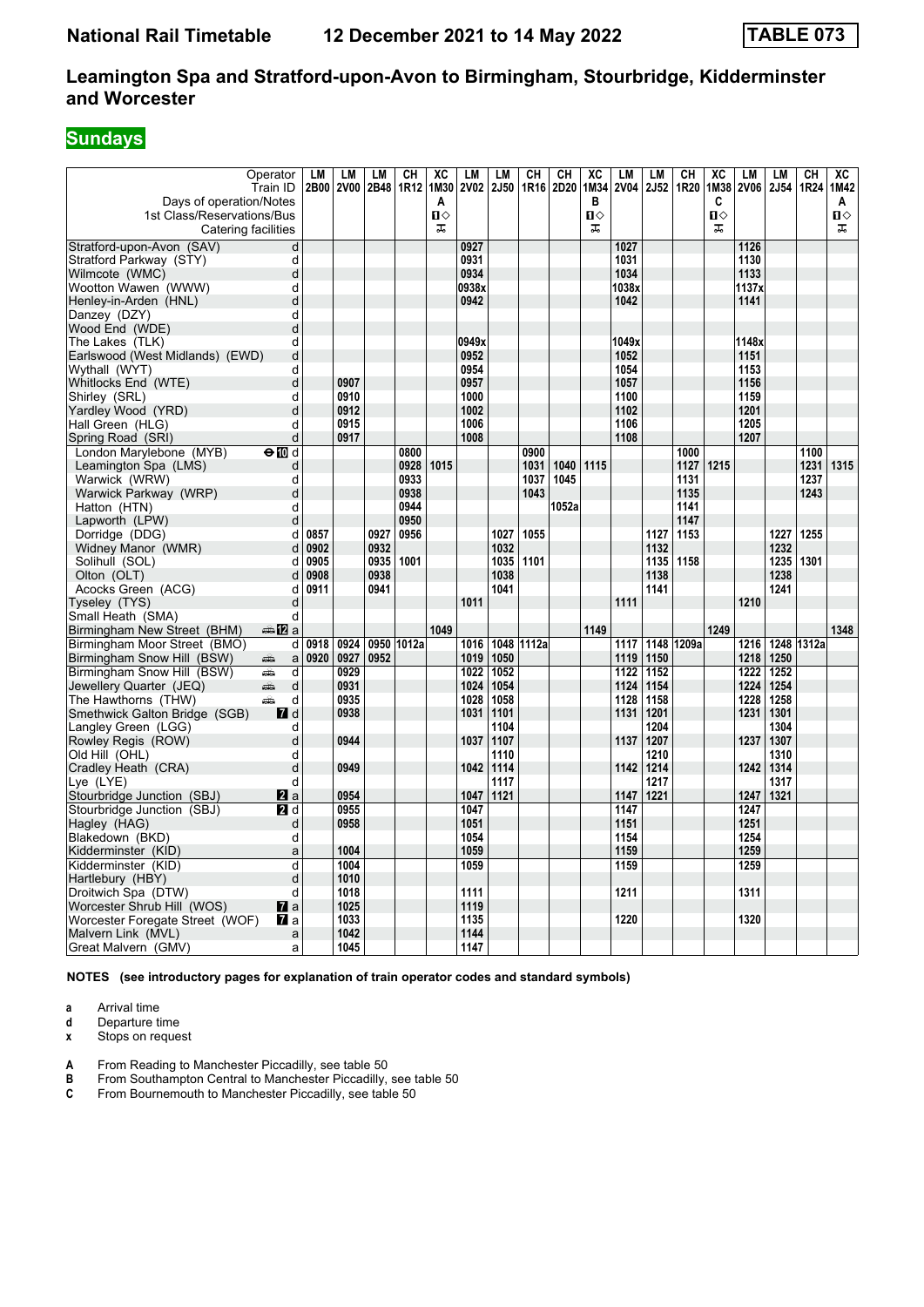# **Sundays**

| Days of operation/Notes<br>Ⅱ♦<br>Ⅱ♦<br>О<br>1st Class/Reservations/Bus<br>ᠼ<br>ᠼ<br>ᠼ<br>Catering facilities<br>Stratford-upon-Avon (SAV)<br>1227<br>1327<br>1427<br>1527<br>d<br>1231<br>Stratford Parkway (STY)<br>1331<br>1431<br>1531<br>d<br>1334<br>1534<br>Wilmcote (WMC)<br>1234<br>1434<br>d<br>1338x<br>1538x<br>Wootton Wawen (WWW)<br>1238x<br>1438x<br>d<br>1342<br>Henley-in-Arden (HNL)<br>1242<br>1442<br>1542<br>d<br>Danzey (DZY)<br>d<br>Wood End (WDE)<br>d<br>The Lakes (TLK)<br>1249x<br>1349x<br>1449x<br>1549x<br>d<br>Earlswood (West Midlands) (EWD)<br>1252<br>1352<br>1452<br>1552<br>d<br>1354<br>Wythall (WYT)<br>1254<br>1454<br>1554<br>d<br>Whitlocks End (WTE)<br>1357<br>1557<br>d<br>1257<br>1457<br>1300<br>1400<br>1600<br>Shirley (SRL)<br>d<br>1500<br>Yardley Wood (YRD)<br>1302<br>1402<br>1502<br>1602<br>d<br>1306<br>1406<br>1606<br>Hall Green (HLG)<br>d<br>1506<br>1308<br>1408<br>1508<br>1608<br>Spring Road (SRI)<br>d<br>London Marylebone (MYB)<br>$\Theta$ M d<br>1200<br>1237<br>1300<br>1400<br>1340<br>1415<br>1327<br>1357<br>1431<br>1515<br>1527<br>1540<br>1615<br>Leamington Spa (LMS)<br>d<br>1345<br>Warwick (WRW)<br>1331<br>1401<br>1437<br>1531<br>1545<br>d<br>Warwick Parkway (WRP)<br>d<br>1335<br>1405<br>1443<br>1535<br>Hatton (HTN)<br>d<br>1341<br>1352a<br>1541<br>1552a<br>Lapworth (LPW)<br>d<br>1347<br>1547<br>Dorridge (DDG)<br>1327<br>1353<br>1415<br>1455<br>1553<br>1627<br>d<br>1427<br>1527<br>Widney Manor (WMR)<br>d<br>1332<br>1432<br>1532<br>1632<br>1335<br>1358<br>1421<br>1435<br>1501<br>1535<br>1635<br>Solihull (SOL)<br>d<br>1558<br>1638<br>Olton (OLT)<br>d<br>1338<br>1438<br>1538<br>Acocks Green (ACG)<br>d<br>1341<br>1441<br>1541<br>1641<br>1311<br>1411<br>1511<br>d<br>1611<br>Tyseley (TYS)<br>d<br>Small Heath (SMA)<br>1548<br>1448<br>1648<br>Birmingham New Street (BHM)<br>dan Ma<br>1417 1432a<br>1702<br>Birmingham Moor Street (BMO)<br>1317<br>1348 1409a<br>1448 1512a<br>1517<br>1548<br>1609a<br>1617<br>1648<br>d<br>Birmingham Snow Hill (BSW)<br>1319<br>1350<br>1419<br>1450<br>1519<br>1550<br>1619<br>1650<br>1704<br>منتقبه<br>a<br>1422<br>Birmingham Snow Hill (BSW)<br>d<br>1322<br>1352<br>1452<br>1552<br>1622<br>1651<br>1706<br>پیش<br>1522<br>Jewellery Quarter (JEQ)<br>ain<br>d<br>1324<br>1354<br>1424<br>1454<br>1524<br>1554<br>1624<br>1653<br>1428<br>1558<br>1628<br>The Hawthorns (THW)<br>پیش<br>d<br>1328<br>1358<br>1458<br>1528<br>1657<br>Smethwick Galton Bridge (SGB)<br>1331<br>1401<br>1431<br>1501<br>1531<br>1601<br>1631<br>1700<br><b>7</b> d<br>1604<br>Langley Green (LGG)<br>1404<br>1504<br>1703<br>d<br>Rowley Regis (ROW)<br>1407<br>1437<br>1507<br>1607<br>1637<br>1706<br>1337<br>1537<br>d<br>1709<br>1410<br>1510<br>1610<br>Old Hill (OHL)<br>d<br>1414<br>1614<br>Cradlev Heath (CRA)<br>d<br>1342<br>1442<br>1514<br>1542<br>1642<br>1713<br>1417<br>1517<br>1617<br>1716<br>Lye (LYE)<br>d<br>Stourbridge Junction (SBJ)<br>2a<br>1347<br>1421<br>1447<br>1521<br>1547<br>1621<br>1647<br>1720<br>1723<br>1447<br>Stourbridge Junction (SBJ)<br>1347<br>1547<br>1647<br>1724<br>2 d<br>1351<br>1451<br>1651<br>1727<br>Hagley (HAG)<br>d<br>1551<br>1454<br>Blakedown (BKD)<br>d<br>1459<br>1556<br>1656<br>1733<br>Kidderminster (KID)<br>1356<br>a<br>1459<br>Kidderminster (KID)<br>d<br>1357<br>1557<br>1657<br>1733<br>Hartlebury (HBY)<br>d<br>1408<br>1745<br>1511<br>1708<br>Droitwich Spa (DTW)<br>d<br>1608<br>Worcester Shrub Hill (WOS)<br>$\mathbf{z}$<br>1752 |                                 | Operator<br>Train ID | LМ<br><b>2V08</b> | <b>LM</b><br>2J56 | CН<br>1R28 | CН<br>2D28 | LМ   | CН<br>2V10 1R30 | XC<br>1M46 | LМ<br><b>2J58</b> | CH<br>1R32 | XC<br>1M50 | LM<br><b>2V12</b> | LM<br>2J60 | CН<br>1R36 | CH<br>2D36 | XC<br>1M54 | <b>LM</b><br><b>2V16</b> | LM<br>2J62 | LM<br><b>2V17</b> |
|-----------------------------------------------------------------------------------------------------------------------------------------------------------------------------------------------------------------------------------------------------------------------------------------------------------------------------------------------------------------------------------------------------------------------------------------------------------------------------------------------------------------------------------------------------------------------------------------------------------------------------------------------------------------------------------------------------------------------------------------------------------------------------------------------------------------------------------------------------------------------------------------------------------------------------------------------------------------------------------------------------------------------------------------------------------------------------------------------------------------------------------------------------------------------------------------------------------------------------------------------------------------------------------------------------------------------------------------------------------------------------------------------------------------------------------------------------------------------------------------------------------------------------------------------------------------------------------------------------------------------------------------------------------------------------------------------------------------------------------------------------------------------------------------------------------------------------------------------------------------------------------------------------------------------------------------------------------------------------------------------------------------------------------------------------------------------------------------------------------------------------------------------------------------------------------------------------------------------------------------------------------------------------------------------------------------------------------------------------------------------------------------------------------------------------------------------------------------------------------------------------------------------------------------------------------------------------------------------------------------------------------------------------------------------------------------------------------------------------------------------------------------------------------------------------------------------------------------------------------------------------------------------------------------------------------------------------------------------------------------------------------------------------------------------------------------------------------------------------------------------------------------------------------------------------------------------------------------------------------------------------------------------------------------------------------------------------------------------------------------------------------------------------------------------------------------------------------------------------------------------------------------------------------------------------------|---------------------------------|----------------------|-------------------|-------------------|------------|------------|------|-----------------|------------|-------------------|------------|------------|-------------------|------------|------------|------------|------------|--------------------------|------------|-------------------|
|                                                                                                                                                                                                                                                                                                                                                                                                                                                                                                                                                                                                                                                                                                                                                                                                                                                                                                                                                                                                                                                                                                                                                                                                                                                                                                                                                                                                                                                                                                                                                                                                                                                                                                                                                                                                                                                                                                                                                                                                                                                                                                                                                                                                                                                                                                                                                                                                                                                                                                                                                                                                                                                                                                                                                                                                                                                                                                                                                                                                                                                                                                                                                                                                                                                                                                                                                                                                                                                                                                                                                           |                                 |                      |                   |                   |            |            |      |                 | C          |                   |            | A          |                   |            |            |            | C          |                          |            |                   |
|                                                                                                                                                                                                                                                                                                                                                                                                                                                                                                                                                                                                                                                                                                                                                                                                                                                                                                                                                                                                                                                                                                                                                                                                                                                                                                                                                                                                                                                                                                                                                                                                                                                                                                                                                                                                                                                                                                                                                                                                                                                                                                                                                                                                                                                                                                                                                                                                                                                                                                                                                                                                                                                                                                                                                                                                                                                                                                                                                                                                                                                                                                                                                                                                                                                                                                                                                                                                                                                                                                                                                           |                                 |                      |                   |                   |            |            |      |                 |            |                   |            |            |                   |            |            |            |            |                          |            |                   |
|                                                                                                                                                                                                                                                                                                                                                                                                                                                                                                                                                                                                                                                                                                                                                                                                                                                                                                                                                                                                                                                                                                                                                                                                                                                                                                                                                                                                                                                                                                                                                                                                                                                                                                                                                                                                                                                                                                                                                                                                                                                                                                                                                                                                                                                                                                                                                                                                                                                                                                                                                                                                                                                                                                                                                                                                                                                                                                                                                                                                                                                                                                                                                                                                                                                                                                                                                                                                                                                                                                                                                           |                                 |                      |                   |                   |            |            |      |                 |            |                   |            |            |                   |            |            |            |            |                          |            |                   |
|                                                                                                                                                                                                                                                                                                                                                                                                                                                                                                                                                                                                                                                                                                                                                                                                                                                                                                                                                                                                                                                                                                                                                                                                                                                                                                                                                                                                                                                                                                                                                                                                                                                                                                                                                                                                                                                                                                                                                                                                                                                                                                                                                                                                                                                                                                                                                                                                                                                                                                                                                                                                                                                                                                                                                                                                                                                                                                                                                                                                                                                                                                                                                                                                                                                                                                                                                                                                                                                                                                                                                           |                                 |                      |                   |                   |            |            |      |                 |            |                   |            |            |                   |            |            |            |            |                          |            |                   |
|                                                                                                                                                                                                                                                                                                                                                                                                                                                                                                                                                                                                                                                                                                                                                                                                                                                                                                                                                                                                                                                                                                                                                                                                                                                                                                                                                                                                                                                                                                                                                                                                                                                                                                                                                                                                                                                                                                                                                                                                                                                                                                                                                                                                                                                                                                                                                                                                                                                                                                                                                                                                                                                                                                                                                                                                                                                                                                                                                                                                                                                                                                                                                                                                                                                                                                                                                                                                                                                                                                                                                           |                                 |                      |                   |                   |            |            |      |                 |            |                   |            |            |                   |            |            |            |            |                          |            |                   |
|                                                                                                                                                                                                                                                                                                                                                                                                                                                                                                                                                                                                                                                                                                                                                                                                                                                                                                                                                                                                                                                                                                                                                                                                                                                                                                                                                                                                                                                                                                                                                                                                                                                                                                                                                                                                                                                                                                                                                                                                                                                                                                                                                                                                                                                                                                                                                                                                                                                                                                                                                                                                                                                                                                                                                                                                                                                                                                                                                                                                                                                                                                                                                                                                                                                                                                                                                                                                                                                                                                                                                           |                                 |                      |                   |                   |            |            |      |                 |            |                   |            |            |                   |            |            |            |            |                          |            |                   |
|                                                                                                                                                                                                                                                                                                                                                                                                                                                                                                                                                                                                                                                                                                                                                                                                                                                                                                                                                                                                                                                                                                                                                                                                                                                                                                                                                                                                                                                                                                                                                                                                                                                                                                                                                                                                                                                                                                                                                                                                                                                                                                                                                                                                                                                                                                                                                                                                                                                                                                                                                                                                                                                                                                                                                                                                                                                                                                                                                                                                                                                                                                                                                                                                                                                                                                                                                                                                                                                                                                                                                           |                                 |                      |                   |                   |            |            |      |                 |            |                   |            |            |                   |            |            |            |            |                          |            |                   |
|                                                                                                                                                                                                                                                                                                                                                                                                                                                                                                                                                                                                                                                                                                                                                                                                                                                                                                                                                                                                                                                                                                                                                                                                                                                                                                                                                                                                                                                                                                                                                                                                                                                                                                                                                                                                                                                                                                                                                                                                                                                                                                                                                                                                                                                                                                                                                                                                                                                                                                                                                                                                                                                                                                                                                                                                                                                                                                                                                                                                                                                                                                                                                                                                                                                                                                                                                                                                                                                                                                                                                           |                                 |                      |                   |                   |            |            |      |                 |            |                   |            |            |                   |            |            |            |            |                          |            |                   |
|                                                                                                                                                                                                                                                                                                                                                                                                                                                                                                                                                                                                                                                                                                                                                                                                                                                                                                                                                                                                                                                                                                                                                                                                                                                                                                                                                                                                                                                                                                                                                                                                                                                                                                                                                                                                                                                                                                                                                                                                                                                                                                                                                                                                                                                                                                                                                                                                                                                                                                                                                                                                                                                                                                                                                                                                                                                                                                                                                                                                                                                                                                                                                                                                                                                                                                                                                                                                                                                                                                                                                           |                                 |                      |                   |                   |            |            |      |                 |            |                   |            |            |                   |            |            |            |            |                          |            |                   |
|                                                                                                                                                                                                                                                                                                                                                                                                                                                                                                                                                                                                                                                                                                                                                                                                                                                                                                                                                                                                                                                                                                                                                                                                                                                                                                                                                                                                                                                                                                                                                                                                                                                                                                                                                                                                                                                                                                                                                                                                                                                                                                                                                                                                                                                                                                                                                                                                                                                                                                                                                                                                                                                                                                                                                                                                                                                                                                                                                                                                                                                                                                                                                                                                                                                                                                                                                                                                                                                                                                                                                           |                                 |                      |                   |                   |            |            |      |                 |            |                   |            |            |                   |            |            |            |            |                          |            |                   |
|                                                                                                                                                                                                                                                                                                                                                                                                                                                                                                                                                                                                                                                                                                                                                                                                                                                                                                                                                                                                                                                                                                                                                                                                                                                                                                                                                                                                                                                                                                                                                                                                                                                                                                                                                                                                                                                                                                                                                                                                                                                                                                                                                                                                                                                                                                                                                                                                                                                                                                                                                                                                                                                                                                                                                                                                                                                                                                                                                                                                                                                                                                                                                                                                                                                                                                                                                                                                                                                                                                                                                           |                                 |                      |                   |                   |            |            |      |                 |            |                   |            |            |                   |            |            |            |            |                          |            |                   |
|                                                                                                                                                                                                                                                                                                                                                                                                                                                                                                                                                                                                                                                                                                                                                                                                                                                                                                                                                                                                                                                                                                                                                                                                                                                                                                                                                                                                                                                                                                                                                                                                                                                                                                                                                                                                                                                                                                                                                                                                                                                                                                                                                                                                                                                                                                                                                                                                                                                                                                                                                                                                                                                                                                                                                                                                                                                                                                                                                                                                                                                                                                                                                                                                                                                                                                                                                                                                                                                                                                                                                           |                                 |                      |                   |                   |            |            |      |                 |            |                   |            |            |                   |            |            |            |            |                          |            |                   |
|                                                                                                                                                                                                                                                                                                                                                                                                                                                                                                                                                                                                                                                                                                                                                                                                                                                                                                                                                                                                                                                                                                                                                                                                                                                                                                                                                                                                                                                                                                                                                                                                                                                                                                                                                                                                                                                                                                                                                                                                                                                                                                                                                                                                                                                                                                                                                                                                                                                                                                                                                                                                                                                                                                                                                                                                                                                                                                                                                                                                                                                                                                                                                                                                                                                                                                                                                                                                                                                                                                                                                           |                                 |                      |                   |                   |            |            |      |                 |            |                   |            |            |                   |            |            |            |            |                          |            |                   |
|                                                                                                                                                                                                                                                                                                                                                                                                                                                                                                                                                                                                                                                                                                                                                                                                                                                                                                                                                                                                                                                                                                                                                                                                                                                                                                                                                                                                                                                                                                                                                                                                                                                                                                                                                                                                                                                                                                                                                                                                                                                                                                                                                                                                                                                                                                                                                                                                                                                                                                                                                                                                                                                                                                                                                                                                                                                                                                                                                                                                                                                                                                                                                                                                                                                                                                                                                                                                                                                                                                                                                           |                                 |                      |                   |                   |            |            |      |                 |            |                   |            |            |                   |            |            |            |            |                          |            |                   |
|                                                                                                                                                                                                                                                                                                                                                                                                                                                                                                                                                                                                                                                                                                                                                                                                                                                                                                                                                                                                                                                                                                                                                                                                                                                                                                                                                                                                                                                                                                                                                                                                                                                                                                                                                                                                                                                                                                                                                                                                                                                                                                                                                                                                                                                                                                                                                                                                                                                                                                                                                                                                                                                                                                                                                                                                                                                                                                                                                                                                                                                                                                                                                                                                                                                                                                                                                                                                                                                                                                                                                           |                                 |                      |                   |                   |            |            |      |                 |            |                   |            |            |                   |            |            |            |            |                          |            |                   |
|                                                                                                                                                                                                                                                                                                                                                                                                                                                                                                                                                                                                                                                                                                                                                                                                                                                                                                                                                                                                                                                                                                                                                                                                                                                                                                                                                                                                                                                                                                                                                                                                                                                                                                                                                                                                                                                                                                                                                                                                                                                                                                                                                                                                                                                                                                                                                                                                                                                                                                                                                                                                                                                                                                                                                                                                                                                                                                                                                                                                                                                                                                                                                                                                                                                                                                                                                                                                                                                                                                                                                           |                                 |                      |                   |                   |            |            |      |                 |            |                   |            |            |                   |            |            |            |            |                          |            |                   |
|                                                                                                                                                                                                                                                                                                                                                                                                                                                                                                                                                                                                                                                                                                                                                                                                                                                                                                                                                                                                                                                                                                                                                                                                                                                                                                                                                                                                                                                                                                                                                                                                                                                                                                                                                                                                                                                                                                                                                                                                                                                                                                                                                                                                                                                                                                                                                                                                                                                                                                                                                                                                                                                                                                                                                                                                                                                                                                                                                                                                                                                                                                                                                                                                                                                                                                                                                                                                                                                                                                                                                           |                                 |                      |                   |                   |            |            |      |                 |            |                   |            |            |                   |            |            |            |            |                          |            |                   |
|                                                                                                                                                                                                                                                                                                                                                                                                                                                                                                                                                                                                                                                                                                                                                                                                                                                                                                                                                                                                                                                                                                                                                                                                                                                                                                                                                                                                                                                                                                                                                                                                                                                                                                                                                                                                                                                                                                                                                                                                                                                                                                                                                                                                                                                                                                                                                                                                                                                                                                                                                                                                                                                                                                                                                                                                                                                                                                                                                                                                                                                                                                                                                                                                                                                                                                                                                                                                                                                                                                                                                           |                                 |                      |                   |                   |            |            |      |                 |            |                   |            |            |                   |            |            |            |            |                          |            |                   |
|                                                                                                                                                                                                                                                                                                                                                                                                                                                                                                                                                                                                                                                                                                                                                                                                                                                                                                                                                                                                                                                                                                                                                                                                                                                                                                                                                                                                                                                                                                                                                                                                                                                                                                                                                                                                                                                                                                                                                                                                                                                                                                                                                                                                                                                                                                                                                                                                                                                                                                                                                                                                                                                                                                                                                                                                                                                                                                                                                                                                                                                                                                                                                                                                                                                                                                                                                                                                                                                                                                                                                           |                                 |                      |                   |                   |            |            |      |                 |            |                   |            |            |                   |            |            |            |            |                          |            |                   |
|                                                                                                                                                                                                                                                                                                                                                                                                                                                                                                                                                                                                                                                                                                                                                                                                                                                                                                                                                                                                                                                                                                                                                                                                                                                                                                                                                                                                                                                                                                                                                                                                                                                                                                                                                                                                                                                                                                                                                                                                                                                                                                                                                                                                                                                                                                                                                                                                                                                                                                                                                                                                                                                                                                                                                                                                                                                                                                                                                                                                                                                                                                                                                                                                                                                                                                                                                                                                                                                                                                                                                           |                                 |                      |                   |                   |            |            |      |                 |            |                   |            |            |                   |            |            |            |            |                          |            |                   |
|                                                                                                                                                                                                                                                                                                                                                                                                                                                                                                                                                                                                                                                                                                                                                                                                                                                                                                                                                                                                                                                                                                                                                                                                                                                                                                                                                                                                                                                                                                                                                                                                                                                                                                                                                                                                                                                                                                                                                                                                                                                                                                                                                                                                                                                                                                                                                                                                                                                                                                                                                                                                                                                                                                                                                                                                                                                                                                                                                                                                                                                                                                                                                                                                                                                                                                                                                                                                                                                                                                                                                           |                                 |                      |                   |                   |            |            |      |                 |            |                   |            |            |                   |            |            |            |            |                          |            |                   |
|                                                                                                                                                                                                                                                                                                                                                                                                                                                                                                                                                                                                                                                                                                                                                                                                                                                                                                                                                                                                                                                                                                                                                                                                                                                                                                                                                                                                                                                                                                                                                                                                                                                                                                                                                                                                                                                                                                                                                                                                                                                                                                                                                                                                                                                                                                                                                                                                                                                                                                                                                                                                                                                                                                                                                                                                                                                                                                                                                                                                                                                                                                                                                                                                                                                                                                                                                                                                                                                                                                                                                           |                                 |                      |                   |                   |            |            |      |                 |            |                   |            |            |                   |            |            |            |            |                          |            |                   |
|                                                                                                                                                                                                                                                                                                                                                                                                                                                                                                                                                                                                                                                                                                                                                                                                                                                                                                                                                                                                                                                                                                                                                                                                                                                                                                                                                                                                                                                                                                                                                                                                                                                                                                                                                                                                                                                                                                                                                                                                                                                                                                                                                                                                                                                                                                                                                                                                                                                                                                                                                                                                                                                                                                                                                                                                                                                                                                                                                                                                                                                                                                                                                                                                                                                                                                                                                                                                                                                                                                                                                           |                                 |                      |                   |                   |            |            |      |                 |            |                   |            |            |                   |            |            |            |            |                          |            |                   |
|                                                                                                                                                                                                                                                                                                                                                                                                                                                                                                                                                                                                                                                                                                                                                                                                                                                                                                                                                                                                                                                                                                                                                                                                                                                                                                                                                                                                                                                                                                                                                                                                                                                                                                                                                                                                                                                                                                                                                                                                                                                                                                                                                                                                                                                                                                                                                                                                                                                                                                                                                                                                                                                                                                                                                                                                                                                                                                                                                                                                                                                                                                                                                                                                                                                                                                                                                                                                                                                                                                                                                           |                                 |                      |                   |                   |            |            |      |                 |            |                   |            |            |                   |            |            |            |            |                          |            |                   |
|                                                                                                                                                                                                                                                                                                                                                                                                                                                                                                                                                                                                                                                                                                                                                                                                                                                                                                                                                                                                                                                                                                                                                                                                                                                                                                                                                                                                                                                                                                                                                                                                                                                                                                                                                                                                                                                                                                                                                                                                                                                                                                                                                                                                                                                                                                                                                                                                                                                                                                                                                                                                                                                                                                                                                                                                                                                                                                                                                                                                                                                                                                                                                                                                                                                                                                                                                                                                                                                                                                                                                           |                                 |                      |                   |                   |            |            |      |                 |            |                   |            |            |                   |            |            |            |            |                          |            |                   |
|                                                                                                                                                                                                                                                                                                                                                                                                                                                                                                                                                                                                                                                                                                                                                                                                                                                                                                                                                                                                                                                                                                                                                                                                                                                                                                                                                                                                                                                                                                                                                                                                                                                                                                                                                                                                                                                                                                                                                                                                                                                                                                                                                                                                                                                                                                                                                                                                                                                                                                                                                                                                                                                                                                                                                                                                                                                                                                                                                                                                                                                                                                                                                                                                                                                                                                                                                                                                                                                                                                                                                           |                                 |                      |                   |                   |            |            |      |                 |            |                   |            |            |                   |            |            |            |            |                          |            |                   |
|                                                                                                                                                                                                                                                                                                                                                                                                                                                                                                                                                                                                                                                                                                                                                                                                                                                                                                                                                                                                                                                                                                                                                                                                                                                                                                                                                                                                                                                                                                                                                                                                                                                                                                                                                                                                                                                                                                                                                                                                                                                                                                                                                                                                                                                                                                                                                                                                                                                                                                                                                                                                                                                                                                                                                                                                                                                                                                                                                                                                                                                                                                                                                                                                                                                                                                                                                                                                                                                                                                                                                           |                                 |                      |                   |                   |            |            |      |                 |            |                   |            |            |                   |            |            |            |            |                          |            |                   |
|                                                                                                                                                                                                                                                                                                                                                                                                                                                                                                                                                                                                                                                                                                                                                                                                                                                                                                                                                                                                                                                                                                                                                                                                                                                                                                                                                                                                                                                                                                                                                                                                                                                                                                                                                                                                                                                                                                                                                                                                                                                                                                                                                                                                                                                                                                                                                                                                                                                                                                                                                                                                                                                                                                                                                                                                                                                                                                                                                                                                                                                                                                                                                                                                                                                                                                                                                                                                                                                                                                                                                           |                                 |                      |                   |                   |            |            |      |                 |            |                   |            |            |                   |            |            |            |            |                          |            |                   |
|                                                                                                                                                                                                                                                                                                                                                                                                                                                                                                                                                                                                                                                                                                                                                                                                                                                                                                                                                                                                                                                                                                                                                                                                                                                                                                                                                                                                                                                                                                                                                                                                                                                                                                                                                                                                                                                                                                                                                                                                                                                                                                                                                                                                                                                                                                                                                                                                                                                                                                                                                                                                                                                                                                                                                                                                                                                                                                                                                                                                                                                                                                                                                                                                                                                                                                                                                                                                                                                                                                                                                           |                                 |                      |                   |                   |            |            |      |                 |            |                   |            |            |                   |            |            |            |            |                          |            |                   |
|                                                                                                                                                                                                                                                                                                                                                                                                                                                                                                                                                                                                                                                                                                                                                                                                                                                                                                                                                                                                                                                                                                                                                                                                                                                                                                                                                                                                                                                                                                                                                                                                                                                                                                                                                                                                                                                                                                                                                                                                                                                                                                                                                                                                                                                                                                                                                                                                                                                                                                                                                                                                                                                                                                                                                                                                                                                                                                                                                                                                                                                                                                                                                                                                                                                                                                                                                                                                                                                                                                                                                           |                                 |                      |                   |                   |            |            |      |                 |            |                   |            |            |                   |            |            |            |            |                          |            |                   |
|                                                                                                                                                                                                                                                                                                                                                                                                                                                                                                                                                                                                                                                                                                                                                                                                                                                                                                                                                                                                                                                                                                                                                                                                                                                                                                                                                                                                                                                                                                                                                                                                                                                                                                                                                                                                                                                                                                                                                                                                                                                                                                                                                                                                                                                                                                                                                                                                                                                                                                                                                                                                                                                                                                                                                                                                                                                                                                                                                                                                                                                                                                                                                                                                                                                                                                                                                                                                                                                                                                                                                           |                                 |                      |                   |                   |            |            |      |                 |            |                   |            |            |                   |            |            |            |            |                          |            |                   |
|                                                                                                                                                                                                                                                                                                                                                                                                                                                                                                                                                                                                                                                                                                                                                                                                                                                                                                                                                                                                                                                                                                                                                                                                                                                                                                                                                                                                                                                                                                                                                                                                                                                                                                                                                                                                                                                                                                                                                                                                                                                                                                                                                                                                                                                                                                                                                                                                                                                                                                                                                                                                                                                                                                                                                                                                                                                                                                                                                                                                                                                                                                                                                                                                                                                                                                                                                                                                                                                                                                                                                           |                                 |                      |                   |                   |            |            |      |                 |            |                   |            |            |                   |            |            |            |            |                          |            |                   |
|                                                                                                                                                                                                                                                                                                                                                                                                                                                                                                                                                                                                                                                                                                                                                                                                                                                                                                                                                                                                                                                                                                                                                                                                                                                                                                                                                                                                                                                                                                                                                                                                                                                                                                                                                                                                                                                                                                                                                                                                                                                                                                                                                                                                                                                                                                                                                                                                                                                                                                                                                                                                                                                                                                                                                                                                                                                                                                                                                                                                                                                                                                                                                                                                                                                                                                                                                                                                                                                                                                                                                           |                                 |                      |                   |                   |            |            |      |                 |            |                   |            |            |                   |            |            |            |            |                          |            |                   |
|                                                                                                                                                                                                                                                                                                                                                                                                                                                                                                                                                                                                                                                                                                                                                                                                                                                                                                                                                                                                                                                                                                                                                                                                                                                                                                                                                                                                                                                                                                                                                                                                                                                                                                                                                                                                                                                                                                                                                                                                                                                                                                                                                                                                                                                                                                                                                                                                                                                                                                                                                                                                                                                                                                                                                                                                                                                                                                                                                                                                                                                                                                                                                                                                                                                                                                                                                                                                                                                                                                                                                           |                                 |                      |                   |                   |            |            |      |                 |            |                   |            |            |                   |            |            |            |            |                          |            |                   |
|                                                                                                                                                                                                                                                                                                                                                                                                                                                                                                                                                                                                                                                                                                                                                                                                                                                                                                                                                                                                                                                                                                                                                                                                                                                                                                                                                                                                                                                                                                                                                                                                                                                                                                                                                                                                                                                                                                                                                                                                                                                                                                                                                                                                                                                                                                                                                                                                                                                                                                                                                                                                                                                                                                                                                                                                                                                                                                                                                                                                                                                                                                                                                                                                                                                                                                                                                                                                                                                                                                                                                           |                                 |                      |                   |                   |            |            |      |                 |            |                   |            |            |                   |            |            |            |            |                          |            |                   |
|                                                                                                                                                                                                                                                                                                                                                                                                                                                                                                                                                                                                                                                                                                                                                                                                                                                                                                                                                                                                                                                                                                                                                                                                                                                                                                                                                                                                                                                                                                                                                                                                                                                                                                                                                                                                                                                                                                                                                                                                                                                                                                                                                                                                                                                                                                                                                                                                                                                                                                                                                                                                                                                                                                                                                                                                                                                                                                                                                                                                                                                                                                                                                                                                                                                                                                                                                                                                                                                                                                                                                           |                                 |                      |                   |                   |            |            |      |                 |            |                   |            |            |                   |            |            |            |            |                          |            |                   |
|                                                                                                                                                                                                                                                                                                                                                                                                                                                                                                                                                                                                                                                                                                                                                                                                                                                                                                                                                                                                                                                                                                                                                                                                                                                                                                                                                                                                                                                                                                                                                                                                                                                                                                                                                                                                                                                                                                                                                                                                                                                                                                                                                                                                                                                                                                                                                                                                                                                                                                                                                                                                                                                                                                                                                                                                                                                                                                                                                                                                                                                                                                                                                                                                                                                                                                                                                                                                                                                                                                                                                           |                                 |                      |                   |                   |            |            |      |                 |            |                   |            |            |                   |            |            |            |            |                          |            |                   |
|                                                                                                                                                                                                                                                                                                                                                                                                                                                                                                                                                                                                                                                                                                                                                                                                                                                                                                                                                                                                                                                                                                                                                                                                                                                                                                                                                                                                                                                                                                                                                                                                                                                                                                                                                                                                                                                                                                                                                                                                                                                                                                                                                                                                                                                                                                                                                                                                                                                                                                                                                                                                                                                                                                                                                                                                                                                                                                                                                                                                                                                                                                                                                                                                                                                                                                                                                                                                                                                                                                                                                           |                                 |                      |                   |                   |            |            |      |                 |            |                   |            |            |                   |            |            |            |            |                          |            |                   |
|                                                                                                                                                                                                                                                                                                                                                                                                                                                                                                                                                                                                                                                                                                                                                                                                                                                                                                                                                                                                                                                                                                                                                                                                                                                                                                                                                                                                                                                                                                                                                                                                                                                                                                                                                                                                                                                                                                                                                                                                                                                                                                                                                                                                                                                                                                                                                                                                                                                                                                                                                                                                                                                                                                                                                                                                                                                                                                                                                                                                                                                                                                                                                                                                                                                                                                                                                                                                                                                                                                                                                           |                                 |                      |                   |                   |            |            |      |                 |            |                   |            |            |                   |            |            |            |            |                          |            |                   |
|                                                                                                                                                                                                                                                                                                                                                                                                                                                                                                                                                                                                                                                                                                                                                                                                                                                                                                                                                                                                                                                                                                                                                                                                                                                                                                                                                                                                                                                                                                                                                                                                                                                                                                                                                                                                                                                                                                                                                                                                                                                                                                                                                                                                                                                                                                                                                                                                                                                                                                                                                                                                                                                                                                                                                                                                                                                                                                                                                                                                                                                                                                                                                                                                                                                                                                                                                                                                                                                                                                                                                           |                                 |                      |                   |                   |            |            |      |                 |            |                   |            |            |                   |            |            |            |            |                          |            |                   |
|                                                                                                                                                                                                                                                                                                                                                                                                                                                                                                                                                                                                                                                                                                                                                                                                                                                                                                                                                                                                                                                                                                                                                                                                                                                                                                                                                                                                                                                                                                                                                                                                                                                                                                                                                                                                                                                                                                                                                                                                                                                                                                                                                                                                                                                                                                                                                                                                                                                                                                                                                                                                                                                                                                                                                                                                                                                                                                                                                                                                                                                                                                                                                                                                                                                                                                                                                                                                                                                                                                                                                           |                                 |                      |                   |                   |            |            |      |                 |            |                   |            |            |                   |            |            |            |            |                          |            |                   |
|                                                                                                                                                                                                                                                                                                                                                                                                                                                                                                                                                                                                                                                                                                                                                                                                                                                                                                                                                                                                                                                                                                                                                                                                                                                                                                                                                                                                                                                                                                                                                                                                                                                                                                                                                                                                                                                                                                                                                                                                                                                                                                                                                                                                                                                                                                                                                                                                                                                                                                                                                                                                                                                                                                                                                                                                                                                                                                                                                                                                                                                                                                                                                                                                                                                                                                                                                                                                                                                                                                                                                           |                                 |                      |                   |                   |            |            |      |                 |            |                   |            |            |                   |            |            |            |            |                          |            |                   |
|                                                                                                                                                                                                                                                                                                                                                                                                                                                                                                                                                                                                                                                                                                                                                                                                                                                                                                                                                                                                                                                                                                                                                                                                                                                                                                                                                                                                                                                                                                                                                                                                                                                                                                                                                                                                                                                                                                                                                                                                                                                                                                                                                                                                                                                                                                                                                                                                                                                                                                                                                                                                                                                                                                                                                                                                                                                                                                                                                                                                                                                                                                                                                                                                                                                                                                                                                                                                                                                                                                                                                           |                                 |                      |                   |                   |            |            |      |                 |            |                   |            |            |                   |            |            |            |            |                          |            |                   |
|                                                                                                                                                                                                                                                                                                                                                                                                                                                                                                                                                                                                                                                                                                                                                                                                                                                                                                                                                                                                                                                                                                                                                                                                                                                                                                                                                                                                                                                                                                                                                                                                                                                                                                                                                                                                                                                                                                                                                                                                                                                                                                                                                                                                                                                                                                                                                                                                                                                                                                                                                                                                                                                                                                                                                                                                                                                                                                                                                                                                                                                                                                                                                                                                                                                                                                                                                                                                                                                                                                                                                           |                                 |                      |                   |                   |            |            |      |                 |            |                   |            |            |                   |            |            |            |            |                          |            |                   |
|                                                                                                                                                                                                                                                                                                                                                                                                                                                                                                                                                                                                                                                                                                                                                                                                                                                                                                                                                                                                                                                                                                                                                                                                                                                                                                                                                                                                                                                                                                                                                                                                                                                                                                                                                                                                                                                                                                                                                                                                                                                                                                                                                                                                                                                                                                                                                                                                                                                                                                                                                                                                                                                                                                                                                                                                                                                                                                                                                                                                                                                                                                                                                                                                                                                                                                                                                                                                                                                                                                                                                           |                                 |                      |                   |                   |            |            |      |                 |            |                   |            |            |                   |            |            |            |            |                          |            |                   |
|                                                                                                                                                                                                                                                                                                                                                                                                                                                                                                                                                                                                                                                                                                                                                                                                                                                                                                                                                                                                                                                                                                                                                                                                                                                                                                                                                                                                                                                                                                                                                                                                                                                                                                                                                                                                                                                                                                                                                                                                                                                                                                                                                                                                                                                                                                                                                                                                                                                                                                                                                                                                                                                                                                                                                                                                                                                                                                                                                                                                                                                                                                                                                                                                                                                                                                                                                                                                                                                                                                                                                           |                                 |                      |                   |                   |            |            |      |                 |            |                   |            |            |                   |            |            |            |            |                          |            |                   |
|                                                                                                                                                                                                                                                                                                                                                                                                                                                                                                                                                                                                                                                                                                                                                                                                                                                                                                                                                                                                                                                                                                                                                                                                                                                                                                                                                                                                                                                                                                                                                                                                                                                                                                                                                                                                                                                                                                                                                                                                                                                                                                                                                                                                                                                                                                                                                                                                                                                                                                                                                                                                                                                                                                                                                                                                                                                                                                                                                                                                                                                                                                                                                                                                                                                                                                                                                                                                                                                                                                                                                           |                                 |                      |                   |                   |            |            |      |                 |            |                   |            |            |                   |            |            |            |            |                          |            |                   |
|                                                                                                                                                                                                                                                                                                                                                                                                                                                                                                                                                                                                                                                                                                                                                                                                                                                                                                                                                                                                                                                                                                                                                                                                                                                                                                                                                                                                                                                                                                                                                                                                                                                                                                                                                                                                                                                                                                                                                                                                                                                                                                                                                                                                                                                                                                                                                                                                                                                                                                                                                                                                                                                                                                                                                                                                                                                                                                                                                                                                                                                                                                                                                                                                                                                                                                                                                                                                                                                                                                                                                           |                                 |                      |                   |                   |            |            |      |                 |            |                   |            |            |                   |            |            |            |            |                          |            |                   |
|                                                                                                                                                                                                                                                                                                                                                                                                                                                                                                                                                                                                                                                                                                                                                                                                                                                                                                                                                                                                                                                                                                                                                                                                                                                                                                                                                                                                                                                                                                                                                                                                                                                                                                                                                                                                                                                                                                                                                                                                                                                                                                                                                                                                                                                                                                                                                                                                                                                                                                                                                                                                                                                                                                                                                                                                                                                                                                                                                                                                                                                                                                                                                                                                                                                                                                                                                                                                                                                                                                                                                           |                                 |                      |                   |                   |            |            |      |                 |            |                   |            |            |                   |            |            |            |            |                          |            |                   |
|                                                                                                                                                                                                                                                                                                                                                                                                                                                                                                                                                                                                                                                                                                                                                                                                                                                                                                                                                                                                                                                                                                                                                                                                                                                                                                                                                                                                                                                                                                                                                                                                                                                                                                                                                                                                                                                                                                                                                                                                                                                                                                                                                                                                                                                                                                                                                                                                                                                                                                                                                                                                                                                                                                                                                                                                                                                                                                                                                                                                                                                                                                                                                                                                                                                                                                                                                                                                                                                                                                                                                           | Worcester Foregate Street (WOF) | <b>77</b> а          | 1417              |                   |            |            | 1520 |                 |            |                   |            |            | 1617              |            |            |            |            | 1717                     |            |                   |
| a                                                                                                                                                                                                                                                                                                                                                                                                                                                                                                                                                                                                                                                                                                                                                                                                                                                                                                                                                                                                                                                                                                                                                                                                                                                                                                                                                                                                                                                                                                                                                                                                                                                                                                                                                                                                                                                                                                                                                                                                                                                                                                                                                                                                                                                                                                                                                                                                                                                                                                                                                                                                                                                                                                                                                                                                                                                                                                                                                                                                                                                                                                                                                                                                                                                                                                                                                                                                                                                                                                                                                         | Malvern Link (MVL)              |                      |                   |                   |            |            |      |                 |            |                   |            |            |                   |            |            |            |            |                          |            |                   |
| a                                                                                                                                                                                                                                                                                                                                                                                                                                                                                                                                                                                                                                                                                                                                                                                                                                                                                                                                                                                                                                                                                                                                                                                                                                                                                                                                                                                                                                                                                                                                                                                                                                                                                                                                                                                                                                                                                                                                                                                                                                                                                                                                                                                                                                                                                                                                                                                                                                                                                                                                                                                                                                                                                                                                                                                                                                                                                                                                                                                                                                                                                                                                                                                                                                                                                                                                                                                                                                                                                                                                                         | Great Malvern (GMV)             |                      |                   |                   |            |            |      |                 |            |                   |            |            |                   |            |            |            |            |                          |            |                   |

**NOTES (see introductory pages for explanation of train operator codes and standard symbols)**

**a** Arrival time

**d** Departure time<br>**x** Stops on reque **Stops on request** 

**A** From Reading to Manchester Piccadilly, see table 50

**C** From Bournemouth to Manchester Piccadilly, see table 50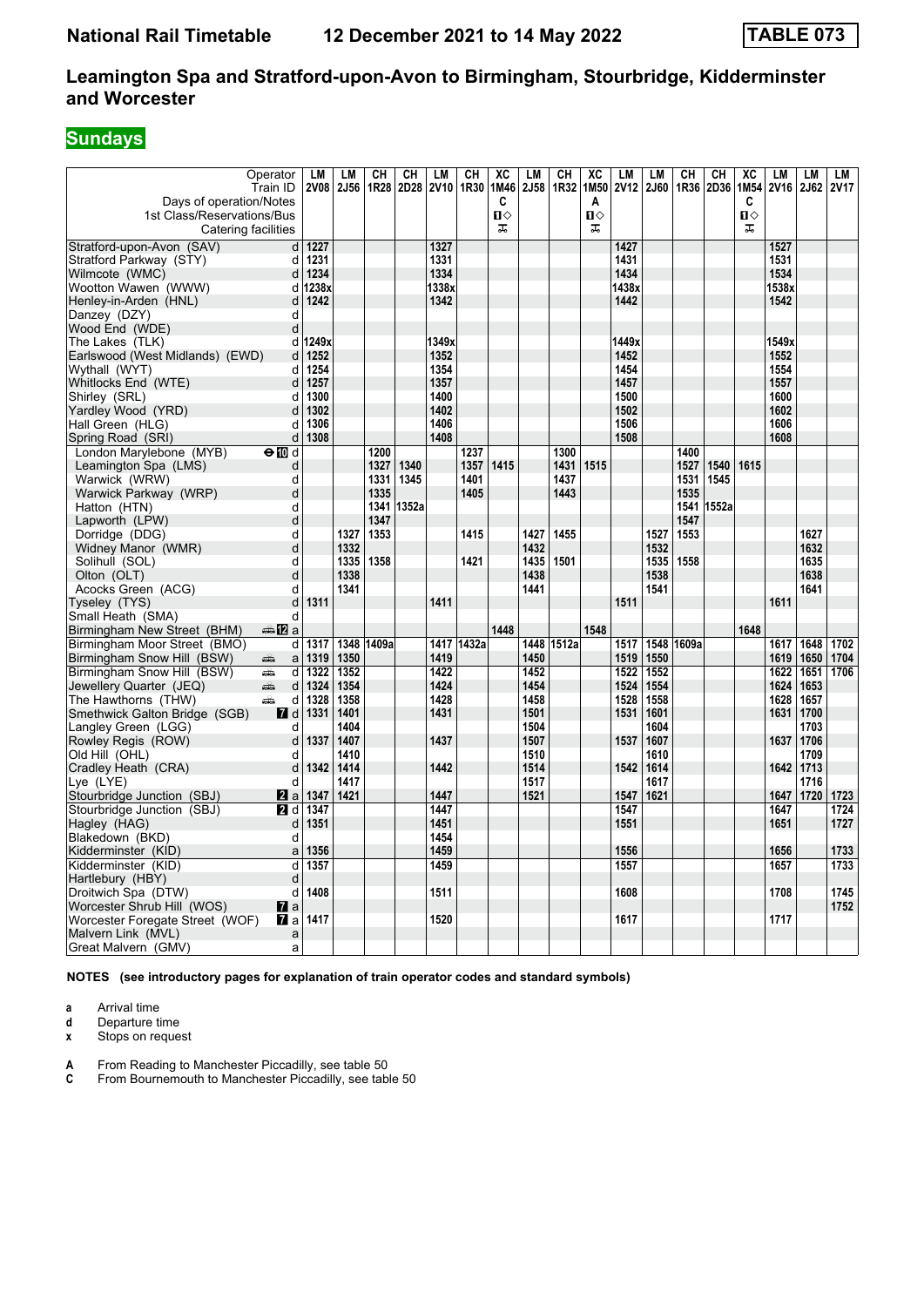# **Sundays**

| Days of operation/Notes<br>1st Class/Reservations/Bus | Operator<br>Train ID | CН<br>1R40 | <b>LM</b><br><b>2V18</b> | LM<br>2J64 | XC<br>1M58<br>A<br>$\mathbf{u}$ | CH<br>1R44 | <b>LM</b><br><b>2V20</b> | <b>LM</b><br>2B66 | CН<br>2D44 | XC<br>1M62<br>C<br>$\mathbf{u}$ | CН<br>1K48 | XC<br>1M66<br>A<br>$\mathbf{u}$ | <b>LM</b><br><b>2V22</b> | CН         | CH<br>1R52 2D52 | LM<br><b>2V28</b> | CН<br>1R54 | $\overline{AC}$<br>1M70<br>C<br>п⇔ | CН<br>1R56 |
|-------------------------------------------------------|----------------------|------------|--------------------------|------------|---------------------------------|------------|--------------------------|-------------------|------------|---------------------------------|------------|---------------------------------|--------------------------|------------|-----------------|-------------------|------------|------------------------------------|------------|
| Catering facilities                                   |                      |            |                          |            | 工                               |            |                          |                   |            | ᅚ                               |            | ᠼ                               |                          |            |                 |                   |            | ᅚ                                  |            |
| Stratford-upon-Avon (SAV)                             | d                    |            | 1627                     |            |                                 |            | 1727                     |                   |            |                                 |            |                                 | 1827                     |            |                 | 1927              |            |                                    |            |
| Stratford Parkway (STY)                               | d                    |            | 1631                     |            |                                 |            | 1731                     |                   |            |                                 |            |                                 | 1831                     |            |                 | 1931              |            |                                    |            |
| Wilmcote (WMC)                                        | d                    |            | 1634                     |            |                                 |            | 1734                     |                   |            |                                 |            |                                 | 1834                     |            |                 | 1934              |            |                                    |            |
| Wootton Wawen (WWW)                                   | d                    |            | 1638x                    |            |                                 |            | 1738x                    |                   |            |                                 |            |                                 | 1838x                    |            |                 | 1938x             |            |                                    |            |
| Henley-in-Arden (HNL)                                 | d                    |            | 1642                     |            |                                 |            | 1743                     |                   |            |                                 |            |                                 | 1843                     |            |                 | 1943              |            |                                    |            |
| Danzey (DZY)                                          | d                    |            |                          |            |                                 |            |                          |                   |            |                                 |            |                                 |                          |            |                 |                   |            |                                    |            |
| Wood End (WDE)                                        | d                    |            |                          |            |                                 |            |                          |                   |            |                                 |            |                                 |                          |            |                 |                   |            |                                    |            |
| The Lakes (TLK)                                       | d                    |            | 1649x                    |            |                                 |            | 1749x                    |                   |            |                                 |            |                                 | 1849x                    |            |                 | 1949x             |            |                                    |            |
| Earlswood (West Midlands) (EWD)                       | d                    |            | 1652                     |            |                                 |            |                          |                   |            |                                 |            |                                 |                          |            |                 |                   |            |                                    |            |
| Wythall (WYT)                                         | d                    |            | 1654                     |            |                                 |            | 1753                     |                   |            |                                 |            |                                 | 1853                     |            |                 | 1953              |            |                                    |            |
| Whitlocks End (WTE)                                   | d                    |            | 1657                     |            |                                 |            | 1756                     |                   |            |                                 |            |                                 | 1856                     |            |                 | 1956              |            |                                    |            |
| Shirley (SRL)                                         | d                    |            | 1700                     |            |                                 |            | 1759                     |                   |            |                                 |            |                                 | 1859                     |            |                 | 1959              |            |                                    |            |
| Yardley Wood (YRD)                                    | d                    |            | 1702                     |            |                                 |            | 1801                     |                   |            |                                 |            |                                 | 1901                     |            |                 | 2001              |            |                                    |            |
| Hall Green (HLG)                                      | d                    |            | 1706                     |            |                                 |            | 1805                     |                   |            |                                 |            |                                 | 1905                     |            |                 | 2005              |            |                                    |            |
| Spring Road (SRI)                                     | d                    |            | 1708                     |            |                                 |            | 1807                     |                   |            |                                 |            |                                 | 1907                     |            |                 | 2007              |            |                                    |            |
| London Marylebone (MYB)                               | $\Theta$ M d         | 1500       |                          |            |                                 | 1600       |                          |                   |            |                                 | 1700       |                                 |                          | 1800       |                 |                   | 1837       |                                    | 1900       |
| Leamington Spa (LMS)                                  | d                    | 1631       |                          |            | 1715                            | 1727       |                          |                   | 1740       | 1815                            | 1827       | 1915                            |                          | 1927       | 1940            |                   | 1958       | 2015                               | 2028       |
| Warwick (WRW)                                         | d                    | 1637       |                          |            |                                 | 1731       |                          |                   | 1745       |                                 | 1832       |                                 |                          | 1931       | 1945            |                   | 2003       |                                    | 2034       |
| Warwick Parkway (WRP)                                 | d                    | 1643       |                          |            |                                 | 1735       |                          |                   |            |                                 | 1838       |                                 |                          | 1935       |                 |                   | 2007       |                                    | 2040       |
| Hatton (HTN)                                          | d                    |            |                          |            |                                 | 1741       |                          |                   | 1752a      |                                 |            |                                 |                          |            | 1941 1952a      |                   |            |                                    |            |
| Lapworth (LPW)                                        | d                    |            |                          |            |                                 | 1747       |                          |                   |            |                                 |            |                                 |                          | 1947       |                 |                   |            |                                    |            |
| Dorridge (DDG)                                        | d                    | 1655       |                          | 1727       |                                 | 1753       |                          | 1827              |            |                                 | 1850       |                                 |                          | 1953       |                 |                   | 2017       |                                    | 2052       |
| Widney Manor (WMR)                                    | d                    |            |                          | 1732       |                                 |            |                          | 1832              |            |                                 |            |                                 |                          |            |                 |                   |            |                                    |            |
| Solihull (SOL)                                        | d                    | 1701       |                          | 1735       |                                 | 1758       |                          | 1835              |            |                                 | 1856       |                                 |                          | 1958       |                 |                   | 2023       |                                    | 2058       |
| Olton (OLT)                                           | d                    |            |                          | 1738       |                                 |            |                          | 1838              |            |                                 |            |                                 |                          |            |                 |                   |            |                                    |            |
| Acocks Green (ACG)                                    | d                    |            |                          | 1741       |                                 |            |                          | 1841              |            |                                 |            |                                 |                          |            |                 |                   |            |                                    |            |
| Tyseley (TYS)                                         | d                    |            | 1711                     |            |                                 |            | 1810                     |                   |            |                                 |            |                                 | 1910                     |            |                 | 2010              |            |                                    |            |
| Small Heath (SMA)                                     | d                    |            |                          |            |                                 |            |                          |                   |            |                                 |            |                                 |                          |            |                 |                   |            |                                    |            |
| Birmingham New Street (BHM)                           | a‱ 1721 a            |            |                          |            | 1748                            |            |                          |                   |            | 1848                            |            | 1948                            |                          |            |                 |                   |            | 2048                               |            |
| Birmingham Moor Street (BMO)                          | d                    | 1712a 1717 |                          | 1748       |                                 | 1809a 1815 |                          | 1848              |            |                                 | 1906       |                                 |                          | 1915 2009a |                 |                   | 2015 2034a |                                    | 2109a      |
| Birmingham Snow Hill (BSW)                            | æ<br>a               |            | 1719                     | 1750       |                                 |            | 1817                     | 1850              |            |                                 | 1908       |                                 | 1917                     |            |                 | 2017              |            |                                    |            |
| Birmingham Snow Hill (BSW)                            | æ<br>d               |            | 1722                     | 1752       |                                 |            | 1822                     |                   |            |                                 | 1910       |                                 | 1922                     |            |                 | 2022              |            |                                    |            |
| Jewellery Quarter (JEQ)                               | پېښ<br>d             |            | 1724                     | 1754       |                                 |            | 1824                     |                   |            |                                 |            |                                 | 1924                     |            |                 | 2024              |            |                                    |            |
| The Hawthorns (THW)                                   | aîn<br>d             |            | 1728                     | 1758       |                                 |            | 1828                     |                   |            |                                 |            |                                 | 1928                     |            |                 | 2028              |            |                                    |            |
| Smethwick Galton Bridge (SGB)                         | <b>7</b> d           |            | 1731                     | 1801       |                                 |            | 1831                     |                   |            |                                 |            |                                 | 1931                     |            |                 | 2031              |            |                                    |            |
| Langley Green (LGG)                                   | d                    |            |                          | 1804       |                                 |            |                          |                   |            |                                 |            |                                 |                          |            |                 |                   |            |                                    |            |
| Rowley Regis (ROW)                                    | d                    |            | 1737                     | 1807       |                                 |            | 1837                     |                   |            |                                 | 1923       |                                 | 1937                     |            |                 | 2037              |            |                                    |            |
| Old Hill (OHL)                                        | d                    |            |                          | 1810       |                                 |            |                          |                   |            |                                 |            |                                 |                          |            |                 |                   |            |                                    |            |
| Cradley Heath (CRA)                                   | d                    |            | 1742                     | 1814       |                                 |            | 1842                     |                   |            |                                 |            |                                 | 1942                     |            |                 | 2042              |            |                                    |            |
| Lye (LYE)                                             | d                    |            |                          | 1817       |                                 |            |                          |                   |            |                                 |            |                                 |                          |            |                 |                   |            |                                    |            |
| Stourbridge Junction (SBJ)                            | $\mathbf{z}$ a       |            | 1747                     | 1821       |                                 |            | 1847                     |                   |            |                                 | 1932       |                                 | 1947                     |            |                 | 2047              |            |                                    |            |
| Stourbridge Junction (SBJ)                            | 21 d                 |            | 1747                     |            |                                 |            | 1847                     |                   |            |                                 | 1934       |                                 | 1947                     |            |                 | 2047              |            |                                    |            |
| Hagley (HAG)                                          | d                    |            | 1751                     |            |                                 |            | 1851                     |                   |            |                                 |            |                                 | 1951                     |            |                 | 2051              |            |                                    |            |
| Blakedown (BKD)                                       | d                    |            |                          |            |                                 |            | 1854                     |                   |            |                                 |            |                                 |                          |            |                 |                   |            |                                    |            |
| Kidderminster (KID)                                   | a                    |            | 1756                     |            |                                 |            | 1859                     |                   |            |                                 | 1945       |                                 | 1957                     |            |                 | 2057              |            |                                    |            |
| Kidderminster (KID)                                   | d                    |            | 1759                     |            |                                 |            | 1859                     |                   |            |                                 |            |                                 | 1957                     |            |                 | 2057              |            |                                    |            |
| Hartlebury (HBY)                                      | d                    |            |                          |            |                                 |            |                          |                   |            |                                 |            |                                 |                          |            |                 |                   |            |                                    |            |
| Droitwich Spa (DTW)                                   | d                    |            | 1811                     |            |                                 |            | 1911                     |                   |            |                                 |            |                                 | 2009                     |            |                 | 2109              |            |                                    |            |
| Worcester Shrub Hill (WOS)                            | $\mathbf{z}$ a       |            |                          |            |                                 |            | 1919                     |                   |            |                                 |            |                                 | 2017                     |            |                 | 2117              |            |                                    |            |
| Worcester Foregate Street (WOF)                       | <b>7</b> a           |            | 1821                     |            |                                 |            |                          |                   |            |                                 |            |                                 |                          |            |                 | 2124              |            |                                    |            |
| Malvern Link (MVL)                                    | a                    |            |                          |            |                                 |            |                          |                   |            |                                 |            |                                 |                          |            |                 | 2134              |            |                                    |            |
| Great Malvern (GMV)                                   | a                    |            |                          |            |                                 |            |                          |                   |            |                                 |            |                                 |                          |            |                 | 2137              |            |                                    |            |

**NOTES (see introductory pages for explanation of train operator codes and standard symbols)**

**a** Arrival time

**d** Departure time<br>**x** Stops on reque **Stops on request** 

**A** From Reading to Manchester Piccadilly, see table 50

**C** From Bournemouth to Manchester Piccadilly, see table 50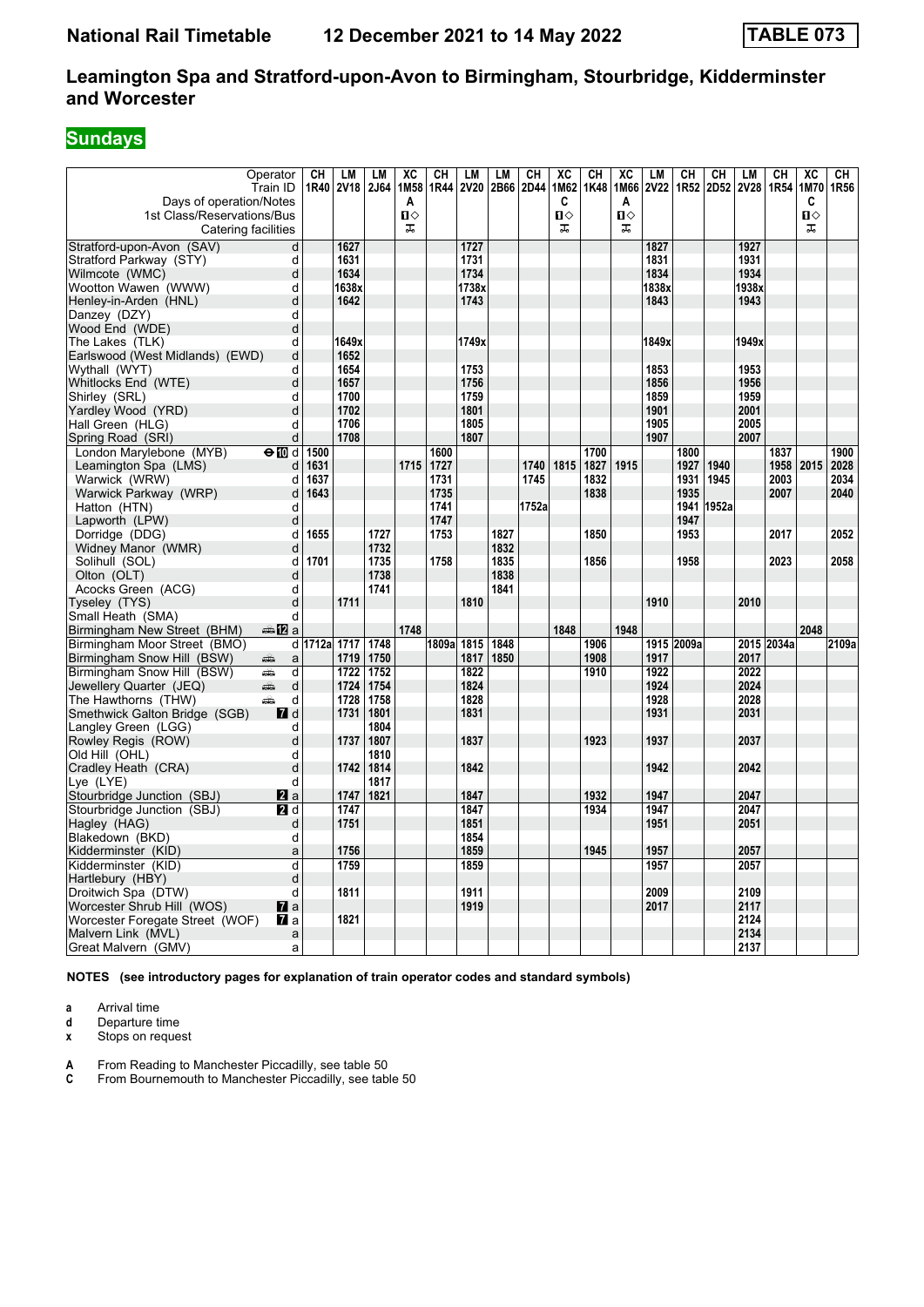# **Sundays**

|                                                       | Operator<br>Train ID      | CН<br>1K58      | XC        | LM<br>1M74 2V30 | CН<br>1R60 | XC                | LM   | CН<br>1M78 2V32 1R64 | CН<br>1R68 |
|-------------------------------------------------------|---------------------------|-----------------|-----------|-----------------|------------|-------------------|------|----------------------|------------|
| Days of operation/Notes<br>1st Class/Reservations/Bus |                           |                 | Α<br>п    |                 |            | D<br>$\mathbf{u}$ |      |                      |            |
| Stratford-upon-Avon (SAV)                             | d                         |                 |           |                 |            |                   |      |                      |            |
| Stratford Parkway (STY)                               | d                         |                 |           |                 |            |                   |      |                      |            |
| Wilmcote (WMC)                                        | d                         |                 |           |                 |            |                   |      |                      |            |
| Wootton Wawen (WWW)                                   | d                         |                 |           |                 |            |                   |      |                      |            |
| Henley-in-Arden (HNL)                                 | d                         |                 |           |                 |            |                   |      |                      |            |
| Danzey (DZY)                                          | d                         |                 |           |                 |            |                   |      |                      |            |
| Wood End (WDE)                                        | d                         |                 |           |                 |            |                   |      |                      |            |
| The Lakes  (TLK)                                      | d                         |                 |           |                 |            |                   |      |                      |            |
| Earlswood (West Midlands) (EWD)                       | d                         |                 |           |                 |            |                   |      |                      |            |
| Wythall (WYT)                                         | d                         |                 |           |                 |            |                   |      |                      |            |
| Whitlocks End (WTE)                                   | d                         |                 |           |                 |            |                   |      |                      |            |
| Shirley (SRL)                                         | d                         |                 |           |                 |            |                   |      |                      |            |
| Yardley Wood (YRD)                                    | d                         |                 |           |                 |            |                   |      |                      |            |
| Hall Green (HLG)                                      | d                         |                 |           |                 |            |                   |      |                      |            |
| Spring Road (SRI)                                     | d                         |                 |           |                 |            |                   |      |                      |            |
| London Marylebone (MYB)                               | $\Theta$ M d              | 1937            |           |                 | 2000       |                   |      | 2100   2208          |            |
| Leamington Spa (LMS)                                  | d                         |                 | 2058 2115 |                 | 2132       | 2212              |      | 2225 2327            |            |
| Warwick (WRW)                                         | d                         | 2103            |           |                 | 2136       |                   |      | 2231                 | 2332       |
| Warwick Parkway (WRP)                                 | d                         | 2107            |           |                 | 2140       |                   |      | 2237                 | 2337       |
| Hatton (HTN)                                          | d                         |                 |           |                 | 2146       |                   |      |                      |            |
| Lapworth (LPW)                                        | d                         |                 |           |                 | 2152       |                   |      |                      |            |
| Dorridge (DDG)                                        | d                         | 2117            |           |                 | 2158       |                   |      | 2249                 | 2347       |
| Widney Manor (WMR)                                    | d                         |                 |           |                 |            |                   |      |                      |            |
| Solihull (SOL)                                        | d                         | 2123            |           |                 | 2203       |                   |      | 2255                 | 2353       |
| Olton (OLT)                                           | d                         |                 |           |                 |            |                   |      |                      |            |
| Acocks Green (ACG)                                    | d                         |                 |           |                 |            |                   |      |                      |            |
| Tyseley (TYS)                                         | d                         |                 |           |                 |            |                   |      |                      |            |
| Small Heath (SMA)                                     | d                         |                 |           |                 |            |                   |      |                      |            |
| Birmingham New Street (BHM)                           | ana <mark>n</mark> 2ia    |                 | 2148      |                 |            | 2244              |      |                      |            |
| Birmingham Moor Street (BMO)                          | d١                        | 2133            |           |                 | 2143 2214a |                   |      | 2251 2306a 0004a     |            |
| Birmingham Snow Hill (BSW)                            | æÒ.<br>a                  | 2135            |           | 2145            |            |                   | 2253 |                      |            |
| Birmingham Snow Hill (BSW)                            | æbo.<br>d                 | 2137            |           | 2146            |            |                   | 2255 |                      |            |
|                                                       | đà<br>d                   |                 |           | 2148            |            |                   | 2257 |                      |            |
| Jewellery Quarter (JEQ)<br>The Hawthorns (THW)        | æbo.<br>d                 |                 |           | 2152            |            |                   | 2301 |                      |            |
| Smethwick Galton Bridge (SGB)                         |                           |                 |           | 2155            |            |                   | 2304 |                      |            |
|                                                       | $\blacksquare$ d<br>d     |                 |           |                 |            |                   |      |                      |            |
| Langley Green (LGG)<br>Rowley Regis (ROW)             | d                         | 2150            |           | 2200            |            |                   | 2310 |                      |            |
| Old Hill (OHL)                                        | d                         |                 |           |                 |            |                   |      |                      |            |
| Cradley Heath (CRA)                                   | d                         |                 |           | 2205            |            |                   | 2315 |                      |            |
| Lye (LYE)                                             | d                         |                 |           |                 |            |                   |      |                      |            |
| Stourbridge Junction (SBJ)                            |                           | <b>2</b> a 2159 |           | 2210            |            |                   | 2320 |                      |            |
| Stourbridge Junction (SBJ)                            | <b>2</b> d                | 2200            |           | 2210            |            |                   | 2322 |                      |            |
|                                                       |                           |                 |           | 2214            |            |                   | 2325 |                      |            |
| Hagley (HAG)<br>Blakedown (BKD)                       | d<br>d                    |                 |           |                 |            |                   |      |                      |            |
|                                                       | a                         | 2210            |           | 2219            |            |                   | 2331 |                      |            |
| Kidderminster (KID)                                   | d                         |                 |           | 2220            |            |                   | 2331 |                      |            |
| Kidderminster (KID)                                   | d                         |                 |           |                 |            |                   |      |                      |            |
| Hartlebury (HBY)                                      | d                         |                 |           | 2231            |            |                   | 2343 |                      |            |
| Droitwich Spa (DTW)<br>Worcester Shrub Hill (WOS)     |                           |                 |           | 2239            |            |                   | 2351 |                      |            |
|                                                       | <b>7</b> a<br><b>77</b> a |                 |           |                 |            |                   |      |                      |            |
| Worcester Foregate Street (WOF)                       |                           |                 |           |                 |            |                   |      |                      |            |
| Malvern Link (MVL)                                    | a                         |                 |           |                 |            |                   |      |                      |            |
| Great Malvern (GMV)                                   | а                         |                 |           |                 |            |                   |      |                      |            |

**NOTES (see introductory pages for explanation of train operator codes and standard symbols)**

**a** Arrival time

**d** Departure time

**A** From Reading to Manchester Piccadilly, see table 50

**From Bournemouth, see table 50**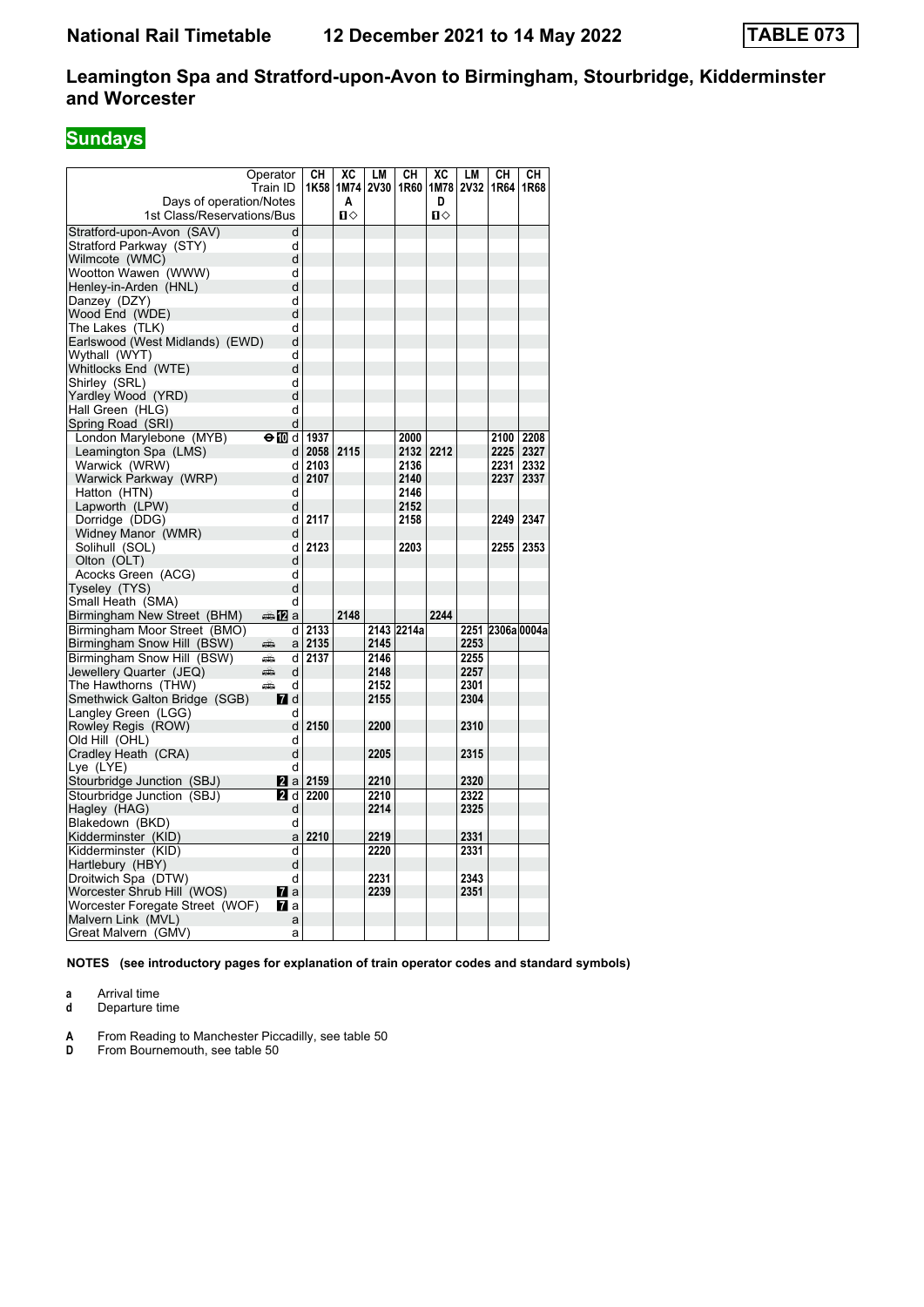# **Mondays to Fridays**

| Operator                                                           | CH        | CH          | $\overline{\text{xc}}$ | CH   | LM   | LM             | CH   | CН   | LM           | $\overline{X}C$   | LM           | $\overline{\text{CH}}$ | CH               | CH   | LM           | LM          | CH   | LM   |
|--------------------------------------------------------------------|-----------|-------------|------------------------|------|------|----------------|------|------|--------------|-------------------|--------------|------------------------|------------------|------|--------------|-------------|------|------|
| Train ID                                                           | 1H04      | 1H07        | 1002                   |      |      | 1H10 2D00 2S02 | 2L14 | 1H14 | <b>2C02</b>  |                   | 1004 2H04    | 1H17                   | 1H <sub>23</sub> | 2L22 | <b>2S06</b>  | <b>2C06</b> | 1H22 | 2D96 |
| Days of operation/Notes                                            |           |             | в                      |      |      |                |      |      |              | C<br>$\mathbf{u}$ |              |                        |                  |      |              |             |      |      |
| 1st Class/Reservations/Bus                                         |           |             | п<br>ᠼ                 |      |      |                |      |      |              |                   |              |                        |                  |      |              |             |      |      |
| Catering facilities                                                |           |             |                        |      |      |                |      |      |              |                   |              |                        |                  |      |              |             |      |      |
| Great Malvern (GMV)                                                | d         |             |                        |      |      |                |      |      |              |                   |              |                        |                  |      |              |             |      |      |
| Malvern Link (MVL)                                                 | d         |             |                        |      |      |                |      |      |              |                   |              |                        |                  |      |              |             |      |      |
| Worcester Foregate Street (WOF)<br><b>7</b> d                      |           |             |                        |      |      |                |      |      |              |                   |              |                        |                  |      |              |             |      |      |
| Worcester Shrub Hill (WOS)<br><b>7</b> d                           |           |             |                        |      |      |                |      |      | 0530         |                   |              |                        |                  |      |              | 0633        |      |      |
| Droitwich Spa (DTW)                                                | d         |             |                        |      |      |                |      |      | 0538         |                   |              |                        |                  |      |              | 0641        |      |      |
| Hartlebury (HBY)                                                   | d         |             |                        |      |      |                |      |      | 0545<br>0550 |                   |              |                        |                  |      |              | 0648        |      |      |
| Kidderminster (KID)                                                | a         |             |                        |      |      |                |      |      |              |                   |              |                        |                  |      |              | 0653        |      |      |
| Kidderminster (KID)                                                | d         |             |                        |      |      |                |      |      | 0551         |                   |              |                        |                  |      |              | 0654        |      |      |
| Blakedown (BKD)                                                    | d         |             |                        |      |      |                |      |      | 0555         |                   |              |                        |                  |      |              | 0659        |      |      |
| Hagley (HAG)                                                       | d         |             |                        |      |      |                |      |      | 0558         |                   |              |                        |                  |      |              | 0702        |      |      |
| Stourbridge Junction (SBJ)<br>2d                                   |           |             |                        |      |      |                |      |      | 0602         |                   | 0624         | 0641                   |                  |      | 0652         | 0706 0716   |      |      |
| Lye (LYE)                                                          | d         |             |                        |      |      |                |      |      | 0606<br>0609 |                   | 0628<br>0631 |                        |                  |      | 0656<br>0659 |             |      |      |
| Cradley Heath (CRA)                                                | d         |             |                        |      |      |                |      |      | 0613         |                   |              |                        |                  |      |              | 0712 0725c  |      |      |
| Old Hill (OHL)                                                     | d         |             |                        |      |      |                |      |      | 0616         |                   | 0634<br>0638 | 0652                   |                  |      | 0702<br>0706 | 0718 0732   |      |      |
| Rowley Regis (ROW)                                                 | d<br>d    |             |                        |      |      |                |      |      | 0619         |                   | 0641         |                        |                  |      | 0709         |             |      |      |
| Langley Green (LGG)<br>Smethwick Galton Bridge (SGB)<br><b>7</b> d |           |             |                        |      |      |                |      |      | 0623         |                   | 0644         | 0658                   |                  |      |              | 0712 0723   | 0738 |      |
| The Hawthorns (THW)<br>پېښ                                         | d         |             |                        |      |      |                |      |      | 0625         |                   | 0646         |                        |                  |      | 0714         | 0725        |      |      |
| æ                                                                  | d         |             |                        |      |      |                |      |      | 0629         |                   | 0650         |                        |                  |      | 0718         | 0729        | 0744 |      |
| Jewellery Quarter (JEQ)<br>Birmingham Snow Hill (BSW)<br>پېښ       | a         |             |                        |      |      |                |      |      | 0633         |                   | 0654         | 0705                   |                  |      | 0722         | 0732        | 0747 |      |
| Birmingham Snow Hill (BSW)<br>æ                                    | d         |             |                        |      | 0611 | 0622           |      |      | 0635         |                   | 0656         | 0707                   |                  | 0719 | 0725         | 0733        | 0749 | 0759 |
|                                                                    | d         | 0515   0542 |                        | 0610 | 0614 | 0625           |      | 0633 | 0638         |                   | 0700         | 0711                   |                  | 0722 | 0728         | 0736        | 0753 | 0802 |
| Birmingham Moor Street (BMO)<br>d <b>ta</b>                        |           |             | 0604                   |      |      |                |      |      |              | 0704              |              |                        |                  |      |              |             |      |      |
| Birmingham New Street (BHM)<br>Small Heath (SMA)                   |           |             |                        |      |      | 0628           |      |      | 0642         |                   |              |                        |                  |      | 0731         | 0740        |      |      |
|                                                                    | d<br>d    |             |                        |      |      | 0631           |      |      | 0645         |                   |              |                        |                  |      | 0734         | 0743        |      |      |
| Tyseley (TYS)<br>Acocks Green (ACG)                                | d         |             |                        |      | 0619 |                |      |      | 0648         |                   | 0707         |                        |                  | 0729 |              | 0746        |      |      |
| Olton (OLT)                                                        | d         |             |                        |      | 0621 |                |      |      | 0651         |                   | 0710         |                        |                  | 0732 |              | 0748        |      | 0808 |
| Solihull (SOL)                                                     | 0523<br>d | 0551        |                        | 0619 | 0625 |                |      | 0642 | 0654         |                   | 0714         | 0722                   |                  | 0736 |              | 0752        | 0802 | 0812 |
| Widney Manor (WMR)                                                 | d         |             |                        |      | 0628 |                |      |      | 0657         |                   | 0717         |                        |                  | 0740 |              | 0755        |      | 0815 |
| Dorridge (DDG)                                                     | d         | 0556        |                        | 0624 | 0632 |                |      |      | 0647 0702a   |                   | 0721         | 0729                   |                  | 0751 |              | 0800a       |      | 0819 |
| Lapworth (LPW)                                                     | d         |             |                        |      | 0637 |                |      |      |              |                   | 0724         |                        |                  | 0756 |              |             |      | 0823 |
| Hatton (HTN)                                                       | d         |             |                        |      |      |                |      |      |              |                   | 0730         |                        |                  | 0802 |              |             |      |      |
| Warwick Parkway (WRP)                                              | 0535<br>d | 0605        |                        | 0634 |      |                |      | 0657 |              |                   | 0734         | 0740                   |                  |      |              |             | 0815 |      |
| Warwick (WRW)                                                      | d         | 0608        |                        |      |      |                | 0640 | 0700 |              |                   | 0737         |                        | 0804             | 0809 |              |             |      |      |
| Leamington Spa (LMS)                                               | 0541<br>a | 0612        | 0636                   | 0640 |      |                | 0646 | 0705 |              | 0739              | 0742         | 0746                   | 0809             | 0816 |              |             | 0820 |      |
| $\bigoplus$ a<br>London Marylebone (MYB)                           | 0703      | 0736        |                        | 0803 |      |                |      | 0836 |              |                   |              | 0909                   | 0955             |      |              |             | 0943 |      |
| Spring Road (SRI)                                                  | d         |             |                        |      |      | 0634           |      |      |              |                   |              |                        |                  |      | 0737         |             |      |      |
| Hall Green (HLG)                                                   | d         |             |                        |      |      | 0636           |      |      |              |                   |              |                        |                  |      | 0739         |             |      |      |
| Yardley Wood (YRD)                                                 | d         |             |                        |      |      | 0639           |      |      |              |                   |              |                        |                  |      | 0742         |             |      |      |
| Shirley (SRL)                                                      | d         |             |                        |      |      | 0642           |      |      |              |                   |              |                        |                  |      | 0745         |             |      |      |
| Whitlocks End (WTE)                                                | d         |             |                        |      |      | 0645           |      |      |              |                   |              |                        |                  |      | 0748         |             |      |      |
| Wythall (WYT)                                                      | d         |             |                        |      |      | 0647           |      |      |              |                   |              |                        |                  |      | 0750         |             |      |      |
| Earlswood (West Midlands) (EWD)                                    | d         |             |                        |      |      | 0650           |      |      |              |                   |              |                        |                  |      | 0753         |             |      |      |
| The Lakes  (TLK)                                                   | d         |             |                        |      |      | 0652x          |      |      |              |                   |              |                        |                  |      | 0755x        |             |      |      |
| Wood End (WDE)                                                     | d         |             |                        |      |      | 0655x          |      |      |              |                   |              |                        |                  |      | 0758x        |             |      |      |
| Danzey (DZY)                                                       | d         |             |                        |      |      | 0658x          |      |      |              |                   |              |                        |                  |      | 0801x        |             |      |      |
| Henley-in-Arden (HNL)                                              | d         |             |                        |      |      | 0703           |      |      |              |                   |              |                        |                  |      | 0806         |             |      |      |
| Wootton Wawen (WWW)                                                | d         |             |                        |      |      | 0706x          |      |      |              |                   |              |                        |                  |      | 0809x        |             |      |      |
| Wilmcote (WMC)                                                     | d         |             |                        |      |      | 0711           |      |      |              |                   |              |                        |                  |      | 0814         |             |      |      |
| Stratford Parkway (STY)                                            | d         |             |                        |      | 0652 | 0714           |      |      |              |                   |              |                        |                  |      | 0817         |             |      |      |
| Stratford-upon-Avon (SAV)                                          | a         |             |                        |      |      | 0655 0720      |      |      |              |                   |              |                        |                  |      | 0823         |             |      | 0848 |

**NOTES (see introductory pages for explanation of train operator codes and standard symbols)**

**a** Arrival time<br>**d** Departure ti

**d** Departure time

**x** Stops on request<br>**c** Arrives 3 minutes

**c** Arrives 3 minutes earlier

**B** To Bournemouth, see table 50<br>**C** From Manchester Piccadilly to

**C** From Manchester Piccadilly to Bournemouth, see table 50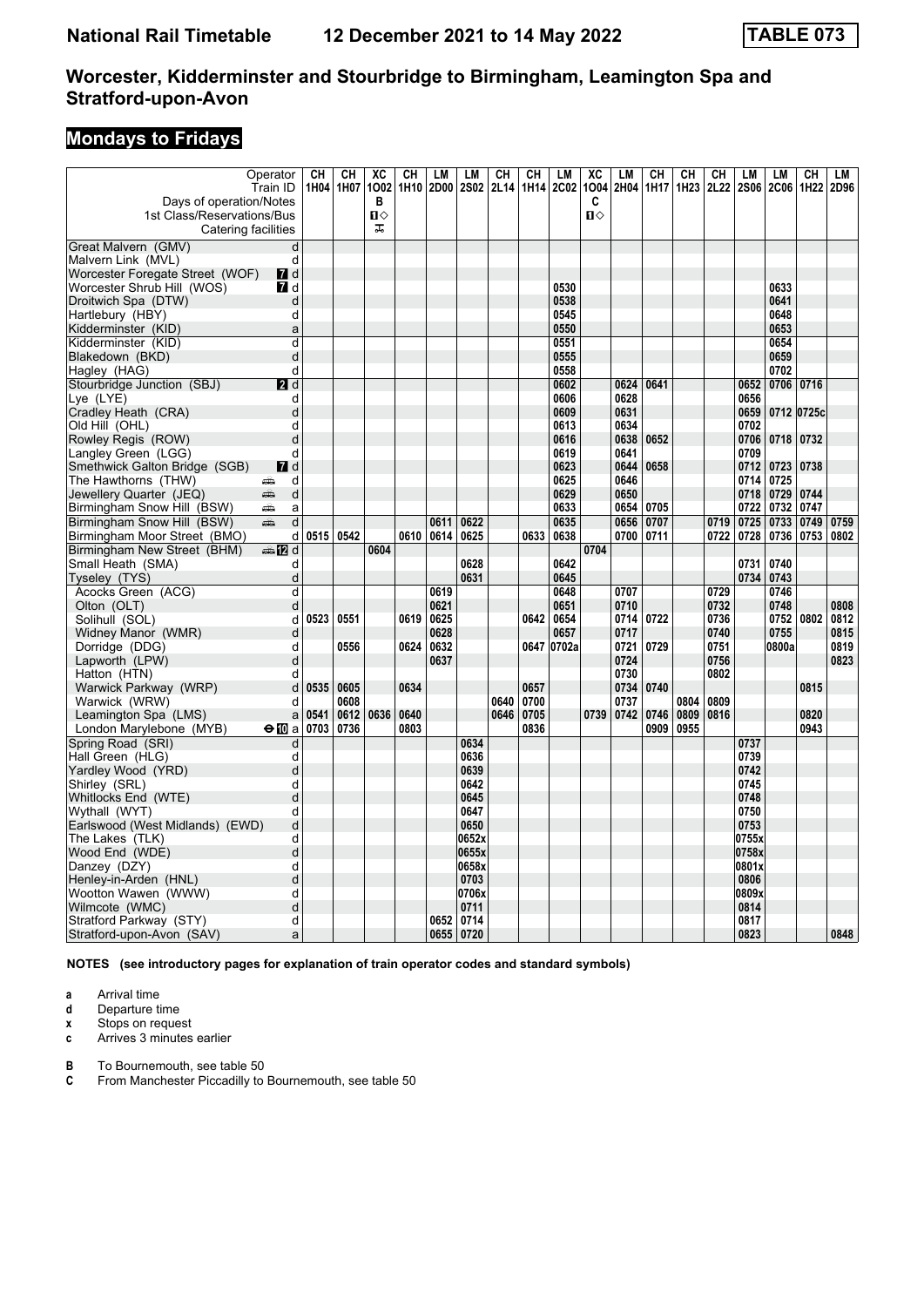# **Mondays to Fridays**

|                                                             | Operator<br>Train ID | LM<br><b>2S10</b> | $\overline{\text{xc}}$<br>1006 | СH<br>1H26 | LM<br><b>2S12</b> | LM<br><b>2C10</b> | СH<br>1H27   | LM<br>2D11   | LM<br>2S <sub>16</sub> | CH<br>2L28 | XC<br>1008 | CН<br>1H28 | LM<br><b>2S18</b> | CН<br>2L30 | LM<br>2C14   | CH   | LM<br>1H30 2D16 | LM<br><b>2S22</b> | XC<br>1010   |
|-------------------------------------------------------------|----------------------|-------------------|--------------------------------|------------|-------------------|-------------------|--------------|--------------|------------------------|------------|------------|------------|-------------------|------------|--------------|------|-----------------|-------------------|--------------|
| Days of operation/Notes                                     |                      |                   | D                              |            |                   |                   |              |              |                        |            | C          |            |                   |            |              |      |                 |                   | Е            |
| 1st Class/Reservations/Bus                                  |                      |                   | $\mathbf{u}$                   |            |                   |                   |              |              |                        |            | Ⅱ◇         |            |                   |            |              |      |                 |                   | $\mathbf{u}$ |
| Catering facilities                                         |                      |                   |                                |            |                   |                   |              |              |                        |            | ᠼ          |            |                   |            |              |      |                 |                   | ᠼ            |
| Great Malvern (GMV)                                         | d                    |                   |                                |            |                   |                   |              |              |                        |            |            |            |                   |            |              |      |                 |                   |              |
| Malvern Link (MVL)                                          | d                    |                   |                                |            |                   |                   |              |              |                        |            |            |            |                   |            |              |      |                 |                   |              |
| Worcester Foregate Street (WOF)                             | <b>7</b> d           |                   |                                |            |                   | 0732              |              |              | 0805                   |            |            |            |                   |            | 0841         |      |                 |                   |              |
| Worcester Shrub Hill (WOS)                                  | <b>7</b> d           |                   |                                |            |                   |                   |              |              |                        |            |            |            |                   |            |              |      |                 | 0906              |              |
| Droitwich Spa (DTW)                                         | d                    |                   |                                |            |                   | 0741              |              |              | 0814                   |            |            |            |                   |            | 0851         |      |                 | 0915              |              |
| Hartlebury (HBY)                                            | d                    |                   |                                |            |                   | 0748              |              |              | 0821                   |            |            |            |                   |            |              |      |                 | 0922              |              |
| Kidderminster (KID)                                         | a                    |                   |                                |            |                   | 0753              |              |              | 0826                   |            |            |            |                   |            | 0900         |      |                 | 0927              |              |
| Kidderminster (KID)                                         | d                    | 0720              |                                |            |                   | 0754              | 0807         |              | 0827                   |            |            |            | 0844              |            | 0901         |      | 0914            | 0928              |              |
| Blakedown (BKD)                                             | d                    | 0724              |                                |            |                   | 0759              | 0813         |              | 0831                   |            |            |            | 0849              |            |              |      | 0918            | 0932              |              |
| Hagley (HAG)                                                | d                    | 0727              |                                |            |                   | 0803              | 0818         |              | 0834                   |            |            |            | 0852              |            |              |      | 0922            | 0935              |              |
| Stourbridge Junction (SBJ)                                  | <b>2</b> d           | 0731              |                                |            | 0756              | 0807              | 0823         | 0827         | 0838                   |            |            |            | 0856              |            | 0909         |      | 0926            | 0939              |              |
| Lye (LYE)                                                   | d                    | 0735              |                                |            | 0800              |                   |              | 0831         |                        |            |            |            | 0900              |            |              |      | 0930            |                   |              |
| Cradley Heath (CRA)                                         | d                    | 0738              |                                |            | 0802              | 0813              |              | 0833         | 0844                   |            |            |            | 0903              |            | 0914         |      | 0933            | 0945              |              |
| Old Hill (OHL)                                              | d                    | 0742              |                                |            | 0806              |                   |              | 0837         |                        |            |            |            | 0906              |            |              |      | 0936            |                   |              |
| Rowley Regis (ROW)                                          | d                    | 0745              |                                |            | 0809              |                   | 0819 0835c   | 0840         | 0850                   |            |            |            | 0910              |            | 0920         |      | 0940            | 0950              |              |
| Langley Green (LGG)                                         | d                    | 0748              |                                |            | 0812              |                   |              | 0843         |                        |            |            |            | 0913              |            |              |      | 0943            |                   |              |
| Smethwick Galton Bridge (SGB)                               | <b>7</b> d           | 0752              |                                |            | 0816              | 0825              |              | 0847         | 0855                   |            |            |            | 0916              |            | 0925         |      | 0946            | 0955              |              |
| The Hawthorns (THW)                                         | d<br>پېښته           | 0754              |                                |            | 0818              | 0828              |              | 0849         | 0858                   |            |            |            | 0918              |            | 0927         |      | 0948            | 0957              |              |
| Jewellery Quarter (JEQ)                                     | d<br>پېښ             | 0758<br>0802      |                                |            | 0822<br>0826      | 0832<br>0835      | 0846         | 0853<br>0857 | 0902<br>0906           |            |            |            | 0922<br>0926      |            | 0931<br>0935 |      | 0952<br>0956    | 1001<br>1005      |              |
| Birmingham Snow Hill (BSW)                                  | æ<br>a<br>æ          | 0804              |                                | 0822       | 0828              | 0837              |              | 0859         | 0908                   |            |            | 0912       | 0928              |            | 0937         |      |                 | 1007              |              |
| Birmingham Snow Hill (BSW)                                  | d<br>d               | 0807              |                                | 0825       | 0831              | 0840              | 0851<br>0855 | 0902         | 0911                   |            |            | 0915       | 0931              | 0934       | 0940         | 0955 | 0958<br>1001    |                   |              |
| Birmingham Moor Street (BMO)<br>Birmingham New Street (BHM) | ana Mad              |                   | 0804                           |            |                   |                   |              |              |                        |            | 0904       |            |                   |            |              |      |                 | 1010              | 1004         |
| Small Heath (SMA)                                           | d                    | 0810              |                                |            |                   | 0843              |              |              | 0914                   |            |            |            |                   |            | 0943         |      |                 | 1013              |              |
| Tyseley (TYS)                                               | d                    | 0814              |                                |            |                   | 0846              |              |              | 0918                   |            |            |            |                   |            | 0947         |      |                 | 1017              |              |
| Acocks Green (ACG)                                          | d                    |                   |                                |            |                   | 0849              |              | 0908         |                        |            |            |            |                   |            | 0949         |      | 1007            |                   |              |
| Olton (OLT)                                                 | d                    |                   |                                |            |                   | 0852              |              | 0910         |                        |            |            |            |                   |            | 0952         |      | 1010            |                   |              |
| Solihull (SOL)                                              | d                    |                   |                                | 0837       |                   | 0856              | 0907         | 0914         |                        |            |            | 0925       |                   | 0943       | 0956         | 1004 | 1013            |                   |              |
| Widney Manor (WMR)                                          | d                    |                   |                                |            |                   | 0859              |              | 0917         |                        |            |            |            |                   |            | 0959         |      | 1017            |                   |              |
| Dorridge (DDG)                                              | d                    |                   |                                | 0852       |                   | 0907a             |              | 0921         |                        |            |            | 0930       |                   | 0951       | 1006a        |      | 1021            |                   |              |
| Lapworth (LPW)                                              | d                    |                   |                                |            |                   |                   |              |              |                        |            |            |            |                   | 0955       |              |      |                 |                   |              |
| Hatton (HTN)                                                | d                    |                   |                                |            |                   |                   |              |              |                        |            |            |            |                   | 1000       |              |      |                 |                   |              |
| Warwick Parkway (WRP)                                       | d                    |                   |                                | 0902       |                   |                   | 0919         |              |                        |            |            | 0940       |                   |            |              | 1016 |                 |                   |              |
| Warwick (WRW)                                               | d                    |                   |                                | 0905       |                   |                   |              |              |                        | 0928       |            | 0943       |                   | 1006       |              |      |                 |                   |              |
| Leamington Spa (LMS)                                        | a                    |                   | 0836                           | 0909       |                   |                   | 0924         |              |                        | 0934       | 0936       | 0947       |                   | 1016       |              | 1022 |                 |                   | 1036         |
| London Marylebone (MYB)                                     | $\bigoplus$ a        |                   |                                | 1036       |                   |                   | 1042         |              |                        |            |            | 1108       |                   |            |              | 1145 |                 |                   |              |
| Spring Road (SRI)                                           | d                    | 0816              |                                |            | 0837              |                   |              |              | 0921                   |            |            |            | 0937              |            |              |      |                 | 1019              |              |
| Hall Green (HLG)                                            | d                    | 0819              |                                |            | 0839              |                   |              |              | 0923                   |            |            |            | 0939              |            |              |      |                 | 1022              |              |
| Yardley Wood (YRD)                                          | d                    | 0821              |                                |            | 0842              |                   |              |              | 0926                   |            |            |            | 0942              |            |              |      |                 | 1024              |              |
| Shirley (SRL)                                               | d                    | 0825              |                                |            | 0845              |                   |              |              | 0929                   |            |            |            | 0945              |            |              |      |                 | 1028              |              |
| Whitlocks End (WTE)                                         | d                    | 0829a             |                                |            | 0848              |                   |              |              | 0932a                  |            |            |            | 0948              |            |              |      |                 | 1032a             |              |
| Wythall (WYT)                                               | d                    |                   |                                |            | 0850              |                   |              |              |                        |            |            |            | 0950              |            |              |      |                 |                   |              |
| Earlswood (West Midlands) (EWD)                             | d                    |                   |                                |            | 0853              |                   |              |              |                        |            |            |            | 0953              |            |              |      |                 |                   |              |
| The Lakes (TLK)                                             | d                    |                   |                                |            | 0855x             |                   |              |              |                        |            |            |            | 0955x             |            |              |      |                 |                   |              |
| Wood End (WDE)                                              | d                    |                   |                                |            | 0858x             |                   |              |              |                        |            |            |            | 0958x             |            |              |      |                 |                   |              |
| Danzey (DZY)                                                | d<br>d               |                   |                                |            | 0901x<br>0906     |                   |              |              |                        |            |            |            | 1001x<br>1006     |            |              |      |                 |                   |              |
| Henley-in-Arden (HNL)                                       | d                    |                   |                                |            | 0909x             |                   |              |              |                        |            |            |            | 1009x             |            |              |      |                 |                   |              |
| Wootton Wawen (WWW)<br>Wilmcote (WMC)                       | d                    |                   |                                |            | 0914              |                   |              |              |                        |            |            |            | 1014              |            |              |      |                 |                   |              |
| Stratford Parkway (STY)                                     | d                    |                   |                                |            | 0917              |                   |              | 0938         |                        |            |            |            | 1017              |            |              |      | 1038            |                   |              |
| Stratford-upon-Avon (SAV)                                   | a                    |                   |                                |            | 0921              |                   |              | 0943         |                        |            |            |            | 1023              |            |              |      | 1041            |                   |              |
|                                                             |                      |                   |                                |            |                   |                   |              |              |                        |            |            |            |                   |            |              |      |                 |                   |              |

**NOTES (see introductory pages for explanation of train operator codes and standard symbols)**

**a** Arrival time<br>**d** Departure ti

Departure time

**x** Stops on request<br>**c** Arrives 3 minutes

**c** Arrives 3 minutes earlier

**C** From Manchester Piccadilly to Bournemouth, see table 50

**D** From Nottingham to Reading, see table 50<br>**E** From Manchester Piccadilly to Reading, se

**E** From Manchester Piccadilly to Reading, see table 50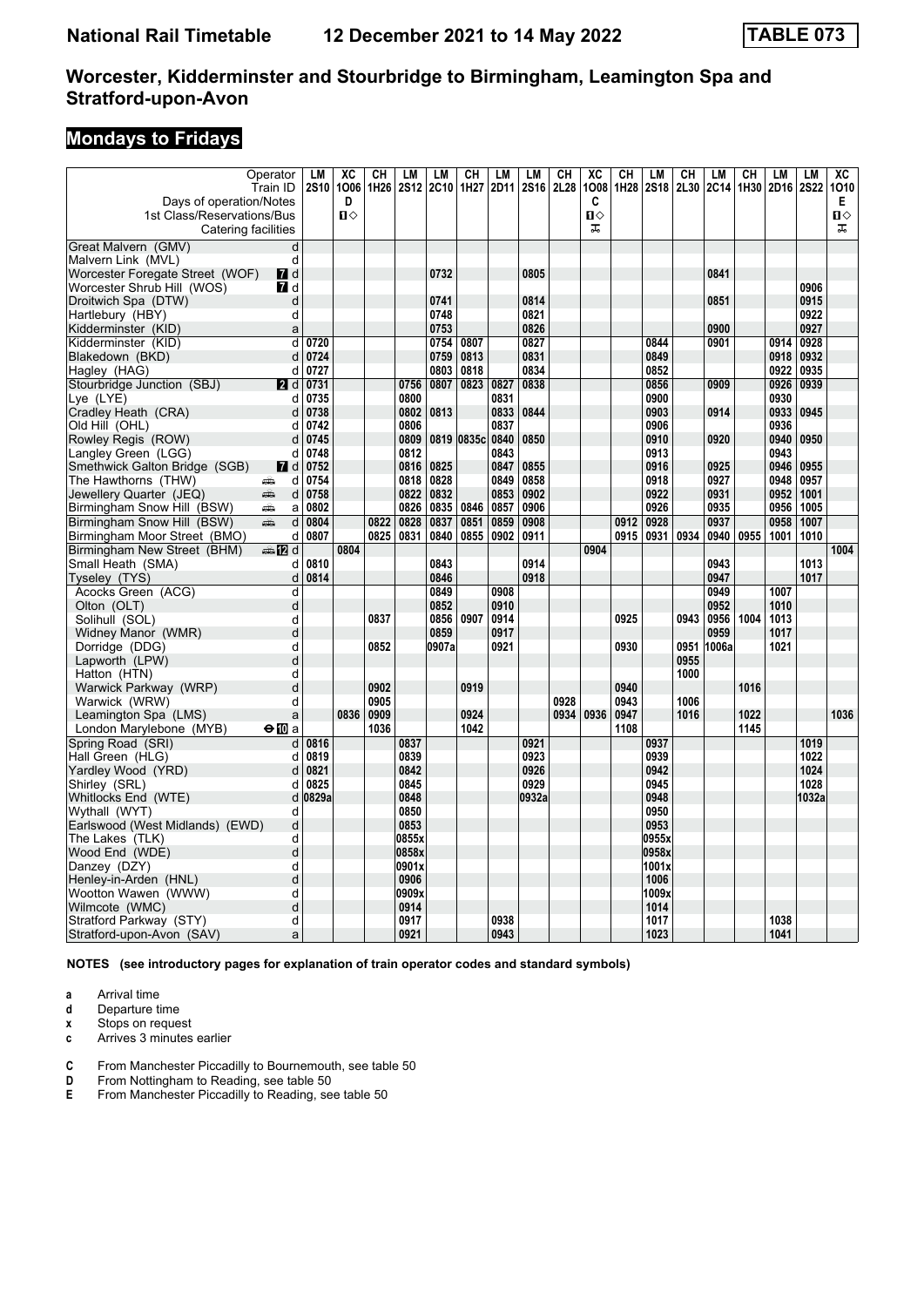# **Mondays to Fridays**

|                                                 | Operator         | CH   | LM          | LМ    | CH   | CH   | LМ        | LM          | $\overline{AC}$ | CH   | LM        | $\overline{AC}$ | $\overline{\text{CH}}$ | <b>LM</b> | CH   | LM   | LM          | <b>LM</b>   | <b>LM</b> |
|-------------------------------------------------|------------------|------|-------------|-------|------|------|-----------|-------------|-----------------|------|-----------|-----------------|------------------------|-----------|------|------|-------------|-------------|-----------|
|                                                 | Train ID         | 1H32 | <b>2S24</b> | 2C20  | 2L33 |      | 1H33 2D22 | <b>2S28</b> | 1012            |      | 1H35 2S30 | <b>1V85</b>     | 2L41                   | 2C26      | 1H41 | 2D28 | <b>2S34</b> | <b>2S36</b> | 2C32      |
| Days of operation/Notes                         |                  |      |             |       |      |      |           |             | C               |      |           | A               |                        |           |      |      |             |             |           |
| 1st Class/Reservations/Bus                      |                  |      |             |       |      |      |           |             | п⇔              |      |           | $\mathbf{u}$    |                        |           |      |      |             |             |           |
| Catering facilities                             |                  |      |             |       |      |      |           |             | ᠼ               |      |           | ᠼ               |                        |           |      |      |             |             |           |
| Great Malvern (GMV)                             | d                |      |             |       |      |      |           |             |                 |      |           |                 |                        |           |      |      |             |             |           |
| Malvern Link (MVL)                              | d                |      |             |       |      |      |           |             |                 |      |           |                 |                        |           |      |      |             |             |           |
| Worcester Foregate Street (WOF)                 | $\blacksquare$ d |      |             | 0949  |      |      |           | 1006        |                 |      |           |                 |                        | 1042      |      |      | 1106        |             | 1142      |
| Worcester Shrub Hill (WOS)                      | $\blacksquare$ d |      |             |       |      |      |           |             |                 |      |           |                 |                        |           |      |      |             |             |           |
| Droitwich Spa (DTW)                             | d                |      |             | 0958  |      |      |           | 1015        |                 |      |           |                 |                        | 1051      |      |      | 1115        |             | 1151      |
| Hartlebury (HBY)                                | d                |      |             |       |      |      |           | 1022        |                 |      |           |                 |                        |           |      |      | 1122        |             |           |
| Kidderminster (KID)                             | a                |      |             | 1008  |      |      |           | 1027        |                 |      |           |                 |                        | 1101      |      |      | 1127        |             | 1201      |
| Kidderminster (KID)                             | d                |      | 0945        | 1008  |      |      | 1014      | 1028        |                 |      | 1045      |                 |                        | 1101      |      | 1115 | 1128        | 1145        | 1201      |
| Blakedown (BKD)                                 | d                |      | 0949        |       |      |      | 1018      |             |                 |      | 1049      |                 |                        |           |      | 1119 |             | 1149        |           |
| Hagley (HAG)                                    | d                |      | 0953        |       |      |      | 1022      | 1034        |                 |      | 1052      |                 |                        |           |      | 1122 | 1134        | 1152        |           |
| Stourbridge Junction (SBJ)                      | 2d               |      | 0957        | 1016  |      |      | 1026      | 1038        |                 |      | 1056      |                 |                        | 1109      |      | 1126 | 1138        | 1156        | 1209      |
| Lye (LYE)                                       | d                |      | 1001        |       |      |      | 1029      |             |                 |      | 1100      |                 |                        |           |      | 1130 |             | 1200        |           |
| Cradley Heath (CRA)                             | d                |      | 1003        |       |      |      | 1033      | 1044        |                 |      | 1103      |                 |                        | 1115      |      | 1133 | 1144        | 1203        | 1215      |
| Old Hill (OHL)                                  | d                |      | 1007        |       |      |      | 1035      |             |                 |      | 1106      |                 |                        |           |      | 1136 |             | 1206        |           |
| Rowley Regis (ROW)                              | d                |      | 1010        |       |      |      | 1040      | 1049        |                 |      | 1110      |                 |                        | 1120      |      | 1140 | 1149        | 1210        | 1220      |
| Langley Green (LGG)                             | d                |      | 1013        |       |      |      | 1043      |             |                 |      | 1113      |                 |                        |           |      | 1143 |             | 1213        |           |
| Smethwick Galton Bridge (SGB)                   | <b>7</b> d       |      | 1017        | 1029  |      |      | 1046      | 1055        |                 |      | 1116      |                 |                        | 1125      |      | 1146 | 1155        | 1216        | 1225      |
| The Hawthorns (THW)                             | d<br>پېښته       |      | 1019        |       |      |      | 1048      | 1057        |                 |      | 1118      |                 |                        | 1127      |      | 1148 | 1157        | 1218        | 1227      |
| Jewellery Quarter (JEQ)                         | پیش<br>d         |      | 1023        |       |      |      | 1052      | 1101        |                 |      | 1122      |                 |                        | 1131      |      | 1152 | 1201        | 1222        | 1231      |
| Birmingham Snow Hill (BSW)                      | æ<br>a           |      | 1027        | 1036  |      |      | 1056      | 1105        |                 |      | 1126      |                 |                        | 1135      |      | 1156 | 1205        | 1226        | 1235      |
| Birmingham Snow Hill (BSW)                      | d<br>dia 1       | 1012 | 1028        | 1037  |      |      | 1058      | 1107        |                 |      | 1128      |                 |                        | 1137      |      | 1158 | 1207        | 1228        | 1237      |
| Birmingham Moor Street (BMO)                    | d                | 1015 | 1031        | 1040  |      | 1055 | 1101      | 1110        |                 |      | 1115 1131 |                 | 1134                   | 1140      | 1155 | 1201 | 1210        | 1231        | 1240      |
| Birmingham New Street (BHM)                     | ্ৰ⊯ 172 d        |      |             |       |      |      |           |             | 1104            |      |           | 1133            |                        |           |      |      |             |             |           |
| Small Heath (SMA)                               | d                |      |             | 1043  |      |      |           | 1113        |                 |      |           |                 |                        | 1143      |      |      | 1213        |             | 1243      |
| Tyseley (TYS)                                   | d                |      |             | 1047  |      |      |           | 1117        |                 |      |           |                 |                        | 1147      |      |      | 1217        |             | 1247      |
| Acocks Green (ACG)                              | d                |      |             | 1049  |      |      | 1107      |             |                 |      |           |                 |                        | 1149      |      | 1207 |             |             | 1249      |
| Olton (OLT)                                     | d                |      |             | 1052  |      |      | 1109      |             |                 |      |           |                 |                        | 1152      |      | 1209 |             |             | 1252      |
| Solihull (SOL)                                  | d                | 1024 |             | 1056  |      | 1104 | 1113      |             |                 | 1124 |           |                 | 1143                   | 1156      | 1203 | 1213 |             |             | 1256      |
| Widney Manor (WMR)                              | d                |      |             | 1059  |      |      | 1116      |             |                 |      |           |                 |                        | 1159      |      | 1216 |             |             | 1259      |
| Dorridge (DDG)                                  | d                | 1029 |             | 1104a |      |      | 1120      |             |                 | 1129 |           |                 | 1152                   | 1206a     |      | 1220 |             |             | 1306a     |
| Lapworth (LPW)                                  | d                |      |             |       |      |      |           |             |                 |      |           |                 | 1156                   |           |      |      |             |             |           |
| Hatton (HTN)                                    | d                | 1039 |             |       |      | 1117 |           |             |                 | 1139 |           |                 | 1201                   |           | 1215 |      |             |             |           |
| Warwick Parkway (WRP)                           | d<br>d           | 1043 |             |       | 1108 |      |           |             |                 | 1142 |           |                 | 1207                   |           | 1218 |      |             |             |           |
| Warwick (WRW)                                   |                  | 1048 |             |       | 1116 | 1122 |           |             | 1136            | 1146 |           | 1200            | 1216                   |           | 1222 |      |             |             |           |
| Leamington Spa (LMS)<br>London Marylebone (MYB) | a<br>⊖n∏a        | 1210 |             |       |      | 1245 |           |             |                 | 1315 |           |                 |                        |           | 1405 |      |             |             |           |
| Spring Road (SRI)                               | d                |      | 1037        |       |      |      |           | 1119        |                 |      | 1137      |                 |                        |           |      |      | 1219        | 1237        |           |
| Hall Green (HLG)                                | d                |      | 1039        |       |      |      |           | 1122        |                 |      | 1139      |                 |                        |           |      |      | 1222        | 1239        |           |
| Yardley Wood (YRD)                              | d                |      | 1042        |       |      |      |           | 1124        |                 |      | 1142      |                 |                        |           |      |      | 1224        | 1242        |           |
| Shirley (SRL)                                   | d                |      | 1045        |       |      |      |           | 1128        |                 |      | 1145      |                 |                        |           |      |      | 1228        | 1245        |           |
| Whitlocks End (WTE)                             | d                |      | 1048        |       |      |      |           | 1132a       |                 |      | 1148      |                 |                        |           |      |      | 1232a       | 1248        |           |
| Wythall (WYT)                                   | d                |      | 1050        |       |      |      |           |             |                 |      | 1150      |                 |                        |           |      |      |             | 1250        |           |
| Earlswood (West Midlands) (EWD)                 | d                |      | 1053        |       |      |      |           |             |                 |      | 1153      |                 |                        |           |      |      |             | 1253        |           |
| The Lakes (TLK)                                 | d                |      | 1055x       |       |      |      |           |             |                 |      | 1155x     |                 |                        |           |      |      |             | 1255x       |           |
| Wood End (WDE)                                  | d                |      | 1058x       |       |      |      |           |             |                 |      | 1158x     |                 |                        |           |      |      |             | 1258x       |           |
| Danzey (DZY)                                    | d                |      | 1101x       |       |      |      |           |             |                 |      | 1201x     |                 |                        |           |      |      |             | 1301x       |           |
| Henley-in-Arden (HNL)                           | d                |      | 1106        |       |      |      |           |             |                 |      | 1206      |                 |                        |           |      |      |             | 1306        |           |
| Wootton Wawen (WWW)                             | d                |      | 1109x       |       |      |      |           |             |                 |      | 1209x     |                 |                        |           |      |      |             | 1309x       |           |
| Wilmcote (WMC)                                  | d                |      | 1114        |       |      |      |           |             |                 |      | 1214      |                 |                        |           |      |      |             | 1314        |           |
| Stratford Parkway (STY)                         | d                |      | 1117        |       |      |      | 1137      |             |                 |      | 1217      |                 |                        |           |      | 1238 |             | 1317        |           |
| Stratford-upon-Avon (SAV)                       | a                |      | 1123        |       |      |      | 1143      |             |                 |      | 1223      |                 |                        |           |      | 1244 |             | 1323        |           |
|                                                 |                  |      |             |       |      |      |           |             |                 |      |           |                 |                        |           |      |      |             |             |           |

**NOTES (see introductory pages for explanation of train operator codes and standard symbols)**

**a** Arrival time<br>**d** Departure ti

**d** Departure time<br>**x** Stops on reque

**Stops on request** 

**A** To Banbury, see table 113<br>**C** From Manchester Piccadill

**C** From Manchester Piccadilly to Bournemouth, see table 50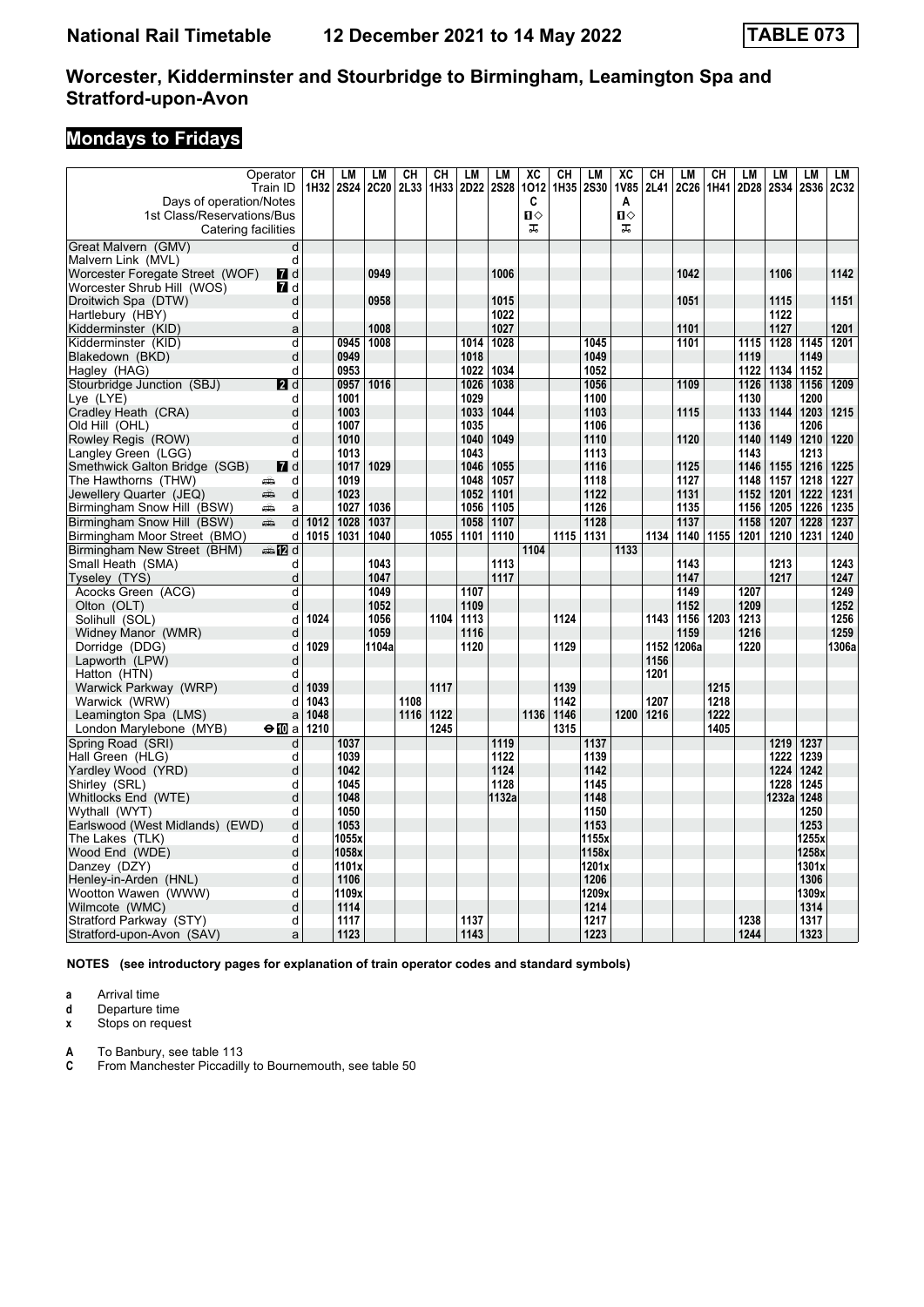# **Mondays to Fridays**

|                                      | Operator         | $\overline{\text{xc}}$ | CH   | CH   | <b>LM</b> | <b>LM</b>    | $\overline{AC}$ | $\overline{\text{CH}}$ | LM           | $\overline{\mathbf{X}}$ | CН   | LM    | CH   | <b>LM</b> | <b>LM</b>    | $\overline{AC}$ | CH        | <b>LM</b>    | LM    |
|--------------------------------------|------------------|------------------------|------|------|-----------|--------------|-----------------|------------------------|--------------|-------------------------|------|-------|------|-----------|--------------|-----------------|-----------|--------------|-------|
|                                      | Train ID         | 1014                   | 2L45 | 1H45 | 2D34 2S40 |              | 1016            | 1H47                   | <b>2S42</b>  | <b>1V87</b>             | 2L48 | 2C38  | 1H48 | 2D40      | <b>2S46</b>  |                 | 1018 1H51 | 2S48         | 2C44  |
| Days of operation/Notes              |                  | E<br>$\mathbf{u}$      |      |      |           |              | C               |                        |              | F<br>$\mathbf{u}$       |      |       |      |           |              | Е               |           |              |       |
| 1st Class/Reservations/Bus           |                  | ᠼ                      |      |      |           |              | п⇔<br>ᠼ         |                        |              | ᠼ                       |      |       |      |           |              | О<br>ᠼ          |           |              |       |
| Catering facilities                  |                  |                        |      |      |           |              |                 |                        |              |                         |      |       |      |           |              |                 |           |              |       |
| Great Malvern (GMV)                  | d                |                        |      |      |           |              |                 |                        |              |                         |      |       |      |           |              |                 |           |              |       |
| Malvern Link (MVL)                   | d                |                        |      |      |           |              |                 |                        |              |                         |      |       |      |           |              |                 |           |              |       |
| Worcester Foregate Street (WOF)      | 7d               |                        |      |      |           | 1206         |                 |                        |              |                         |      | 1242  |      |           |              |                 |           |              | 1342  |
| Worcester Shrub Hill (WOS)           | <b>7</b> d       |                        |      |      |           |              |                 |                        |              |                         |      |       |      |           | 1308         |                 |           |              |       |
| Droitwich Spa (DTW)                  | d                |                        |      |      |           | 1215         |                 |                        |              |                         |      | 1251  |      |           | 1316         |                 |           |              | 1351  |
| Hartlebury (HBY)                     | d                |                        |      |      |           | 1222         |                 |                        |              |                         |      |       |      |           | 1323         |                 |           |              |       |
| Kidderminster (KID)                  | a                |                        |      |      |           | 1227         |                 |                        |              |                         |      | 1301  |      |           | 1328         |                 |           |              | 1401  |
| Kidderminster (KID)                  | d                |                        |      |      | 1215      | 1228         |                 |                        | 1245         |                         |      | 1301  |      | 1315      | 1329         |                 |           | 1345         | 1401  |
| Blakedown (BKD)                      | d                |                        |      |      | 1219      |              |                 |                        | 1249         |                         |      |       |      | 1319      |              |                 |           | 1349         |       |
| Hagley (HAG)                         | d                |                        |      |      | 1222      | 1234         |                 |                        | 1252         |                         |      |       |      | 1322      | 1335         |                 |           | 1352         |       |
| Stourbridge Junction (SBJ)           | 2d               |                        |      |      | 1226      | 1238         |                 |                        | 1256         |                         |      | 1309  |      | 1326      | 1339         |                 |           | 1356         | 1409  |
| Lye (LYE)                            | d                |                        |      |      | 1230      |              |                 |                        | 1300         |                         |      |       |      | 1330      |              |                 |           | 1400         |       |
| Cradley Heath (CRA)                  | d                |                        |      |      | 1233      | 1244         |                 |                        | 1303         |                         |      | 1315  |      | 1333      | 1344         |                 |           | 1403         | 1415  |
| Old Hill (OHL)                       | d                |                        |      |      | 1236      |              |                 |                        | 1306         |                         |      |       |      | 1336      |              |                 |           | 1406         |       |
| Rowley Regis (ROW)                   | d                |                        |      |      | 1240      | 1249         |                 |                        | 1310         |                         |      | 1320  |      | 1340      | 1350         |                 |           | 1410         | 1420  |
| Langley Green (LGG)                  | d                |                        |      |      | 1243      |              |                 |                        | 1313         |                         |      |       |      | 1343      |              |                 |           | 1413         |       |
| Smethwick Galton Bridge (SGB)        | $\blacksquare$ d |                        |      |      | 1246      | 1255         |                 |                        | 1316         |                         |      | 1325  |      | 1346      | 1355         |                 |           | 1416         | 1425  |
| The Hawthorns (THW)                  | d<br>۵Ë          |                        |      |      | 1248      | 1257         |                 |                        | 1318         |                         |      | 1327  |      | 1348      | 1357         |                 |           | 1418         | 1427  |
| Jewellery Quarter (JEQ)              | æ<br>d           |                        |      |      | 1252      | 1301         |                 |                        | 1322         |                         |      | 1331  |      | 1352      | 1401         |                 |           | 1422         | 1431  |
| Birmingham Snow Hill (BSW)           | æ<br>a           |                        |      |      | 1256      | 1305         |                 |                        | 1326         |                         |      | 1335  |      | 1356      | 1405         |                 |           | 1426         | 1435  |
| Birmingham Snow Hill (BSW)           | d<br>dia 1       |                        |      |      | 1258      | 1307         |                 | 1312                   | 1328         |                         |      | 1337  |      | 1358      | 1407         |                 | 1412      | 1428         | 1437  |
| Birmingham Moor Street (BMO)         | d                |                        |      | 1255 | 1301      | 1310         |                 | 1315                   | 1331         |                         | 1335 | 1340  | 1355 | 1401      | 1410         |                 | 1415      | 1431         | 1440  |
| Birmingham New Street (BHM)          | d≣name.          | 1204                   |      |      |           |              | 1304            |                        |              | 1333                    |      |       |      |           |              | 1404            |           |              |       |
| Small Heath (SMA)                    | d                |                        |      |      |           | 1313         |                 |                        |              |                         |      | 1343  |      |           | 1413         |                 |           |              | 1443  |
| Tyseley (TYS)                        | d                |                        |      |      |           | 1317         |                 |                        |              |                         |      | 1347  |      |           | 1417         |                 |           |              | 1447  |
| Acocks Green (ACG)                   | d                |                        |      |      | 1307      |              |                 |                        |              |                         |      | 1349  |      | 1407      |              |                 |           |              | 1449  |
| Olton (OLT)                          | d                |                        |      |      | 1310      |              |                 |                        |              |                         |      | 1352  |      | 1409      |              |                 |           |              | 1452  |
| Solihull (SOL)                       | d                |                        |      | 1304 | 1313      |              |                 | 1324                   |              |                         | 1344 | 1356  | 1404 | 1413      |              |                 | 1424      |              | 1456  |
| Widney Manor (WMR)                   | d                |                        |      |      | 1317      |              |                 |                        |              |                         |      | 1359  |      | 1416      |              |                 |           |              | 1459  |
| Dorridge (DDG)                       | d                |                        |      |      | 1321      |              |                 | 1330                   |              |                         | 1353 | 1406a |      | 1420      |              |                 | 1429      |              | 1506a |
| Lapworth (LPW)                       | d                |                        |      |      |           |              |                 |                        |              |                         | 1357 |       |      |           |              |                 |           |              |       |
| Hatton (HTN)                         | d                |                        |      |      |           |              |                 |                        |              |                         | 1403 |       |      |           |              |                 |           |              |       |
| Warwick Parkway (WRP)                | d                |                        |      | 1316 |           |              |                 | 1340                   |              |                         |      |       | 1415 |           |              |                 | 1439      |              |       |
| Warwick (WRW)                        | d                |                        | 1308 |      |           |              |                 | 1343                   |              |                         | 1409 |       |      |           |              |                 | 1442      |              |       |
| Leamington Spa (LMS)                 | a                | 1236                   | 1316 | 1322 |           |              | 1337            | 1348                   |              | 1401                    | 1420 |       | 1421 |           |              | 1436            | 1446      |              |       |
| London Marylebone (MYB)              | $\bigoplus$ a    |                        |      | 1453 |           |              |                 | 1511                   |              |                         |      |       | 1545 |           |              |                 | 1610      |              |       |
| Spring Road (SRI)                    | d                |                        |      |      |           | 1319         |                 |                        | 1337         |                         |      |       |      |           | 1419<br>1422 |                 |           | 1437         |       |
| Hall Green (HLG)                     | d                |                        |      |      |           | 1322         |                 |                        | 1339         |                         |      |       |      |           |              |                 |           | 1439         |       |
| Yardley Wood (YRD)                   | d<br>d           |                        |      |      |           | 1324<br>1328 |                 |                        | 1342<br>1345 |                         |      |       |      |           | 1424<br>1428 |                 |           | 1442<br>1445 |       |
| Shirley (SRL)                        | d                |                        |      |      |           |              |                 |                        | 1348         |                         |      |       |      |           | 1432a        |                 |           | 1448         |       |
| Whitlocks End (WTE)<br>Wythall (WYT) | d                |                        |      |      |           | 1332a        |                 |                        | 1350         |                         |      |       |      |           |              |                 |           | 1450         |       |
| Earlswood (West Midlands) (EWD)      | d                |                        |      |      |           |              |                 |                        | 1353         |                         |      |       |      |           |              |                 |           | 1453         |       |
| The Lakes  (TLK)                     | d                |                        |      |      |           |              |                 |                        | 1355x        |                         |      |       |      |           |              |                 |           | 1455x        |       |
| Wood End (WDE)                       | d                |                        |      |      |           |              |                 |                        | 1358x        |                         |      |       |      |           |              |                 |           | 1458x        |       |
| Danzey (DZY)                         | d                |                        |      |      |           |              |                 |                        | 1401x        |                         |      |       |      |           |              |                 |           | 1501x        |       |
| Henley-in-Arden (HNL)                | d                |                        |      |      |           |              |                 |                        | 1406         |                         |      |       |      |           |              |                 |           | 1506         |       |
| Wootton Wawen (WWW)                  | d                |                        |      |      |           |              |                 |                        | 1409x        |                         |      |       |      |           |              |                 |           | 1509x        |       |
| Wilmcote (WMC)                       | d                |                        |      |      |           |              |                 |                        | 1414         |                         |      |       |      |           |              |                 |           | 1514         |       |
| Stratford Parkway (STY)              | d                |                        |      |      | 1338      |              |                 |                        | 1417         |                         |      |       |      | 1437      |              |                 |           | 1517         |       |
| Stratford-upon-Avon (SAV)            | a                |                        |      |      | 1341      |              |                 |                        | 1423         |                         |      |       |      | 1442      |              |                 |           | 1523         |       |
|                                      |                  |                        |      |      |           |              |                 |                        |              |                         |      |       |      |           |              |                 |           |              |       |

**NOTES (see introductory pages for explanation of train operator codes and standard symbols)**

**a** Arrival time<br>**d** Departure ti

**d** Departure time<br>**x** Stops on reque

**Stops on request** 

**C** From Manchester Piccadilly to Bournemouth, see table 50<br>**E** From Manchester Piccadilly to Reading, see table 50

**E** From Manchester Piccadilly to Reading, see table 50<br>**F** From Newcastle to Banbury, see table 50

From Newcastle to Banbury, see table 50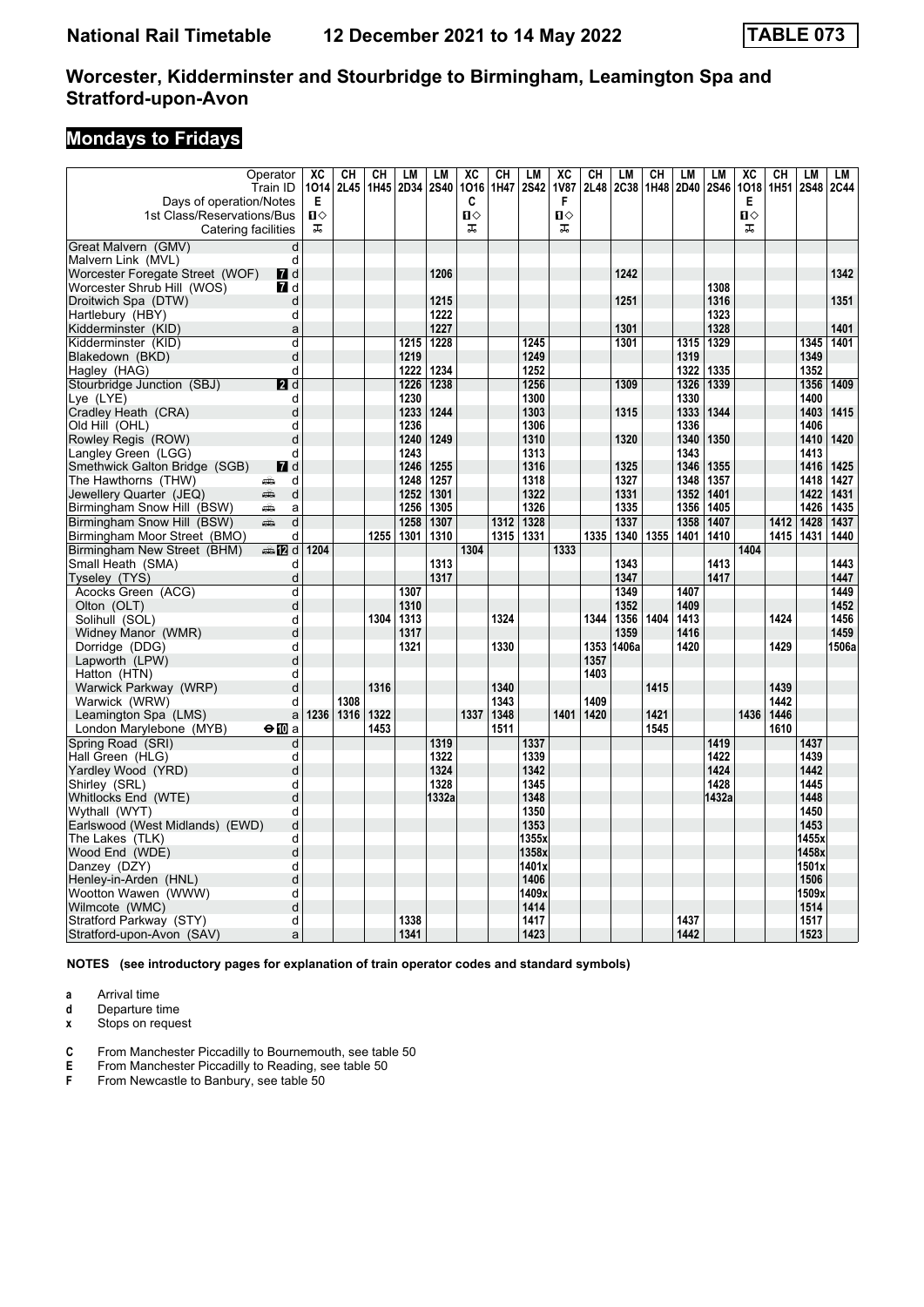# **Mondays to Fridays**

|                                                               | Operator                       | CН   | CH        | <b>LM</b>    | LM          | $\overline{AC}$   | CH        | LМ            | CН   | LM           | LM           | LM          | $\overline{AC}$   | $\overline{\text{CH}}$ | <b>LM</b>     | <b>LM</b>    | CH        | <b>LM</b>    | $\overline{AC}$   |
|---------------------------------------------------------------|--------------------------------|------|-----------|--------------|-------------|-------------------|-----------|---------------|------|--------------|--------------|-------------|-------------------|------------------------|---------------|--------------|-----------|--------------|-------------------|
|                                                               | Train ID                       |      | 2L53 1H53 | <b>2D46</b>  | <b>2S52</b> | 1020              | 1H56 2S54 |               |      | 2L62 2C50    | 2D52         | <b>2S58</b> | 1022              | 1H64                   | <b>2S60</b>   |              | 2C56 1H66 | 2D58         | 1024              |
| Days of operation/Notes                                       |                                |      |           |              |             | C                 |           |               |      |              | G            |             | C                 |                        |               |              |           | н            | Е.                |
| 1st Class/Reservations/Bus                                    |                                |      |           |              |             | $\mathbf{u}$<br>ᠼ |           |               |      |              |              |             | $\mathbf{u}$<br>ᠼ |                        |               |              |           |              | $\mathbf{u}$<br>ᠼ |
| Catering facilities                                           |                                |      |           |              |             |                   |           |               |      |              |              |             |                   |                        |               |              |           |              |                   |
| Great Malvern (GMV)                                           | d                              |      |           |              |             |                   |           |               |      |              |              |             |                   |                        |               |              |           |              |                   |
| Malvern Link (MVL)                                            | d                              |      |           |              | 1406        |                   |           |               |      | 1442         |              |             |                   |                        |               | 1542         |           |              |                   |
| Worcester Foregate Street (WOF)<br>Worcester Shrub Hill (WOS) | <b>7</b> d<br>$\blacksquare$ d |      |           |              |             |                   |           |               |      |              |              | 1506        |                   |                        |               |              |           |              |                   |
| Droitwich Spa (DTW)                                           | d                              |      |           |              | 1415        |                   |           |               |      | 1451         |              | 1514        |                   |                        |               | 1551         |           |              |                   |
| Hartlebury (HBY)                                              | d                              |      |           |              | 1422        |                   |           |               |      |              |              | 1521        |                   |                        |               |              |           |              |                   |
| Kidderminster (KID)                                           | a                              |      |           |              | 1427        |                   |           |               |      | 1501         |              | 1526        |                   |                        |               | 1601         |           |              |                   |
| Kidderminster (KID)                                           | d                              |      |           | 1415         | 1428        |                   |           | 1445          |      |              | 1501 1515    | 1527        |                   |                        | 1545          | 1601         |           | 1615         |                   |
| Blakedown (BKD)                                               | d                              |      |           | 1419         |             |                   |           | 1449          |      |              | 1519         |             |                   |                        | 1549          |              |           | 1619         |                   |
| Hagley (HAG)                                                  | d                              |      |           | 1422         | 1434        |                   |           | 1452          |      |              | 1523         | 1534        |                   |                        | 1552          |              |           | 1622         |                   |
| Stourbridge Junction (SBJ)                                    | 2d                             |      |           | 1426         | 1438        |                   |           | 1456          |      | 1509         | 1527         | 1538        |                   |                        | 1556          | 1609         |           | 1626         |                   |
| Lye (LYE)                                                     | d                              |      |           | 1430         |             |                   |           | 1500          |      |              | 1531         |             |                   |                        | 1600          |              |           | 1630         |                   |
| Cradley Heath (CRA)                                           | d                              |      |           | 1433         | 1444        |                   |           | 1503          |      | 1515         | 1534         | 1544        |                   |                        | 1603          | 1615         |           | 1633         |                   |
| Old Hill (OHL)                                                | d                              |      |           | 1436         |             |                   |           | 1506          |      |              | 1538         |             |                   |                        | 1606          |              |           | 1636         |                   |
| Rowley Regis (ROW)                                            | d                              |      |           | 1440         | 1449        |                   |           | 1510          |      | 1520         | 1541         | 1549        |                   |                        | 1610          | 1620         |           | 1640         |                   |
| Langley Green (LGG)                                           | d                              |      |           | 1443         |             |                   |           | 1513          |      |              | 1544         |             |                   |                        | 1613          |              |           | 1643         |                   |
| Smethwick Galton Bridge (SGB)                                 | $\blacksquare$ d               |      |           | 1446         | 1455        |                   |           | 1516          |      | 1525         | 1547         | 1555        |                   |                        | 1616          | 1625         |           | 1646         |                   |
| The Hawthorns (THW)                                           | d<br>æ                         |      |           | 1448         | 1457        |                   |           | 1518          |      | 1527         | 1549         | 1557        |                   |                        | 1618          | 1627         |           | 1648         |                   |
| Jewellery Quarter (JEQ)                                       | æ<br>$\mathsf{d}$              |      |           | 1452         | 1501        |                   |           | 1522          |      | 1531         | 1553         | 1601        |                   |                        | 1622          | 1631         |           | 1652         |                   |
| Birmingham Snow Hill (BSW)                                    | æ<br>a                         |      |           | 1456         | 1505        |                   |           | 1526          |      |              | 1535   1557  | 1605        |                   |                        | 1626          | 1635         |           | 1656         |                   |
| Birmingham Snow Hill (BSW)                                    | d<br>پیش                       |      |           | 1458         | 1507        |                   | 1512      | 1528          |      | 1537         | 1559         | 1607        |                   | 1612                   | 1628          | 1637         | 1651      | 1658         |                   |
| Birmingham Moor Street (BMO)                                  | d                              |      | 1455      | 1501         | 1510        |                   | 1515      | 1531          | 1535 | 1540         | 1602         | 1610        |                   | 1615                   | 1631          | 1640         | 1654      | 1701         |                   |
| Birmingham New Street (BHM)                                   | dan Dana d                     |      |           |              |             | 1504              |           |               |      |              |              |             | 1604              |                        |               |              |           |              | 1704              |
| Small Heath (SMA)                                             | d                              |      |           |              | 1513        |                   |           |               |      | 1543         |              | 1613        |                   |                        |               | 1643         |           |              |                   |
| Tyseley (TYS)                                                 | d                              |      |           |              | 1517        |                   |           |               |      | 1547         |              | 1617        |                   |                        |               | 1647         |           |              |                   |
| Acocks Green (ACG)                                            | d                              |      |           | 1507         |             |                   |           |               |      | 1549         | 1608         |             |                   |                        |               | 1649         |           | 1707         |                   |
| Olton (OLT)<br>Solihull (SOL)                                 | d                              |      | 1504      | 1509         |             |                   | 1524      |               | 1544 | 1552         | 1610<br>1614 |             |                   | 1624                   |               | 1652<br>1656 | 1703      | 1710<br>1714 |                   |
| Widney Manor (WMR)                                            | d<br>d                         |      |           | 1513<br>1516 |             |                   |           |               |      | 1556<br>1559 | 1617         |             |                   |                        |               | 1659         |           | 1717         |                   |
| Dorridge (DDG)                                                | d                              |      |           | 1520         |             |                   | 1530      |               | 1553 | 1606a        | 1621         |             |                   | 1629                   |               | 1706a        |           | 1721         |                   |
| Lapworth (LPW)                                                | d                              |      |           |              |             |                   |           |               | 1557 |              | 1625         |             |                   |                        |               |              |           | 1724         |                   |
| Hatton (HTN)                                                  | d                              |      |           |              |             |                   |           |               | 1603 |              |              |             |                   | 1637                   |               |              |           |              |                   |
| Warwick Parkway (WRP)                                         | d                              |      | 1516      |              |             |                   | 1539      |               |      |              |              |             |                   | 1642                   |               |              | 1714      |              |                   |
| Warwick (WRW)                                                 | d                              | 1508 |           |              |             |                   | 1543      |               | 1609 |              |              |             |                   | 1645                   |               |              | 1717      |              |                   |
| Leamington Spa (LMS)                                          | a                              | 1516 | 1521      |              |             | 1536              | 1547      |               | 1620 |              |              |             | 1636              | 1649                   |               |              | 1721      |              | 1736              |
| London Marylebone (MYB)                                       | $\Theta$ <b>ID</b> a           |      | 1642      |              |             |                   | 1715      |               |      |              |              |             |                   | 1820                   |               |              | 1841      |              |                   |
| Spring Road (SRI)                                             | d                              |      |           |              | 1519        |                   |           | 1537          |      |              |              | 1619        |                   |                        | 1637          |              |           |              |                   |
| Hall Green (HLG)                                              | d                              |      |           |              | 1522        |                   |           | 1539          |      |              |              | 1622        |                   |                        | 1639          |              |           |              |                   |
| Yardlev Wood (YRD)                                            | d                              |      |           |              | 1524        |                   |           | 1542          |      |              |              | 1624        |                   |                        | 1642          |              |           |              |                   |
| Shirley (SRL)                                                 | d                              |      |           |              | 1528        |                   |           | 1545          |      |              |              | 1628        |                   |                        | 1645          |              |           |              |                   |
| Whitlocks End (WTE)                                           | $\mathsf{d}$                   |      |           |              | 1532a       |                   |           | 1548          |      |              |              | 1632a       |                   |                        | 1648          |              |           |              |                   |
| Wythall (WYT)                                                 | d                              |      |           |              |             |                   |           | 1550          |      |              |              |             |                   |                        | 1650          |              |           |              |                   |
| Earlswood (West Midlands) (EWD)                               | d                              |      |           |              |             |                   |           | 1553<br>1555x |      |              |              |             |                   |                        | 1653<br>1655x |              |           |              |                   |
| The Lakes (TLK)<br>Wood End (WDE)                             | d<br>d                         |      |           |              |             |                   |           | 1558x         |      |              |              |             |                   |                        | 1658x         |              |           |              |                   |
| Danzey (DZY)                                                  | d                              |      |           |              |             |                   |           | 1601x         |      |              |              |             |                   |                        | 1701x         |              |           |              |                   |
| Henley-in-Arden (HNL)                                         | d                              |      |           |              |             |                   |           | 1606          |      |              |              |             |                   |                        | 1706          |              |           |              |                   |
| Wootton Wawen (WWW)                                           | d                              |      |           |              |             |                   |           | 1609x         |      |              |              |             |                   |                        | 1709x         |              |           |              |                   |
| Wilmcote (WMC)                                                | d                              |      |           |              |             |                   |           | 1614          |      |              | 1644         |             |                   |                        | 1714          |              |           | 1742         |                   |
| Stratford Parkway (STY)                                       | d                              |      |           | 1537         |             |                   |           | 1617          |      |              | 1647         |             |                   |                        | 1717          |              |           | 1745         |                   |
| Stratford-upon-Avon (SAV)                                     | a                              |      |           | 1542         |             |                   |           | 1623          |      |              | 1650         |             |                   |                        | 1723          |              |           | 1750         |                   |
|                                                               |                                |      |           |              |             |                   |           |               |      |              |              |             |                   |                        |               |              |           |              |                   |

**NOTES (see introductory pages for explanation of train operator codes and standard symbols)**

**a** Arrival time<br>**d** Departure ti

Departure time

**x** Stops on request

**C** From Manchester Piccadilly to Bournemouth, see table 50

**E** From Manchester Piccadilly to Reading, see table 50

**G** Also calls at Claverdon 1635 and Bearley 1640<br>**H** Also calls at Claverdon 1733 and Bearley 1738

**H** Also calls at Claverdon 1733 and Bearley 1738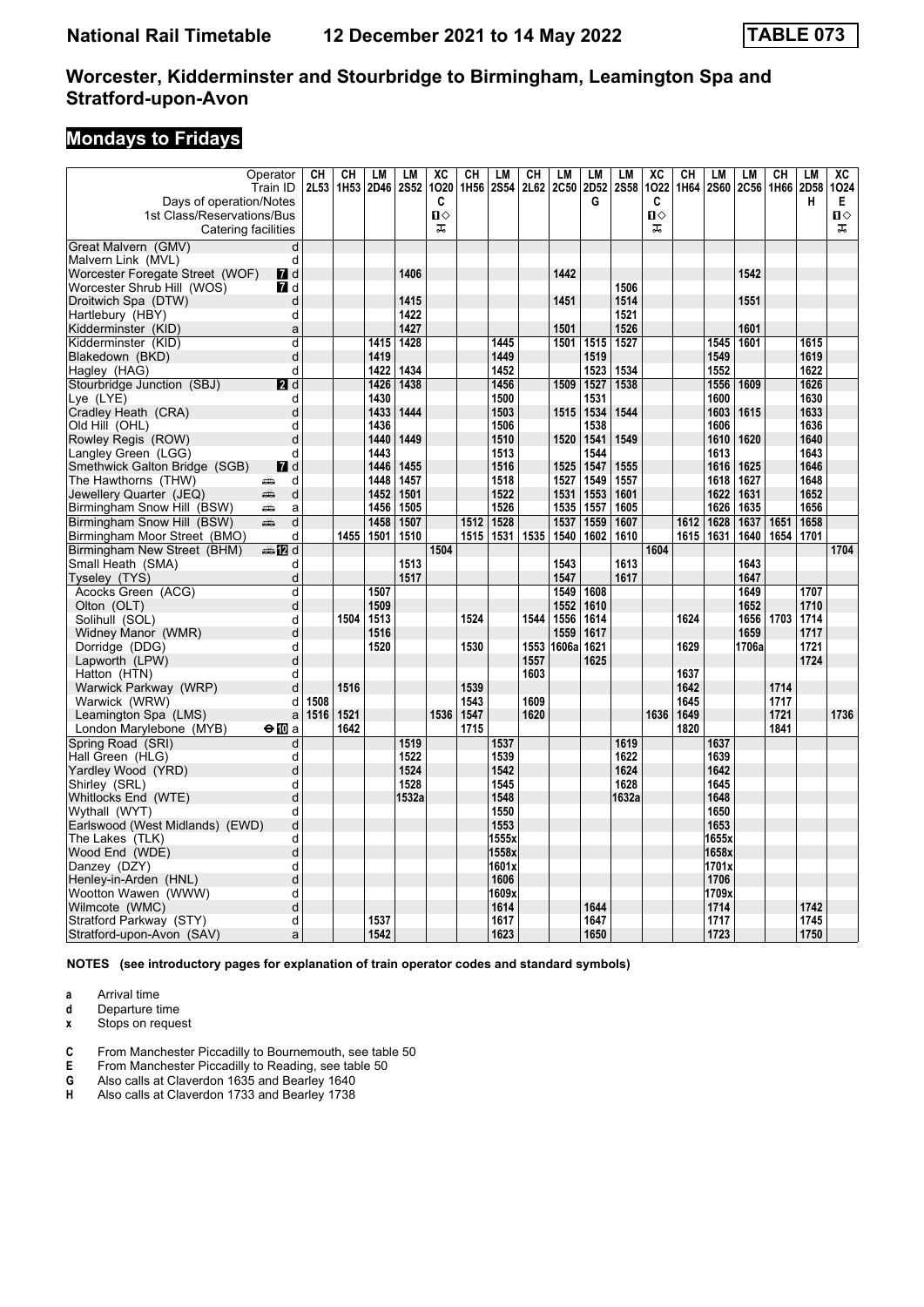# **Mondays to Fridays**

|                                                               | Operator           | CH           | LM          | CH           | LM          | LM          | CH           | CH           | <b>LM</b> | LM          | $\overline{X}C$   | LM          | $\overline{\text{CH}}$ | LM           | <b>LM</b> | LM          | $\overline{X}C$   | $\overline{CH}$ | LM          |
|---------------------------------------------------------------|--------------------|--------------|-------------|--------------|-------------|-------------|--------------|--------------|-----------|-------------|-------------------|-------------|------------------------|--------------|-----------|-------------|-------------------|-----------------|-------------|
|                                                               | Train ID           | 1H68         | <b>2S64</b> | 2L71         | <b>2S68</b> | <b>2C24</b> | 1U71         |              | 1H72 2D64 | <b>2S72</b> | 1026              | <b>2S74</b> | 1H75                   | 2H28         | 2C76      | <b>2S76</b> | 1068              | 1H78            | <b>2S78</b> |
| Days of operation/Notes                                       |                    |              |             |              |             |             | A            |              |           |             | C<br>$\mathbf{u}$ |             |                        |              |           |             | Е<br>$\mathbf{u}$ |                 |             |
| 1st Class/Reservations/Bus<br>Catering facilities             |                    |              |             |              |             |             |              |              |           |             | ᠼ                 |             |                        |              |           |             | ᠼ                 |                 |             |
|                                                               |                    |              |             |              |             |             |              |              |           |             |                   |             |                        |              |           |             |                   |                 |             |
| Great Malvern (GMV)                                           | d                  |              |             |              |             |             |              |              |           |             |                   |             |                        |              |           |             |                   |                 |             |
| Malvern Link (MVL)                                            | d                  |              | 1611        |              |             | 1642        |              |              |           | 1706        |                   |             |                        | 1742         |           |             |                   |                 |             |
| Worcester Foregate Street (WOF)<br>Worcester Shrub Hill (WOS) | $\blacksquare$ d   |              |             |              |             |             |              |              |           |             |                   |             |                        |              |           | 1806        |                   |                 |             |
| Droitwich Spa (DTW)                                           | <b>7</b> d<br>d    |              | 1620        |              |             | 1651        |              |              |           | 1715        |                   |             |                        | 1751         |           | 1815        |                   |                 |             |
| Hartlebury (HBY)                                              | d                  |              | 1627        |              |             |             |              |              |           | 1722        |                   |             |                        | 1758         |           | 1822        |                   |                 |             |
| Kidderminster (KID)                                           | a                  |              | 1632        |              |             | 1701        |              |              |           | 1727        |                   |             |                        | 1803         |           | 1827        |                   |                 |             |
| Kidderminster (KID)                                           | d                  |              | 1633        |              | 1645        | 1701        |              |              | 1715      | 1728        |                   | 1745        |                        | 1804         | 1815      | 1828        |                   |                 | 1845        |
| Blakedown (BKD)                                               | d                  |              | 1637        |              | 1649        |             |              |              | 1719      |             |                   | 1749        |                        |              | 1819      |             |                   |                 | 1849        |
| Hagley (HAG)                                                  | d                  |              | 1640        |              | 1652        |             |              |              | 1723      | 1734        |                   | 1752        |                        | 1810         | 1822      | 1834        |                   |                 | 1852        |
| Stourbridge Junction (SBJ)                                    | 2d                 |              | 1644        |              | 1656        | 1709        |              |              | 1726      | 1738        |                   | 1756        |                        | 1814         | 1826      | 1838        |                   |                 | 1856        |
| Lye (LYE)                                                     | d                  |              |             |              | 1700        |             |              |              | 1730      |             |                   | 1800        |                        |              | 1830      |             |                   |                 | 1900        |
| Cradley Heath (CRA)                                           | d                  |              | 1650        |              | 1703        | 1715        |              |              | 1733      | 1744        |                   | 1803        |                        | 1819         | 1833      | 1844        |                   |                 | 1903        |
| Old Hill (OHL)                                                | d                  |              |             |              | 1706        |             |              |              | 1736      |             |                   | 1806        |                        |              | 1836      |             |                   |                 | 1906        |
| Rowley Regis (ROW)                                            | d                  |              | 1655        |              | 1710        | 1720        |              |              | 1740      | 1749        |                   | 1810        |                        | 1824         | 1840      | 1849        |                   |                 | 1909        |
| Langley Green (LGG)                                           | d                  |              |             |              | 1713        |             |              |              | 1743      |             |                   | 1813        |                        |              | 1843      |             |                   |                 | 1912        |
| Smethwick Galton Bridge (SGB)                                 | $\blacksquare$ d   |              | 1700        |              | 1716        | 1725        |              |              | 1746      | 1755        |                   | 1816        |                        | 1830         | 1846      | 1855        |                   |                 | 1916        |
| The Hawthorns (THW)                                           | d<br>۵Ë            |              | 1702        |              | 1718        | 1727        |              |              | 1748      | 1757        |                   | 1818        |                        | 1832         | 1848      | 1857        |                   |                 | 1918        |
| Jewellery Quarter (JEQ)                                       | d<br>æ             |              | 1706        |              | 1722        | 1731        |              |              | 1752      | 1801        |                   | 1822        |                        | 1837         | 1852      | 1901        |                   |                 | 1922        |
| Birmingham Snow Hill (BSW)                                    | پیش<br>a           |              | 1710        |              | 1726        | 1735        |              |              | 1756      | 1805        |                   | 1826        |                        | 1841         | 1856      | 1905        |                   |                 | 1926        |
| Birmingham Snow Hill (BSW)                                    | d<br>œ             | 1707         | 1711        |              | 1728        | 1736        |              | 1752         | 1758      | 1807        |                   | 1828        | 1832                   | 1846         | 1859      | 1907        |                   |                 | 1926        |
| Birmingham Moor Street (BMO)                                  | d                  | 1710         | 1714        | 1721         | 1731        | 1739        |              | 1755         | 1801      | 1810        |                   | 1831        | 1835                   | 1849         | 1902      | 1910        |                   | 1917            | 1929        |
| Birmingham New Street (BHM)                                   | dan Dana d         |              |             |              |             |             |              |              |           |             | 1804              |             |                        |              |           |             | 1904              |                 |             |
| Small Heath (SMA)                                             | d                  |              | 1717        |              |             | 1742        |              |              |           | 1813        |                   |             |                        |              |           | 1913        |                   |                 | 1933        |
| Tyseley (TYS)                                                 | d                  |              | 1721        |              |             | 1745        |              |              |           | 1817        |                   |             |                        |              |           | 1917        |                   |                 | 1936        |
| Acocks Green (ACG)                                            | d                  |              |             |              |             | 1748        |              |              | 1809      |             |                   |             | 1842                   | 1856         | 1908      |             |                   |                 |             |
| Olton (OLT)                                                   | d                  |              |             |              |             | 1751        |              |              | 1812      |             |                   |             | 1845                   | 1858         | 1911      |             |                   |                 |             |
| Solihull (SOL)                                                | d                  | 1719         |             | 1730         |             | 1754        |              | 1804         | 1816      |             |                   |             | 1849                   | 1902         | 1915      |             |                   | 1929            |             |
| Widney Manor (WMR)                                            | d                  | 1722         |             |              |             | 1757        |              |              | 1819      |             |                   |             | 1853                   | 1905         | 1918      |             |                   |                 |             |
| Dorridge (DDG)                                                | d                  | 1726         |             | 1735         |             | 1806a       |              | 1809         | 1824      |             |                   |             | 1857                   | 1909         | 1925a     |             |                   | 1934            |             |
| Lapworth (LPW)                                                | d                  |              |             | 1739         |             |             |              | 1813         | 1829      |             |                   |             |                        | 1913         |           |             |                   | 1938            |             |
| Hatton (HTN)                                                  | d                  |              |             | 1745         |             |             |              | 1819         |           |             |                   |             |                        | 1918         |           |             |                   | 1944            |             |
| Warwick Parkway (WRP)                                         | d                  | 1736<br>1739 |             |              |             |             |              | 1824         |           |             |                   |             | 1907                   | 1922         |           |             |                   | 1949            |             |
| Warwick (WRW)<br>Leamington Spa (LMS)                         | d                  | 1743         |             | 1751<br>1758 |             |             | 1805<br>1809 | 1827<br>1831 |           |             | 1836              |             | 1912                   | 1925<br>1929 |           |             | 1936              | 1953<br>1957    |             |
| London Marylebone (MYB)                                       | a<br>$\Theta$ 10 a | 1914         |             |              |             |             |              | 2008         |           |             |                   |             | 2037                   |              |           |             |                   | 2137            |             |
| Spring Road (SRI)                                             | d                  |              | 1724        |              | 1738        |             |              |              |           | 1819        |                   | 1838        |                        |              |           | 1919        |                   |                 | 1938        |
| Hall Green (HLG)                                              | d                  |              | 1726        |              | 1740        |             |              |              |           | 1822        |                   | 1841        |                        |              |           | 1922        |                   |                 | 1940        |
| Yardley Wood (YRD)                                            | d                  |              | 1729        |              | 1742        |             |              |              |           | 1824        |                   | 1843        |                        |              |           | 1924        |                   |                 | 1943        |
| Shirley (SRL)                                                 | d                  |              | 1733        |              | 1746        |             |              |              |           | 1828        |                   | 1847        |                        |              |           | 1928        |                   |                 | 1946        |
| Whitlocks End (WTE)                                           | d                  |              | 1737a       |              | 1749        |             |              |              |           | 1832a       |                   | 1850        |                        |              |           | 1932a       |                   |                 | 1949        |
| Wythall (WYT)                                                 | d                  |              |             |              | 1751        |             |              |              |           |             |                   | 1852        |                        |              |           |             |                   |                 | 1951        |
| Earlswood (West Midlands) (EWD)                               | d                  |              |             |              | 1754        |             |              |              |           |             |                   | 1855        |                        |              |           |             |                   |                 | 1954        |
| The Lakes  (TLK)                                              | d                  |              |             |              | 1756x       |             |              |              |           |             |                   | 1857x       |                        |              |           |             |                   |                 | 1956x       |
| Wood End (WDE)                                                | d                  |              |             |              | 1759x       |             |              |              |           |             |                   | 1900x       |                        |              |           |             |                   |                 | 1959x       |
| Danzey (DZY)                                                  | d                  |              |             |              | 1802x       |             |              |              |           |             |                   | 1902x       |                        |              |           |             |                   |                 | 2002x       |
| Henley-in-Arden (HNL)                                         | d                  |              |             |              | 1807        |             |              |              |           |             |                   | 1907        |                        |              |           |             |                   |                 | 2007        |
| Wootton Wawen (WWW)                                           | d                  |              |             |              | 1810x       |             |              |              |           |             |                   | 1910x       |                        |              |           |             |                   |                 | 2010x       |
| Wilmcote (WMC)                                                | d                  |              |             |              | 1815        |             |              |              |           |             |                   | 1916        |                        |              |           |             |                   |                 | 2015        |
| Stratford Parkway (STY)                                       | d                  |              |             |              | 1818        |             |              |              | 1854      |             |                   | 1919        |                        |              |           |             |                   |                 | 2018        |
| Stratford-upon-Avon (SAV)                                     | a                  |              |             |              | 1824        |             |              |              | 1858      |             |                   | 1923        |                        |              |           |             |                   |                 | 2024        |

**NOTES (see introductory pages for explanation of train operator codes and standard symbols)**

**a** Arrival time<br>**d** Departure ti

**d** Departure time<br>**x** Stops on reque

**Stops on request** 

- **A** To Banbury, see table 113<br>**C** From Manchester Piccadilly **C** From Manchester Piccadilly to Bournemouth, see table 50<br>**E** From Manchester Piccadilly to Reading, see table 50
- **E** From Manchester Piccadilly to Reading, see table 50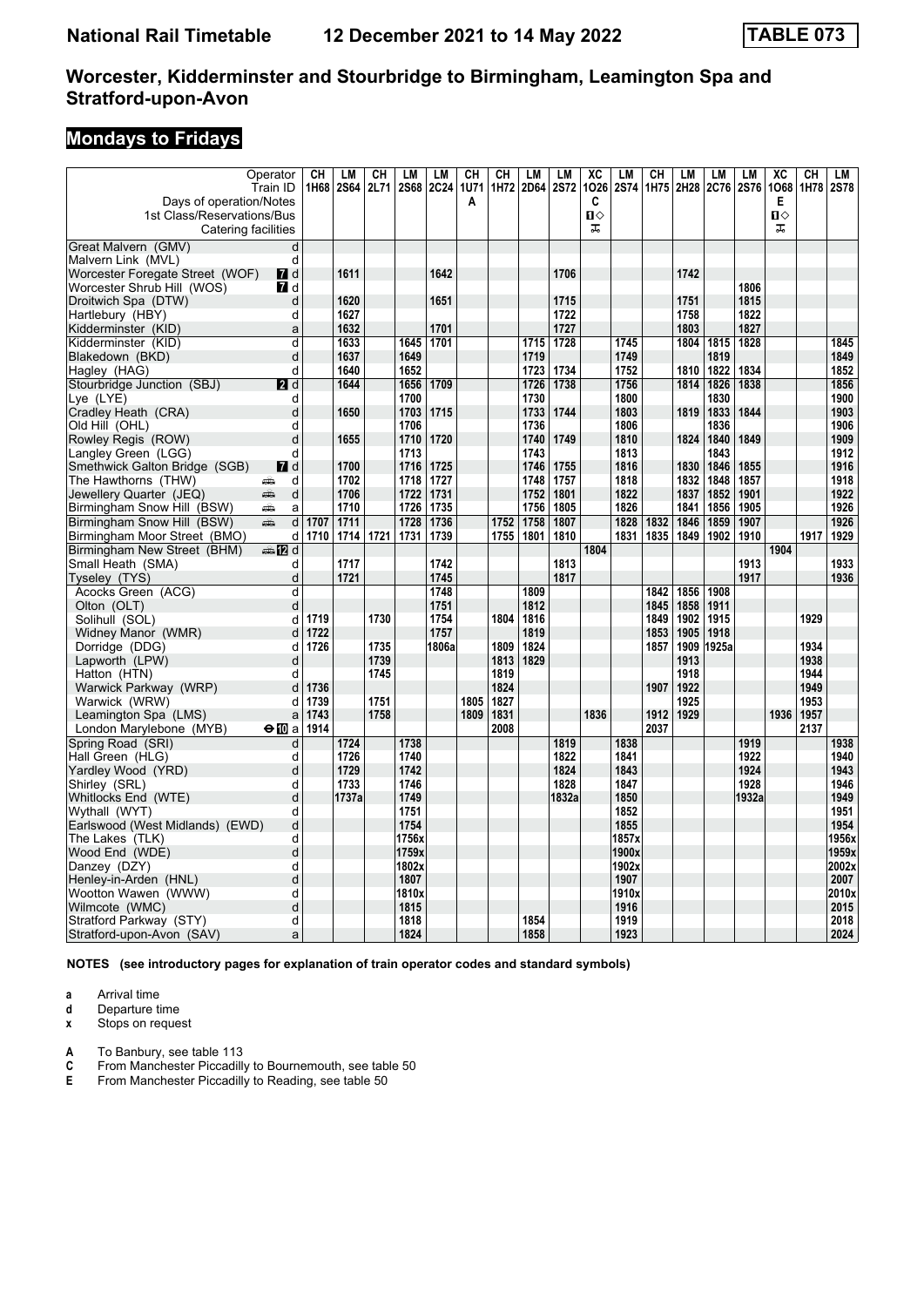### **Mondays to Fridays**

| <b>2C80</b><br>2B88<br>1H80<br><b>2S82</b><br>2C72<br><b>2C84</b><br>1034<br>1H84<br><b>2S86</b><br>2C88<br>2L85<br>Days of operation/Notes<br>C<br>Е<br>A<br>Κ<br>J<br>$\mathbf{u}$<br>$\mathbf{u}$<br>$\mathbf{u}$<br>1st Class/Reservations/Bus<br>ᠼ<br>Catering facilities<br>ᠼ<br>Great Malvern (GMV)<br>2126<br>d<br>2129<br>Malvern Link (MVL)<br>d<br>1842<br>1942<br>2138<br>Worcester Foregate Street (WOF)<br><b>7</b> d<br>2020<br>2120 |               |
|-----------------------------------------------------------------------------------------------------------------------------------------------------------------------------------------------------------------------------------------------------------------------------------------------------------------------------------------------------------------------------------------------------------------------------------------------------|---------------|
|                                                                                                                                                                                                                                                                                                                                                                                                                                                     |               |
|                                                                                                                                                                                                                                                                                                                                                                                                                                                     |               |
|                                                                                                                                                                                                                                                                                                                                                                                                                                                     |               |
|                                                                                                                                                                                                                                                                                                                                                                                                                                                     |               |
|                                                                                                                                                                                                                                                                                                                                                                                                                                                     |               |
|                                                                                                                                                                                                                                                                                                                                                                                                                                                     |               |
| Worcester Shrub Hill (WOS)<br>$I$ d<br>1913<br>2150                                                                                                                                                                                                                                                                                                                                                                                                 |               |
| 1921<br>1951<br>2029<br>2129<br>Droitwich Spa (DTW)<br>d<br>1851<br>2158                                                                                                                                                                                                                                                                                                                                                                            |               |
| 2036<br>2136<br>1928<br>Hartlebury (HBY)<br>d                                                                                                                                                                                                                                                                                                                                                                                                       |               |
| 1933<br>2001<br>2041<br>2141<br>Kidderminster (KID)<br>$\mathsf{a}$<br>1901                                                                                                                                                                                                                                                                                                                                                                         |               |
| 1901<br>1935<br>2002 2015<br>2116<br>2143<br>Kidderminster (KID)<br>d<br>1915<br>1944<br>2042                                                                                                                                                                                                                                                                                                                                                       | 2216          |
| 2019<br>2147<br>Blakedown (BKD)<br>1919<br>1939<br>1948<br>2046<br>2120<br>d                                                                                                                                                                                                                                                                                                                                                                        | 2220          |
| 1943<br>2022<br>2049<br>2123<br>2151<br>d<br>1922<br>1952<br>Hagley (HAG)                                                                                                                                                                                                                                                                                                                                                                           | 2223          |
| 1926<br>1947<br>2026<br>2053<br>2127<br>2155<br>Stourbridge Junction (SBJ)<br>2 d<br>1909<br>1956<br>2010<br>1930<br>2000<br>2030<br>2057<br>2131<br>2159                                                                                                                                                                                                                                                                                           | 2227          |
| Lye (LYE)<br>d<br>1933<br>1953<br>2015<br>2033<br>2134<br>2202<br>d<br>1915<br>2003<br>2100                                                                                                                                                                                                                                                                                                                                                         | 2231<br>2234  |
| Cradley Heath (CRA)<br>2205<br>1937<br>2006<br>2037<br>2138<br>Old Hill (OHL)<br>d<br>2103                                                                                                                                                                                                                                                                                                                                                          | 2238          |
| 2209<br>1920<br>1940<br>1958<br>2010<br>2021<br>2040<br>2141<br>Rowley Regis (ROW)<br>d<br>2107                                                                                                                                                                                                                                                                                                                                                     | 2241          |
| 2212<br>d<br>1943<br>2013<br>2043<br>2110<br>2144<br>Langley Green (LGG)                                                                                                                                                                                                                                                                                                                                                                            | 2244          |
| 2004<br>2215<br>Smethwick Galton Bridge (SGB)<br><b>7</b> d<br>1947<br>2016<br>2026<br>2047<br>2113<br>2148<br>1925                                                                                                                                                                                                                                                                                                                                 | 2248          |
| 2006<br>2217<br>d<br>1927<br>1949<br>2018<br>2028<br>2049<br>2115<br>2150<br>The Hawthorns (THW)<br>æ                                                                                                                                                                                                                                                                                                                                               | 2250          |
| 2221<br>1931<br>1953<br>2010<br>2022<br>2033<br>2053<br>2119<br>2154<br>Jewellery Quarter (JEQ)<br>پېښ<br>d                                                                                                                                                                                                                                                                                                                                         | 2254          |
| 1957<br>2014<br>2026<br>2037<br>2057<br>2123<br>2225<br>Birmingham Snow Hill (BSW)<br>1935<br>2158<br>پیش<br>a                                                                                                                                                                                                                                                                                                                                      | 2258          |
| 1958<br>2028<br>2039<br>2058<br>2128<br>2200<br>2228<br>Birmingham Snow Hill (BSW)<br>æ<br>d<br>1938<br>2015<br>2110<br>2211                                                                                                                                                                                                                                                                                                                        | 2259          |
| Birmingham Moor Street (BMO)<br>1941<br>2001<br>2018<br>2031<br>2042<br>2103c<br>2118e 2131<br>2203<br>2214<br>2231<br>d                                                                                                                                                                                                                                                                                                                            | 2302          |
| Birmingham New Street (BHM)<br>2004<br>2104<br>2204<br>2239a<br>dan Dana d                                                                                                                                                                                                                                                                                                                                                                          |               |
| 2206<br>Small Heath (SMA)<br>1945<br>2004<br>2034<br>2106<br>2134<br>2234<br>d                                                                                                                                                                                                                                                                                                                                                                      |               |
| 2137<br>2007<br>2037<br>2109<br>2209<br>2219<br>2237<br>Tyseley (TYS)<br>1948<br>d                                                                                                                                                                                                                                                                                                                                                                  | 2307          |
| Acocks Green (ACG)<br>2010<br>2048<br>2112<br>2212<br>2222<br>d<br>1950                                                                                                                                                                                                                                                                                                                                                                             | 2309          |
| 2214<br>Olton (OLT)<br>1953<br>2012<br>2051<br>2114<br>2225<br>d                                                                                                                                                                                                                                                                                                                                                                                    | 2312          |
| 2016<br>2055<br>2118<br>2218<br>2229<br>Solihull (SOL)<br>1957<br>2028<br>2127<br>d                                                                                                                                                                                                                                                                                                                                                                 | 2316          |
| 2019<br>2058<br>2121<br>2221<br>2232<br>Widney Manor (WMR)<br>d<br>2000<br>2007a 2026a<br>2033<br>2105a 2128a<br>2132<br>2228a<br>2236                                                                                                                                                                                                                                                                                                              | 2319<br>2326a |
| Dorridge (DDG)<br>d<br>2136<br>2240<br>Lapworth (LPW)<br>d                                                                                                                                                                                                                                                                                                                                                                                          |               |
| 2142<br>2246<br>Hatton (HTN)<br>d                                                                                                                                                                                                                                                                                                                                                                                                                   |               |
| 2147<br>2251<br>2043<br>d<br>Warwick Parkway (WRP)                                                                                                                                                                                                                                                                                                                                                                                                  |               |
| 2046<br>2150<br>2200<br>2254<br>Warwick (WRW)<br>d                                                                                                                                                                                                                                                                                                                                                                                                  |               |
| 2036<br>2050<br>2137<br>2154<br>2205<br>2236<br>2258<br>Leamington Spa (LMS)<br>a                                                                                                                                                                                                                                                                                                                                                                   |               |
| 2218<br>2312<br>London Marylebone (MYB)<br>$\bigoplus$ 10 a                                                                                                                                                                                                                                                                                                                                                                                         |               |
| Spring Road (SRI)<br>2040<br>2240<br>d<br>2140                                                                                                                                                                                                                                                                                                                                                                                                      |               |
| 2042<br>2142<br>2242<br>Hall Green (HLG)<br>d                                                                                                                                                                                                                                                                                                                                                                                                       |               |
| 2245<br>2045<br>2145<br>Yardley Wood (YRD)<br>d                                                                                                                                                                                                                                                                                                                                                                                                     |               |
| 2248<br>d<br>2048<br>2148<br>Shirley (SRL)                                                                                                                                                                                                                                                                                                                                                                                                          |               |
| 2251<br>d<br>2051<br>2151<br>Whitlocks End (WTE)                                                                                                                                                                                                                                                                                                                                                                                                    |               |
| 2253<br>Wythall (WYT)<br>d<br>2053<br>2153                                                                                                                                                                                                                                                                                                                                                                                                          |               |
| 2256<br>Earlswood (West Midlands) (EWD)<br>d<br>2056<br>2156                                                                                                                                                                                                                                                                                                                                                                                        |               |
| 2258x<br>2058x<br>2158x<br>The Lakes (TLK)<br>d<br>Wood End (WDE)<br>d<br>2100x<br>2200x<br>2300x                                                                                                                                                                                                                                                                                                                                                   |               |
| 2202x<br>2302x<br>d<br>2102x<br>Danzey (DZY)                                                                                                                                                                                                                                                                                                                                                                                                        |               |
| 2107<br>2207<br>2307<br>Henley-in-Arden (HNL)<br>d                                                                                                                                                                                                                                                                                                                                                                                                  |               |
| d<br>2110x<br>2210x<br>2310x<br>Wootton Wawen (WWW)                                                                                                                                                                                                                                                                                                                                                                                                 |               |
| 2315<br>2215<br>Wilmcote (WMC)<br>d<br>2115                                                                                                                                                                                                                                                                                                                                                                                                         |               |
| 2118<br>2218<br>2318<br>Stratford Parkway (STY)<br>d                                                                                                                                                                                                                                                                                                                                                                                                |               |
| 2323<br>2123<br>2224<br>Stratford-upon-Avon (SAV)<br>a                                                                                                                                                                                                                                                                                                                                                                                              |               |

**NOTES (see introductory pages for explanation of train operator codes and standard symbols)**

**a** Arrival time<br>**d** Departure ti

**d** Departure time

**x** Stops on request

**c** Arrives 3 minutes earlier

**e** Arrives 6 minutes earlier

**A** To Banbury, see table 113<br>**C** From Manchester Piccadill

**C** From Manchester Piccadilly to Bournemouth, see table 50

**E** From Manchester Piccadilly to Reading, see table 50<br>**J** From Manchester Piccadilly to Southampton Central,<br>**K** From Hereford, see table 74

**J** From Manchester Piccadilly to Southampton Central, see table 50

**.** From Hereford, see table 74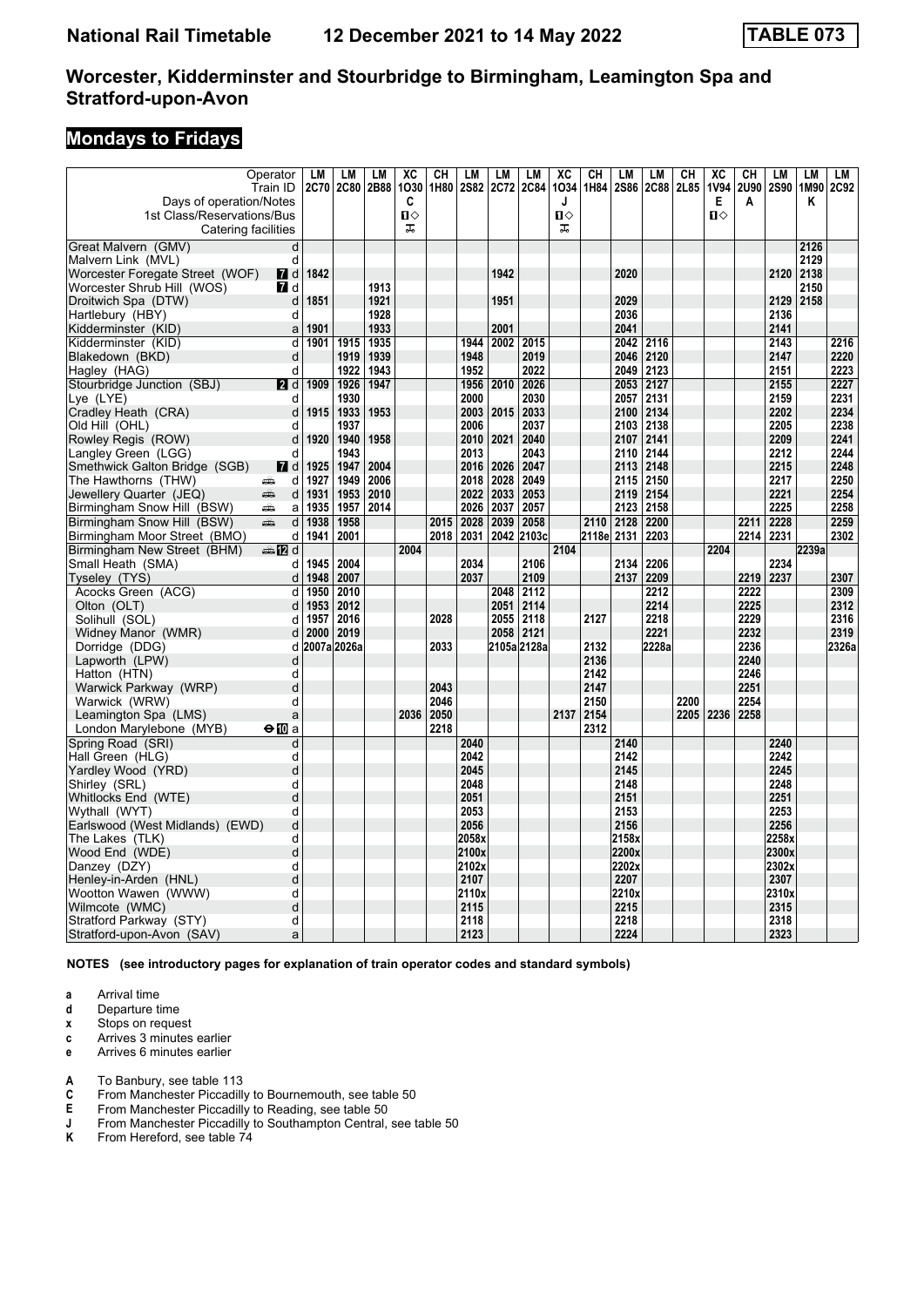# **Mondays to Fridays**

|                                 | Operator    | CН   | LM        | CН        | LM          |
|---------------------------------|-------------|------|-----------|-----------|-------------|
|                                 | Train ID    | 2U98 | 2H87      | 2U95      | <b>2S94</b> |
| Days of operation/Notes         |             | Α    |           | A         |             |
| Great Malvern (GMV)             | d           |      |           |           |             |
| Malvern Link (MVL)              | d           |      |           |           |             |
| Worcester Foregate Street (WOF) | <b>7</b> d  |      |           |           | 2223        |
| Worcester Shrub Hill (WOS)      | <b>7</b> d  |      |           |           | 2230        |
| Droitwich Spa (DTW)             | d           |      |           |           | 2238        |
| Hartlebury (HBY)                | d           |      |           |           | 2245        |
| Kidderminster (KID)             | a           |      |           |           | 2250        |
| Kidderminster (KID)             | d           |      |           |           | 2251        |
| Blakedown (BKD)                 | d           |      |           |           | 2255        |
| Hagley (HAG)                    | d           |      |           |           | 2259        |
| Stourbridge Junction (SBJ)      | <b>2</b> d  |      | 2300      |           | 2304        |
| Lye (LYE)                       | d           |      |           |           | 2308        |
| Cradley Heath (CRA)             | d           |      |           |           | 2310        |
| Old Hill(OHL)                   | d           |      |           |           | 2314        |
| Rowley Regis (ROW)              | d           |      |           |           | 2317        |
| Langley Green (LGG)             | d           |      |           |           | 2320        |
| Smethwick Galton Bridge (SGB)   | <b>7</b> d  |      |           |           | 2323        |
| The Hawthorns (THW)             | æ<br>d      |      |           |           | 2325        |
| Jewellery Quarter (JEQ)         | d<br>æ      |      |           |           | 2329        |
| Birmingham Snow Hill (BSW)      | پېښته<br>a  |      | 2319      |           | 2333        |
| Birmingham Snow Hill (BSW)      | پېښتنه<br>d |      | 2322      | 2330 2334 |             |
| Birmingham Moor Street (BMO)    | d           |      | 2325      | 2333      | 2337        |
| Birmingham New Street (BHM)     | - 12<br>d   |      |           |           |             |
| Small Heath  (SMA)              | d           |      | 2328      |           | 2340        |
| Tyseley (TYS)                   | d           |      | 2332 2338 |           | 2344        |
| Acocks Green (ACG)              | d           |      | 2335      | 2341      |             |
| Olton (OLT)                     | d           |      | 2337      | 2344      |             |
| Solihull (SOL)                  | d           |      | 2341      | 2348      |             |
| Widney Manor (WMR)              | d           |      | 2344 2351 |           |             |
| Dorridge (DDG)                  | d           |      | 2347      | 2355      |             |
| Lapworth (LPW)                  | d           |      | 2351      | 2359      |             |
| Hatton (HTN)                    | d           |      | 2356      | 0005      |             |
| Warwick Parkway (WRP)           | d           |      | 2359      | 0010      |             |
| Warwick (WRW)                   | d           | 2333 | 0002      | 0013      |             |
| Leamington Spa (LMS)            | a           | 2337 | 0008      | 0017      |             |
| London Marylebone (MYB)         | ⊖l a        |      |           |           |             |
| Spring Road (SRI)               | d           |      |           |           | 2346        |
| Hall Green (HLG)                | d           |      |           |           | 2349        |
| Yardley Wood  (YRD)             | d           |      |           |           | 2351        |
| Shirley (SRL)                   | d           |      |           |           | 2355        |
| Whitlocks End (WTE)             | d           |      |           |           | 2359a       |
| Wythall (WYT)                   | d           |      |           |           |             |
| Earlswood (West Midlands) (EWD) | d           |      |           |           |             |
| The Lakes  (TLK)                | d           |      |           |           |             |
| Wood End (WDE)                  | d           |      |           |           |             |
| Danzey (DZY)                    | d<br>d      |      |           |           |             |
| Henley-in-Arden (HNL)           |             |      |           |           |             |
| Wootton Wawen (WWW)             | d           |      |           |           |             |
| Wilmcote (WMC)                  | d           |      |           |           |             |
| Stratford Parkway (STY)         | d           |      |           |           |             |
| Stratford-upon-Avon (SAV)       | a           |      |           |           |             |

**NOTES (see introductory pages for explanation of train operator codes and standard symbols)**

**a** Arrival time<br>**d** Departure t

**d** Departure time

**A** To Banbury, see table 113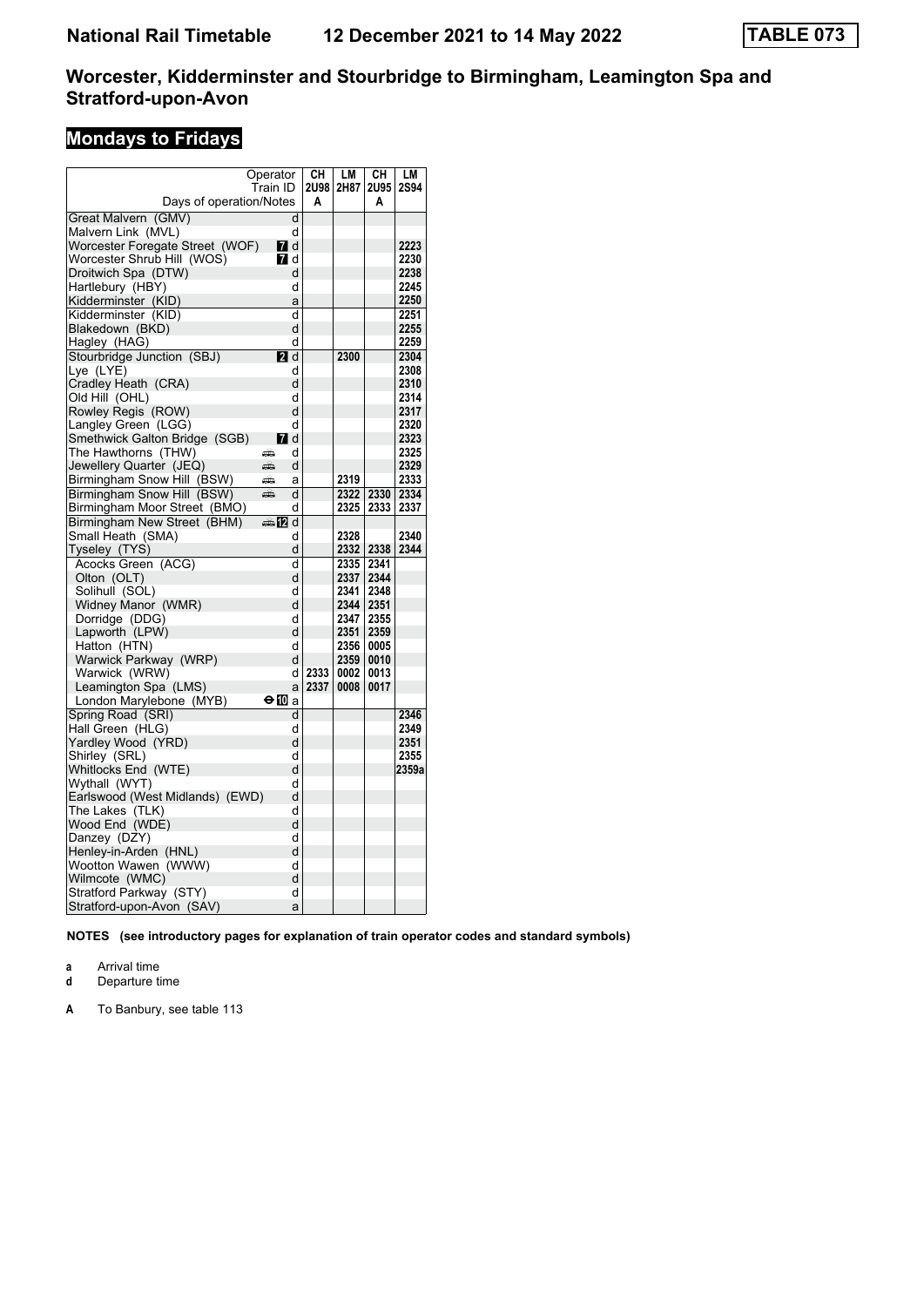# **Saturdays**

| Operator<br>Train ID<br>Days of operation/Notes<br>1st Class/Reservations/Bus | XC<br>1002<br>В<br>$\mathbf{u}$ | <b>CH</b><br>1H07 | LМ<br><b>2S02</b> | CH           | LM<br>1H09 2C02 | XC<br>1004<br>C<br>$\mathbf{u}$ | <b>CH</b><br>1H11 | LМ<br><b>2S06</b> | LM<br><b>2C04</b> | CН<br>1H <sub>13</sub> | LМ<br>2D05 | <b>LM</b><br><b>2S10</b> | CН<br>2L15 | $\overline{AC}$<br>1006<br>D<br>$\mathbf{u}$ | CН<br>1H15   | LM<br><b>2S12</b> | CH<br>1H17   | LM<br>2C10 |
|-------------------------------------------------------------------------------|---------------------------------|-------------------|-------------------|--------------|-----------------|---------------------------------|-------------------|-------------------|-------------------|------------------------|------------|--------------------------|------------|----------------------------------------------|--------------|-------------------|--------------|------------|
| Catering facilities                                                           | ᠼ                               |                   |                   |              |                 |                                 |                   |                   |                   |                        |            |                          |            |                                              |              |                   |              |            |
| Great Malvern (GMV)                                                           | d                               |                   |                   |              |                 |                                 |                   |                   |                   |                        |            |                          |            |                                              |              |                   |              |            |
| Malvern Link (MVL)                                                            | d                               |                   |                   |              |                 |                                 |                   |                   |                   |                        |            |                          |            |                                              |              |                   |              |            |
| Worcester Foregate Street (WOF)<br><b>7</b> d                                 |                                 |                   |                   |              |                 |                                 |                   |                   |                   |                        |            |                          |            |                                              |              | 0720              |              |            |
| Worcester Shrub Hill (WOS)<br><b>7</b> d                                      |                                 |                   |                   |              | 0545            |                                 |                   | 0621              |                   |                        |            | 0701                     |            |                                              |              |                   |              |            |
| Droitwich Spa (DTW)                                                           | d                               |                   |                   |              | 0553            |                                 |                   | 0629              |                   |                        |            | 0709                     |            |                                              |              | 0729              |              |            |
| Hartlebury (HBY)                                                              | d                               |                   |                   |              | 0600            |                                 |                   | 0636              |                   |                        |            | 0716                     |            |                                              |              | 0736              |              |            |
| Kidderminster (KID)                                                           | a                               |                   |                   |              | 0605            |                                 |                   | 0641              |                   |                        |            | 0721                     |            |                                              |              | 0741              |              |            |
| Kidderminster (KID)                                                           | d                               |                   |                   |              | 0606            |                                 | 0637              | 0642              |                   | 0712                   |            | 0722                     |            |                                              |              | 0742              |              |            |
| Blakedown (BKD)                                                               | d                               |                   |                   |              | 0610            |                                 |                   | 0646              |                   |                        |            | 0726                     |            |                                              |              | 0746              |              |            |
| Hagley (HAG)                                                                  | d                               |                   |                   |              | 0614            |                                 |                   | 0649              |                   |                        |            | 0730                     |            |                                              |              | 0749              |              |            |
| Stourbridge Junction (SBJ)<br>2d                                              |                                 |                   |                   |              | 0618            |                                 | 0646              | 0653              |                   | 0722                   |            | 0735                     |            |                                              |              | 0753              |              | 0805       |
| Lye (LYE)                                                                     | d                               |                   |                   |              | 0622            |                                 |                   | 0657              |                   |                        |            | 0739                     |            |                                              |              |                   |              | 0809       |
| Cradley Heath (CRA)                                                           | d                               |                   |                   |              | 0625            |                                 |                   | 0700              |                   |                        |            | 0742                     |            |                                              |              | 0759              |              | 0812       |
| Old Hill (OHL)                                                                | d                               |                   |                   |              | 0628            |                                 |                   | 0703              |                   |                        |            | 0745                     |            |                                              |              |                   |              | 0815       |
| Rowley Regis (ROW)                                                            | d                               |                   |                   |              | 0632            |                                 | 0657              | 0707              |                   | 0733                   |            | 0749                     |            |                                              |              | 0804              |              | 0819       |
| Langley Green (LGG)                                                           | d                               |                   |                   |              | 0635            |                                 |                   | 0710              |                   |                        |            | 0752                     |            |                                              |              |                   |              | 0822       |
| Smethwick Galton Bridge (SGB)<br><b>7</b> d                                   |                                 |                   |                   |              | 0638            |                                 | 0703              | 0713              |                   | 0739                   |            | 0755                     |            |                                              |              | 0810              |              | 0825       |
| The Hawthorns (THW)<br>æ                                                      | d                               |                   |                   |              | 0641            |                                 |                   | 0716              |                   |                        |            | 0757                     |            |                                              |              | 0812              |              | 0827       |
| Jewellery Quarter (JEQ)<br>æ                                                  | d                               |                   |                   |              | 0645            |                                 |                   | 0720              |                   |                        |            | 0801                     |            |                                              |              | 0817              |              | 0831       |
| Birmingham Snow Hill (BSW)<br>پیش                                             | a                               |                   |                   |              | 0649            |                                 | 0710              | 0724              |                   | 0746                   |            | 0805                     |            |                                              |              | 0821              |              | 0835       |
| Birmingham Snow Hill (BSW)<br>پېښ                                             | d                               |                   | 0625              |              | 0650            |                                 | 0712              | 0725              | 0737              | 0748                   | 0758       | 0807                     |            |                                              |              | 0827              |              | 0837       |
| Birmingham Moor Street (BMO)                                                  | d                               | 0615              | 0628              | 0637         | 0653            |                                 | 0716              | 0728              | 0740              | 0752                   | 0801       | 0810                     |            |                                              | 0815         | 0830              | 0835         | 0840       |
| Birmingham New Street (BHM)<br>den <b>in In</b>                               | 0604                            |                   |                   |              |                 | 0704                            |                   |                   |                   |                        |            |                          |            | 0804                                         |              |                   |              |            |
| Small Heath (SMA)                                                             | d                               |                   | 0631              |              | 0656            |                                 |                   | 0731              |                   |                        |            | 0813                     |            |                                              |              |                   |              | 0843       |
| Tyseley (TYS)                                                                 | d                               |                   | 0634              |              | 0659            |                                 |                   | 0734              |                   |                        |            | 0817                     |            |                                              |              |                   |              | 0847       |
| Acocks Green (ACG)                                                            | d                               |                   |                   |              | 0702            |                                 |                   |                   | 0747              |                        | 0807       |                          |            |                                              |              |                   |              | 0849       |
| Olton (OLT)                                                                   | d                               |                   |                   |              | 0705            |                                 |                   |                   | 0750              |                        | 0810       |                          |            |                                              |              |                   |              | 0852       |
| Solihull (SOL)                                                                | d                               | 0624              |                   | 0646         | 0709            |                                 | 0725              |                   | 0753              | 0801                   | 0813       |                          |            |                                              | 0823         |                   | 0846c        | 0856       |
| Widney Manor (WMR)                                                            | d                               |                   |                   |              | 0712            |                                 |                   |                   | 0757              |                        | 0817       |                          |            |                                              |              |                   |              | 0859       |
| Dorridge (DDG)                                                                | d                               | 0629              |                   |              | 0652 0717a      |                                 | 0730              |                   | 0802a 0808        |                        | 0821       |                          |            |                                              | 0828         |                   | 0854c 0904a  |            |
| Lapworth (LPW)                                                                | d                               |                   |                   | 0657         |                 |                                 |                   |                   |                   |                        |            |                          |            |                                              |              |                   | 0858         |            |
| Hatton (HTN)                                                                  | d                               |                   |                   | 0704         |                 |                                 |                   |                   |                   |                        |            |                          |            |                                              |              |                   | 0904         |            |
| Warwick Parkway (WRP)                                                         | d                               | 0639<br>0642      |                   | 0710<br>0714 |                 |                                 | 0740<br>0744      |                   |                   | 0818                   |            |                          | 0825       |                                              | 0838<br>0841 |                   | 0910<br>0914 |            |
| Warwick (WRW)                                                                 | d<br>0636                       | 0647              |                   | 0718         |                 | 0736                            | 0749              |                   |                   | 0824                   |            |                          | 0832       | 0836                                         | 0846         |                   | 0918         |            |
| Leamington Spa (LMS)<br>London Marylebone (MYB)<br>$\bigoplus$ a              | a                               | 0812              |                   | 0849         |                 |                                 | 0914              |                   |                   | 0953                   |            |                          |            |                                              | 1012         |                   | 1049         |            |
| Spring Road (SRI)                                                             | d                               |                   | 0637              |              |                 |                                 |                   | 0737              |                   |                        |            | 0819                     |            |                                              |              | 0836              |              |            |
| Hall Green (HLG)                                                              | d                               |                   | 0639              |              |                 |                                 |                   | 0739              |                   |                        |            | 0822                     |            |                                              |              | 0838              |              |            |
| Yardley Wood (YRD)                                                            | d                               |                   | 0642              |              |                 |                                 |                   | 0742              |                   |                        |            | 0824                     |            |                                              |              | 0841              |              |            |
| Shirley (SRL)                                                                 | d                               |                   | 0645              |              |                 |                                 |                   | 0745              |                   |                        |            | 0828                     |            |                                              |              | 0844              |              |            |
| Whitlocks End (WTE)                                                           | d                               |                   | 0648              |              |                 |                                 |                   | 0748              |                   |                        |            | 0830a                    |            |                                              |              | 0847              |              |            |
| Wythall (WYT)                                                                 | d                               |                   | 0650              |              |                 |                                 |                   | 0750              |                   |                        |            |                          |            |                                              |              | 0850              |              |            |
| Earlswood (West Midlands) (EWD)                                               | d                               |                   | 0653              |              |                 |                                 |                   | 0753              |                   |                        |            |                          |            |                                              |              | 0852              |              |            |
| The Lakes (TLK)                                                               | d                               |                   | 0655x             |              |                 |                                 |                   | 0755x             |                   |                        |            |                          |            |                                              |              | 0855x             |              |            |
| Wood End (WDE)                                                                | d                               |                   | 0658x             |              |                 |                                 |                   | 0758x             |                   |                        |            |                          |            |                                              |              | 0857x             |              |            |
| Danzey (DZY)                                                                  | d                               |                   | 0701x             |              |                 |                                 |                   | 0801x             |                   |                        |            |                          |            |                                              |              | 0900x             |              |            |
| Henley-in-Arden (HNL)                                                         | d                               |                   | 0706              |              |                 |                                 |                   | 0806              |                   |                        |            |                          |            |                                              |              | 0905              |              |            |
| Wootton Wawen (WWW)                                                           | d                               |                   | 0709x             |              |                 |                                 |                   | 0809x             |                   |                        |            |                          |            |                                              |              | 0909x             |              |            |
| Wilmcote (WMC)                                                                | d                               |                   | 0714              |              |                 |                                 |                   | 0814              |                   |                        |            |                          |            |                                              |              | 0914              |              |            |
| Stratford Parkway (STY)                                                       | d                               |                   | 0717              |              |                 |                                 |                   | 0817              |                   |                        | 0838       |                          |            |                                              |              | 0917              |              |            |
| Stratford-upon-Avon (SAV)                                                     | a                               |                   | 0721              |              |                 |                                 |                   | 0823              |                   |                        | 0841       |                          |            |                                              |              | 0923              |              |            |

**NOTES (see introductory pages for explanation of train operator codes and standard symbols)**

**a** Arrival time<br>**d** Departure ti

**d** Departure time

**x** Stops on request<br>**c** Arrives 3 minutes

**c** Arrives 3 minutes earlier

**B** To Reading, see table 50<br>**C** From Manchester Piccadi

**C** From Manchester Piccadilly to Bournemouth, see table 50<br> **D** From Nottingham to Reading, see table 50

From Nottingham to Reading, see table 50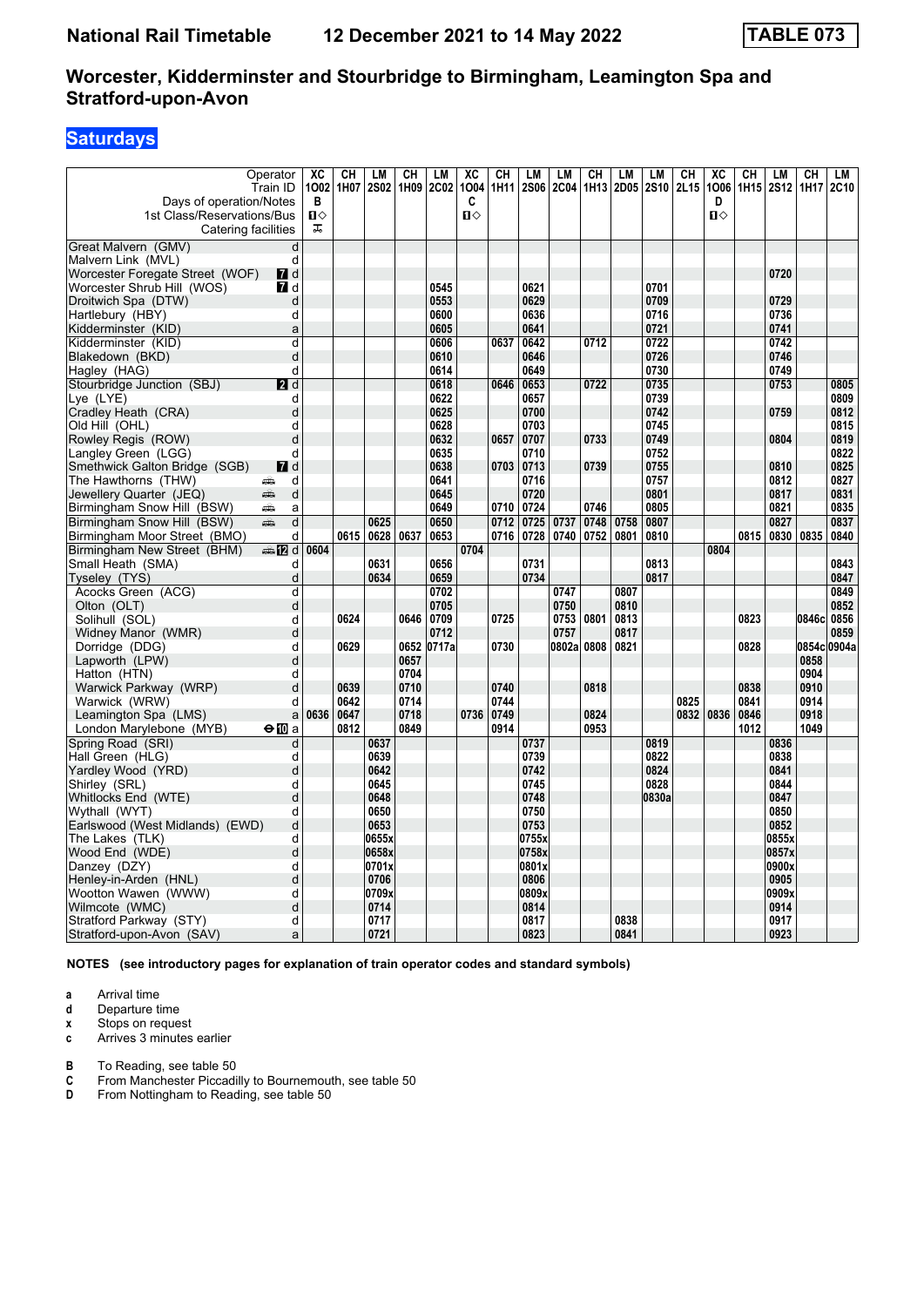# **Saturdays**

|                                                                                                                                                                                                                                                           | Operator<br>Train ID                                                                                                                                                                                                                | LM<br>2D11 | LM<br>2S16 | XC<br>1008 | CH   | LM<br>1H19 2S18 | CН   | LM<br>1H21 2C14 | LM<br>2D16   | LM<br>2S22 2S24 | LM           | XC<br>1010 | CН<br>2L25 | CH<br>1H <sub>25</sub> | LM<br>2C20 | <b>LM</b><br>2D22 | LM<br><b>2S28</b> | XC<br>1012 | CН<br>1H27 |
|-----------------------------------------------------------------------------------------------------------------------------------------------------------------------------------------------------------------------------------------------------------|-------------------------------------------------------------------------------------------------------------------------------------------------------------------------------------------------------------------------------------|------------|------------|------------|------|-----------------|------|-----------------|--------------|-----------------|--------------|------------|------------|------------------------|------------|-------------------|-------------------|------------|------------|
| Days of operation/Notes<br>1st Class/Reservations/Bus                                                                                                                                                                                                     |                                                                                                                                                                                                                                     | Е          |            | C<br>Ⅱ◇    |      |                 |      |                 | F            |                 |              | G<br>п⇔    |            |                        |            |                   |                   | C<br>П⇔    |            |
| Catering facilities                                                                                                                                                                                                                                       |                                                                                                                                                                                                                                     |            |            | ᠼ          |      |                 |      |                 |              |                 |              | ᠼ          |            |                        |            |                   |                   | ᠼ          |            |
| Great Malvern (GMV)                                                                                                                                                                                                                                       | d                                                                                                                                                                                                                                   |            |            |            |      |                 |      |                 |              |                 |              |            |            |                        |            |                   |                   |            |            |
| Malvern Link (MVL)                                                                                                                                                                                                                                        | d                                                                                                                                                                                                                                   |            |            |            |      |                 |      |                 |              |                 |              |            |            |                        |            |                   |                   |            |            |
| Worcester Foregate Street (WOF)                                                                                                                                                                                                                           | $\blacksquare$ d                                                                                                                                                                                                                    |            | 0808       |            |      |                 |      | 0842            |              | 0906            |              |            |            |                        | 0942       |                   | 1006              |            |            |
| Worcester Shrub Hill (WOS)                                                                                                                                                                                                                                | $\blacksquare$ d                                                                                                                                                                                                                    |            |            |            |      |                 |      |                 |              |                 |              |            |            |                        |            |                   |                   |            |            |
| Droitwich Spa (DTW)                                                                                                                                                                                                                                       | d                                                                                                                                                                                                                                   |            | 0817       |            |      |                 |      | 0851            |              | 0915            |              |            |            |                        | 0951       |                   | 1015              |            |            |
| Hartlebury (HBY)                                                                                                                                                                                                                                          | d                                                                                                                                                                                                                                   |            |            |            |      |                 |      |                 |              | 0922            |              |            |            |                        |            |                   | 1022              |            |            |
| Kidderminster (KID)                                                                                                                                                                                                                                       | a                                                                                                                                                                                                                                   |            | 0827       |            |      |                 |      | 0901            |              | 0927            |              |            |            |                        | 1001       |                   | 1027              |            |            |
| Kidderminster (KID)                                                                                                                                                                                                                                       | d                                                                                                                                                                                                                                   |            | 0827       |            |      | 0845            |      | 0901            | 0915         | 0927            | 0945         |            |            |                        | 1001       | 1015              | 1028              |            |            |
| Blakedown (BKD)                                                                                                                                                                                                                                           | d                                                                                                                                                                                                                                   |            |            |            |      | 0849            |      |                 | 0919         |                 | 0949         |            |            |                        |            | 1019              |                   |            |            |
| Hagley (HAG)                                                                                                                                                                                                                                              | d                                                                                                                                                                                                                                   |            | 0833       |            |      | 0852            |      |                 | 0922         | 0933            | 0952         |            |            |                        |            | 1022              | 1034              |            |            |
| Stourbridge Junction (SBJ)                                                                                                                                                                                                                                | $\blacksquare$                                                                                                                                                                                                                      |            | 0837       |            |      | 0856            |      | 0909            | 0926         | 0937            | 0956         |            |            |                        | 1009       | 1026              | 1038              |            |            |
| Lye (LYE)                                                                                                                                                                                                                                                 | d                                                                                                                                                                                                                                   |            | 0843       |            |      | 0900            |      |                 | 0930         |                 | 1000<br>1003 |            |            |                        |            | 1030              |                   |            |            |
| Cradley Heath (CRA)                                                                                                                                                                                                                                       | d<br>d                                                                                                                                                                                                                              |            | 0847       |            |      | 0903<br>0906    |      | 0915            | 0933<br>0936 | 0943            | 1006         |            |            |                        | 1015       | 1033<br>1036      | 1044              |            |            |
| Old Hill (OHL)                                                                                                                                                                                                                                            | d                                                                                                                                                                                                                                   |            |            |            |      | 0910            |      |                 |              | 0948            | 1010         |            |            |                        |            | 1040              | 1049              |            |            |
| Rowley Regis (ROW)                                                                                                                                                                                                                                        | d                                                                                                                                                                                                                                   |            | 0850       |            |      | 0913            |      | 0920            | 0940<br>0943 |                 | 1013         |            |            |                        | 1020       | 1043              |                   |            |            |
| Langley Green (LGG)<br>Smethwick Galton Bridge (SGB)                                                                                                                                                                                                      | $\blacksquare$ d                                                                                                                                                                                                                    |            | 0856       |            |      | 0916            |      | 0925            | 0946         | 0954            | 1016         |            |            |                        | 1025       | 1046              | 1055              |            |            |
| The Hawthorns (THW)                                                                                                                                                                                                                                       | d<br>æ                                                                                                                                                                                                                              |            | 0858       |            |      | 0918            |      | 0927            | 0948         | 0956            | 1018         |            |            |                        | 1027       | 1048              | 1057              |            |            |
| and the second second in the second second second in the second second in the second second second in the second second second second second second second second second second second second second second second second seco<br>Jewellery Quarter (JEQ) | d                                                                                                                                                                                                                                   |            | 0902       |            |      | 0922            |      | 0931            | 0952         | 1000            | 1022         |            |            |                        | 1031       | 1052              | 1101              |            |            |
| Birmingham Snow Hill (BSW)<br>æ                                                                                                                                                                                                                           | a                                                                                                                                                                                                                                   |            | 0906       |            |      | 0926            |      | 0935            | 0956         | 1004            | 1026         |            |            |                        | 1035       | 1056              | 1105              |            |            |
| Birmingham Snow Hill (BSW)                                                                                                                                                                                                                                | de la provincia de la provincia de la provincia de la provincia de la provincia de la provincia de la provincia de la provincia de la provincia de la provincia de la provincia de la provincia de la provincia de la provinci<br>d | 0857       | 0907       |            |      | 0928            |      | 0937            | 0958         | 1007            | 1027         |            |            |                        | 1037       | 1058              | 1107              |            |            |
| Birmingham Moor Street (BMO)                                                                                                                                                                                                                              | d                                                                                                                                                                                                                                   | 0902c      | 0910       |            | 0914 | 0931            | 0937 | 0940            | 1001         | 1010            | 1030         |            |            | 1037                   | 1040       | 1101              | 1110              |            | 1114       |
| Birmingham New Street (BHM)                                                                                                                                                                                                                               | ana MZ d                                                                                                                                                                                                                            |            |            | 0904       |      |                 |      |                 |              |                 |              | 1004       |            |                        |            |                   |                   | 1104       |            |
| Small Heath (SMA)                                                                                                                                                                                                                                         | d                                                                                                                                                                                                                                   |            | 0914       |            |      |                 |      | 0943            |              | 1013            |              |            |            |                        | 1043       |                   | 1113              |            |            |
| Tyseley (TYS)                                                                                                                                                                                                                                             | d                                                                                                                                                                                                                                   |            | 0917       |            |      |                 |      | 0947            |              | 1017            |              |            |            |                        | 1047       |                   | 1117              |            |            |
| Acocks Green (ACG)                                                                                                                                                                                                                                        | d                                                                                                                                                                                                                                   | 0908       |            |            |      |                 |      | 0949            | 1007         |                 |              |            |            |                        | 1049       | 1107              |                   |            |            |
| Olton (OLT)                                                                                                                                                                                                                                               | d                                                                                                                                                                                                                                   | 0910       |            |            |      |                 |      | 0952            | 1009         |                 |              |            |            |                        | 1052       | 1110              |                   |            |            |
| Solihull (SOL)                                                                                                                                                                                                                                            | d                                                                                                                                                                                                                                   | 0914       |            |            | 0923 |                 | 0947 | 0956            | 1013         |                 |              |            |            | 1046                   | 1056       | 1114              |                   |            | 1123       |
| Widney Manor (WMR)                                                                                                                                                                                                                                        | d                                                                                                                                                                                                                                   | 0917       |            |            |      |                 |      | 0959            | 1016         |                 |              |            |            |                        | 1059       | 1117              |                   |            |            |
| Dorridge (DDG)                                                                                                                                                                                                                                            | d                                                                                                                                                                                                                                   | 0921       |            |            | 0928 |                 | 0953 | 1006a           | 1020         |                 |              |            |            | 1052                   | 1106a 1121 |                   |                   |            | 1128       |
| Lapworth (LPW)                                                                                                                                                                                                                                            | d                                                                                                                                                                                                                                   |            |            |            |      |                 |      |                 |              |                 |              |            |            | 1057                   |            |                   |                   |            |            |
| Hatton (HTN)                                                                                                                                                                                                                                              | d                                                                                                                                                                                                                                   |            |            |            |      |                 |      |                 |              |                 |              |            |            | 1104                   |            |                   |                   |            |            |
| Warwick Parkway (WRP)                                                                                                                                                                                                                                     | d                                                                                                                                                                                                                                   |            |            |            | 0938 |                 | 1004 |                 |              |                 |              |            |            | 1110                   |            |                   |                   |            | 1137       |
| Warwick (WRW)                                                                                                                                                                                                                                             | d                                                                                                                                                                                                                                   |            |            |            | 0941 |                 | 1009 |                 |              |                 |              |            | 1108       | 1114                   |            |                   |                   |            | 1141       |
| Leamington Spa (LMS)                                                                                                                                                                                                                                      | a                                                                                                                                                                                                                                   |            |            | 0936       | 0946 |                 | 1013 |                 |              |                 |              | 1036       | 1114       | 1118                   |            |                   |                   | 1136       | 1146       |
| London Marylebone (MYB)                                                                                                                                                                                                                                   | $\Theta$ 10 a                                                                                                                                                                                                                       |            |            |            | 1112 |                 | 1149 |                 |              |                 |              |            |            | 1249                   |            |                   |                   |            | 1312       |
| Spring Road (SRI)                                                                                                                                                                                                                                         | d                                                                                                                                                                                                                                   |            | 0919       |            |      | 0937            |      |                 |              | 1019            | 1036         |            |            |                        |            |                   | 1119              |            |            |
| Hall Green (HLG)                                                                                                                                                                                                                                          | d                                                                                                                                                                                                                                   |            | 0922       |            |      | 0939            |      |                 |              | 1022            | 1038         |            |            |                        |            |                   | 1122              |            |            |
| Yardley Wood (YRD)                                                                                                                                                                                                                                        | d                                                                                                                                                                                                                                   |            | 0924       |            |      | 0942            |      |                 |              | 1024            | 1041         |            |            |                        |            |                   | 1124              |            |            |
| Shirley (SRL)                                                                                                                                                                                                                                             | d                                                                                                                                                                                                                                   |            | 0928       |            |      | 0945            |      |                 |              | 1028            | 1044         |            |            |                        |            |                   | 1128              |            |            |
| Whitlocks End (WTE)                                                                                                                                                                                                                                       | d                                                                                                                                                                                                                                   |            | 0930a      |            |      | 0947            |      |                 |              | 1030al          | 1047         |            |            |                        |            |                   | 1132a             |            |            |
| Wythall (WYT)                                                                                                                                                                                                                                             | d                                                                                                                                                                                                                                   |            |            |            |      | 0950            |      |                 |              |                 | 1050         |            |            |                        |            |                   |                   |            |            |
| Earlswood (West Midlands) (EWD)                                                                                                                                                                                                                           | d                                                                                                                                                                                                                                   |            |            |            |      | 0952            |      |                 |              |                 | 1052         |            |            |                        |            |                   |                   |            |            |
| The Lakes (TLK)                                                                                                                                                                                                                                           | d                                                                                                                                                                                                                                   |            |            |            |      | 0955x           |      |                 |              |                 | 1055x        |            |            |                        |            |                   |                   |            |            |
| Wood End (WDE)                                                                                                                                                                                                                                            | d                                                                                                                                                                                                                                   |            |            |            |      | 0957x           |      |                 |              |                 | 1057x        |            |            |                        |            |                   |                   |            |            |
| Danzey (DZY)                                                                                                                                                                                                                                              | d                                                                                                                                                                                                                                   |            |            |            |      | 1000x           |      |                 |              |                 | 1100x        |            |            |                        |            |                   |                   |            |            |
| Henley-in-Arden (HNL)                                                                                                                                                                                                                                     | d                                                                                                                                                                                                                                   |            |            |            |      | 1005            |      |                 |              |                 | 1105         |            |            |                        |            |                   |                   |            |            |
| Wootton Wawen (WWW)                                                                                                                                                                                                                                       | d                                                                                                                                                                                                                                   |            |            |            |      | 1009x           |      |                 |              |                 | 1109x        |            |            |                        |            |                   |                   |            |            |
| Wilmcote (WMC)                                                                                                                                                                                                                                            | d                                                                                                                                                                                                                                   |            |            |            |      | 1014            |      |                 |              |                 | 1114         |            |            |                        |            |                   |                   |            |            |
| Stratford Parkway (STY)                                                                                                                                                                                                                                   | d                                                                                                                                                                                                                                   | 0941       |            |            |      | 1017            |      |                 | 1040         |                 | 1117         |            |            |                        |            | 1138              |                   |            |            |
| Stratford-upon-Avon (SAV)                                                                                                                                                                                                                                 | a                                                                                                                                                                                                                                   | 0944       |            |            |      | 1023            |      |                 | 1043         |                 | 1123         |            |            |                        |            | 1141              |                   |            |            |

**NOTES (see introductory pages for explanation of train operator codes and standard symbols)**

**a** Arrival time<br>**d** Departure ti

Departure time

**x** Stops on request<br>**c** Arrives 3 minutes

**c** Arrives 3 minutes earlier

**C** From Manchester Piccadilly to Bournemouth, see table 50

**E** Also calls at Claverdon 0931 and Bearley 0936<br>**F** Also calls at Claverdon 1030 and Bearley 1035<br>**G** From Manchester Piccadilly to Reading, see table **F** Also calls at Claverdon 1030 and Bearley 1035

From Manchester Piccadilly to Reading, see table 50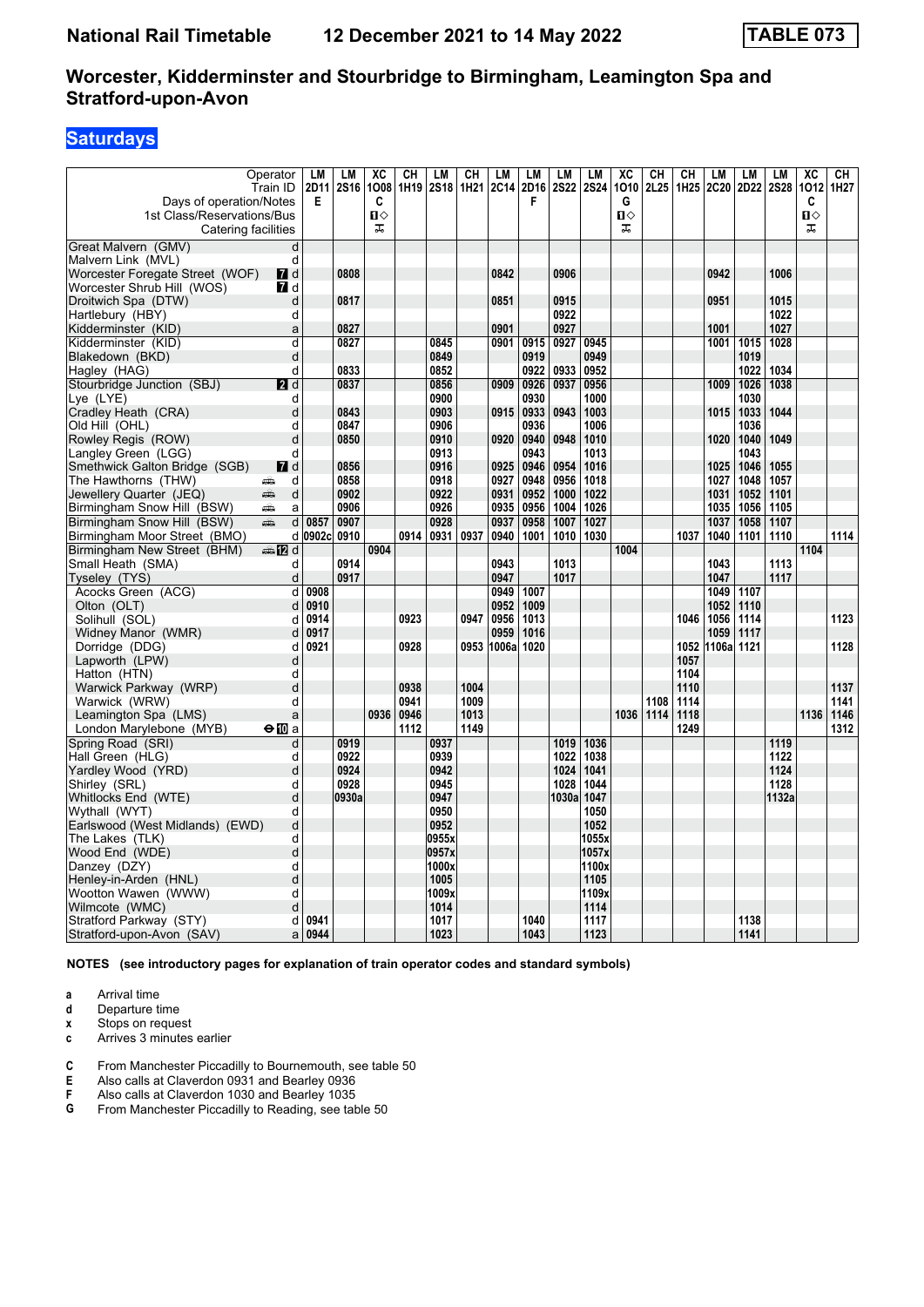# **Saturdays**

|                                                 | Operator<br>Train ID | LМ<br><b>2S30</b> | CН<br>1H29   | LМ<br>2C26 | LM<br>2D28   | LM<br>2S34 | LM<br><b>2S36</b> | XC<br>1014 | CН<br>2L33 | CН<br>1H33   | LM<br><b>2C32</b> | LM<br>2D34   | LM<br><b>2S40</b> | LM<br><b>2S42</b> | XC<br>1016 | CН<br>1H37   | LM<br><b>2C38</b> | LM<br>2D40   | LM<br>2S46 |
|-------------------------------------------------|----------------------|-------------------|--------------|------------|--------------|------------|-------------------|------------|------------|--------------|-------------------|--------------|-------------------|-------------------|------------|--------------|-------------------|--------------|------------|
| Days of operation/Notes                         |                      |                   |              |            |              |            |                   | G          |            |              |                   |              |                   |                   | C          |              |                   |              |            |
| 1st Class/Reservations/Bus                      |                      |                   |              |            |              |            |                   | п⇔         |            |              |                   |              |                   |                   | П⇔         |              |                   |              |            |
| Catering facilities                             |                      |                   |              |            |              |            |                   | ᠼ          |            |              |                   |              |                   |                   | ᠼ          |              |                   |              |            |
| Great Malvern (GMV)                             | d                    |                   |              |            |              |            |                   |            |            |              |                   |              |                   |                   |            |              |                   |              |            |
| Malvern Link (MVL)                              | d                    |                   |              |            |              |            |                   |            |            |              |                   |              |                   |                   |            |              |                   |              |            |
| Worcester Foregate Street (WOF)                 | <b>7</b> d           |                   |              | 1042       |              | 1106       |                   |            |            |              | 1142              |              | 1206              |                   |            |              | 1242              |              | 1306       |
| Worcester Shrub Hill (WOS)                      | <b>7</b> d           |                   |              |            |              |            |                   |            |            |              |                   |              |                   |                   |            |              |                   |              |            |
| Droitwich Spa (DTW)                             | d                    |                   |              | 1051       |              | 1115       |                   |            |            |              | 1151              |              | 1215              |                   |            |              | 1251              |              | 1315       |
| Hartlebury (HBY)                                | d                    |                   |              |            |              | 1122       |                   |            |            |              |                   |              | 1222              |                   |            |              |                   |              | 1322       |
| Kidderminster (KID)                             | a                    |                   |              | 1101       |              | 1127       |                   |            |            |              | 1201              |              | 1227              |                   |            |              | 1301              |              | 1327       |
| Kidderminster (KID)                             | d                    | 1045              |              | 1101       | 1115         | 1128       | 1145              |            |            |              | 1201              | 1215         | 1228              | 1245              |            |              | 1301              | 1315         | 1328       |
| Blakedown (BKD)                                 | d                    | 1049<br>1052      |              |            | 1119<br>1122 | 1134       | 1149<br>1152      |            |            |              |                   | 1219<br>1222 | 1234              | 1249<br>1252      |            |              |                   | 1319<br>1322 | 1334       |
| Hagley (HAG)                                    | d                    | 1056              |              | 1109       | 1126         | 1138       | 1156              |            |            |              | 1209              | 1226         | 1238              | 1256              |            |              | 1309              | 1326         | 1338       |
| Stourbridge Junction (SBJ)<br>Lye (LYE)         | 2d<br>d              | 1100              |              |            | 1130         |            | 1200              |            |            |              |                   | 1230         |                   | 1300              |            |              |                   | 1330         |            |
| Cradley Heath (CRA)                             | d                    | 1103              |              | 1115       | 1133         | 1144       | 1203              |            |            |              | 1215              | 1233         | 1244              | 1303              |            |              | 1315              | 1333         | 1344       |
| Old Hill (OHL)                                  | d                    | 1106              |              |            | 1136         |            | 1206              |            |            |              |                   | 1236         |                   | 1306              |            |              |                   | 1336         |            |
| Rowley Regis (ROW)                              | d                    | 1110              |              | 1120       | 1140         | 1149       | 1210              |            |            |              | 1220              | 1240         | 1249              | 1310              |            |              | 1320              | 1340         | 1349       |
| Langley Green (LGG)                             | d                    | 1113              |              |            | 1143         |            | 1213              |            |            |              |                   | 1243         |                   | 1313              |            |              |                   | 1343         |            |
| Smethwick Galton Bridge (SGB)                   | <b>7</b> d           | 1116              |              | 1125       | 1146         | 1155       | 1216              |            |            |              | 1225              | 1246         | 1255              | 1316              |            |              | 1325              | 1346         | 1355       |
| The Hawthorns (THW)                             | d<br>æ               | 1118              |              | 1127       | 1148         | 1157       | 1218              |            |            |              | 1227              | 1248         | 1257              | 1318              |            |              | 1327              | 1348         | 1357       |
| Jewellery Quarter (JEQ)                         | پېښتنه<br>d          | 1122              |              | 1131       | 1152         | 1201       | 1222              |            |            |              | 1231              | 1252         | 1301              | 1322              |            |              | 1331              | 1352         | 1401       |
| Birmingham Snow Hill (BSW)                      | پیش<br>a             | 1126              |              | 1135       | 1156         | 1205       | 1226              |            |            |              | 1235              | 1256         | 1305              | 1326              |            |              | 1335              | 1356         | 1405       |
| Birmingham Snow Hill (BSW)                      | æ<br>d               | 1127              |              | 1137       | 1158         | 1207       | 1227              |            |            |              | 1237              | 1258         | 1307              | 1327              |            |              | 1337              | 1358         | 1407       |
| Birmingham Moor Street (BMO)                    | d                    | 1130              | 1137         | 1140       | 1201         |            | 1210   1230       |            |            | 1237         | 1240              | 1301         | 1310              | 1330              |            | 1337         | 1340              | 1401         | 1410       |
| Birmingham New Street (BHM)                     | ana 1721 d           |                   |              |            |              |            |                   | 1204       |            |              |                   |              |                   |                   | 1304       |              |                   |              |            |
| Small Heath (SMA)                               | d                    |                   |              | 1143       |              | 1213       |                   |            |            |              | 1243              |              | 1313              |                   |            |              | 1343              |              | 1413       |
| Tyseley (TYS)                                   | d                    |                   |              | 1147       |              | 1217       |                   |            |            |              | 1247              |              | 1317              |                   |            |              | 1347              |              | 1417       |
| Acocks Green (ACG)                              | d                    |                   |              | 1149       | 1207         |            |                   |            |            |              | 1249              | 1307         |                   |                   |            |              | 1349              | 1407         |            |
| Olton (OLT)                                     | d                    |                   |              | 1152       | 1210         |            |                   |            |            |              | 1252              | 1310         |                   |                   |            |              | 1352              | 1410         |            |
| Solihull (SOL)                                  | d                    |                   | 1147         | 1156       | 1213         |            |                   |            |            | 1246         | 1256              | 1313         |                   |                   |            | 1347         | 1356              | 1413         |            |
| Widney Manor (WMR)                              | d                    |                   |              | 1159       | 1217         |            |                   |            |            |              | 1259              | 1317         |                   |                   |            |              | 1359              | 1417         |            |
| Dorridge (DDG)                                  | d                    |                   | 1153         | 1206al     | 1221         |            |                   |            |            | 1252         | 1306al            | 1321         |                   |                   |            | 1353         | 1406a             | 1421         |            |
| Lapworth (LPW)                                  | d                    |                   |              |            |              |            |                   |            |            | 1257         |                   |              |                   |                   |            |              |                   |              |            |
| Hatton (HTN)                                    | d                    |                   |              |            |              |            |                   |            |            | 1304         |                   |              |                   |                   |            |              |                   |              |            |
| Warwick Parkway (WRP)                           | d<br>d               |                   | 1204<br>1209 |            |              |            |                   |            | 1308       | 1310<br>1314 |                   |              |                   |                   |            | 1404<br>1409 |                   |              |            |
| Warwick (WRW)                                   | a                    |                   | 1213         |            |              |            |                   | 1236       | 1314       | 1318         |                   |              |                   |                   | 1336       | 1413         |                   |              |            |
| Leamington Spa (LMS)<br>London Marylebone (MYB) | $\bigoplus$ a        |                   | 1349         |            |              |            |                   |            |            | 1449         |                   |              |                   |                   |            | 1549         |                   |              |            |
| Spring Road (SRI)                               | d                    | 1136              |              |            |              | 1219       | 1236              |            |            |              |                   |              | 1319              | 1336              |            |              |                   |              | 1419       |
| Hall Green (HLG)                                | d                    | 1138              |              |            |              | 1222       | 1238              |            |            |              |                   |              | 1322              | 1338              |            |              |                   |              | 1422       |
| Yardley Wood (YRD)                              | d                    | 1141              |              |            |              | 1224       | 1241              |            |            |              |                   |              | 1324              | 1341              |            |              |                   |              | 1424       |
| Shirley (SRL)                                   | d                    | 1144              |              |            |              | 1228       | 1244              |            |            |              |                   |              | 1328              | 1344              |            |              |                   |              | 1428       |
| Whitlocks End (WTE)                             | d                    | 1146              |              |            |              | 1232a      | 1247              |            |            |              |                   |              | 1332a             | 1347              |            |              |                   |              | 1432a      |
| Wythall (WYT)                                   | d                    | 1149              |              |            |              |            | 1250              |            |            |              |                   |              |                   | 1350              |            |              |                   |              |            |
| Earlswood (West Midlands) (EWD)                 | d                    | 1152              |              |            |              |            | 1252              |            |            |              |                   |              |                   | 1352              |            |              |                   |              |            |
| The Lakes (TLK)                                 | d                    | 1154x             |              |            |              |            | 1255x             |            |            |              |                   |              |                   | 1355x             |            |              |                   |              |            |
| Wood End (WDE)                                  | d                    | 1157x             |              |            |              |            | 1257x             |            |            |              |                   |              |                   | 1357x             |            |              |                   |              |            |
| Danzey (DZY)                                    | d                    | 1200x             |              |            |              |            | 1300x             |            |            |              |                   |              |                   | 1400x             |            |              |                   |              |            |
| Henley-in-Arden (HNL)                           | d                    | 1205              |              |            |              |            | 1305              |            |            |              |                   |              |                   | 1405              |            |              |                   |              |            |
| Wootton Wawen (WWW)                             | d                    | 1208x             |              |            |              |            | 1308x             |            |            |              |                   |              |                   | 1409x             |            |              |                   |              |            |
| Wilmcote (WMC)                                  | d                    | 1213              |              |            |              |            | 1314              |            |            |              |                   |              |                   | 1414              |            |              |                   |              |            |
| Stratford Parkway (STY)                         | d                    | 1217              |              |            | 1238         |            | 1317              |            |            |              |                   | 1338         |                   | 1417              |            |              |                   | 1438         |            |
| Stratford-upon-Avon (SAV)                       | a                    | 1223              |              |            | 1241         |            | 1323              |            |            |              |                   | 1341         |                   | 1423              |            |              |                   | 1441         |            |

**NOTES (see introductory pages for explanation of train operator codes and standard symbols)**

**a** Arrival time<br>**d** Departure ti

**d** Departure time<br>**x** Stops on reque

**Stops on request** 

**C** From Manchester Piccadilly to Bournemouth, see table 50

**G** From Manchester Piccadilly to Reading, see table 50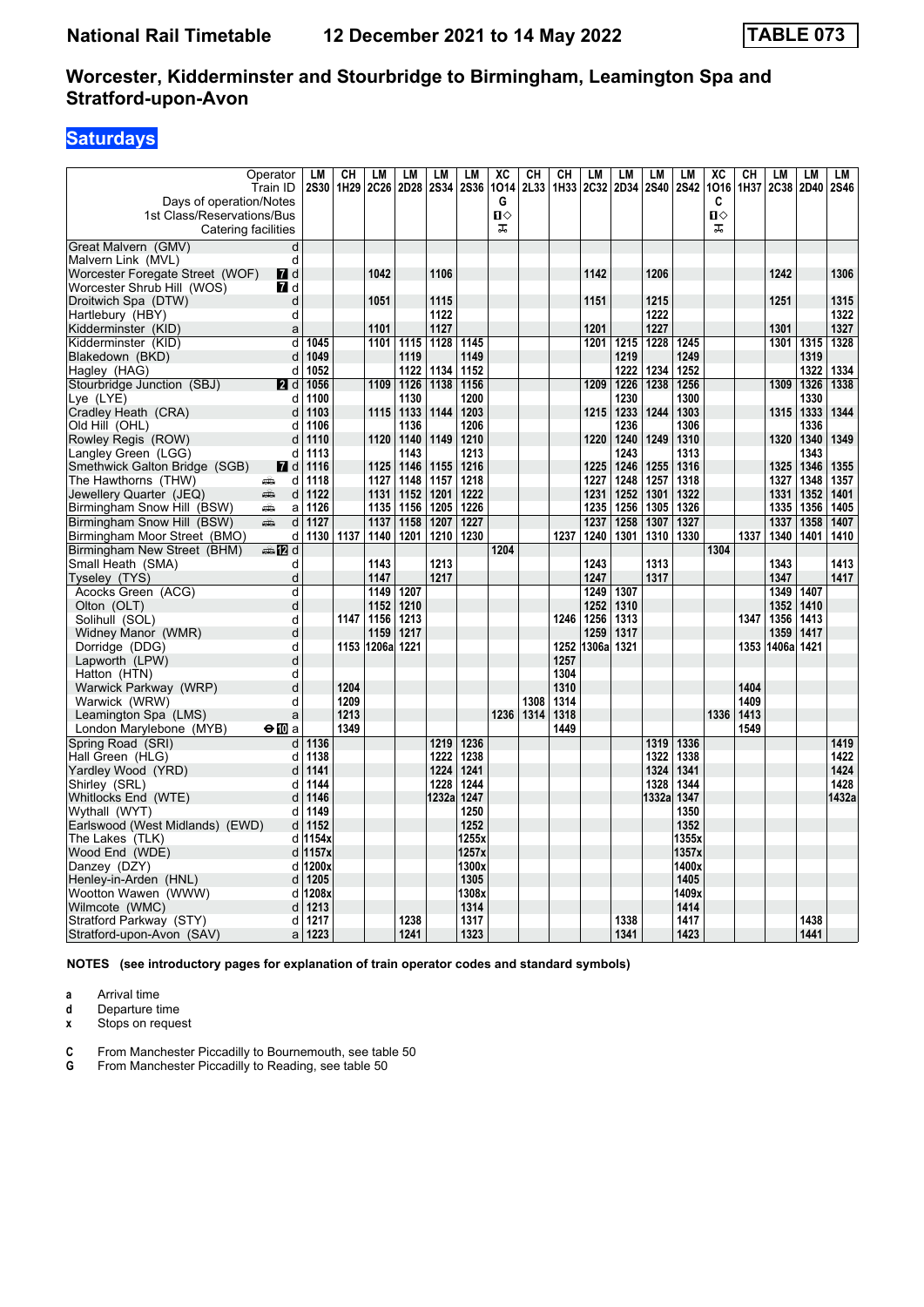# **Saturdays**

| Days of operation/Notes<br>1st Class/Reservations/Bus<br>Catering facilities | Operator<br>Train ID    | LМ<br><b>2S48</b> | XC<br>1018<br>G<br>П⇔<br>ᠼ | CН<br><b>2L41</b> | CН<br>1H41 | <b>LM</b><br>2C44 | LM           | LM<br>2D46 2S52 | XC<br>1020<br>C<br>п⇔<br>ᠼ | CН<br>1H43 | LM<br><b>2S54</b> | CН<br>1H45 | LM<br>2C50    | LM<br>2D52<br>н | LM<br><b>2S58</b> | LM<br><b>2S60</b> | XC<br>1022<br>G<br>Π<br>ᠼ | CН<br>2L49 | CН<br>1H49   |
|------------------------------------------------------------------------------|-------------------------|-------------------|----------------------------|-------------------|------------|-------------------|--------------|-----------------|----------------------------|------------|-------------------|------------|---------------|-----------------|-------------------|-------------------|---------------------------|------------|--------------|
|                                                                              |                         |                   |                            |                   |            |                   |              |                 |                            |            |                   |            |               |                 |                   |                   |                           |            |              |
| Great Malvern (GMV)                                                          | d                       |                   |                            |                   |            |                   |              |                 |                            |            |                   |            |               |                 |                   |                   |                           |            |              |
| Malvern Link (MVL)                                                           | d                       |                   |                            |                   |            |                   |              |                 |                            |            |                   |            |               |                 |                   |                   |                           |            |              |
| Worcester Foregate Street (WOF)                                              | <b>7</b> d              |                   |                            |                   |            | 1342              |              | 1406            |                            |            |                   |            | 1442          |                 | 1506              |                   |                           |            |              |
| Worcester Shrub Hill (WOS)<br>Droitwich Spa (DTW)                            | <b>7</b> d<br>d         |                   |                            |                   |            | 1351              |              | 1415            |                            |            |                   |            | 1451          |                 | 1515              |                   |                           |            |              |
| Hartlebury (HBY)                                                             | d                       |                   |                            |                   |            |                   |              | 1422            |                            |            |                   |            |               |                 | 1522              |                   |                           |            |              |
| Kidderminster (KID)                                                          | a                       |                   |                            |                   |            | 1401              |              | 1427            |                            |            |                   |            | 1501          |                 | 1527              |                   |                           |            |              |
| Kidderminster (KID)                                                          | $\overline{\mathsf{d}}$ | 1345              |                            |                   |            | 1401              | 1415         | 1428            |                            |            | 1445              |            | 1501          | 1515            | 1528              | 1545              |                           |            |              |
| Blakedown (BKD)                                                              | d                       | 1349              |                            |                   |            |                   | 1419         |                 |                            |            | 1449              |            |               | 1519            |                   | 1549              |                           |            |              |
| Hagley (HAG)                                                                 | d                       | 1352              |                            |                   |            |                   | 1422         | 1434            |                            |            | 1452              |            |               | 1522            | 1534              | 1552              |                           |            |              |
| Stourbridge Junction (SBJ)                                                   | <b>2</b> d              | 1356              |                            |                   |            | 1409              | 1426         | 1438            |                            |            | 1456              |            | 1509          | 1526            | 1538              | 1556              |                           |            |              |
| Lye (LYE)                                                                    | d                       | 1400              |                            |                   |            |                   | 1430         |                 |                            |            | 1500              |            |               | 1530            |                   | 1600              |                           |            |              |
| Cradley Heath (CRA)                                                          | d                       | 1403              |                            |                   |            | 1415              | 1433         | 1444            |                            |            | 1503              |            | 1515          | 1533            | 1544              | 1603              |                           |            |              |
| Old Hill (OHL)                                                               | d                       | 1406              |                            |                   |            |                   | 1436         |                 |                            |            | 1506              |            |               | 1536            |                   | 1606              |                           |            |              |
| Rowley Regis (ROW)                                                           | d                       | 1410              |                            |                   |            | 1420              | 1440         | 1449            |                            |            | 1510              |            | 1520          | 1540            | 1549              | 1610              |                           |            |              |
| Langley Green (LGG)                                                          | d                       | 1413              |                            |                   |            |                   | 1443         |                 |                            |            | 1513              |            |               | 1543            |                   | 1613              |                           |            |              |
| Smethwick Galton Bridge (SGB)                                                | <b>7</b> d              | 1416              |                            |                   |            | 1425              | 1446         | 1455            |                            |            | 1516              |            | 1525          | 1546            | 1555              | 1616              |                           |            |              |
| The Hawthorns (THW)                                                          | d<br>پیش                | 1418              |                            |                   |            | 1427              | 1448         | 1457            |                            |            | 1518              |            | 1527          | 1548            | 1557              | 1618              |                           |            |              |
| Jewellery Quarter (JEQ)                                                      | æ<br>d                  | 1422              |                            |                   |            | 1431              | 1452         | 1501            |                            |            | 1522              |            | 1531          | 1552            | 1601              | 1622              |                           |            |              |
| Birmingham Snow Hill (BSW)                                                   | æ<br>a                  | 1426              |                            |                   |            | 1435              | 1456         | 1505            |                            |            | 1526              |            | 1535          | 1556            | 1605              | 1626              |                           |            |              |
| Birmingham Snow Hill (BSW)                                                   | æ.<br>d                 | 1428              |                            |                   |            | 1437              | 1458         | 1507            |                            |            | 1528              |            | 1537          | 1558            | 1607              | 1627              |                           |            |              |
| Birmingham Moor Street (BMO)                                                 | d                       | 1431              |                            |                   | 1437       | 1440              | 1501         | 1510            |                            | 1514       | 1531 1537         |            | 1540          | 1601            | 1610              | 1630              |                           |            | 1637         |
| Birmingham New Street (BHM)                                                  |                         |                   | 1404                       |                   |            |                   |              |                 | 1504                       |            |                   |            |               |                 |                   |                   | 1604                      |            |              |
| Small Heath (SMA)                                                            | d                       |                   |                            |                   |            | 1443              |              | 1513            |                            |            |                   |            | 1543          |                 | 1613              |                   |                           |            |              |
| Tyseley (TYS)                                                                | d                       |                   |                            |                   |            | 1447              |              | 1517            |                            |            |                   |            | 1547          |                 | 1617              | 1635              |                           |            |              |
| Acocks Green (ACG)                                                           | d                       |                   |                            |                   |            | 1449              | 1507         |                 |                            |            |                   |            | 1549          | 1607            |                   |                   |                           |            |              |
| Olton (OLT)                                                                  | d                       |                   |                            |                   |            | 1452              | 1510         |                 |                            |            |                   |            | 1552          | 1610            |                   |                   |                           |            |              |
| Solihull (SOL)                                                               | d                       |                   |                            |                   | 1446       | 1456              | 1513         |                 |                            | 1523       |                   | 1547       | 1556          | 1613            |                   |                   |                           |            | 1647         |
| Widney Manor (WMR)                                                           | d                       |                   |                            |                   | 1452       | 1459              | 1517         |                 |                            | 1528       |                   |            | 1559<br>1606a | 1617<br>1621    |                   |                   |                           |            | 1653         |
| Dorridge (DDG)                                                               | d<br>d                  |                   |                            |                   | 1457       | 1506a 1521        |              |                 |                            |            |                   | 1553       |               |                 |                   |                   |                           |            |              |
| Lapworth (LPW)                                                               | d                       |                   |                            |                   | 1504       |                   |              |                 |                            |            |                   |            |               |                 |                   |                   |                           |            | 1657<br>1704 |
| Hatton (HTN)<br>Warwick Parkway (WRP)                                        | d                       |                   |                            |                   | 1510       |                   |              |                 |                            | 1537       |                   | 1604       |               |                 |                   |                   |                           |            | 1710         |
| Warwick (WRW)                                                                | d                       |                   |                            | 1508              | 1514       |                   |              |                 |                            | 1541       |                   | 1609       |               |                 |                   |                   |                           | 1708       | 1714         |
| Leamington Spa (LMS)                                                         | a                       |                   | 1436                       | 1514              | 1518       |                   |              |                 | 1536                       | 1546       |                   | 1613       |               |                 |                   |                   | 1636                      | 1714       | 1718         |
| London Marylebone (MYB)                                                      | $\Theta$ 10 a           |                   |                            |                   | 1650       |                   |              |                 |                            | 1712       |                   | 1749       |               |                 |                   |                   |                           |            | 1849         |
| Spring Road (SRI)                                                            | d                       | 1437              |                            |                   |            |                   |              | 1519            |                            |            | 1537              |            |               |                 | 1619              | 1637              |                           |            |              |
| Hall Green (HLG)                                                             | d                       | 1439              |                            |                   |            |                   |              | 1522            |                            |            | 1539              |            |               |                 | 1622              | 1640              |                           |            |              |
| Yardley Wood (YRD)                                                           | d                       | 1442              |                            |                   |            |                   |              | 1524            |                            |            | 1542              |            |               |                 | 1624              | 1642              |                           |            |              |
| Shirley (SRL)                                                                | d                       | 1445              |                            |                   |            |                   |              | 1528            |                            |            | 1545              |            |               |                 | 1628              | 1645              |                           |            |              |
| Whitlocks End (WTE)                                                          | d                       | 1448              |                            |                   |            |                   |              | 1532a           |                            |            | 1548              |            |               |                 | 1632a             | 1648              |                           |            |              |
| Wythall (WYT)                                                                | d                       | 1450              |                            |                   |            |                   |              |                 |                            |            | 1550              |            |               |                 |                   | 1651              |                           |            |              |
| Earlswood (West Midlands) (EWD)                                              | d                       | 1453              |                            |                   |            |                   |              |                 |                            |            | 1553              |            |               |                 |                   | 1653              |                           |            |              |
| The Lakes (TLK)                                                              | d                       | 1455x             |                            |                   |            |                   |              |                 |                            |            | 1555x             |            |               |                 |                   | 1655x             |                           |            |              |
| Wood End (WDE)                                                               | d                       | 1458x             |                            |                   |            |                   |              |                 |                            |            | 1558x             |            |               |                 |                   | 1657x             |                           |            |              |
| Danzey (DZY)                                                                 | d                       | 1501x             |                            |                   |            |                   |              |                 |                            |            | 1601x             |            |               |                 |                   | 1700x             |                           |            |              |
| Henley-in-Arden (HNL)                                                        | d                       | 1506              |                            |                   |            |                   |              |                 |                            |            | 1606              |            |               |                 |                   | 1705              |                           |            |              |
| Wootton Wawen (WWW)                                                          | d                       | 1509x             |                            |                   |            |                   |              |                 |                            |            | 1609x             |            |               |                 |                   | 1709x             |                           |            |              |
| Wilmcote (WMC)                                                               | d                       | 1514              |                            |                   |            |                   |              |                 |                            |            | 1614              |            |               |                 |                   | 1714              |                           |            |              |
| Stratford Parkway (STY)                                                      | d                       | 1517              |                            |                   |            |                   | 1538<br>1541 |                 |                            |            | 1617              |            |               | 1641<br>1644    |                   | 1717              |                           |            |              |
| Stratford-upon-Avon (SAV)                                                    | a                       | 1523              |                            |                   |            |                   |              |                 |                            |            | 1623              |            |               |                 |                   | 1723              |                           |            |              |

**NOTES (see introductory pages for explanation of train operator codes and standard symbols)**

**a** Arrival time<br>**d** Departure ti

**d** Departure time<br>**x** Stops on reque

**Stops on request** 

**C** From Manchester Piccadilly to Bournemouth, see table 50

**G** From Manchester Piccadilly to Reading, see table 50

**H** Also calls at Claverdon 1631 and Bearley 1636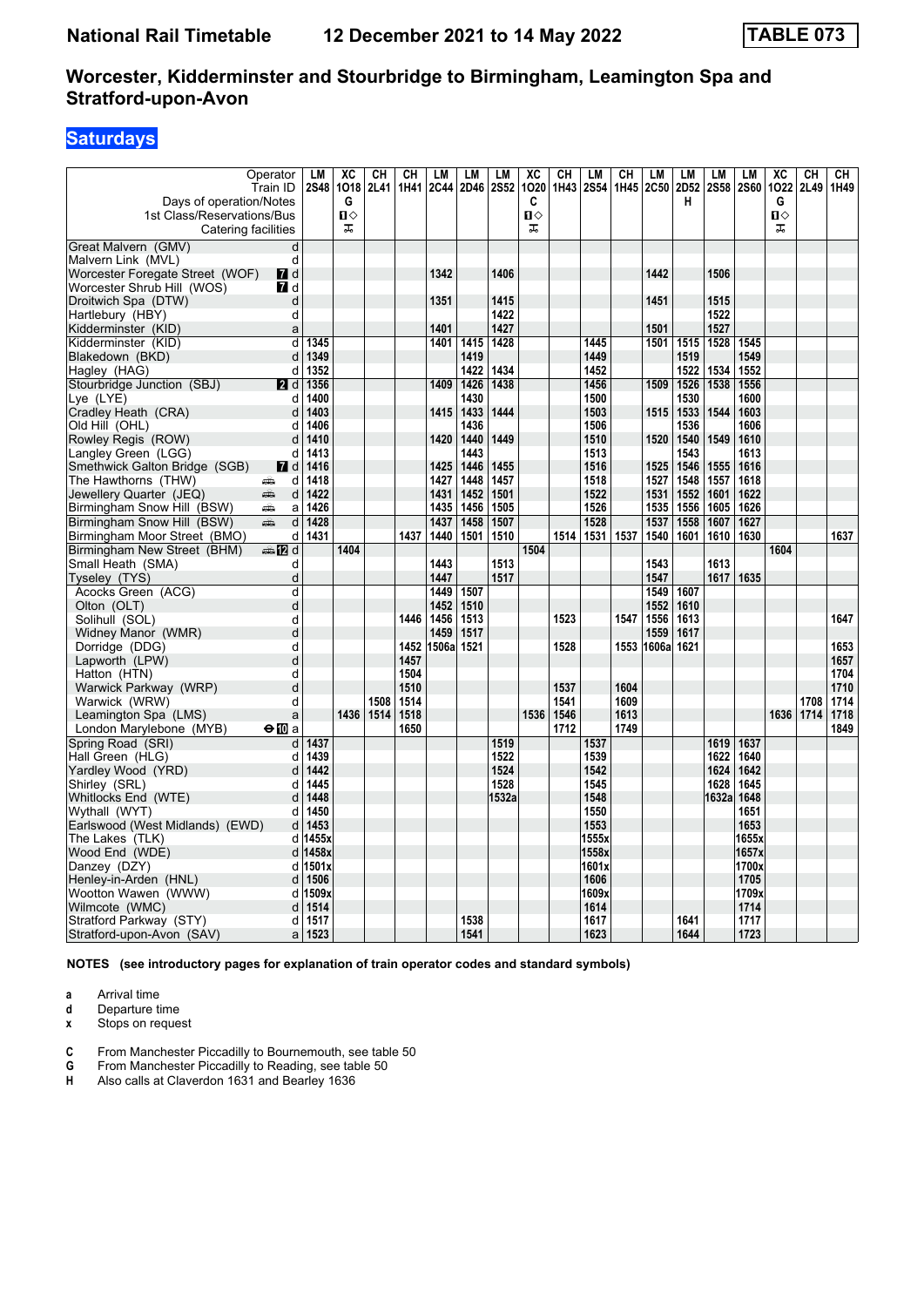# **Saturdays**

| Days of operation/Notes<br>1st Class/Reservations/Bus | Operator<br>Train ID  | LM<br>2C56 | LM<br>2D58<br>J | LМ<br><b>2S64</b> | LM<br>2S66   | XC<br>1024<br>C<br>п⇔ | CH<br>1H53 2C62 | LM                | LМ<br>2D63<br>Κ | LM<br><b>2S72</b> | LM<br><b>2S74</b> | $\overline{\text{xc}}$<br>1026<br>G<br>$\P$ | CН<br>2L57 | CН<br>1H <sub>57</sub> | LM<br><b>2C66</b> | LM<br>2C68   | LM<br>2S76   | <b>LM</b><br>2S78 | LM<br>2C69 |
|-------------------------------------------------------|-----------------------|------------|-----------------|-------------------|--------------|-----------------------|-----------------|-------------------|-----------------|-------------------|-------------------|---------------------------------------------|------------|------------------------|-------------------|--------------|--------------|-------------------|------------|
| Catering facilities                                   |                       |            |                 |                   |              | ᠼ                     |                 |                   |                 |                   |                   | ᠼ                                           |            |                        |                   |              |              |                   |            |
| Great Malvern (GMV)                                   | d                     |            |                 |                   |              |                       |                 |                   |                 |                   |                   |                                             |            |                        |                   |              |              |                   |            |
| Malvern Link (MVL)                                    | d                     |            |                 |                   |              |                       |                 |                   |                 |                   |                   |                                             |            |                        |                   |              |              |                   |            |
| Worcester Foregate Street (WOF)                       | <b>7</b> d            | 1542       |                 | 1606              |              |                       |                 | 1642              |                 |                   |                   |                                             |            |                        | 1741              |              |              |                   | 1842       |
| Worcester Shrub Hill (WOS)                            | <b>7</b> d            |            |                 |                   |              |                       |                 |                   |                 | 1707              |                   |                                             |            |                        |                   |              | 1809         |                   |            |
| Droitwich Spa (DTW)                                   | d                     | 1551       |                 | 1615              |              |                       |                 | 1651              |                 | 1715              |                   |                                             |            |                        | 1751              |              | 1817         |                   | 1851       |
| Hartlebury (HBY)                                      | d                     |            |                 | 1622              |              |                       |                 |                   |                 | 1722              |                   |                                             |            |                        |                   |              | 1824         |                   |            |
| Kidderminster (KID)                                   | a                     | 1601       |                 | 1627              |              |                       |                 | 1701              |                 | 1727              |                   |                                             |            |                        | 1801              |              | 1829         |                   | 1901       |
| Kidderminster (KID)                                   | d                     | 1601       | 1615            | 1628              | 1645         |                       |                 | 1701              | 1715            | 1728              | 1745              |                                             |            |                        | 1801              | 1815         | 1830         | 1845              | 1901       |
| Blakedown (BKD)                                       | d                     |            | 1619            |                   | 1649         |                       |                 |                   | 1719            |                   | 1749              |                                             |            |                        |                   | 1819         |              | 1849              |            |
| Hagley (HAG)                                          | d                     |            | 1622            | 1634              | 1652         |                       |                 |                   | 1722            | 1734              | 1752              |                                             |            |                        |                   | 1822         | 1836         | 1852              |            |
| Stourbridge Junction (SBJ)                            | <b>2</b> d            | 1609       | 1626            | 1638              | 1656         |                       |                 | 1709              | 1726            | 1738              | 1756              |                                             |            |                        | 1809              | 1826         | 1840         | 1856              | 1909       |
| Lye (LYE)                                             | d                     |            | 1630            |                   | 1700         |                       |                 |                   | 1730            |                   | 1800              |                                             |            |                        |                   | 1830         |              | 1900              |            |
| Cradley Heath (CRA)                                   | d                     | 1615       | 1633            | 1644              | 1703         |                       |                 | 1715              | 1733            | 1744              | 1803              |                                             |            |                        | 1815              | 1833         | 1846         | 1903              | 1915       |
| Old Hill (OHL)                                        | d                     |            | 1636            |                   | 1706         |                       |                 |                   | 1736            |                   | 1806              |                                             |            |                        |                   | 1836         |              | 1906              |            |
| Rowley Regis (ROW)                                    | d<br>d                | 1620       | 1640<br>1643    | 1649              | 1710<br>1713 |                       |                 | 1720              | 1740<br>1743    | 1749              | 1810<br>1813      |                                             |            |                        | 1820              | 1840<br>1843 | 1851         | 1910<br>1913      | 1920       |
| Langley Green (LGG)<br>Smethwick Galton Bridge (SGB)  | $I$ d                 | 1625       | 1646            | 1655              | 1716         |                       |                 | 1725              | 1746            | 1755              | 1816              |                                             |            |                        | 1825              | 1846         | 1856         | 1916              | 1925       |
| The Hawthorns (THW)                                   | d<br>æ                | 1627       | 1648            | 1657              | 1718         |                       |                 | 1727              | 1748            | 1757              | 1818              |                                             |            |                        | 1827              | 1848         | 1858         | 1918              | 1927       |
| Jewellery Quarter (JEQ)                               | يتنيه<br>d            | 1631       | 1652            | 1701              | 1722         |                       |                 | 1731              | 1752            | 1801              | 1822              |                                             |            |                        | 1831              | 1852         | 1902         | 1922              | 1931       |
| Birmingham Snow Hill (BSW)                            | æ<br>a                | 1635       | 1656            | 1705              | 1726         |                       |                 | 1735              | 1756            | 1805              | 1826              |                                             |            |                        | 1835              | 1856         | 1906         | 1926              | 1935       |
| Birmingham Snow Hill (BSW)                            | پېښ<br>d              | 1637       | 1658            | 1707              | 1728         |                       |                 | 1737              | 1758            | 1807              | 1827              |                                             |            |                        | 1836              | 1858         | 1907         | 1927              | 1937       |
| Birmingham Moor Street (BMO)                          | d                     | 1640       | 1701            | 1710              | 1731         |                       | 1735            | 1740              | 1801            |                   | 1810 1830         |                                             |            | 1835                   | 1839              | 1901         | 1910         | 1930              | 1940       |
| Birmingham New Street (BHM)                           | dan <mark>an</mark> d |            |                 |                   |              | 1704                  |                 |                   |                 |                   |                   | 1804                                        |            |                        |                   |              |              |                   |            |
| Small Heath (SMA)                                     | d                     | 1643       |                 | 1713              |              |                       |                 | 1743              | 1804            | 1813              |                   |                                             |            |                        | 1842              | 1904         | 1913         | 1933              | 1943       |
| Tyseley (TYS)                                         | d                     | 1647       |                 | 1717              | 1736         |                       |                 | 1747              | 1807            | 1817              |                   |                                             |            |                        | 1845              | 1907         | 1917         | 1936              | 1946       |
| Acocks Green (ACG)                                    | d                     | 1649       | 1707            |                   |              |                       |                 | 1749              | 1810            |                   |                   |                                             |            |                        | 1848              | 1910         |              |                   | 1949       |
| Olton (OLT)                                           | d                     | 1652       | 1710            |                   |              |                       |                 | 1752              | 1812            |                   |                   |                                             |            |                        | 1851              | 1912         |              |                   | 1952       |
| Solihull (SOL)                                        | d                     | 1656       | 1713            |                   |              |                       | 1746c 1756      |                   | 1816            |                   |                   |                                             |            | 1845                   | 1854              | 1916         |              |                   | 1955       |
| Widney Manor (WMR)                                    | d                     | 1659       | 1717            |                   |              |                       |                 | 1759              | 1819            |                   |                   |                                             |            |                        | 1857              | 1919         |              |                   | 1959       |
| Dorridge (DDG)                                        | d                     | 1706a      | 1721            |                   |              |                       |                 | 1753c 1806a  1823 |                 |                   |                   |                                             |            | 1852                   | 1904a 1924a       |              |              |                   | 2006a      |
| Lapworth (LPW)                                        | d                     |            |                 |                   |              |                       |                 |                   | 1826            |                   |                   |                                             |            | 1857                   |                   |              |              |                   |            |
| Hatton (HTN)                                          | d                     |            |                 |                   |              |                       |                 |                   |                 |                   |                   |                                             |            | 1904                   |                   |              |              |                   |            |
| Warwick Parkway (WRP)                                 | d                     |            |                 |                   |              |                       | 1804            |                   |                 |                   |                   |                                             |            | 1910                   |                   |              |              |                   |            |
| Warwick (WRW)                                         | d                     |            |                 |                   |              |                       | 1809            |                   |                 |                   |                   |                                             | 1908       | 1914                   |                   |              |              |                   |            |
| Leamington Spa (LMS)                                  | a                     |            |                 |                   |              | 1736                  | 1813            |                   |                 |                   |                   | 1836                                        | 1914       | 1918                   |                   |              |              |                   |            |
| London Marylebone (MYB)                               | $\Theta$ 10 a         |            |                 |                   |              |                       | 1949            |                   |                 |                   |                   |                                             |            | 2049                   |                   |              |              |                   |            |
| Spring Road (SRI)<br>Hall Green (HLG)                 | d<br>d                |            |                 | 1719<br>1722      | 1738<br>1741 |                       |                 |                   |                 | 1819<br>1822      | 1836<br>1838      |                                             |            |                        |                   |              | 1919<br>1922 | 1939<br>1941      |            |
| Yardley Wood (YRD)                                    | d                     |            |                 | 1724              | 1743         |                       |                 |                   |                 | 1824              | 1841              |                                             |            |                        |                   |              | 1924         | 1944              |            |
| Shirley (SRL)                                         | d                     |            |                 | 1728              | 1746         |                       |                 |                   |                 | 1828              | 1844              |                                             |            |                        |                   |              | 1928         | 1947              |            |
| Whitlocks End (WTE)                                   | d                     |            |                 | 1732a             | 1749         |                       |                 |                   |                 | 1832a             | 1847              |                                             |            |                        |                   |              | 1930a        | 1950              |            |
| Wythall (WYT)                                         | d                     |            |                 |                   | 1751         |                       |                 |                   |                 |                   | 1850              |                                             |            |                        |                   |              |              | 1952              |            |
| Earlswood (West Midlands) (EWD)                       | d                     |            |                 |                   | 1754         |                       |                 |                   |                 |                   | 1852              |                                             |            |                        |                   |              |              | 1955              |            |
| The Lakes (TLK)                                       | d                     |            |                 |                   | 1756x        |                       |                 |                   |                 |                   | 1855x             |                                             |            |                        |                   |              |              | 1957x             |            |
| Wood End (WDE)                                        | d                     |            |                 |                   | 1758x        |                       |                 |                   |                 |                   | 1857x             |                                             |            |                        |                   |              |              | 1959x             |            |
| Danzey (DZY)                                          | d                     |            |                 |                   | 1801x        |                       |                 |                   |                 |                   | 1900x             |                                             |            |                        |                   |              |              | 2001x             |            |
| Henley-in-Arden (HNL)                                 | d                     |            |                 |                   | 1806         |                       |                 |                   |                 |                   | 1905              |                                             |            |                        |                   |              |              | 2006              |            |
| Wootton Wawen (WWW)                                   | d                     |            |                 |                   | 1809x        |                       |                 |                   |                 |                   | 1908x             |                                             |            |                        |                   |              |              | 2009x             |            |
| Wilmcote (WMC)                                        | d                     |            |                 |                   | 1814         |                       |                 |                   | 1844            |                   | 1914              |                                             |            |                        |                   |              |              | 2014              |            |
| Stratford Parkway (STY)                               | d                     |            | 1741            |                   | 1817         |                       |                 |                   | 1847            |                   | 1917              |                                             |            |                        |                   |              |              | 2017              |            |
| Stratford-upon-Avon (SAV)                             | a                     |            | 1744            |                   | 1821         |                       |                 |                   | 1851            |                   | 1923              |                                             |            |                        |                   |              |              | 2023              |            |

**NOTES (see introductory pages for explanation of train operator codes and standard symbols)**

**a** Arrival time<br>**d** Departure ti

Departure time

**x** Stops on request<br>**c** Arrives 3 minutes

- **c** Arrives 3 minutes earlier
- **C** From Manchester Piccadilly to Bournemouth, see table 50
- **G** From Manchester Piccadilly to Reading, see table 50<br>**J** Also calls at Claverdon 1731 and Bearley 1736<br>**K** Also calls at Claverdon 1835 and Bearley 1840
- **J** Also calls at Claverdon 1731 and Bearley 1736
- **.** Also calls at Claverdon 1835 and Bearley 1840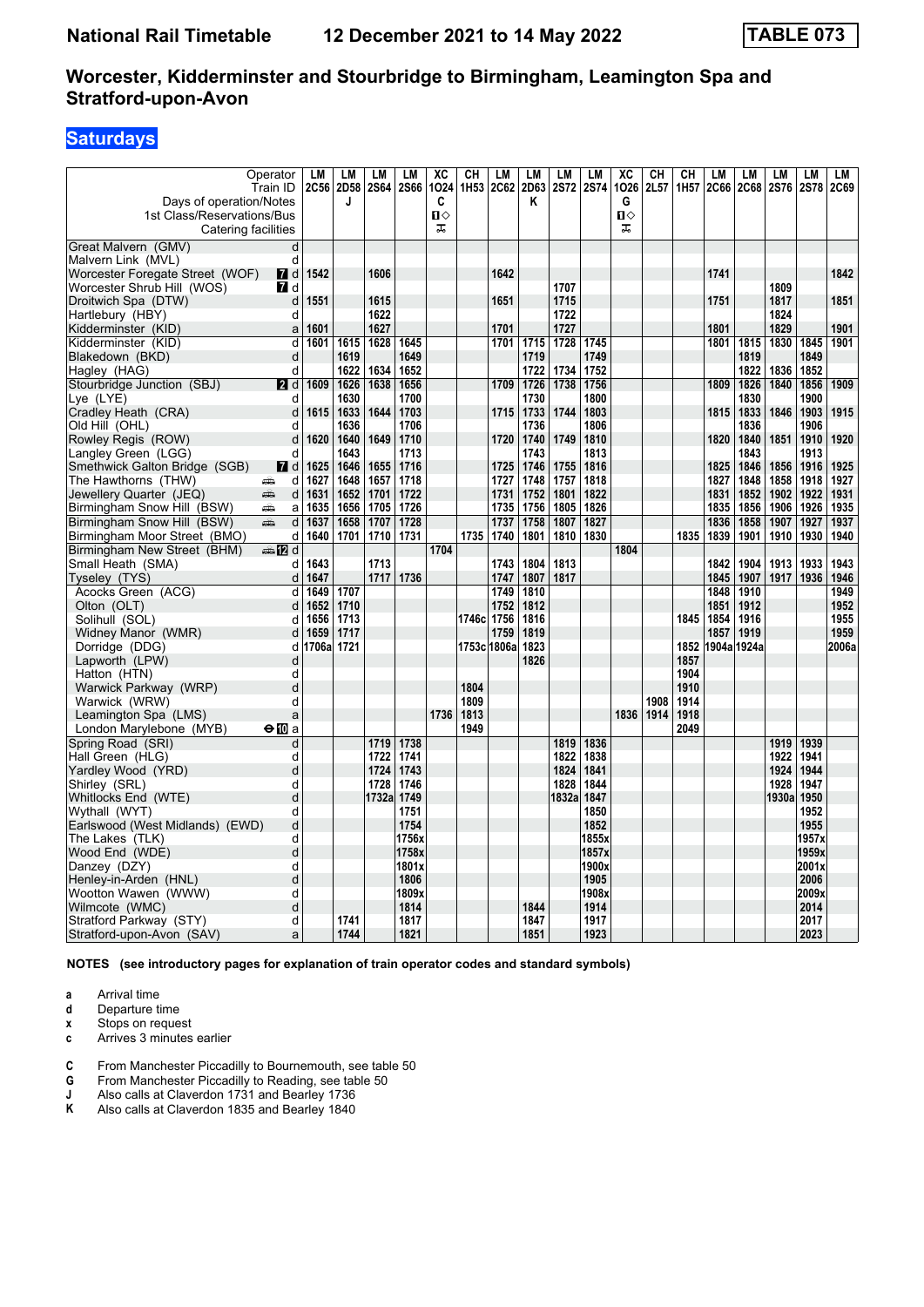# **Saturdays**

| Days of operation/Notes                           | Operator<br>Train ID | XC<br>1028<br>C   | LM<br>2C70   | LМ<br><b>2S80</b> | XC<br>1030<br>C   | <b>CH</b><br>1H63 | LM    | LM<br>2S82 2C74 | LМ<br>2C72   | LM<br>2S84 | CН<br>2L69 | XC<br>1034<br>L   | CН<br>2H69 | LМ<br><b>2S86</b> | LM<br>2C78   | LM<br>2B82 | CН<br>2U71<br>A | CН<br><b>2U73</b><br>A | LM<br><b>2S90</b> |
|---------------------------------------------------|----------------------|-------------------|--------------|-------------------|-------------------|-------------------|-------|-----------------|--------------|------------|------------|-------------------|------------|-------------------|--------------|------------|-----------------|------------------------|-------------------|
| 1st Class/Reservations/Bus<br>Catering facilities |                      | $\mathbf{u}$<br>ᠼ |              |                   | $\mathbf{u}$<br>ᠼ |                   |       |                 |              |            |            | $\mathbf{u}$<br>ᠼ |            |                   |              |            |                 |                        |                   |
| Great Malvern (GMV)                               | d                    |                   |              |                   |                   |                   |       |                 |              |            |            |                   |            |                   |              |            |                 |                        |                   |
| Malvern Link (MVL)                                | d                    |                   |              |                   |                   |                   |       |                 |              |            |            |                   |            |                   |              |            |                 |                        |                   |
| Worcester Foregate Street (WOF)                   | <b>7</b> d           |                   |              |                   |                   |                   |       | 1942            |              | 2012       |            |                   |            |                   |              | 2106       |                 |                        |                   |
| Worcester Shrub Hill (WOS)                        | <b>7</b> d           |                   |              | 1906              |                   |                   |       |                 |              |            |            |                   |            |                   |              |            |                 |                        |                   |
| Droitwich Spa (DTW)                               | d                    |                   |              | 1914              |                   |                   |       | 1951            |              | 2021       |            |                   |            |                   |              | 2115       |                 |                        |                   |
| Hartlebury (HBY)                                  | d                    |                   |              | 1921              |                   |                   |       | 1958            |              | 2028       |            |                   |            |                   |              | 2122       |                 |                        |                   |
| Kidderminster (KID)                               | a                    |                   |              | 1926              |                   |                   |       | 2003            |              | 2033       |            |                   |            |                   |              | 2127       |                 |                        |                   |
| Kidderminster (KID)                               | d                    |                   | 1915         | 1927              |                   |                   | 1945  | 2004            | 2015         | 2034       |            |                   |            | 2045              | 2115         | 2128       |                 |                        |                   |
| Blakedown (BKD)                                   | d                    |                   | 1919         |                   |                   |                   | 1949  | 2009            | 2019         |            |            |                   |            | 2049              | 2119         | 2132       |                 |                        |                   |
| Hagley (HAG)                                      | d                    |                   | 1922         | 1933              |                   |                   | 1952  | 2012            | 2022         | 2040       |            |                   |            | 2052              | 2122         | 2135       |                 |                        |                   |
| Stourbridge Junction (SBJ)                        | 2d                   |                   | 1926         | 1937              |                   |                   | 1957  | 2016            | 2026         | 2044       |            |                   |            | 2056              | 2126 2139    |            |                 |                        | 2156              |
| Lye (LYE)                                         | d                    |                   | 1930         |                   |                   |                   | 2001  |                 | 2030         |            |            |                   |            | 2100              | 2130         |            |                 |                        | 2200              |
| Cradley Heath (CRA)                               | d                    |                   | 1933         | 1943              |                   |                   |       | 2003 2022       | 2033         | 2049       |            |                   |            | 2103              | 2133         | 2145       |                 |                        | 2202              |
| Old Hill (OHL)                                    | d                    |                   | 1936         |                   |                   |                   | 2007  |                 | 2036         |            |            |                   |            | 2106              | 2136         |            |                 |                        | 2206              |
| Rowley Regis (ROW)                                | d                    |                   | 1940         | 1948              |                   |                   | 2010  | 2027            | 2040         | 2054       |            |                   |            | 2110              | 2140         | 2150       |                 |                        | 2209              |
| Langley Green (LGG)                               | d                    |                   | 1943         |                   |                   |                   | 2013  |                 | 2043         |            |            |                   |            | 2113              | 2143         |            |                 |                        | 2212              |
| Smethwick Galton Bridge (SGB)                     | $\blacksquare$ d     |                   | 1946         | 1954              |                   |                   | 2017  | 2033            | 2046         | 2100       |            |                   |            | 2116              | 2146         | 2155       |                 |                        | 2216              |
| The Hawthorns (THW)                               | d<br>پیشت            |                   | 1948         | 1956              |                   |                   | 2019  | 2035            | 2048         | 2102       |            |                   |            | 2118              | 2148         | 2157       |                 |                        | 2218              |
| Jewellery Quarter (JEQ)                           | d<br>æ               |                   | 1952         | 2000              |                   |                   | 2023  | 2039            | 2052         | 2106       |            |                   |            | 2122              | 2152         | 2201       |                 |                        | 2222              |
| Birmingham Snow Hill (BSW)                        | پیش<br>a             |                   | 1956         | 2004              |                   |                   | 2027  | 2043            | 2056         | 2110       |            |                   |            | 2126              | 2156         | 2205       |                 |                        | 2226              |
| Birmingham Snow Hill (BSW)                        | d<br>æ               |                   | 1957         | 2005              |                   |                   | 2027  | 2045            | 2057         | 2110       |            |                   |            | 2128              | 2157         |            |                 |                        | 2227              |
| Birmingham Moor Street (BMO)                      | d                    |                   | 2000         | 2008              |                   | 2015              | 2030  | 2048            | 2100         | 2113       |            |                   | 2118       | 2131              | 2200         |            |                 | 2218                   | 2230              |
| Birmingham New Street (BHM)                       | ana 1721 d           | 1904              |              |                   | 2004              |                   |       |                 |              |            |            | 2104              |            |                   |              |            |                 |                        |                   |
| Small Heath (SMA)                                 | d                    |                   | 2003         | 2011              |                   |                   | 2034  |                 | 2103         | 2117       |            |                   |            | 2134              | 2203         |            |                 |                        | 2233              |
| Tyseley (TYS)                                     | d                    |                   | 2006         | 2014              |                   |                   | 2037  |                 | 2106         | 2120       |            |                   |            | 2137              | 2206         |            |                 | 2223                   | 2236              |
| Acocks Green (ACG)                                | d                    |                   | 2009         |                   |                   |                   |       | 2054            | 2109         |            |            |                   |            |                   | 2209         |            |                 | 2226                   |                   |
| Olton (OLT)                                       | d                    |                   | 2012<br>2015 |                   |                   |                   |       | 2057            | 2112         |            |            |                   |            |                   | 2212<br>2215 |            |                 | 2229                   |                   |
| Solihull (SOL)                                    | d<br>d               |                   | 2019         |                   |                   | 2024              |       | 2101<br>2104    | 2115<br>2119 |            |            |                   | 2127       |                   | 2219         |            |                 | 2233<br>2236           |                   |
| Widney Manor (WMR)                                | d                    |                   | 2024a        |                   |                   | 2029              |       |                 | 2109a 2124a  |            |            |                   | 2132       |                   | 2224a        |            |                 | 2240                   |                   |
| Dorridge (DDG)<br>Lapworth (LPW)                  | d                    |                   |              |                   |                   |                   |       |                 |              |            |            |                   | 2137       |                   |              |            |                 | 2244                   |                   |
| Hatton (HTN)                                      | d                    |                   |              |                   |                   |                   |       |                 |              |            |            |                   | 2143       |                   |              |            |                 | 2250                   |                   |
| Warwick Parkway (WRP)                             | d                    |                   |              |                   |                   | 2039              |       |                 |              |            |            |                   | 2148       |                   |              |            |                 | 2255                   |                   |
| Warwick (WRW)                                     | d                    |                   |              |                   |                   | 2042              |       |                 |              |            | 2108       |                   | 2151       |                   |              |            | 2235            | 2258                   |                   |
| Leamington Spa (LMS)                              | a                    | 1937              |              |                   | 2038              | 2047              |       |                 |              |            |            | 2114 2136         | 2156       |                   |              |            | 2240            | 2303                   |                   |
| London Marylebone (MYB)                           | $\bigoplus$ a        |                   |              |                   |                   | 2213              |       |                 |              |            |            |                   | 2353       |                   |              |            |                 |                        |                   |
| Spring Road (SRI)                                 | d                    |                   |              | 2017              |                   |                   | 2039  |                 |              | 2123       |            |                   |            | 2140              |              |            |                 |                        | 2239              |
| Hall Green (HLG)                                  | d                    |                   |              | 2019              |                   |                   | 2041  |                 |              | 2125       |            |                   |            | 2142              |              |            |                 |                        | 2241              |
| Yardley Wood (YRD)                                | d                    |                   |              | 2021              |                   |                   | 2044  |                 |              | 2128       |            |                   |            | 2145              |              |            |                 |                        | 2243              |
| Shirley (SRL)                                     | d                    |                   |              | 2025              |                   |                   | 2047  |                 |              | 2131       |            |                   |            | 2148              |              |            |                 |                        | 2247              |
| Whitlocks End (WTE)                               | d                    |                   |              | 2029a             |                   |                   | 2050  |                 |              | 2135a      |            |                   |            | 2151              |              |            |                 |                        | 2250              |
| Wythall (WYT)                                     | d                    |                   |              |                   |                   |                   | 2052  |                 |              |            |            |                   |            | 2153              |              |            |                 |                        | 2252              |
| Earlswood (West Midlands) (EWD)                   | d                    |                   |              |                   |                   |                   | 2055  |                 |              |            |            |                   |            | 2156              |              |            |                 |                        | 2255              |
| The Lakes (TLK)                                   | d                    |                   |              |                   |                   |                   | 2057x |                 |              |            |            |                   |            | 2158x             |              |            |                 |                        | 2257x             |
| Wood End (WDE)                                    | d                    |                   |              |                   |                   |                   | 2059x |                 |              |            |            |                   |            | 2200x             |              |            |                 |                        | 2259x             |
| Danzey (DZY)                                      | d                    |                   |              |                   |                   |                   | 2101x |                 |              |            |            |                   |            | 2202x             |              |            |                 |                        | 2301x             |
| Henley-in-Arden (HNL)                             | d                    |                   |              |                   |                   |                   | 2106  |                 |              |            |            |                   |            | 2207              |              |            |                 |                        | 2306              |
| Wootton Wawen (WWW)                               | d                    |                   |              |                   |                   |                   | 2109x |                 |              |            |            |                   |            | 2210x             |              |            |                 |                        | 2309x             |
| Wilmcote (WMC)                                    | d                    |                   |              |                   |                   |                   | 2114  |                 |              |            |            |                   |            | 2215              |              |            |                 |                        | 2314              |
| Stratford Parkway (STY)                           | d                    |                   |              |                   |                   |                   | 2117  |                 |              |            |            |                   |            | 2218              |              |            |                 |                        | 2317              |
| Stratford-upon-Avon (SAV)                         | a                    |                   |              |                   |                   |                   | 2123  |                 |              |            |            |                   |            | 2224              |              |            |                 |                        | 2326              |

**NOTES (see introductory pages for explanation of train operator codes and standard symbols)**

**a** Arrival time<br>**d** Departure ti

**d** Departure time<br>**x** Stops on reque

**Stops on request** 

**A** To Banbury, see table 113<br>**C** From Manchester Piccadilly **C** From Manchester Piccadilly to Bournemouth, see table 50<br>**L** From Manchester Piccadilly to Southampton Central, see t

**/** From Manchester Piccadilly to Southampton Central, see table 50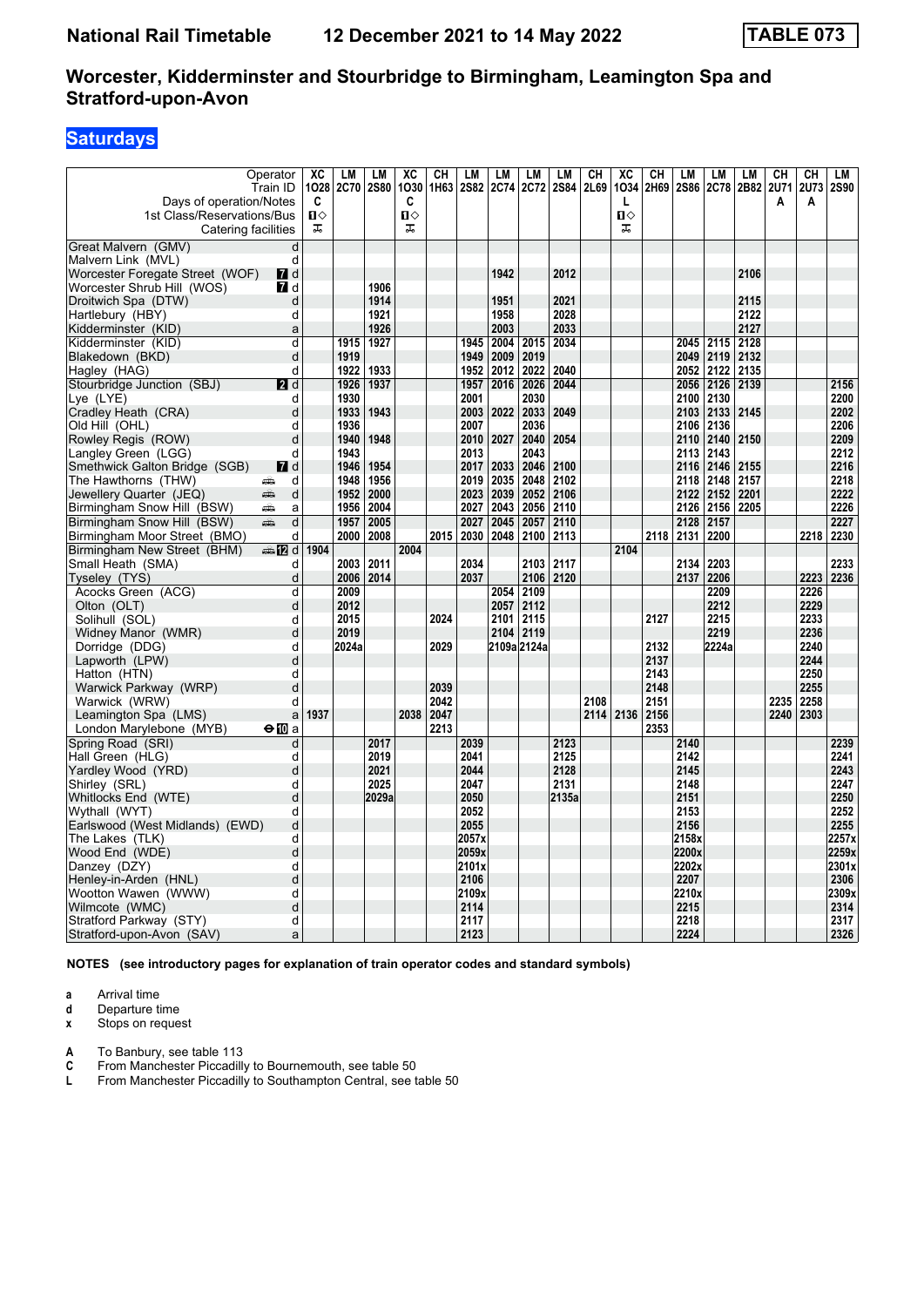# **Saturdays**

|                                 | Operator                  |    | LМ                      | LМ    | LМ   |
|---------------------------------|---------------------------|----|-------------------------|-------|------|
|                                 | Train ID                  |    | 2H75                    | 2S94  | 2H28 |
| Great Malvern (GMV)             |                           | d  |                         |       |      |
| Malvern Link (MVL)              |                           | d  |                         |       |      |
| Worcester Foregate Street (WOF) | 7 d                       |    | 2151                    |       |      |
| Worcester Shrub Hill (WOS)      | 7 d                       |    |                         |       | 2244 |
| Droitwich Spa (DTW)             |                           | d  | 2200                    |       | 2252 |
| Hartlebury (HBY)                |                           | d  | 2207                    |       | 2259 |
| Kidderminster (KID)             |                           | a  | 2212                    |       | 2304 |
| Kidderminster (KID)             |                           | d  | 2213                    |       | 2305 |
| Blakedown (BKD)                 |                           |    | d 2217                  |       | 2310 |
| Hagley (HAG)                    |                           | d  | 2221                    |       | 2314 |
| Stourbridge Junction (SBJ)      |                           |    | 2 d $2225$              | 2256  | 2318 |
| Lye (LYE)                       |                           | d  | 2229                    | 2300  |      |
|                                 |                           | dl | 2232                    | 2302  |      |
| Cradley Heath (CRA)             |                           |    |                         |       |      |
| Old Hill (OHL)                  |                           | d  | 2235                    | 2306  |      |
| Rowley Regis (ROW)              |                           |    | d   2239                | 2309  |      |
| Langley Green (LGG)             |                           | d  | 2242                    | 2312  |      |
| Smethwick Galton Bridge (SGB)   |                           |    | $\blacksquare$ d   2245 | 2315  |      |
| The Hawthorns (THW)             | æ                         | d  | 2247                    | 2317  |      |
| Jewellery Quarter (JEQ)         | پېښتنه                    |    | d 2251                  | 2321  |      |
| Birmingham Snow Hill (BSW)      | æ                         | а  | 2255                    | 2325  | 2336 |
| Birmingham Snow Hill (BSW)      | پېښ                       |    | d 2257                  | 2327  | 2337 |
| Birmingham Moor Street (BMO)    |                           | d  | 2300                    | 2330  | 2340 |
| Birmingham New Street (BHM)     | d Manamarkan Dania dan ya |    |                         |       |      |
| Small Heath  (SMA)              |                           | d  | 2303                    | 2333  | 2343 |
| Tyseley (TYS)                   |                           |    | $d$   2307              | 2336  | 2347 |
| Acocks Green (ACG)              |                           | d  | 2310                    |       | 2349 |
| Olton (OLT)                     |                           |    | $d$ 2313                |       | 2352 |
| Solihull (SOL)                  |                           | d  | 2316                    |       | 2356 |
| Widney Manor (WMR)              |                           |    | $d$   2320              |       | 2359 |
| Dorridge (DDG)                  |                           | d  | 2324                    |       | 0003 |
| Lapworth (LPW)                  |                           |    | $d$   2326              |       | 0006 |
| Hatton (HTN)                    |                           | d  | 2332                    |       | 0012 |
| Warwick Parkway (WRP)           |                           |    | $d$ 2336                |       | 0015 |
| Warwick (WRW)                   |                           | d  | 2338                    |       | 0018 |
| Leamington Spa (LMS)            |                           | a  | 2345                    |       | 0025 |
| London Marylebone (MYB)         | ⊖Μ                        | a  |                         |       |      |
| Spring Road (SRI)               |                           | d  |                         | 2339  |      |
| Hall Green (HLG)                |                           | d  |                         | 2341  |      |
| Yardley Wood (YRD)              |                           | d  |                         | 2344  |      |
| Shirley (SRL)                   |                           | d  |                         | 2347  |      |
| Whitlocks End (WTE)             |                           | d  |                         | 2351a |      |
| Wythall (WYT)                   |                           | d  |                         |       |      |
| Earlswood (West Midlands) (EWD) |                           | d  |                         |       |      |
| The Lakes (TLK)                 |                           | d  |                         |       |      |
| Wood End (WDE)                  |                           | d  |                         |       |      |
| Danzey (DZY)                    |                           | d  |                         |       |      |
| Henley-in-Arden (HNL)           |                           | d  |                         |       |      |
| Wootton Wawen (WWW)             |                           | d  |                         |       |      |
| Wilmcote (WMC)                  |                           | d  |                         |       |      |
| Stratford Parkway (STY)         |                           | d  |                         |       |      |
|                                 |                           | a  |                         |       |      |
| Stratford-upon-Avon (SAV)       |                           |    |                         |       |      |

**NOTES (see introductory pages for explanation of train operator codes and standard symbols)**

**a** Arrival time<br>**d** Departure t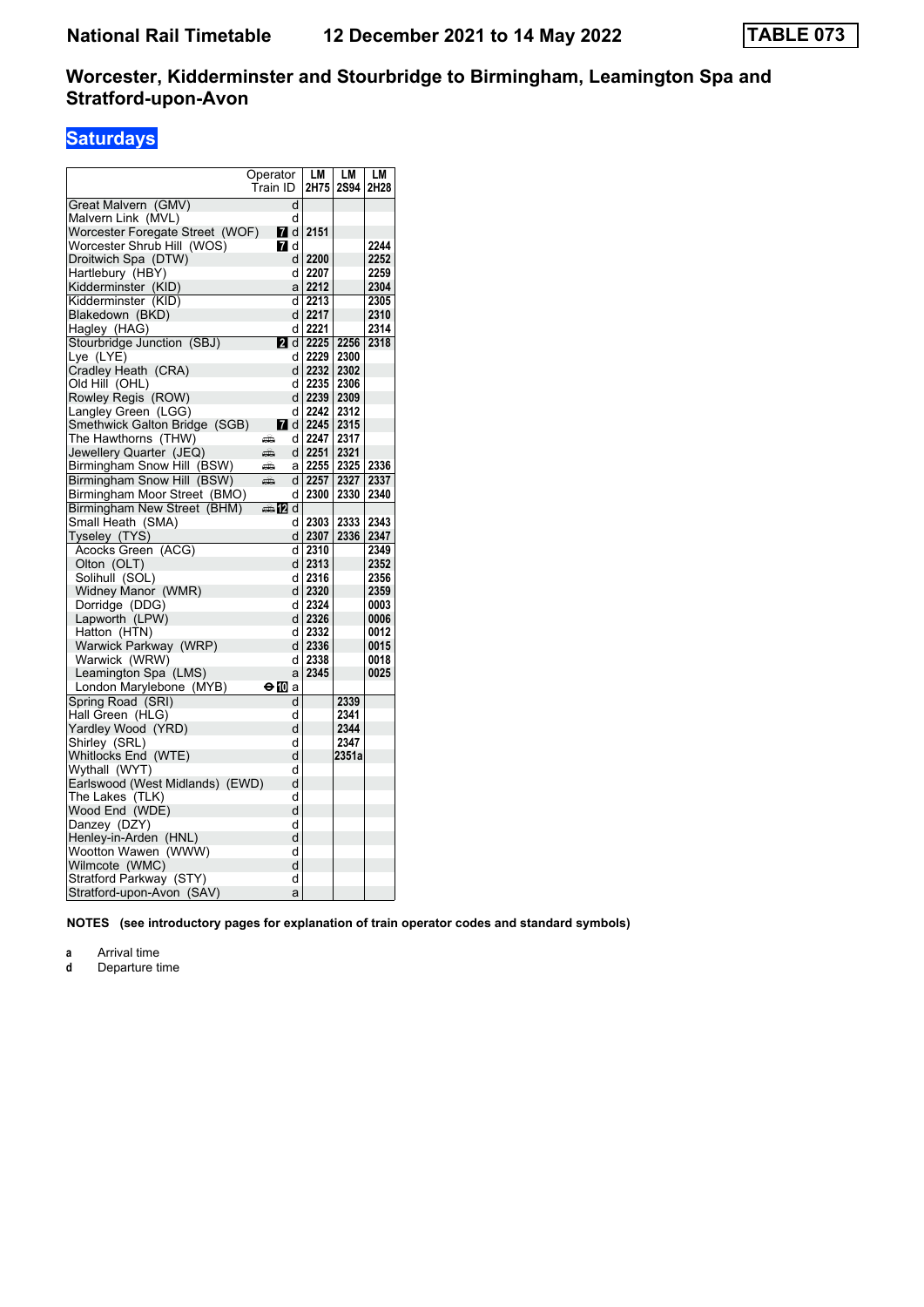# **Sundays**

| Days of operation/Notes<br>1st Class/Reservations/Bus | Operator<br>Train ID | CН<br>1H15 | LМ<br><b>2S98</b> | LM<br><b>2S00</b> | СH   | LM<br>1H17 2C96 | XC<br>1008<br>A<br>п⇔ | CH<br>1H <sub>19</sub> | LM<br><b>2S02</b> | CН<br>2L21 | CH<br>1H21 | LM<br><b>2C98</b> | LM<br><b>2S04</b> | $\overline{\text{xc}}$<br>1010<br>в<br>$\mathbf{u}$ | $\overline{c}$ H<br>1H <sub>25</sub> | LM<br><b>2C00</b> | $\overline{AC}$<br>1012<br>C<br>$\mathbf{u}$ | CH<br>1H27 | LM<br><b>2S06</b> |
|-------------------------------------------------------|----------------------|------------|-------------------|-------------------|------|-----------------|-----------------------|------------------------|-------------------|------------|------------|-------------------|-------------------|-----------------------------------------------------|--------------------------------------|-------------------|----------------------------------------------|------------|-------------------|
| Catering facilities                                   |                      |            |                   |                   |      |                 | ᠼ                     |                        |                   |            |            |                   |                   | ᠼ                                                   |                                      |                   | ᠼ                                            |            |                   |
| Great Malvern (GMV)                                   | d                    |            |                   |                   |      |                 |                       |                        |                   |            |            |                   | 0908              |                                                     |                                      |                   |                                              |            | 1014              |
| Malvern Link (MVL)                                    | d                    |            |                   |                   |      |                 |                       |                        |                   |            |            |                   | 0910              |                                                     |                                      |                   |                                              |            | 1016              |
| Worcester Foregate Street (WOF)                       | <b>7</b> d           |            |                   |                   |      |                 |                       |                        |                   |            |            |                   | 0921              |                                                     |                                      |                   |                                              |            | 1026              |
| Worcester Shrub Hill (WOS)                            | <b>7</b> d           |            |                   |                   |      |                 |                       |                        |                   |            |            |                   | 0928              |                                                     |                                      | 0953              |                                              |            |                   |
| Droitwich Spa (DTW)                                   | d                    |            |                   |                   |      |                 |                       |                        |                   |            |            |                   | 0936              |                                                     |                                      | 1001              |                                              |            | 1035              |
| Hartlebury (HBY)                                      | d                    |            |                   |                   |      |                 |                       |                        |                   |            |            |                   |                   |                                                     |                                      | 1008              |                                              |            |                   |
| Kidderminster (KID)                                   | a                    |            |                   |                   |      |                 |                       |                        |                   |            |            |                   | 0946              |                                                     |                                      | 1013              |                                              |            | 1045              |
| Kidderminster (KID)                                   | d                    |            |                   |                   |      |                 |                       |                        |                   |            |            |                   | 0946              |                                                     | 1000                                 | 1014              |                                              | 1030       | 1045              |
| Blakedown (BKD)                                       | d                    |            |                   |                   |      |                 |                       |                        |                   |            |            |                   | 0951              |                                                     |                                      | 1018              |                                              |            |                   |
| Hagley (HAG)                                          | d                    |            |                   |                   |      |                 |                       |                        |                   |            |            |                   | 0954              |                                                     |                                      | 1022              |                                              |            | 1051              |
| Stourbridge Junction (SBJ)                            | $\blacksquare$ d     |            |                   |                   |      |                 |                       |                        |                   |            |            |                   | 0958              |                                                     | 1009                                 | 1026              |                                              | 1039       | 1057              |
| Lye (LYE)                                             | d                    |            |                   |                   |      |                 |                       |                        |                   |            |            |                   |                   |                                                     |                                      | 1030              |                                              |            |                   |
| Cradley Heath (CRA)                                   | d                    |            |                   |                   |      |                 |                       |                        |                   |            |            |                   | 1004              |                                                     |                                      | 1033              |                                              | 1045       | 1103              |
| Old Hill (OHL)                                        | d                    |            |                   |                   |      |                 |                       |                        |                   |            |            |                   |                   |                                                     |                                      | 1036              |                                              |            |                   |
| Rowley Regis (ROW)                                    | d                    |            |                   |                   |      |                 |                       |                        |                   |            |            |                   | 1009              |                                                     | 1020                                 | 1040              |                                              | 1052       | 1108              |
| Langley Green (LGG)                                   | d                    |            |                   |                   |      |                 |                       |                        |                   |            |            |                   |                   |                                                     |                                      | 1043              |                                              |            |                   |
| Smethwick Galton Bridge (SGB)                         | <b>7</b> d           |            |                   |                   |      |                 |                       |                        |                   |            |            |                   | 1014              |                                                     |                                      | 1046              |                                              | 1057       | 1113              |
| The Hawthorns (THW)                                   | d<br>æ               |            |                   |                   |      |                 |                       |                        |                   |            |            |                   | 1016              |                                                     |                                      | 1048              |                                              |            | 1115              |
| Jewellery Quarter (JEQ)                               | d<br>æ               |            |                   |                   |      |                 |                       |                        |                   |            |            |                   | 1020              |                                                     |                                      | 1052              |                                              | 1103       | 1119              |
| Birmingham Snow Hill (BSW)                            | پیش<br>a             |            |                   |                   |      |                 |                       |                        |                   |            |            |                   | 1023              |                                                     | 1031                                 | 1055              |                                              | 1106       | 1122              |
| Birmingham Snow Hill (BSW)                            | d<br>پېښته           |            | 0836              | 0841              |      | 0857            |                       |                        | 0927              |            |            | 0957              | 1027              |                                                     | 1033                                 | 1057              |                                              | 1108       | 1127              |
| Birmingham Moor Street (BMO)                          | d                    | 0828       | 0839              | 0844              | 0847 | 0900            |                       | 0912                   | 0930              |            | 0937       | 1000              | 1030              |                                                     | 1037                                 | 1100              |                                              | 1112       | 1130              |
| Birmingham New Street (BHM)                           | ana MZ d             |            |                   |                   |      |                 | 0904                  |                        |                   |            |            |                   |                   | 1004                                                |                                      |                   | 1104                                         |            |                   |
| Small Heath (SMA)                                     | d                    |            |                   |                   |      |                 |                       |                        |                   |            |            |                   |                   |                                                     |                                      |                   |                                              |            |                   |
| Tyseley (TYS)                                         | d                    |            |                   | 0849              |      |                 |                       |                        | 0935              |            |            |                   | 1035              |                                                     |                                      |                   |                                              |            | 1135              |
| Acocks Green (ACG)                                    | d                    |            |                   |                   |      | 0906            |                       |                        |                   |            |            | 1006              |                   |                                                     |                                      | 1106              |                                              |            |                   |
| Olton (OLT)                                           | d                    |            |                   |                   |      | 0909            |                       |                        |                   |            |            | 1009              |                   |                                                     |                                      | 1109              |                                              |            |                   |
| Solihull (SOL)                                        | d                    | 0837       |                   |                   | 0855 | 0912            |                       | 0921                   |                   |            | 0946       | 1012              |                   |                                                     | 1047                                 | 1112              |                                              | 1121       |                   |
| Widney Manor (WMR)                                    | d                    |            |                   |                   |      | 0916            |                       |                        |                   |            |            | 1016              |                   |                                                     |                                      | 1116              |                                              |            |                   |
| Dorridge (DDG)                                        | d                    | 0842       |                   |                   |      | 0900 0921a      |                       | 0927                   |                   |            | 0952       | 1021a             |                   |                                                     |                                      | 1053 1121a        |                                              | 1127       |                   |
| Lapworth (LPW)                                        | d                    |            |                   |                   | 0904 |                 |                       |                        |                   |            | 0957       |                   |                   |                                                     |                                      |                   |                                              |            |                   |
| Hatton (HTN)                                          | d                    |            |                   |                   | 0910 |                 |                       |                        |                   |            | 1003       |                   |                   |                                                     |                                      |                   |                                              |            |                   |
| Warwick Parkway (WRP)                                 | d                    | 0852       |                   |                   | 0915 |                 |                       | 0937                   |                   |            | 1009       |                   |                   |                                                     | 1104                                 |                   |                                              | 1137       |                   |
| Warwick (WRW)                                         | d                    | 0855       |                   |                   | 0918 |                 |                       | 0941                   |                   | 1001       | 1014       |                   |                   |                                                     | 1109                                 |                   |                                              | 1141       |                   |
| Leamington Spa (LMS)                                  | a                    | 0900       |                   |                   | 0923 |                 | 0936                  | 0946                   |                   | 1009       | 1018       |                   |                   | 1036                                                | 1113                                 |                   | 1136                                         | 1145       |                   |
| London Marylebone (MYB)                               | $\Theta$ 10 a        | 1013       |                   |                   | 1053 |                 |                       | 1112                   |                   |            | 1148       |                   |                   |                                                     | 1247                                 |                   |                                              | 1312       |                   |
| Spring Road (SRI)                                     | d                    |            |                   | 0851              |      |                 |                       |                        | 0937              |            |            |                   | 1037              |                                                     |                                      |                   |                                              |            | 1137              |
| Hall Green (HLG)                                      | d                    |            |                   | 0854              |      |                 |                       |                        | 0940              |            |            |                   | 1040              |                                                     |                                      |                   |                                              |            | 1140              |
| Yardley Wood (YRD)                                    | d                    |            |                   | 0856              |      |                 |                       |                        | 0942              |            |            |                   | 1042              |                                                     |                                      |                   |                                              |            | 1142              |
| Shirley (SRL)                                         | d                    |            |                   | 0900              |      |                 |                       |                        | 0945              |            |            |                   | 1045              |                                                     |                                      |                   |                                              |            | 1145              |
| Whitlocks End (WTE)                                   | d                    |            |                   | 0902a             |      |                 |                       |                        | 0948              |            |            |                   | 1048              |                                                     |                                      |                   |                                              |            | 1148              |
| Wythall (WYT)                                         | d                    |            |                   |                   |      |                 |                       |                        | 0951              |            |            |                   | 1051              |                                                     |                                      |                   |                                              |            | 1151              |
| Earlswood (West Midlands) (EWD)                       | d<br>d               |            |                   |                   |      |                 |                       |                        | 0953<br>0955x     |            |            |                   | 1053<br>1055x     |                                                     |                                      |                   |                                              |            | 1153              |
| The Lakes (TLK)<br>Wood End (WDE)                     | d                    |            |                   |                   |      |                 |                       |                        |                   |            |            |                   |                   |                                                     |                                      |                   |                                              |            | 1155x             |
| Danzey (DZY)                                          | d                    |            |                   |                   |      |                 |                       |                        |                   |            |            |                   |                   |                                                     |                                      |                   |                                              |            |                   |
| Henley-in-Arden (HNL)                                 | d                    |            |                   |                   |      |                 |                       |                        | 1003              |            |            |                   | 1103              |                                                     |                                      |                   |                                              |            | 1203              |
| Wootton Wawen (WWW)                                   | d                    |            |                   |                   |      |                 |                       |                        | 1005x             |            |            |                   | 1105x             |                                                     |                                      |                   |                                              |            | 1205x             |
| Wilmcote (WMC)                                        | d                    |            |                   |                   |      |                 |                       |                        | 1011              |            |            |                   | 1111              |                                                     |                                      |                   |                                              |            | 1211              |
| Stratford Parkway (STY)                               | d                    |            | 0908              |                   |      |                 |                       |                        | 1014              |            |            |                   | 1114              |                                                     |                                      |                   |                                              |            | 1214              |
| Stratford-upon-Avon (SAV)                             | a                    |            | 0911              |                   |      |                 |                       |                        | 1017              |            |            |                   | 1121              |                                                     |                                      |                   |                                              |            | 1217              |
|                                                       |                      |            |                   |                   |      |                 |                       |                        |                   |            |            |                   |                   |                                                     |                                      |                   |                                              |            |                   |

**NOTES (see introductory pages for explanation of train operator codes and standard symbols)**

**a** Arrival time<br>**d** Departure ti

**d** Departure time<br>**x** Stops on reque **Stops on request** 

- **A** To Reading, see table 115<br>**B** From Manchester Piccadilly **B** From Manchester Piccadilly to Bournemouth, see table 50<br>**C** From Manchester Piccadilly to Reading, see table 50
- **C** From Manchester Piccadilly to Reading, see table 50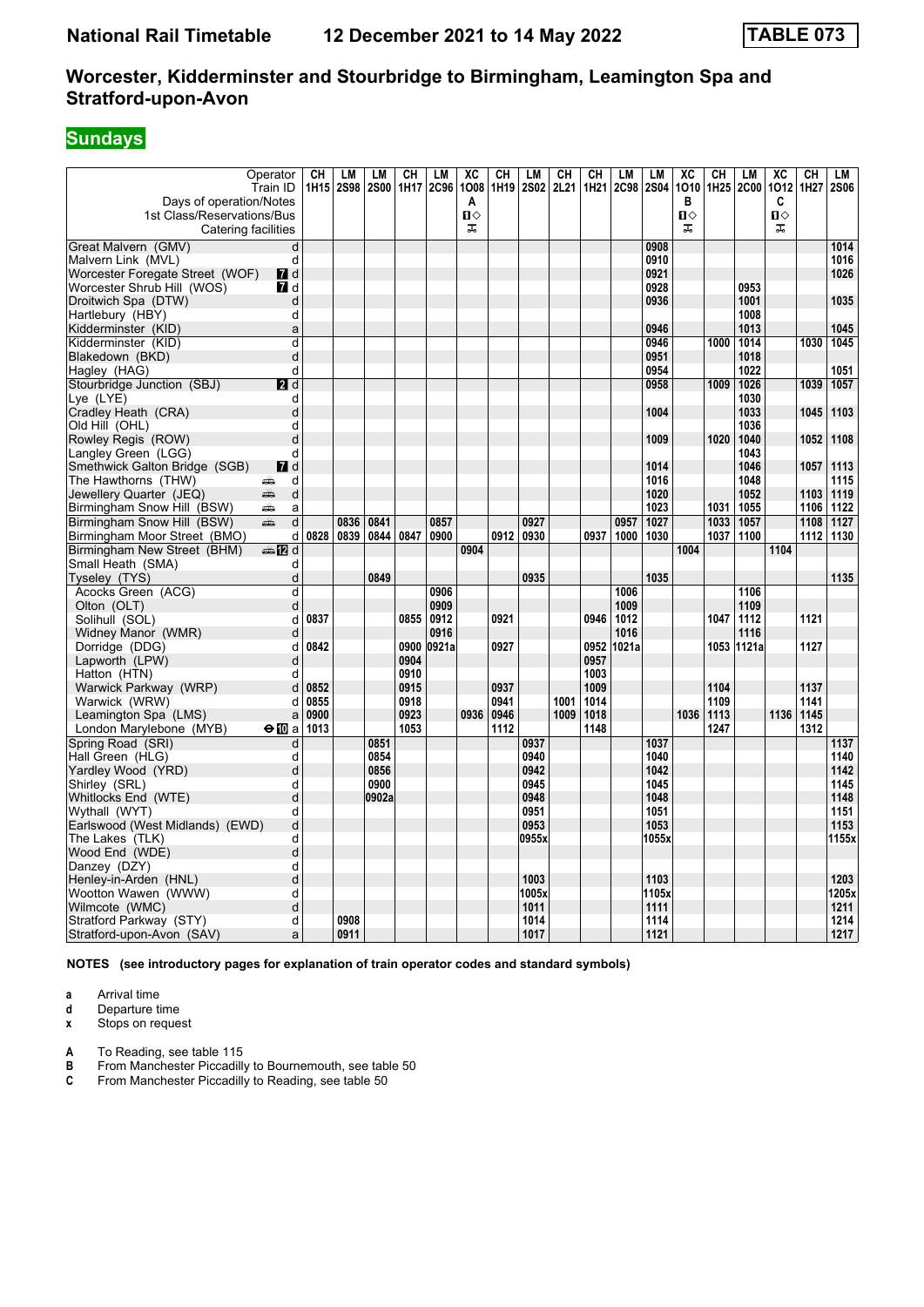# **Sundays**

| Days of operation/Notes<br>1st Class/Reservations/Bus | Operator<br>Train ID | CН   | <b>LM</b><br>1H29 2C02 | LМ<br><b>2S08</b> | хc<br>1014<br>в<br>п⇔ | CН<br>2L33 | CН   | LM<br>1H33 2C04 2S10 | LM           | XC<br>1016<br>C<br>п⇔ | CН<br>1H37 | LM<br><b>2C06</b> | LM<br><b>2S12</b> | XC<br>1018<br>в<br>п⇔ | CН<br>2L41 | CН<br>1H41 | LM<br><b>2C08</b> | XC<br>1020<br>C<br>п⇔ | CН<br>1H43 |
|-------------------------------------------------------|----------------------|------|------------------------|-------------------|-----------------------|------------|------|----------------------|--------------|-----------------------|------------|-------------------|-------------------|-----------------------|------------|------------|-------------------|-----------------------|------------|
| Catering facilities                                   |                      |      |                        |                   | ᠼ                     |            |      |                      |              | ᅚ                     |            |                   |                   | ᠼ                     |            |            |                   | ᅚ                     |            |
| Great Malvern (GMV)                                   | d                    |      |                        | 1108              |                       |            |      |                      | 1207         |                       |            |                   |                   |                       |            |            |                   |                       |            |
| Malvern Link (MVL)                                    | d                    |      |                        | 1110              |                       |            |      |                      | 1209         |                       |            |                   |                   |                       |            |            |                   |                       |            |
| Worcester Foregate Street (WOF)                       | <b>7</b> d           |      |                        | 1122              |                       |            |      |                      | 1220         |                       |            |                   | 1326              |                       |            |            |                   |                       |            |
| Worcester Shrub Hill (WOS)                            | <b>7</b> d           |      |                        | 1128              |                       |            |      |                      | 1226         |                       |            |                   |                   |                       |            |            |                   |                       |            |
| Droitwich Spa (DTW)                                   | d                    |      |                        | 1137              |                       |            |      |                      | 1235         |                       |            |                   | 1335              |                       |            |            |                   |                       |            |
| Hartlebury (HBY)                                      | d                    |      |                        |                   |                       |            |      |                      |              |                       |            |                   |                   |                       |            |            |                   |                       |            |
| Kidderminster (KID)                                   | a                    |      |                        | 1146              |                       |            |      |                      | 1244         |                       |            |                   | 1345              |                       |            |            |                   |                       |            |
| Kidderminster (KID)                                   | d                    |      |                        | 1147              |                       |            |      |                      | 1245         |                       |            |                   | 1345              |                       |            |            |                   |                       |            |
| Blakedown (BKD)                                       | d                    |      |                        |                   |                       |            |      |                      | 1249         |                       |            |                   |                   |                       |            |            |                   |                       |            |
| Hagley (HAG)                                          | d                    |      |                        | 1153              |                       |            |      |                      | 1253         |                       |            |                   | 1351              |                       |            |            |                   |                       |            |
| Stourbridge Junction (SBJ)                            | 2d                   |      | 1126                   | 1157              |                       |            |      | 1226                 | 1257         |                       |            | 1326              | 1357              |                       |            |            | 1426              |                       |            |
| Lye (LYE)                                             | d                    |      | 1130                   |                   |                       |            |      | 1230                 |              |                       |            | 1330              |                   |                       |            |            | 1430              |                       |            |
| Cradley Heath (CRA)                                   | d                    |      | 1133                   | 1203              |                       |            |      | 1233                 | 1303         |                       |            | 1333              | 1403              |                       |            |            | 1433              |                       |            |
| Old Hill (OHL)                                        | d                    |      | 1136                   |                   |                       |            |      | 1236                 |              |                       |            | 1336              |                   |                       |            |            | 1436              |                       |            |
| Rowley Regis (ROW)                                    | d                    |      | 1140                   | 1208              |                       |            |      | 1240                 | 1308         |                       |            | 1340              | 1408              |                       |            |            | 1440              |                       |            |
| Langley Green (LGG)                                   | d                    |      | 1143                   |                   |                       |            |      | 1243                 |              |                       |            | 1343              |                   |                       |            |            | 1443              |                       |            |
| Smethwick Galton Bridge (SGB)                         | $\blacksquare$ d     |      | 1146                   | 1213              |                       |            |      | 1246                 | 1313         |                       |            | 1346              | 1413              |                       |            |            | 1446              |                       |            |
| The Hawthorns (THW)                                   | d<br>æ               |      | 1148                   | 1215              |                       |            |      | 1248                 | 1315         |                       |            | 1348              | 1415              |                       |            |            | 1448              |                       |            |
| Jewellery Quarter (JEQ)                               | d<br>æ               |      | 1152                   | 1219              |                       |            |      | 1252                 | 1319         |                       |            | 1352              | 1419              |                       |            |            | 1452              |                       |            |
| Birmingham Snow Hill (BSW)                            | æ<br>a               |      | 1155                   | 1222              |                       |            |      | 1255                 | 1322         |                       |            | 1356              | 1422              |                       |            |            | 1455              |                       |            |
| Birmingham Snow Hill (BSW)                            | d<br>æ               |      | 1157                   | 1227              |                       |            |      | 1257                 | 1327         |                       |            | 1357              | 1427              |                       |            |            | 1457              |                       |            |
| Birmingham Moor Street (BMO)                          | d                    | 1137 | 1200                   | 1230              |                       |            | 1237 | 1300                 | 1330         |                       | 1337       | 1400              | 1430              |                       |            | 1437       | 1500              |                       | 1512       |
| Birmingham New Street (BHM)                           | ana 1721 d           |      |                        |                   | 1204                  |            |      |                      |              | 1304                  |            |                   |                   | 1404                  |            |            |                   | 1504                  |            |
| Small Heath (SMA)                                     | d                    |      |                        |                   |                       |            |      |                      |              |                       |            |                   |                   |                       |            |            |                   |                       |            |
| Tyseley (TYS)                                         | d                    |      |                        | 1235              |                       |            |      |                      | 1335         |                       |            |                   | 1435              |                       |            |            |                   |                       |            |
| Acocks Green (ACG)                                    | d                    |      | 1206                   |                   |                       |            |      | 1306                 |              |                       |            | 1406              |                   |                       |            |            | 1506              |                       |            |
| Olton (OLT)                                           | d                    |      | 1209                   |                   |                       |            |      | 1309                 |              |                       |            | 1409              |                   |                       |            |            | 1509              |                       |            |
| Solihull (SOL)                                        | d                    | 1147 | 1212                   |                   |                       |            | 1246 | 1312                 |              |                       | 1347       | 1412              |                   |                       |            | 1446       | 1512              |                       | 1521       |
| Widney Manor (WMR)                                    | d                    |      | 1216                   |                   |                       |            |      | 1316                 |              |                       |            | 1416              |                   |                       |            |            | 1516              |                       |            |
| Dorridge (DDG)                                        | d                    |      | 1153 1221a             |                   |                       |            | 1252 | 1322a                |              |                       |            | 1353 1421a        |                   |                       |            |            | 1452 1522a        |                       | 1527       |
| Lapworth (LPW)                                        | d                    |      |                        |                   |                       |            | 1257 |                      |              |                       |            |                   |                   |                       |            | 1457       |                   |                       |            |
| Hatton (HTN)                                          | d                    |      |                        |                   |                       |            | 1304 |                      |              |                       |            |                   |                   |                       |            | 1504       |                   |                       |            |
| Warwick Parkway (WRP)                                 | d                    | 1204 |                        |                   |                       |            | 1310 |                      |              |                       | 1404       |                   |                   |                       |            | 1510       |                   |                       | 1537       |
| Warwick (WRW)                                         | d                    | 1209 |                        |                   |                       | 1301       | 1314 |                      |              |                       | 1409       |                   |                   |                       | 1501       | 1514       |                   |                       | 1541       |
| Leamington Spa (LMS)                                  | a                    | 1213 |                        |                   | 1236                  | 1308       | 1318 |                      |              | 1336                  | 1413       |                   |                   | 1436                  | 1508       | 1518       |                   | 1536                  | 1545       |
| London Marylebone (MYB)                               | $\Theta$ 10 a        | 1350 |                        |                   |                       |            | 1449 |                      |              |                       | 1549       |                   |                   |                       |            | 1649       |                   |                       | 1717       |
| Spring Road (SRI)                                     | d                    |      |                        | 1237              |                       |            |      |                      | 1337         |                       |            |                   | 1437              |                       |            |            |                   |                       |            |
| Hall Green (HLG)                                      | d                    |      |                        | 1240              |                       |            |      |                      | 1340         |                       |            |                   | 1440              |                       |            |            |                   |                       |            |
| Yardley Wood (YRD)                                    | d                    |      |                        | 1242<br>1245      |                       |            |      |                      | 1342         |                       |            |                   | 1442<br>1445      |                       |            |            |                   |                       |            |
| Shirley (SRL)                                         | d<br>d               |      |                        | 1248              |                       |            |      |                      | 1345<br>1348 |                       |            |                   | 1448              |                       |            |            |                   |                       |            |
| Whitlocks End (WTE)<br>Wythall (WYT)                  | d                    |      |                        | 1251              |                       |            |      |                      | 1351         |                       |            |                   | 1451              |                       |            |            |                   |                       |            |
| Earlswood (West Midlands) (EWD)                       | d                    |      |                        | 1253              |                       |            |      |                      | 1353         |                       |            |                   | 1453              |                       |            |            |                   |                       |            |
| The Lakes (TLK)                                       | d                    |      |                        | 1255x             |                       |            |      |                      | 1355x        |                       |            |                   | 1455x             |                       |            |            |                   |                       |            |
| Wood End (WDE)                                        | d                    |      |                        |                   |                       |            |      |                      |              |                       |            |                   |                   |                       |            |            |                   |                       |            |
| Danzey (DZY)                                          | d                    |      |                        |                   |                       |            |      |                      |              |                       |            |                   |                   |                       |            |            |                   |                       |            |
| Henley-in-Arden (HNL)                                 | d                    |      |                        | 1303              |                       |            |      |                      | 1403         |                       |            |                   | 1503              |                       |            |            |                   |                       |            |
| Wootton Wawen (WWW)                                   | d                    |      |                        | 1305x             |                       |            |      |                      | 1405x        |                       |            |                   | 1505x             |                       |            |            |                   |                       |            |
| Wilmcote (WMC)                                        | d                    |      |                        | 1311              |                       |            |      |                      | 1411         |                       |            |                   | 1511              |                       |            |            |                   |                       |            |
| Stratford Parkway (STY)                               | d                    |      |                        | 1314              |                       |            |      |                      | 1414         |                       |            |                   | 1514              |                       |            |            |                   |                       |            |
| Stratford-upon-Avon (SAV)                             | a                    |      |                        | 1317              |                       |            |      |                      | 1417         |                       |            |                   | 1517              |                       |            |            |                   |                       |            |
|                                                       |                      |      |                        |                   |                       |            |      |                      |              |                       |            |                   |                   |                       |            |            |                   |                       |            |

**NOTES (see introductory pages for explanation of train operator codes and standard symbols)**

**a** Arrival time<br>**d** Departure ti

**d** Departure time<br>**x** Stops on reque

**Stops on request** 

**B** From Manchester Piccadilly to Bournemouth, see table 50

**C** From Manchester Piccadilly to Reading, see table 50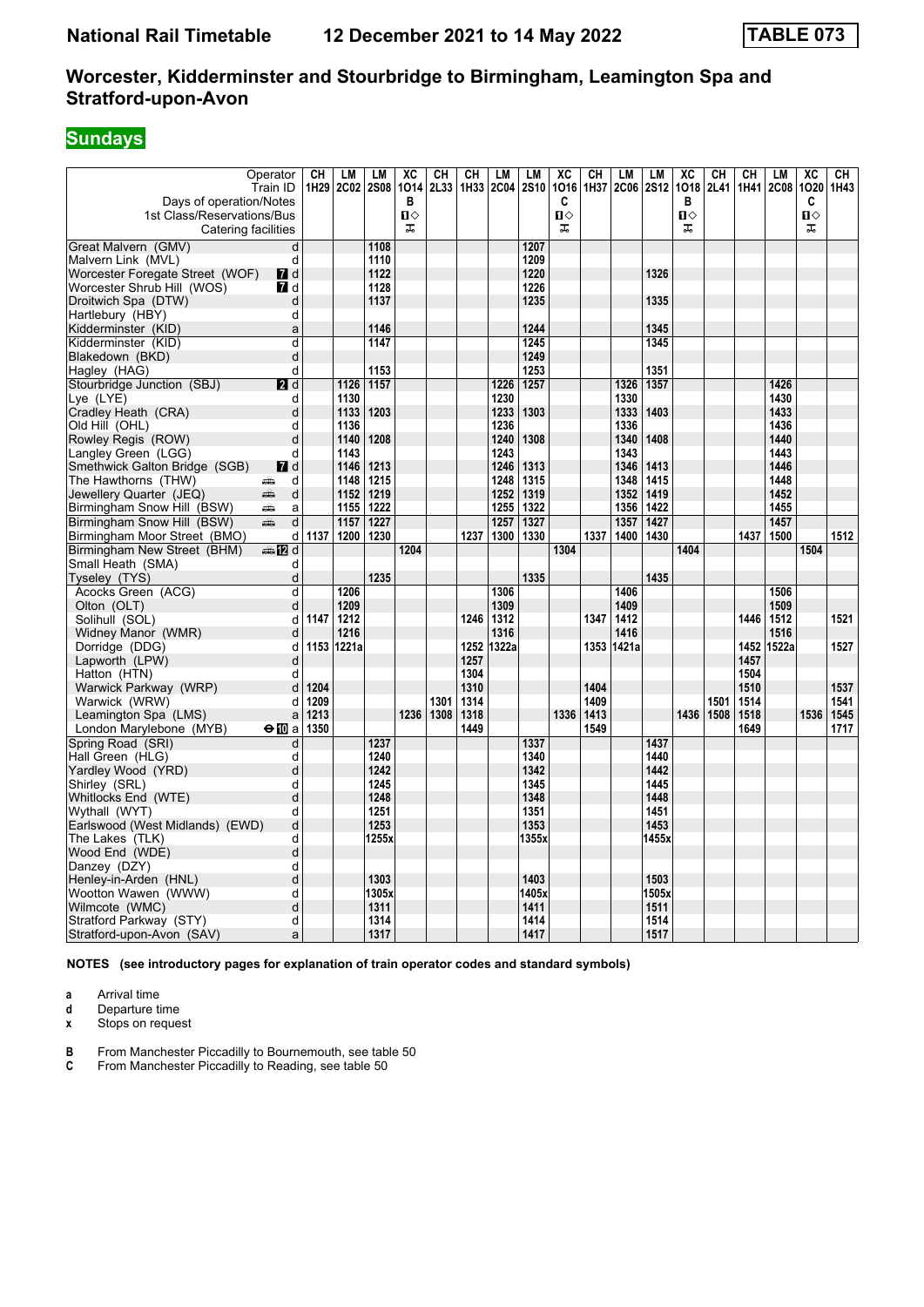# **Sundays**

| Days of operation/Notes                           | Operator<br>Train ID    | LM<br><b>2S14</b>       | <b>CH</b><br>1H45 | LМ<br>2C10   | LM<br><b>2S16</b> | XC<br>1022<br>в | <b>CH</b><br>2L49 | CН<br>1H49   | LМ<br>2B16 | LM<br>2C12 2S18 | LM    | $\overline{\text{xc}}$<br>1024<br>C | CН<br>1H <sub>53</sub> | LМ<br>2C14 2S20 | LM           | XC<br>1026<br>в | CН<br>2L57 | CH<br>1H <sub>57</sub> | LM<br>2B22 |
|---------------------------------------------------|-------------------------|-------------------------|-------------------|--------------|-------------------|-----------------|-------------------|--------------|------------|-----------------|-------|-------------------------------------|------------------------|-----------------|--------------|-----------------|------------|------------------------|------------|
| 1st Class/Reservations/Bus<br>Catering facilities |                         |                         |                   |              |                   | ்ப<br>ᠼ         |                   |              |            |                 |       | $\Pi$<br>ᠼ                          |                        |                 |              | п⇔<br>ᠼ         |            |                        |            |
| Great Malvern (GMV)                               | $\overline{d}$          |                         |                   |              |                   |                 |                   |              | 1529       |                 |       |                                     |                        |                 |              |                 |            |                        |            |
| Malvern Link (MVL)                                | d                       |                         |                   |              |                   |                 |                   |              | 1532       |                 |       |                                     |                        |                 |              |                 |            |                        |            |
| Worcester Foregate Street (WOF)                   | <b>7</b> d              | 1426                    |                   |              | 1528              |                 |                   |              | 1545       |                 | 1626  |                                     |                        |                 | 1727         |                 |            |                        | 1826       |
| Worcester Shrub Hill (WOS)                        | <b>7</b> d              |                         |                   |              |                   |                 |                   |              |            |                 |       |                                     |                        |                 |              |                 |            |                        |            |
| Droitwich Spa (DTW)                               | d                       | 1435                    |                   |              | 1537              |                 |                   |              | 1554       |                 | 1635  |                                     |                        |                 | 1736         |                 |            |                        | 1835       |
| Hartlebury (HBY)                                  | d                       |                         |                   |              |                   |                 |                   |              |            |                 |       |                                     |                        |                 |              |                 |            |                        |            |
| Kidderminster (KID)                               | a                       | 1445                    |                   |              | 1547              |                 |                   |              | 1604       |                 | 1645  |                                     |                        |                 | 1746         |                 |            |                        | 1845       |
| Kidderminster (KID)                               | d                       | 1445                    |                   |              | 1547              |                 |                   |              | 1605       |                 | 1645  |                                     |                        |                 | 1746         |                 |            |                        | 1845       |
| Blakedown (BKD)                                   | d                       | 1449                    |                   |              |                   |                 |                   |              | 1610       |                 |       |                                     |                        |                 | 1751         |                 |            |                        |            |
| Hagley (HAG)                                      | d                       | 1453                    |                   |              | 1553              |                 |                   |              | 1613       |                 | 1651  |                                     |                        |                 | 1755         |                 |            |                        | 1851       |
| Stourbridge Junction (SBJ)                        | <b>2</b> d              | 1457                    |                   | 1526         | 1557              |                 |                   |              | 1617       | 1626            | 1657  |                                     |                        | 1726            | 1759         |                 |            |                        | 1855       |
| Lye (LYE)                                         | d<br>d                  | 1503                    |                   | 1530<br>1533 | 1603              |                 |                   |              |            | 1630<br>1633    | 1703  |                                     |                        | 1730            | 1805         |                 |            |                        | 1901       |
| Cradley Heath (CRA)<br>Old Hill (OHL)             | d                       |                         |                   | 1536         |                   |                 |                   |              |            | 1636            |       |                                     |                        | 1733<br>1736    |              |                 |            |                        |            |
| Rowley Regis (ROW)                                | d                       | 1508                    |                   | 1540         | 1608              |                 |                   |              |            | 1640            | 1708  |                                     |                        | 1740            | 1810         |                 |            |                        | 1906       |
| Langley Green (LGG)                               | d                       |                         |                   | 1543         |                   |                 |                   |              |            | 1643            |       |                                     |                        | 1743            |              |                 |            |                        |            |
| Smethwick Galton Bridge (SGB)                     |                         | $\overline{a}$ d   1513 |                   | 1546         | 1613              |                 |                   |              | 1630       | 1646            | 1713  |                                     |                        | 1746            | 1815         |                 |            |                        | 1912       |
| The Hawthorns (THW)                               | d<br>پیش                | 1515                    |                   | 1548         | 1615              |                 |                   |              |            | 1648            | 1715  |                                     |                        | 1748            | 1817         |                 |            |                        | 1914       |
| Jewellery Quarter (JEQ)                           | پیش<br>d                | 1519                    |                   | 1552         | 1619              |                 |                   |              |            | 1652            | 1719  |                                     |                        | 1752            | 1821         |                 |            |                        | 1918       |
| Birmingham Snow Hill (BSW)                        | æ<br>a                  | 1522                    |                   | 1555         | 1623              |                 |                   |              | 1637       | 1655            | 1722  |                                     |                        | 1755            | 1824         |                 |            |                        | 1921       |
| Birmingham Snow Hill (BSW)                        | æ.<br>d                 | 1527                    |                   | 1557         | 1627              |                 |                   |              | 1643       | 1657            | 1727  |                                     |                        | 1757            | 1827         |                 |            |                        | 1922       |
| Birmingham Moor Street (BMO)                      | d                       | 1530                    | 1537              | 1600         | 1630              |                 |                   | 1637         |            | 1645a 1700      | 1730  |                                     | 1737                   | 1800            | 1830         |                 |            | 1837                   | 1924a      |
| Birmingham New Street (BHM)                       | ana Mad                 |                         |                   |              |                   | 1604            |                   |              |            |                 |       | 1704                                |                        |                 |              | 1804            |            |                        |            |
| Small Heath (SMA)                                 | d                       |                         |                   |              |                   |                 |                   |              |            |                 |       |                                     |                        |                 |              |                 |            |                        |            |
| Tyseley (TYS)                                     | d                       | 1535                    |                   |              | 1635              |                 |                   |              |            |                 | 1735  |                                     |                        |                 | 1835         |                 |            |                        |            |
| Acocks Green (ACG)                                | $\overline{\mathsf{d}}$ |                         |                   | 1606         |                   |                 |                   |              |            | 1706            |       |                                     |                        | 1806            |              |                 |            |                        |            |
| Olton (OLT)                                       | d                       |                         |                   | 1609         |                   |                 |                   |              |            | 1709            |       |                                     |                        | 1809            |              |                 |            |                        |            |
| Solihull (SOL)                                    | d                       |                         | 1547              | 1612         |                   |                 |                   | 1646         |            | 1712            |       |                                     | 1747                   | 1812            |              |                 |            | 1846                   |            |
| Widney Manor (WMR)                                | d                       |                         |                   | 1616         |                   |                 |                   |              |            | 1716            |       |                                     |                        | 1816            |              |                 |            |                        |            |
| Dorridge (DDG)                                    | d                       |                         | 1553              | 1621a        |                   |                 |                   | 1652         |            | 1722a           |       |                                     | 1753                   | 1821a           |              |                 |            | 1852                   |            |
| Lapworth (LPW)                                    | d                       |                         |                   |              |                   |                 |                   | 1657         |            |                 |       |                                     |                        |                 |              |                 |            | 1857                   |            |
| Hatton (HTN)                                      | d                       |                         |                   |              |                   |                 |                   | 1704         |            |                 |       |                                     |                        |                 |              |                 |            | 1904                   |            |
| Warwick Parkway (WRP)                             | d<br>d                  |                         | 1604<br>1609      |              |                   |                 | 1701              | 1710<br>1714 |            |                 |       |                                     | 1804<br>1809           |                 |              |                 | 1901       | 1910<br>1914           |            |
| Warwick (WRW)<br>Leamington Spa (LMS)             | a                       |                         | 1613              |              |                   |                 | 1636 1708         | 1718         |            |                 |       | 1736                                | 1813                   |                 |              | 1836            | 1908       | 1918                   |            |
| London Marylebone (MYB)                           | $\bigoplus$ a           |                         | 1749              |              |                   |                 |                   | 1850         |            |                 |       |                                     | 1949                   |                 |              |                 |            | 2049                   |            |
| Spring Road (SRI)                                 | d                       | 1537                    |                   |              | 1637              |                 |                   |              |            |                 | 1737  |                                     |                        |                 | 1837         |                 |            |                        |            |
| Hall Green (HLG)                                  | d                       | 1540                    |                   |              | 1640              |                 |                   |              |            |                 | 1740  |                                     |                        |                 | 1840         |                 |            |                        |            |
| Yardley Wood (YRD)                                | d                       | 1542                    |                   |              | 1642              |                 |                   |              |            |                 | 1742  |                                     |                        |                 | 1842         |                 |            |                        |            |
| Shirley (SRL)                                     | d                       | 1545                    |                   |              | 1645              |                 |                   |              |            |                 | 1745  |                                     |                        |                 | 1845         |                 |            |                        |            |
| Whitlocks End (WTE)                               | d                       | 1548                    |                   |              | 1648              |                 |                   |              |            |                 | 1748  |                                     |                        |                 | 1848         |                 |            |                        |            |
| Wythall (WYT)                                     | d                       | 1551                    |                   |              | 1651              |                 |                   |              |            |                 | 1751  |                                     |                        |                 | 1851         |                 |            |                        |            |
| Earlswood (West Midlands) (EWD)                   | d                       | 1553                    |                   |              | 1653              |                 |                   |              |            |                 |       |                                     |                        |                 |              |                 |            |                        |            |
| The Lakes (TLK)                                   | d                       | 1555x                   |                   |              | 1655x             |                 |                   |              |            |                 | 1753x |                                     |                        |                 | 1853x        |                 |            |                        |            |
| Wood End (WDE)                                    | d                       |                         |                   |              |                   |                 |                   |              |            |                 |       |                                     |                        |                 |              |                 |            |                        |            |
| Danzey (DZY)                                      | d                       |                         |                   |              |                   |                 |                   |              |            |                 |       |                                     |                        |                 |              |                 |            |                        |            |
| Henley-in-Arden (HNL)                             | d                       | 1603                    |                   |              | 1703              |                 |                   |              |            |                 | 1801  |                                     |                        |                 | 1901         |                 |            |                        |            |
| Wootton Wawen (WWW)                               | d                       | 1605x                   |                   |              | 1705x             |                 |                   |              |            |                 | 1803x |                                     |                        |                 | 1903x        |                 |            |                        |            |
| Wilmcote (WMC)                                    | d                       | 1611                    |                   |              | 1711              |                 |                   |              |            |                 | 1809  |                                     |                        |                 | 1909         |                 |            |                        |            |
| Stratford Parkway (STY)                           | d                       | 1614                    |                   |              | 1714              |                 |                   |              |            |                 | 1812  |                                     |                        |                 | 1912<br>1915 |                 |            |                        |            |
| Stratford-upon-Avon (SAV)                         | a                       | 1617                    |                   |              | 1717              |                 |                   |              |            |                 | 1815  |                                     |                        |                 |              |                 |            |                        |            |

**NOTES (see introductory pages for explanation of train operator codes and standard symbols)**

**a** Arrival time<br>**d** Departure ti

**d** Departure time<br>**x** Stops on reque

**Stops on request** 

**B** From Manchester Piccadilly to Bournemouth, see table 50

**C** From Manchester Piccadilly to Reading, see table 50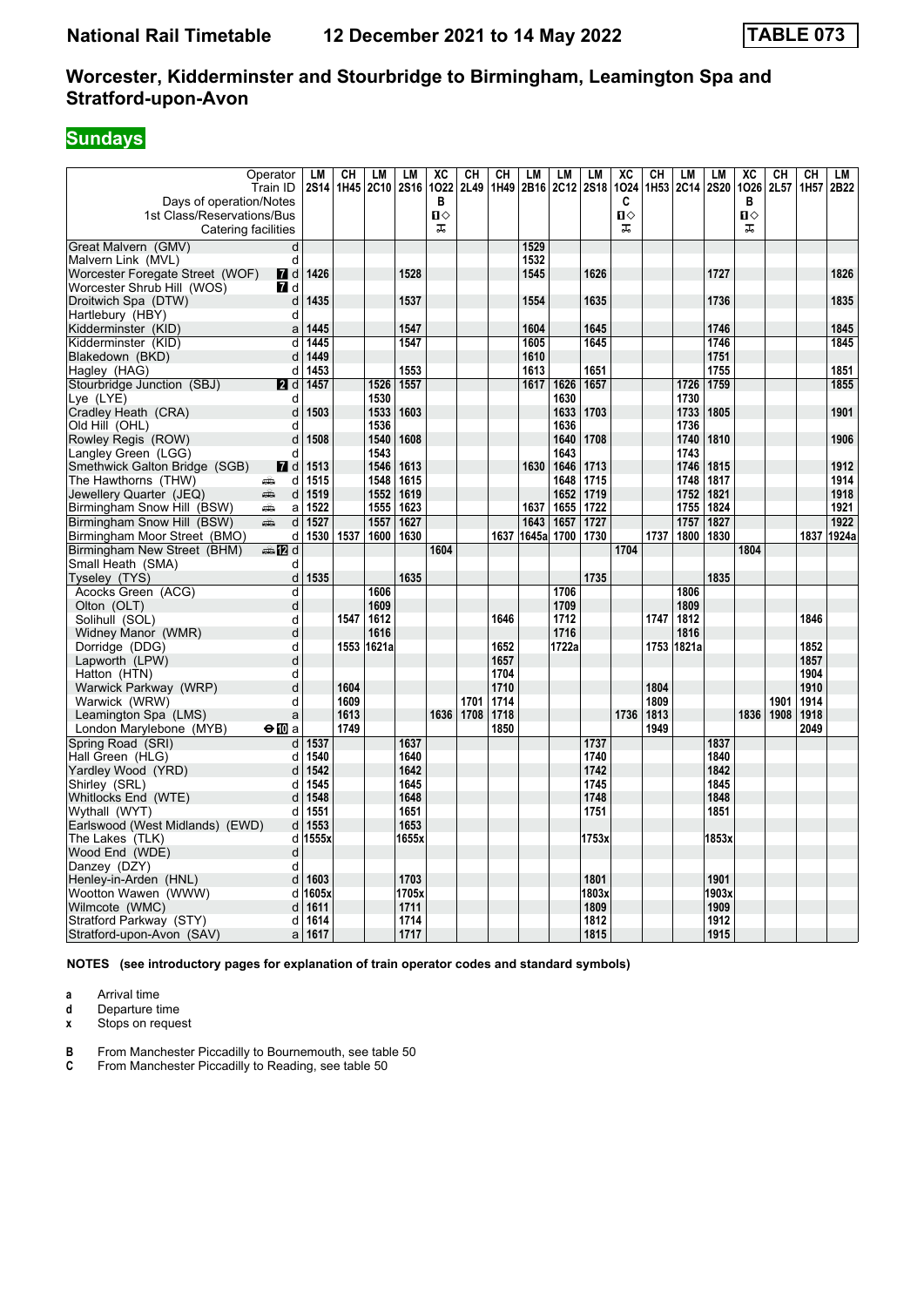# **Sundays**

| Operator<br>Train ID                                  | ХC<br>1028        | ХC                | CH   | LM<br>1030 1H63 2B24 2U69 | CН   | ХC<br><b>1V89</b>  | CН<br>2H69 2B26 2B28 | LM               | LM                 | LM<br>2B30 |
|-------------------------------------------------------|-------------------|-------------------|------|---------------------------|------|--------------------|----------------------|------------------|--------------------|------------|
| Days of operation/Notes<br>1st Class/Reservations/Bus | в<br>$\mathbf{u}$ | D<br>$\mathbf{u}$ |      |                           | E.   | C<br>п⇔            |                      |                  |                    |            |
| Catering facilities                                   | ᠼ                 | ᠼ                 |      |                           |      | ᠼ                  |                      |                  |                    |            |
| Great Malvern (GMV)                                   | d                 |                   |      |                           |      |                    |                      |                  |                    | 2210       |
| Malvern Link (MVL)                                    | d                 |                   |      |                           |      |                    |                      |                  |                    | 2212       |
| $I$ d<br>Worcester Foregate Street (WOF)              |                   |                   |      |                           |      |                    |                      |                  | 2117               | 2223       |
| Worcester Shrub Hill (WOS)<br>M7 d                    |                   |                   |      | 1938                      |      |                    |                      | 2038             | 2125               | 2229       |
| Droitwich Spa (DTW)                                   | d                 |                   |      | 1946                      |      |                    |                      |                  | 2046   2133        | 2237       |
| Hartlebury (HBY)                                      | d                 |                   |      |                           |      |                    |                      |                  |                    |            |
| Kidderminster (KID)                                   | a                 |                   |      | 1956                      |      |                    |                      |                  | 2056   2143        | 2247       |
| Kidderminster (KID)                                   | d                 |                   |      | 1956                      |      |                    |                      |                  | 2056   2143        | 2247       |
| Blakedown (BKD)                                       | d                 |                   |      |                           |      |                    |                      |                  |                    |            |
| Hagley (HAG)                                          | d                 |                   |      | 2003                      |      |                    |                      |                  | 2103   2149        | 2253       |
| 2d<br>Stourbridge Junction (SBJ)                      |                   |                   |      | 2007                      |      |                    |                      |                  | 2107   2153   2257 |            |
| Lye (LYE)                                             | d                 |                   |      |                           |      |                    |                      |                  |                    |            |
| Cradley Heath (CRA)                                   | d                 |                   |      | 2013                      |      |                    |                      |                  | 2113 2159 2303     |            |
| Old Hill(OHL)                                         | d                 |                   |      |                           |      |                    |                      |                  |                    |            |
| Rowley Regis (ROW)                                    | d                 |                   |      | 2018                      |      |                    |                      | 2118             | 2204               | 2308       |
| Langley Green (LGG)                                   | d                 |                   |      |                           |      |                    |                      |                  |                    |            |
| $I$ d<br>Smethwick Galton Bridge (SGB)                |                   |                   |      | 2023                      |      |                    |                      |                  | 2123   2209        | 2314       |
| The Hawthorns (THW)<br>æ                              | d                 |                   |      | 2025                      |      |                    |                      |                  | 2125   2211        | 2316       |
| Jewellery Quarter (JEQ)<br>پېښتنه                     | d                 |                   |      | 2029                      |      |                    |                      |                  | 2129 2215 2320     |            |
| Birmingham Snow Hill (BSW)<br>æ                       | a                 |                   |      | 2033                      |      |                    |                      |                  | 2133   2219        | 2325       |
| Birmingham Snow Hill (BSW)<br>æ                       | d                 |                   |      | 2033                      |      |                    |                      |                  | 2134 2221          |            |
| Birmingham Moor Street (BMO)                          | d                 |                   |      | 2017 2036a                |      |                    |                      | 2118 2137a 2223a |                    |            |
| ্⊯া7থ d<br>Birmingham New Street (BHM)                | 1904              | 2004              |      |                           |      | 2104               |                      |                  |                    |            |
| Small Heath (SMA)                                     | d                 |                   |      |                           |      |                    |                      |                  |                    |            |
| Tyseley (TYS)                                         | d                 |                   |      |                           |      |                    |                      |                  |                    |            |
| Acocks Green (ACG)                                    | d                 |                   |      |                           |      |                    |                      |                  |                    |            |
| Olton (OLT)                                           | d                 |                   |      |                           |      |                    |                      |                  |                    |            |
| Solihull (SOL)                                        | d                 |                   | 2026 |                           |      |                    | 2127                 |                  |                    |            |
| Widney Manor (WMR)                                    | d                 |                   | 2029 |                           |      |                    |                      |                  |                    |            |
| Dorridge (DDG)                                        | d                 |                   | 2033 |                           |      |                    | 2132                 |                  |                    |            |
| Lapworth (LPW)                                        | d                 |                   |      |                           |      |                    | 2136                 |                  |                    |            |
| Hatton (HTN)                                          | d                 |                   | 2043 |                           |      |                    | 2142                 |                  |                    |            |
| Warwick Parkway (WRP)                                 | d<br>d            |                   | 2046 |                           | 2101 |                    | 2147<br>2150         |                  |                    |            |
| Warwick (WRW)<br>Leamington Spa (LMS)                 | a                 | 1937   2037       | 2050 |                           |      | 2107   2136   2154 |                      |                  |                    |            |
| London Marylebone (MYB)<br>$\bigoplus$ a              |                   |                   | 2213 |                           |      |                    | 2353                 |                  |                    |            |
| Spring Road (SRI)                                     | d                 |                   |      |                           |      |                    |                      |                  |                    |            |
| Hall Green (HLG)                                      | d                 |                   |      |                           |      |                    |                      |                  |                    |            |
| Yardley Wood (YRD)                                    | d                 |                   |      |                           |      |                    |                      |                  |                    |            |
| Shirley (SRL)                                         | d                 |                   |      |                           |      |                    |                      |                  |                    |            |
| Whitlocks End (WTE)                                   | d                 |                   |      |                           |      |                    |                      |                  |                    |            |
| Wythall (WYT)                                         | d                 |                   |      |                           |      |                    |                      |                  |                    |            |
| Earlswood (West Midlands) (EWD)                       | d                 |                   |      |                           |      |                    |                      |                  |                    |            |
| The Lakes  (TLK)                                      | d                 |                   |      |                           |      |                    |                      |                  |                    |            |
| Wood End (WDE)                                        | d                 |                   |      |                           |      |                    |                      |                  |                    |            |
| Danzey (DZY)                                          | d                 |                   |      |                           |      |                    |                      |                  |                    |            |
| Henley-in-Arden (HNL)                                 | d                 |                   |      |                           |      |                    |                      |                  |                    |            |
| Wootton Wawen (WWW)                                   | d                 |                   |      |                           |      |                    |                      |                  |                    |            |
| Wilmcote (WMC)                                        | d                 |                   |      |                           |      |                    |                      |                  |                    |            |
| Stratford Parkway (STY)                               | d                 |                   |      |                           |      |                    |                      |                  |                    |            |
| Stratford-upon-Avon (SAV)                             | a                 |                   |      |                           |      |                    |                      |                  |                    |            |

**NOTES (see introductory pages for explanation of train operator codes and standard symbols)**

**a** Arrival time<br>**d** Departure time

- **d** Departure time
- **B** From Manchester Piccadilly to Bournemouth, see table 50
- **C** From Manchester Piccadilly to Reading, see table 50
- **D** From Manchester Piccadilly to Southampton Central, see table 50
- **E** To Banbury, see table 113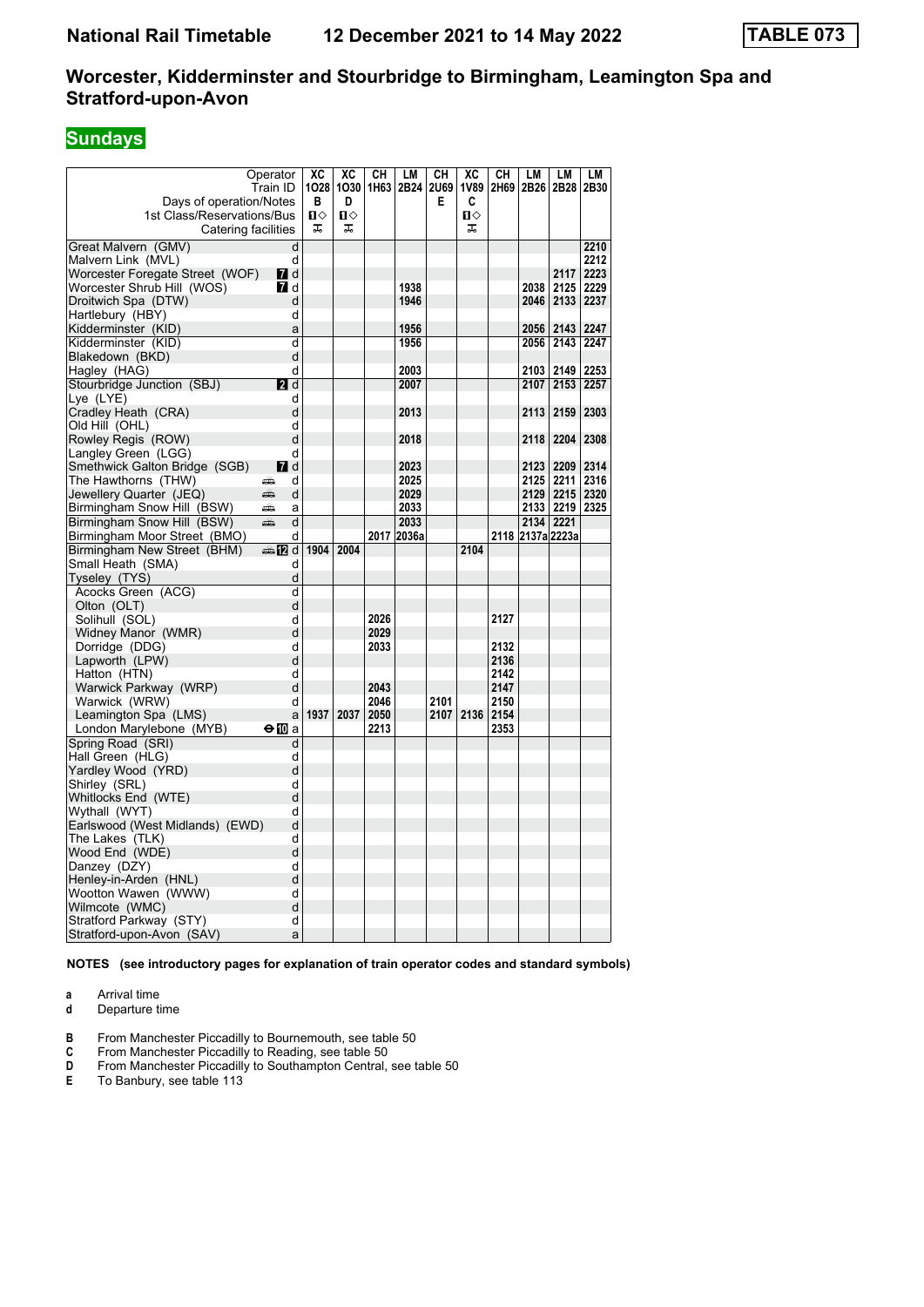# **Stourbridge Junction to Stourbridge Town shuttle**

# **Mondays to Fridays**

| Operator .                    | LM       | LM                                                                                                                           | LM   | LM          | LМ | LM | LM        | LM | LM | LM | <b>LM</b> | LM | LM | LM                                                                         | LM | LM | LM |  |
|-------------------------------|----------|------------------------------------------------------------------------------------------------------------------------------|------|-------------|----|----|-----------|----|----|----|-----------|----|----|----------------------------------------------------------------------------|----|----|----|--|
|                               |          | 12P01   2P03   2P05   2P07   2P09   2P11   2P13   2P15   2P17   2P19   2P21   2P23   2P25   2P27   2P29   2P31   2P33   2P35 |      |             |    |    |           |    |    |    |           |    |    |                                                                            |    |    |    |  |
| Stourbridge Jn (Town Plat) () |          | d 0545 0555 0605 0615 0625 0635 0645 0655 0705 0715 0725 0735 0745 0755 0805 0815 0825 0835                                  |      |             |    |    |           |    |    |    |           |    |    |                                                                            |    |    |    |  |
| Stourbridge Town (SBT)        | a   0548 | 0558                                                                                                                         | 0608 | 0618   0628 |    |    | 0638 0648 |    |    |    |           |    |    | 0658   0708   0718   0728   0738   0748   0758   0808   0818   0828   0838 |    |    |    |  |

| Dperator<br>Train ID       | LМ<br>  2P37   2P39   2P41   2P43   2P45   2P47   2P49   2P51   2P53   2P55   2P57   2P59   2P61   2P63   2P65   2P67   2P69   2P71 | LM   | LM   | LМ | LM                               | LМ   | LM        | LM | LM   | LM   | LM                     | LМ              | LМ   | LM   | LM   | LM        | LM   | LМ   |
|----------------------------|-------------------------------------------------------------------------------------------------------------------------------------|------|------|----|----------------------------------|------|-----------|----|------|------|------------------------|-----------------|------|------|------|-----------|------|------|
|                            |                                                                                                                                     |      |      |    |                                  |      |           |    |      |      |                        |                 |      |      |      |           |      |      |
| Stourbridge Jn (Town Plat) | d 0845 0855                                                                                                                         |      | 0905 |    | 0915   0925   0935   0945   0955 |      |           |    | 1005 |      | │ 1015 │ 1025 │ 1035 │ |                 | 1045 | 1055 | 1105 | 1115 1125 |      | 1135 |
| Stourbridge Town (SBT)     | a   0848                                                                                                                            | 0858 | 0908 |    | 0918 0928                        | 0938 | 0948 0958 |    | 1008 | 1018 | 1028                   | $^{\circ}$ 1038 | 1048 | 1058 | 1108 | 1118      | 1128 | 1138 |

| <b>Jperator</b><br>Train ID | LМ<br>  2P73   2P75 | LM   | LM   | LМ   | LM          |      | LM   | LM                   | LM   | LM   | LM<br>  2P77   2P79   2P81   2P83   2P85   2P87   2P89   2P91   2P93   2P95   2P97   2P99   2P01 | LM   | LМ   | LM   | LM   | LM<br>2P03 2P05 2P07 | LM          |      |
|-----------------------------|---------------------|------|------|------|-------------|------|------|----------------------|------|------|--------------------------------------------------------------------------------------------------|------|------|------|------|----------------------|-------------|------|
| Stourbridge Jn (Town Plat)  | $d$ 1145            | 1155 | 1205 |      | 1215   1225 |      |      | $1235$   1245   1255 |      |      | $1305$   1315   1325   1335                                                                      |      | 1345 | 1355 | 1405 |                      | $1415$ 1425 | 1435 |
| Stourbridge Town (SBT)      | 1148                | 1158 | 1208 | 1218 | 1228        | 1238 | 1248 | 1258                 | 1308 | 1318 | 1328                                                                                             | 1338 | 1348 | 1358 | 1408 | 1418                 | 1428        | 1438 |

| <b>Operator</b>            | LМ       | <b>LM</b> | LМ   | LM | LM          | LМ          | LM. | LM                                                                                                                          | LM   | LM | LМ          | LМ   | LM                       | LM   | LM   | LM | LM                            | ∟M   |
|----------------------------|----------|-----------|------|----|-------------|-------------|-----|-----------------------------------------------------------------------------------------------------------------------------|------|----|-------------|------|--------------------------|------|------|----|-------------------------------|------|
| $TrainID$ .                |          |           |      |    |             |             |     | 2P09   2P11   2P13   2P15   2P17   2P19   2P21   2P23   2P25   2P27   2P29   2P31   2P33   2P33   2P37   2P39   2P41   2P43 |      |    |             |      |                          |      |      |    |                               |      |
| Stourbridge Jn (Town Plat) | $d$ 1445 | 1455      | 1505 |    |             |             |     | 1515   1525   1535   1545   1555                                                                                            | 1605 |    |             |      | 1615 1625 1635 1645 1655 |      |      |    | │ 1705 │ 1715 │ 1725 │ 1735 │ |      |
| Stourbridge Town (SBT)     | 1448     | 1458      | 1508 |    | 1518   1528 | 1538   1548 |     | 1558                                                                                                                        | 1608 |    | 1618   1628 | 1638 | 1648                     | 1658 | 1708 |    | 1718   1728                   | 1738 |

| Jperator<br>$\tau$ rain ID . | LM              | LM<br>2P45 2P47 | LМ   | LM   | <b>LM</b>   | LМ          | LM   | LM   | LM   | LM | LM                 | LМ | LM<br>  2P49   2P51   2P53   2P55   2P57   2P59   2P61   2P63   2P65   2P67   2P69   2P71   2P73   2P75   2P77   2P79 | LM   | LM   | LM   | LМ   | LM                        |
|------------------------------|-----------------|-----------------|------|------|-------------|-------------|------|------|------|----|--------------------|----|-----------------------------------------------------------------------------------------------------------------------|------|------|------|------|---------------------------|
| Stourbridge Jn (Town Plat)   | d   1745   1755 |                 | 1805 |      | 1815   1825 | $1835$ 1845 |      | 1855 | 1905 |    |                    |    | 1915   1925   1935   1945   1955                                                                                      |      |      |      |      | 2005   2015   2025   2035 |
| Stourbridge Town (SBT)       | 1748            | 1758            | 1808 | 1818 | 1828        | 1838        | 1848 | 1858 | 1908 |    | 1918   1928   1938 |    | 1948                                                                                                                  | 1958 | 2008 | 2018 | 2028 | 2038                      |

| Operator                                                                                                                        | LM | LM | LM                                                                                          | LM | <b>LM</b> | LM | LM | LM | LM | LM | LM | LM | LM | LM | LM | LM |                                                                                             |
|---------------------------------------------------------------------------------------------------------------------------------|----|----|---------------------------------------------------------------------------------------------|----|-----------|----|----|----|----|----|----|----|----|----|----|----|---------------------------------------------------------------------------------------------|
| Train ID   2P81   2P83   2P85   2P87   2P89   2P91   2P93   2P95   2P99   2P99   2P01   2P03   2P05   2P07   2P09   2P11   2P13 |    |    |                                                                                             |    |           |    |    |    |    |    |    |    |    |    |    |    |                                                                                             |
| Stourbridge Jn (Town Plat) ()                                                                                                   |    |    | d 2045 2305 2105 2105 2115 2125 2135 2145 2155 2205 2215 2225 2235 2245 2305 2315 2335 2354 |    |           |    |    |    |    |    |    |    |    |    |    |    |                                                                                             |
| Stourbridge Town (SBT)                                                                                                          |    |    |                                                                                             |    |           |    |    |    |    |    |    |    |    |    |    |    | a 2048 2058 2108 2108 2128 2138 2148 2158 2159 2208 2218 2228 2238 2248 2308 2318 2338 2357 |

**NOTES (see introductory pages for explanation of train operator codes and standard symbols)**

**a** Arrival time<br>**d** Departure t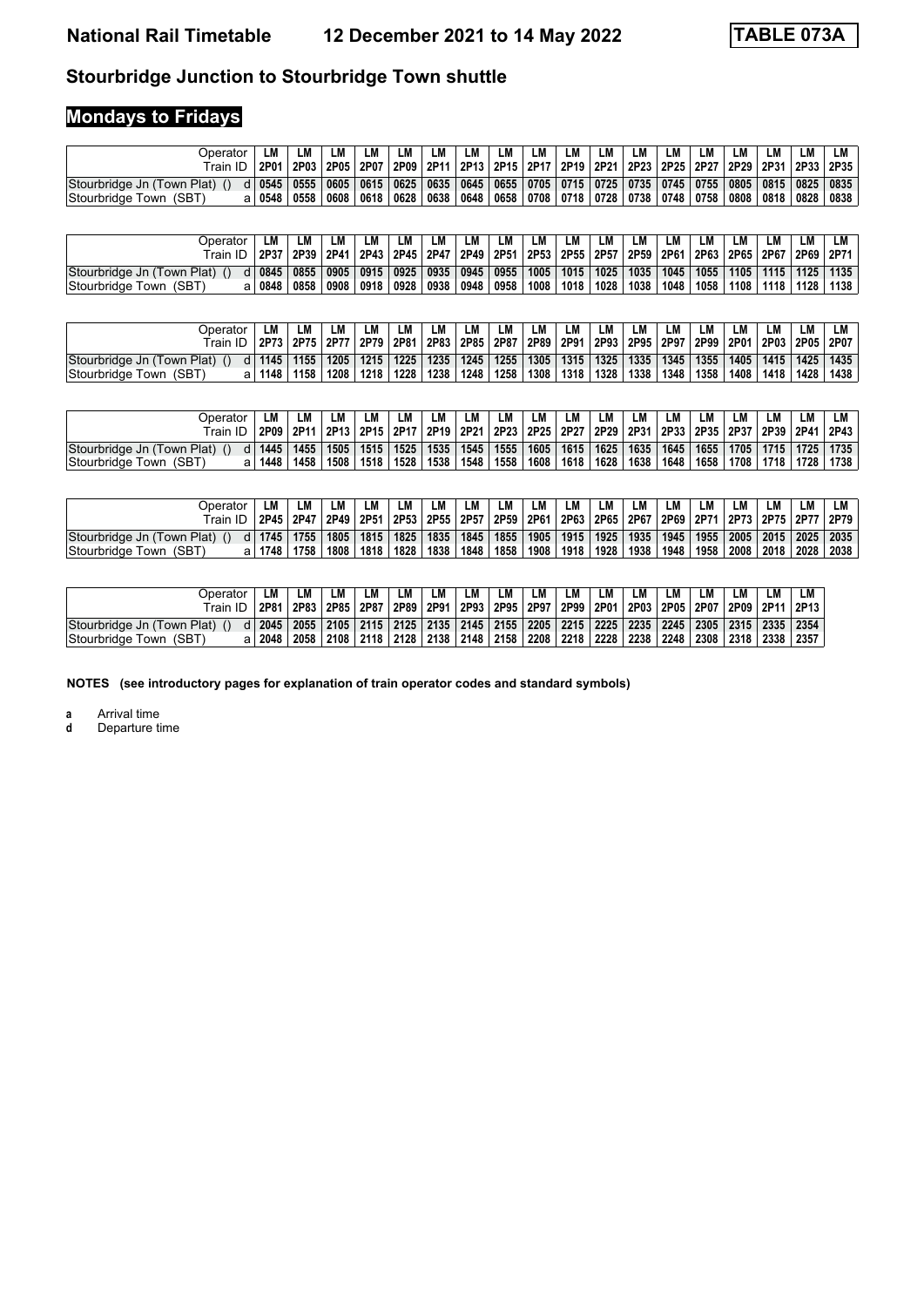# **Stourbridge Junction to Stourbridge Town shuttle**

# **Saturdays**

| Operator                      | LМ      | LM   | LM                                                                                                                          | LM | LM | LM | LM | LM                                                                                | LM | LM | LM | LM | LM | LM | LM | LМ | LM                 |  |
|-------------------------------|---------|------|-----------------------------------------------------------------------------------------------------------------------------|----|----|----|----|-----------------------------------------------------------------------------------|----|----|----|----|----|----|----|----|--------------------|--|
| ™rain ID                      |         |      | 2P01   2P03   2P05   2P07   2P09   2P11   2P13   2P15   2P17   2P19   2P21   2P23   2P25   2P27   2P29   2P31   2P33   2P35 |    |    |    |    |                                                                                   |    |    |    |    |    |    |    |    |                    |  |
| Stourbridge Jn (Town Plat) () |         |      | d 0545 0555 0605 0615 0625 0635 0645 0655 0705 0715 0725 0735 0745 0755 0805 0815 0825 0835                                 |    |    |    |    |                                                                                   |    |    |    |    |    |    |    |    |                    |  |
| Stourbridge Town (SBT)        | ⊢0548 ∣ | 0558 | 0608                                                                                                                        |    |    |    |    | 0618   0628   0638   0648   0658   0708   0718   0728   0738   0748   0758   0808 |    |    |    |    |    |    |    |    | 0818   0828   0838 |  |

| Dperator                   | LМ       | <b>LM</b>   | LM   | LM | LM                               | LМ   | LM        | LM | LM   | LM   | LM   | LМ<br>  2P37   2P39   2P41   2P43   2P45   2P47   2P49   2P51   2P53   2P55   2P57   2P59   2P61   2P63   2P65   2P67   2P69   2P71 | LМ   | LM   | LM   | LM        | LM          |      |
|----------------------------|----------|-------------|------|----|----------------------------------|------|-----------|----|------|------|------|-------------------------------------------------------------------------------------------------------------------------------------|------|------|------|-----------|-------------|------|
| Stourbridge Jn (Town Plat) |          | d 0845 0855 | 0905 |    | 0915   0925   0935   0945   0955 |      |           |    | 1005 |      |      | │ 1015 │ 1025 │ 1035 │                                                                                                              | 1045 | 1055 | 1105 | 1115 1125 |             | 1135 |
| Stourbridge Town (SBT)     | a   0848 | 0858        | 0908 |    | 0918 0928                        | 0938 | 0948 0958 |    | 1008 | 1018 | 1028 | $^{\prime}$ 1038                                                                                                                    | 1048 | 1058 | 1108 |           | 1118   1128 | 1138 |

| <b>Jperator</b><br>Train ID | LМ<br>  2P73   2P75 | LM   | LM   | LМ   | LM          |      | LM   | LM                   | LM   | LM   | LM<br>  2P77   2P79   2P81   2P83   2P85   2P87   2P89   2P91   2P93   2P95   2P97   2P99   2P01 | LM   | LМ   | LM   | LM   | LM<br>2P03 2P05 2P07 | LM          |      |
|-----------------------------|---------------------|------|------|------|-------------|------|------|----------------------|------|------|--------------------------------------------------------------------------------------------------|------|------|------|------|----------------------|-------------|------|
| Stourbridge Jn (Town Plat)  | $d$ 1145            | 1155 | 1205 |      | 1215   1225 |      |      | $1235$   1245   1255 |      |      | $1305$   1315   1325   1335                                                                      |      | 1345 | 1355 | 1405 |                      | $1415$ 1425 | 1435 |
| Stourbridge Town (SBT)      | 1148                | 1158 | 1208 | 1218 | 1228        | 1238 | 1248 | 1258                 | 1308 | 1318 | 1328                                                                                             | 1338 | 1348 | 1358 | 1408 | 1418                 | 1428        | 1438 |

| <b>Operator</b>            |      | LМ   | LМ          |      | LМ | ∟M              | LM   | LМ                               | LM   | LM   | LM   | LM   | LM | LM                               | LM   | LM   | LМ   | LM                                                                                                                          |
|----------------------------|------|------|-------------|------|----|-----------------|------|----------------------------------|------|------|------|------|----|----------------------------------|------|------|------|-----------------------------------------------------------------------------------------------------------------------------|
| Train ID.                  |      |      |             |      |    |                 |      |                                  |      |      |      |      |    |                                  |      |      |      | 2P09   2P11   2P13   2P15   2P17   2P19   2P21   2P23   2P25   2P27   2P29   2P31   2P33   2P37   2P37   2P39   2P41   2P43 |
| Stourbridge Jn (Town Plat) | 1445 |      | 1455   1505 |      |    |                 |      | 1515   1525   1535   1545   1555 | 1605 |      |      |      |    | 1615   1625   1635   1645   1655 |      |      |      | │ 1705 │ 1715 │ 1725 │ 1735 │                                                                                               |
| Stourbridge Town (SBT)     | 1448 | 1458 | 1508        | 1518 |    | ∣ 1528 ∣ 1538 ′ | 1548 | 1558                             | 1608 | 1618 | 1628 | 1638 |    | 1648   1658                      | 1708 | 1718 | 1728 | 1738                                                                                                                        |

| Jperator<br>™rain ID       | LМ              | LM<br>2P45 2P47 | LМ   | LМ   | LM   | LM   | LM          | LM   | LM   | LM | LМ          | ∟M   | LM<br>  2P49   2P51   2P53   2P55   2P57   2P59   2P61   2P63   2P65   2P67   2P69   2P71   2P73   2P75   2P77   2P79 | LM   | LM   | LM   | LМ   | LM             |
|----------------------------|-----------------|-----------------|------|------|------|------|-------------|------|------|----|-------------|------|-----------------------------------------------------------------------------------------------------------------------|------|------|------|------|----------------|
| Stourbridge Jn (Town Plat) | d   1745   1755 |                 | 1805 | 1815 | 1825 |      | 1835   1845 | 1855 | 1905 |    |             |      | 1915   1925   1935   1945   1955                                                                                      |      | 2005 |      |      | 2015 2025 2035 |
| Stourbridge Town (SBT)     | 1748            | 1758            | 1808 | 1818 | 1828 | 1838 | 1848        | 1858 | 1908 |    | 1918   1928 | 1938 | 1948                                                                                                                  | 1958 | 2008 | 2018 | 2028 | 2038           |

| Operator                   | LM                                                                                                                      | LM | LM                                                                                                                   | LМ | LM | LM | LM | LM | LM | LM | <b>LM</b> | LM | LM –                                                                | LM | LM | LM | LM        |
|----------------------------|-------------------------------------------------------------------------------------------------------------------------|----|----------------------------------------------------------------------------------------------------------------------|----|----|----|----|----|----|----|-----------|----|---------------------------------------------------------------------|----|----|----|-----------|
| Train ID .                 |                                                                                                                         |    | 2P81   2P83   2P85   2P87   2P89   2P91   2P93   2P95   2P97   2P99   2P01   2P03   2P05   2P07   2P09   2P11   2P13 |    |    |    |    |    |    |    |           |    |                                                                     |    |    |    |           |
| Stourbridge Jn (Town Plat) | d  2045   2055   2105   2115   2125   2135   2145   2155   2205   2215   2225   2235   2255   2305   2315   2335   2356 |    |                                                                                                                      |    |    |    |    |    |    |    |           |    |                                                                     |    |    |    |           |
| Stourbridge Town (SBT)     | a   2048                                                                                                                |    | 2058 2108 2118 2128                                                                                                  |    |    |    |    |    |    |    |           |    | 2138   2148   2158   2208   2218   2228   2238   2258   2308   2318 |    |    |    | 2338 2359 |

# **Sundays**

| <b>Operator</b><br>$\tau$ rain ID. | LМ            | LM   | LM   | LM   | LM          | LМ   | LM   | LM             | LM   | LM   | LM   | LM   | LM<br>  2P01   2P83   2P03   2P05   2P07   2P09   2P11   2P13   2P15   2P17   2P19   2P21   2P23   2P25   2P27   2P29   2P31   2P33 | LM   | LM   | LM   | LM          |      |
|------------------------------------|---------------|------|------|------|-------------|------|------|----------------|------|------|------|------|-------------------------------------------------------------------------------------------------------------------------------------|------|------|------|-------------|------|
| Stourbridge Jn (Town Plat)         | $d \mid 0940$ | 0950 | 1000 |      | 1015   1030 |      |      | 1045 1100 1115 | 1130 | 1145 |      |      | $1200$   1215   1230                                                                                                                | 1245 | 1300 |      | 1315   1330 | 1345 |
| Stourbridge Town (SBT)             | a   0943      | 0953 | 1003 | 1018 | 1033        | 1048 | 1103 | 1118           | 1133 | 1148 | 1203 | 1218 | 1233                                                                                                                                | 1248 | 1303 | 1318 | 1333        | 1348 |

| Dperator.                  | LМ       | LM          | LM   | LM   | LM                 | LМ      | LM   | LM     | LM   | LM                                                                                                            | LM          | LM   | LM                     | LM   | LM            | LM   | LM   |      |
|----------------------------|----------|-------------|------|------|--------------------|---------|------|--------|------|---------------------------------------------------------------------------------------------------------------|-------------|------|------------------------|------|---------------|------|------|------|
| $TrainID$ .                |          | 2P35   2P37 |      |      |                    |         |      |        |      | 2P39   2P41   2P43   2P45   2P47   2P49   2P51   2P53   2P55   2P57   2P59   2P61   2P63   2P65   2P67   2P69 |             |      |                        |      |               |      |      |      |
| Stourbridge Jn (Town Plat) | d   1400 | 1415        | 1430 | 1445 | 1500   1515   1530 |         |      | 1545   | 1600 | 1615                                                                                                          |             |      | │ 1630 │ 1645 │ 1700 │ | 1715 | $1730$   1745 |      | 1800 | 1815 |
| Stourbridge Town (SBT)     | 1403     | 1418        | 1433 | 1448 | 1503               | ⊢1518 I | 1533 | 1548 ⊧ | 1603 |                                                                                                               | 1618   1633 | 1648 | 1703                   | 1718 |               | 1748 | 1803 | 1818 |

| Operator $ LM $<br>Train ID   2P71   2P73   2P75   2P77   2P79   2P81   2P85 | LM I                                               | LM LM L | LM   LM | LM |
|------------------------------------------------------------------------------|----------------------------------------------------|---------|---------|----|
| Stourbridge Jn (Town Plat) ()                                                | d   1830   1845   1900   1915   1930   1940   1955 |         |         |    |
| Stourbridge Town (SBT)                                                       | a   1833   1848   1903   1918   1933   1943   1958 |         |         |    |

**NOTES (see introductory pages for explanation of train operator codes and standard symbols)**

**a** Arrival time<br>**d** Departure t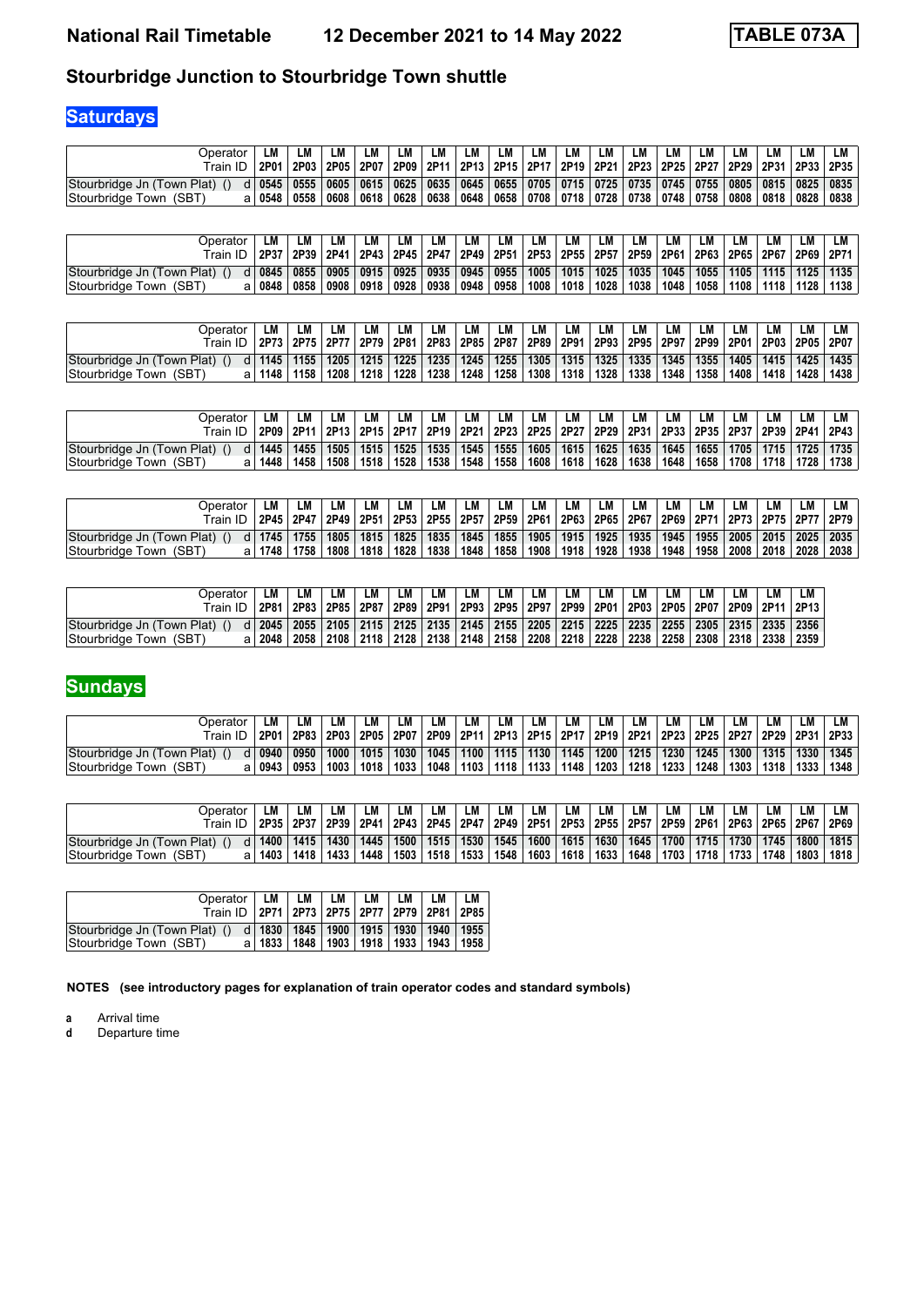# **Stourbridge Town to Stourbridge Junction shuttle**

# **Mondays to Fridays**

| Operator                      | LM              | LM | LM | LM | LM | LM | LM | LM                                                                                                                              | LM | LM | LM | LM | LM | LM | LM | LM | LM | LM |
|-------------------------------|-----------------|----|----|----|----|----|----|---------------------------------------------------------------------------------------------------------------------------------|----|----|----|----|----|----|----|----|----|----|
|                               |                 |    |    |    |    |    |    | 2P02   2P04   2P06   2P08   2P10   2P12   2P14   2P16   2P18   2P20   2P22   2P24   2P26   2P28   2P30   2P32   2P34   2P36     |    |    |    |    |    |    |    |    |    |    |
| Stourbridge Town (SBT)        | d   0550   0600 |    |    |    |    |    |    | 0610 0620 0630 0640 0650 0700 0710 0720 0730 0740 0750 0800 0810 0820 0830 0840                                                 |    |    |    |    |    |    |    |    |    |    |
| Stourbridge Jn (Town Plat) () |                 |    |    |    |    |    |    | a   0553   0603   0613   0623   0633   0643   0653   0703   0713   0723   0733   0743   0753   0803   0813   0823   0833   0843 |    |    |    |    |    |    |    |    |    |    |

| Dperator                   | LM              | LM | LM   | LM | <b>LM</b>                        | LМ | LM   | LM   | LM   | LM | LM                                                                                             | LM | LM   | LM   | LM   | LM          | LM          |      |
|----------------------------|-----------------|----|------|----|----------------------------------|----|------|------|------|----|------------------------------------------------------------------------------------------------|----|------|------|------|-------------|-------------|------|
| Train ID                   |                 |    |      |    |                                  |    |      |      |      |    | 2P38 2P40 2P42 2P44 2P46 2P46 2P48 2P50 2P52 2P54 2P56 2P58 2P60 2P62 2P64 2P66 2P68 2P70 2P72 |    |      |      |      |             |             |      |
| Stourbridge Town (SBT)     | d 0850 0900     |    | 0910 |    | 0920   0930   0940   0950   1000 |    |      |      | 1010 |    | │ 1020 │ 1030 │ 1040 │                                                                         |    | 1050 | 1100 | 1110 |             | 1120   1130 | 1140 |
| Stourbridge Jn (Town Plat) | a   0853   0903 |    | 0913 |    | 0923   0933   0943               |    | 0953 | 1003 | 1013 |    | 1023   1033   1043                                                                             |    | 1053 | 1103 | 1113 | 1123 1133 1 |             | 1143 |

| )perator<br>Train ID       | LМ       | LM   | LМ   | LM | LM          | LМ | LM          | LM                   | LM   | LM | LМ                 | LM                 | LМ<br>  2P74   2P76   2P78   2P80   2P82   2P84   2P86   2P88   2P90   2P92   2P94   2P96   2P98   2P00   2P02   2P04   2P06   2P08 | LM   | LM   | LM        | LM   | LМ   |
|----------------------------|----------|------|------|----|-------------|----|-------------|----------------------|------|----|--------------------|--------------------|-------------------------------------------------------------------------------------------------------------------------------------|------|------|-----------|------|------|
| Stourbridge Town (SBT)     | d   1150 | 1200 | 1210 |    | 1220 1230   |    |             | $1240$   1250   1300 | 1310 |    |                    | 1320   1330   1340 | 1350                                                                                                                                | 1400 | 1410 | 1420 1430 |      | 1440 |
| Stourbridge Jn (Town Plat) | a   1153 | 1203 | 1213 |    | 1223   1233 |    | 1243   1253 | 1303                 | 1313 |    | 1323   1333   1343 |                    | 1353                                                                                                                                | 1403 | 1413 | 1423      | 1433 | 1443 |

| Operator<br>$\tau$ rain ID. | LM   | LМ   | LM.  | LM   | LМ   | ∟M                        | LM   | LМ   | LM   | LM   | LМ   | LM   | LM                     | LM          | LM          | LM | LМ       | LM<br>  2P10   2P12   2P14   2P16   2P18   2P20   2P22   2P24   2P26   2P28   2P30   2P32   2P34   2P38   2P38   2P40   2P42   2P44 |
|-----------------------------|------|------|------|------|------|---------------------------|------|------|------|------|------|------|------------------------|-------------|-------------|----|----------|-------------------------------------------------------------------------------------------------------------------------------------|
| Stourbridge Town (SBT)      | 1450 | 1500 | 1510 |      |      | 1520   1530   1540   1550 |      | 1600 | 1610 | 1620 | 1630 |      | │ 1640 │ 1650 │ 1700 │ |             | 1710   1720 |    | 1730     | 1740                                                                                                                                |
| Stourbridge Jn (Town Plat)  | 1453 | 1503 | 1513 | 1523 | 1533 | ່ 1543                    | 1553 | 1603 | 1613 | 1623 | 1633 | 1643 |                        | 1653   1703 | 1713   1723 |    | ∣ 1733 ∣ | 1743                                                                                                                                |

| <b>Operator</b>                  | LМ   | LM   | LM   | LM   | LM                 | LМ   | LM                   | LM   | LM   | LM | <b>LM</b>          | <b>LM</b> | LM<br>  2P46   2P48   2P50   2P52   2P54   2P56   2P58   2P60   2P62   2P64   2P66   2P68   2P70   2P72   2P74   2P76   2P78   2P80 | LM          | LM   | LM | LM          | LM          |
|----------------------------------|------|------|------|------|--------------------|------|----------------------|------|------|----|--------------------|-----------|-------------------------------------------------------------------------------------------------------------------------------------|-------------|------|----|-------------|-------------|
| Stourbridge Town (SBT)<br>dl     | 1750 | 1800 | 1810 |      | 1820   1830        |      | 1840   1850          | 1900 | 1910 |    |                    |           | 1920   1930   1940   1950   2000   2010   2020                                                                                      |             |      |    |             | 2030   2040 |
| Stourbridge Jn (Town Plat)<br>al | 1753 | 1803 | 1813 | 1823 | $^{\prime}$ 1833 i | 1843 | $\vert$ 1853 $\vert$ | 1903 | 1913 |    | 1923   1933   1943 |           |                                                                                                                                     | 1953   2003 | 2013 |    | 2023   2033 | 2043        |

| Operator                   | ∟M | LМ                | LM | LM                                                                                     | <b>LM</b> | LM | LM | LM | LM | LM | LМ | LM | LM | LM | LM | LM |                                                                                                                      |
|----------------------------|----|-------------------|----|----------------------------------------------------------------------------------------|-----------|----|----|----|----|----|----|----|----|----|----|----|----------------------------------------------------------------------------------------------------------------------|
|                            |    |                   |    |                                                                                        |           |    |    |    |    |    |    |    |    |    |    |    | 2P82   2P84   2P86   2P88   2P90   2P92   2P94   2P96   2P98   2P00   2P02   2P04   2P06   2P08   2P10   2P12   2P14 |
| Stourbridge Town (SBT)     |    | $d$   2050   2100 |    |                                                                                        |           |    |    |    |    |    |    |    |    |    |    |    | 2110   2120   2130   2140   2150   2200   2210   2220   2230   2240   2250   2310   2320   2340   2359               |
| Stourbridge Jn (Town Plat) |    |                   |    | a 2053 2103 2113 2123 2133 2143 2153 2203 2213 2223 2233 2243 2253 2313 2323 2343 2343 |           |    |    |    |    |    |    |    |    |    |    |    | 0002                                                                                                                 |

**NOTES (see introductory pages for explanation of train operator codes and standard symbols)**

**a** Arrival time<br>**d** Departure t